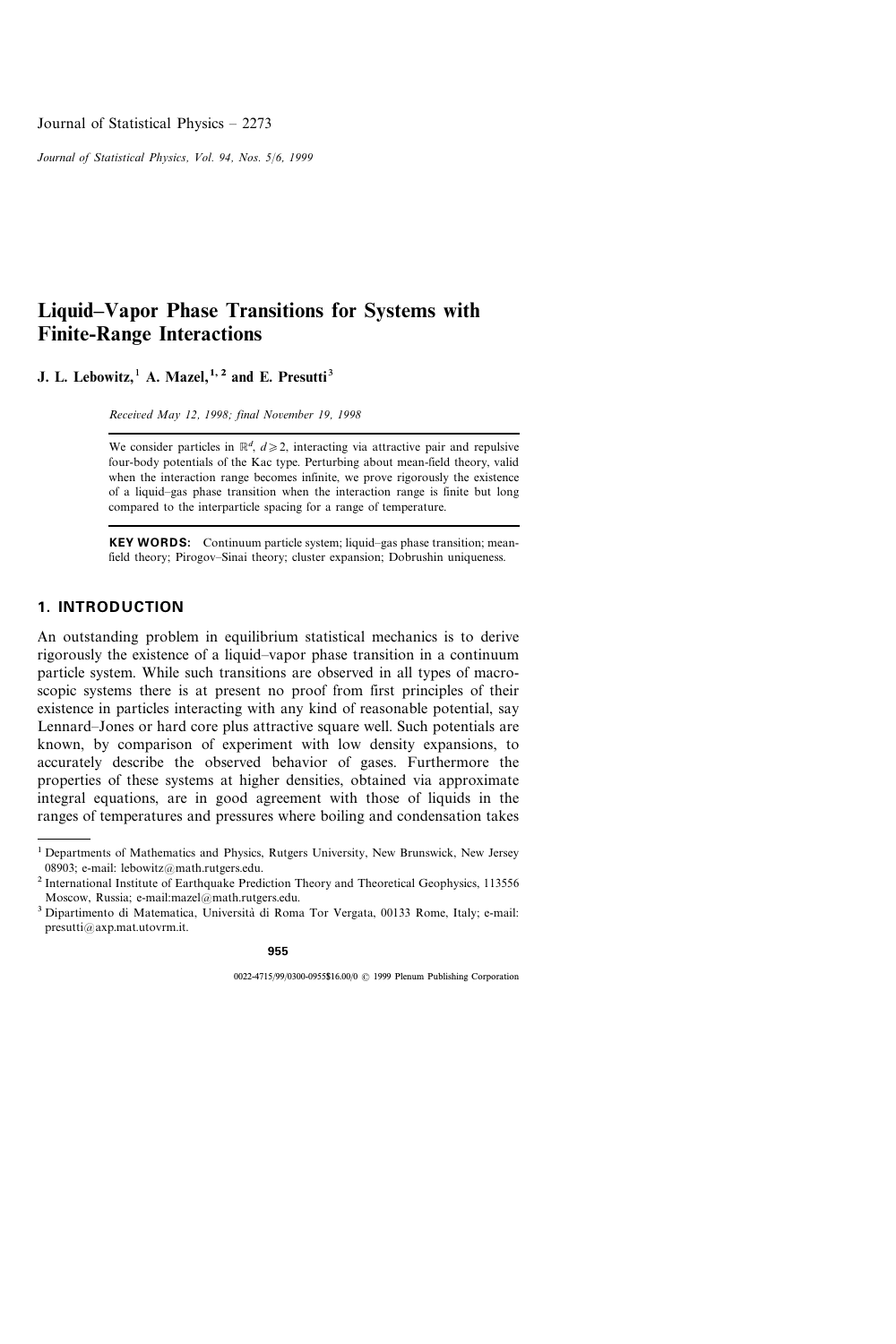956 Lebowitz et al.

place. In fact, computer simulations using classical statistical mechanics of such systems, containing several hundred to several million particles, convincingly show, via extrapolations which take into account finite size effects, that systems with these type of interactions will have true liquid vapor phase transitions in the thermodynamic (infinite volume) limit. In this paper we go some way toward a proof of such a transition, i.e., we prove for the first time the existence of a liquid-vapor transition in a continuum particle system with finite range interactions and no special symmetry.

Historically the first proof of liquid-vapor type phase transitions was given for lattice systems (which are isomorphic to Ising spins). These systems can be thought of as idealizations of real fluids in which however the natural continuous spatial translation invariance symmetry is replaced by that of the lattice  $\mathbb{Z}^d$ ,  $d \ge 2$ . It was Peierls [P] who first gave a convincing argument (later made fully rigorous by Dobrushin [D1] and Griffiths  $[G]$ ) of the coexistence of different phases in such systems. The power of Gibbsian statistical mechanics to produce such rigorous results was brought home to the general science community by the dramatic work of Onsager [O] who exhibited the detailed structure of the critical point associated with this transition by explicitly solving the two dimensional Ising model (or lattice gas), with nearest neighbor interactions. Since that time there have been found many other exactly solvable two dimensional lattice systems [Bax]. At the same time the development of various types of inequalities as well as the powerful Pirogov–Sinai formalism  $[PS]$  have resulted in a comprehensive rigorous theory of phase transitions in lattice systems, at sufficiently low temperatures.

By contrast, much less is known rigorously about phase transitions in continuum systems. There is basically only the case of the two component Widom-Rowlinson  $\lceil WR \rceil$  model, in which the interaction is a hard core repulsion between particles of different species, where Ruelle [R1] was able to generalize the Peierls argument to prove phase coexistence in this system. Ruelle's proof strongly exploits the symmetry between the two components present in the WR model. The same is true, at least to some extent, of various extensions of this model [LL], [GH], [CCK]: see, however, [BKL] where some special multicomponent models without symmetry were treated by an extension of the Pirogov-Sinai (hereafter denoted by P-S) formalism. For general continuum systems without some special symmetry the only proofs of phase transitions so far are for systems with interactions which decay very slowly or not at all. Such one dimensional models, with many particle interactions, were analyzed and proven to exhibit phase transitions by Fisher and Felderhof [FF]. More recently Johansson [J] has considered interactions in one dimension which decay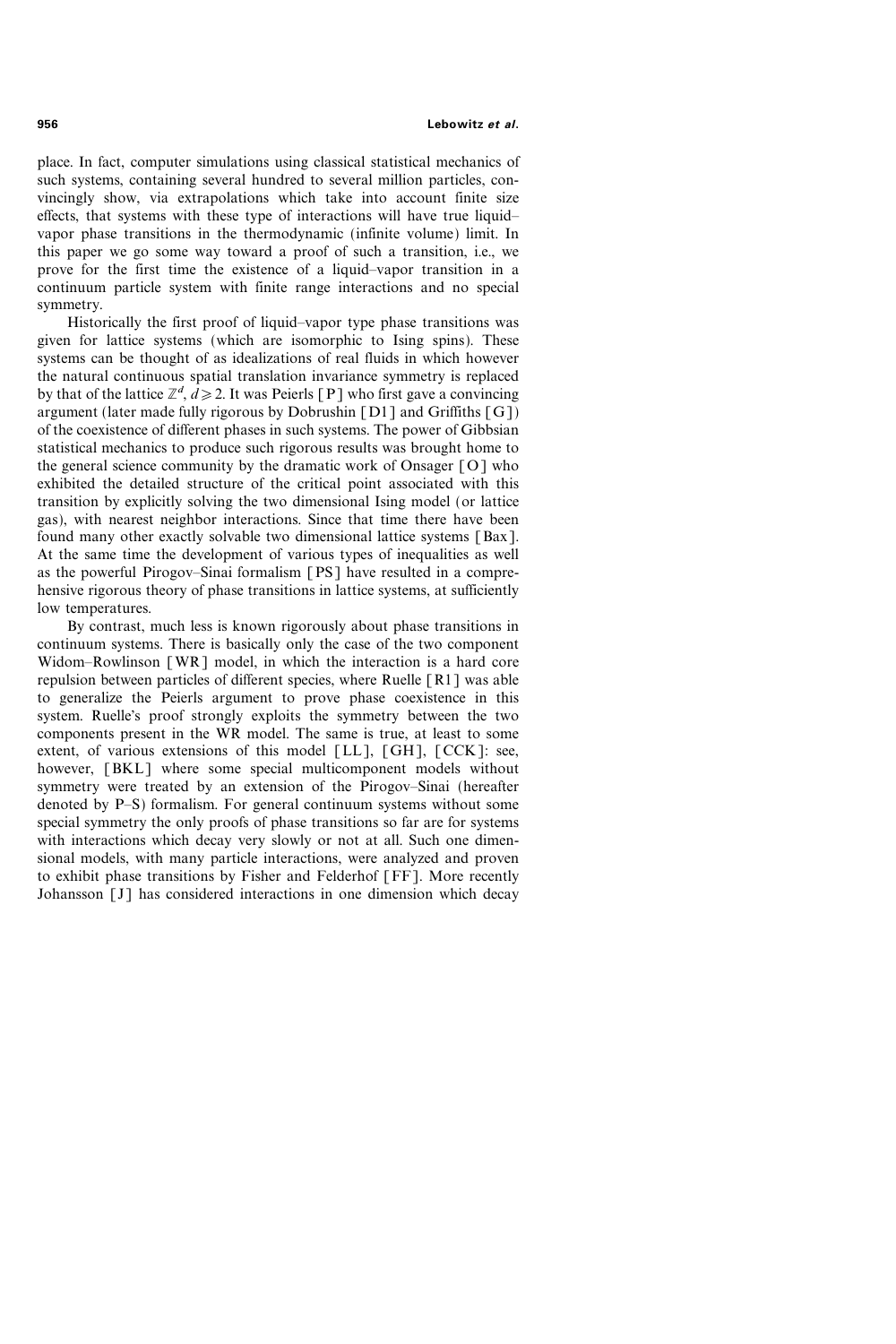#### Liquid–Vapor Phase Transitions **1998** 1997 1998 1997

as  $r^{-\alpha}$ ,  $\alpha \in (1, 2)$ , proving that at low temperatures there is phase transition in the sense that the pressure is not differentiable.

In a genuine continuum particle system with the type of pair interactions discussed above one expects several phase transitions. At high temperatures and small densities we have the gaseous phase, then, lowering the temperature, we first find the liquid and then the solid, crystalline phases, at the appropriate values of the density. We will concentrate here on the vapor-liquid phase transition, which is simpler to investigate than the formation of the periodic structures of crystals. Of course we also want to take advantage of the powerful techniques developed for proving phase transition in lattice systems, but these are generally applicable only at temperatures much smaller than those at which the vapor-liquid transition occurs. We will overcome this problem by performing a coarse graining which may also be considered a one step renormalization group transformation. To do this we divide space into large cubes of side  $\ell$  and introduce variables  $\rho_x$ , which are the particle densities in the cubes labeled by x. After integrating out all the other variables, we will be left with a new system described by the variables  $\varrho_{x}$ , their distribution still Gibbsian with a new Hamiltonian and temperature. The essential point is that the ratio between the new and old temperatures scales as  $\ell^{-d}$ .

In general the verification of such statements is a very hard if not impossible task, but it can be accomplished in a relatively simple fashion if we consider interactions of Kac type in which the range  $\gamma^{-1}$  of the interaction is small. By suitably choosing the side of the cubes we will then enter into the low temperature regime where the Peierls and the P-S methods apply. In such a new perturbative scheme, the unperturbed state is described by mean field (formally  $y = 0$ ) and the small parameter of the expansion is the inverse interaction range  $\gamma$ , instead of the temperature in the traditional approach. By choosing a suitable range of values of chemical potential and temperature we will then be able to put ourselves at the vapor-liquid phase coexistence.

The mean field or van der Waals type of phase transition was first derived rigorously by Kac, Uhlenbeck and Hemmer [KUH] for a class of one dimensional models, hard rods of radius one with an added pair potential

$$
\phi_{\gamma}(q_i, q_j) = -\alpha \frac{1}{2} \gamma \exp[-\gamma |q_i - q_j|], \qquad \gamma, \alpha > 0 \tag{1.1}
$$

in the limit  $\Gamma \rightarrow 0$ , see also van Kampen [vK]. This was later generalized by Lebowitz and Penrose  $[LP]$  to d-dimensional systems with suitable short range interactions and Kac potentials of the form

$$
\phi_{\gamma}(q_i, q_j) = -\alpha \gamma^d J(\gamma |q_i - q_j|) \tag{1.2}
$$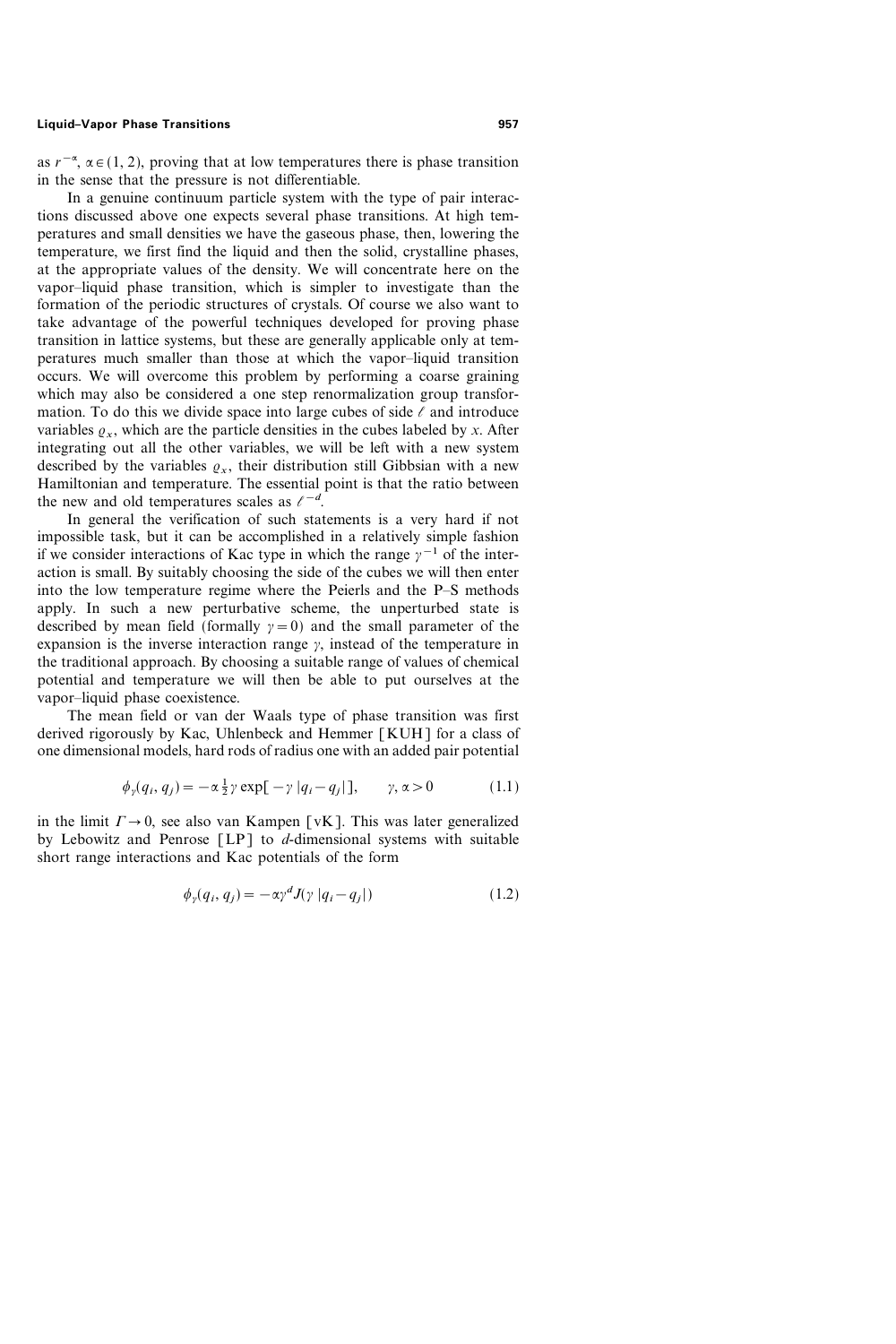with

$$
\int_{\mathbb{R}^d} J(r) \, dr = 1, \qquad J(r) > 0 \tag{1.3}
$$

In the thermodynamic limit followed by the limit  $\gamma \rightarrow 0$  the Helmholtz free energy *a* takes the form, for a fixed temperature  $\beta^{-1}$ ,

$$
\lim_{\gamma \to 0} a(\varrho, \gamma) = CE \{ a_0(\varrho) - \frac{1}{2} \alpha \varrho^2 \}
$$
\n(1.4)

Here  $\varrho$  is the particle density,  $a_0$  is the free energy density of the reference system, i.e., the system with  $\alpha = 0$  in (1.2).  $a_0$  is convex in  $\varrho$  (by general theorems) and  $CE{f(x)}$  is the largest convex lower bound of f. For  $\alpha$ large enough the term in the curly brackets in (1.4) has a double well shape and the CE corresponds to the Gibbs double tangent construction. This is equivalent to Maxwell's equal area rule applied to a van der Waals' type equation of state where it gives the coexistence of liquid and vapor phases [ $LP$ ]; see also [vK].

As already discussed we prove the coexistence of liquid and gas phases for systems with finite range interactions as small perturbations, at finite  $y > 0$ , from the mean field behavior at  $y = 0$ . The same approach was recently applied to the lattice case for Ising models,  $[CP]$ ,  $[BZ]$ ,  $[BP]$ , where the Peierls argument applies directly, because of the spin flip symmetry of the model. The absence of symmetries in our case requires instead the whole machinery of the Pirogov-Sinai theory. To insure stabilization against collapse, which would be induced by a purely attractive pair potential, the natural choice is to replace the point particles by hard spheres. Our approach however does not work in such a case, as we need a cluster expansion for the unperturbed reference system (i.e., without the Kac interaction) at values of the chemical potential or density for which it is not proved to hold. We avoid the problem by considering point particles and insuring stability by introducing a positive four body potential of the same range as the negative two body potential. In this way we avoid having to control strong short range interactions, something beyond our present day abilities for dense continuum systems. A preliminary announcement of our results is contained in [LMPI] and a fuller description of the proofs (with some variations) can be found in  $[Pr]$ .

### 2. DEFINITIONS AND RESULTS

For ease of reference we collect below the main definitions in consecutive subsections.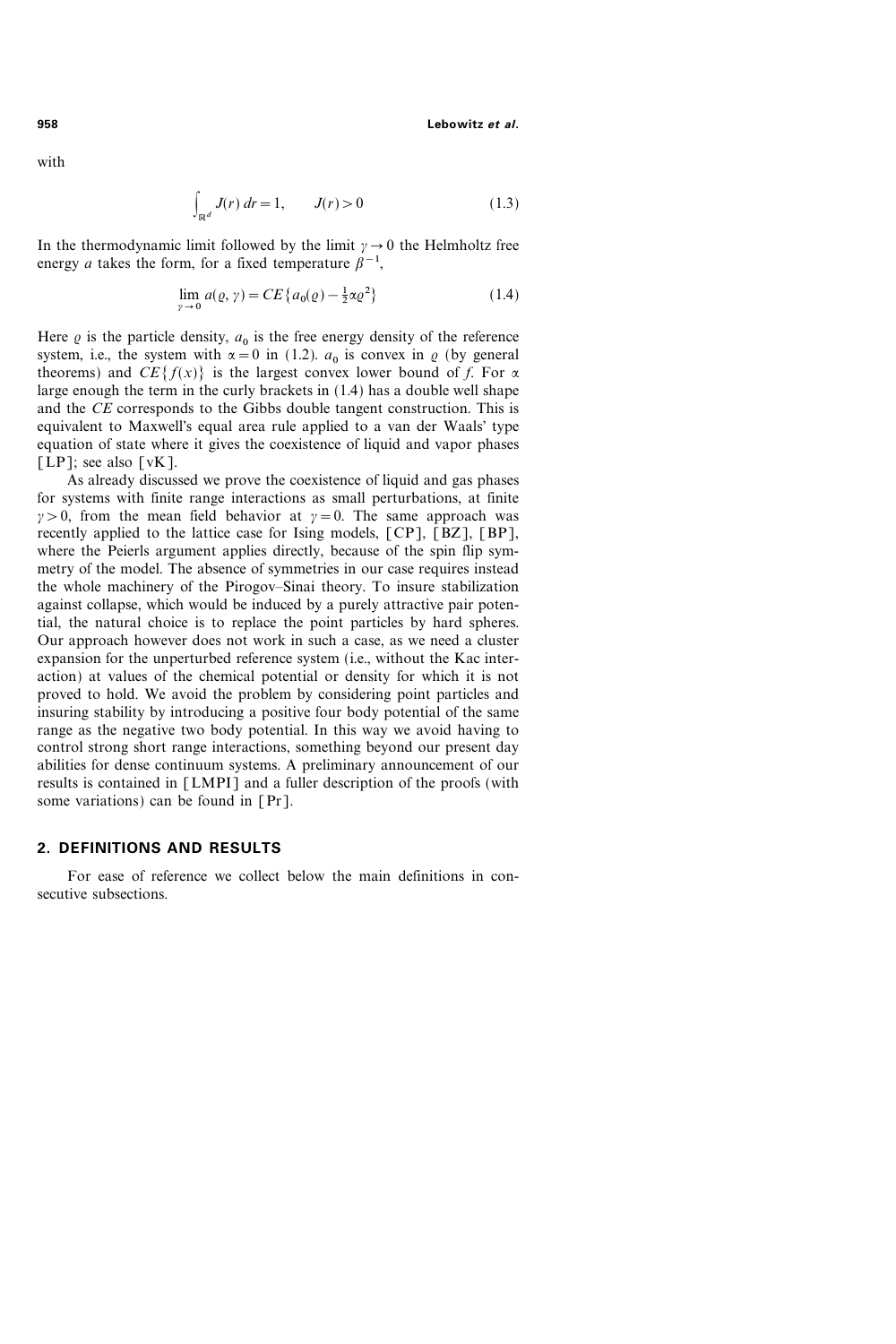#### Liquid–Vapor Phase Transitions **1998 Phase Transitions** 959

## Particle Configurations and Phase Space

We consider a system of identical point particles in  $\mathbb{R}^d$ ,  $d \ge 2$  and call particle configurations the locally finite subsets of  $\mathbb{R}^d$ . The collection of all particle configurations in  $\Lambda$ ,  $\Lambda \subset \mathbb{R}^d$ , is the phase space  $\mathcal{Q}^{(\Lambda)}$  and we simply write 2 when  $\Lambda = \mathbb{R}^d$ . The particle configurations are denoted by q and sometimes by  $q^{(A)}$  when we want to underline that they are in  $\mathcal{Q}^{(A)}$ . We write  $q = (q_1, ..., q_n)$  when the configuration consists of  $|q| = n$  particles positioned at points  $q_1, ..., q_n \in \mathbb{R}^d$ .

#### Free measure

For a bounded measurable subset  $\Lambda$  of  $\mathbb{R}^d$  the free measure  $dq$  on  $\mathcal{Q}^{(\Lambda)}$ (also called the Liouville measure) is

$$
\int_{\mathcal{Q}^{(A)}} dq f(q) = \sum_{n=0}^{\infty} \frac{1}{n!} \int_{A} dq_1 \cdots \int_{A} dq_n f(q_1, \dots, q_n)
$$
 (2.1)

where f is any bounded measurable function on  $\mathcal{Q}^{(A)}$ .

### Hamiltonian

The energy of the configuration  $q=(q_i)$  is given by the formal Hamiltonian

$$
H_{\gamma, \lambda}(q) = -\lambda |q| - \frac{1}{2!} \sum_{i_1} \sum_{i_2 \neq i_1} J_{\gamma}^{(2)}(q_{i_1}, q_{i_2}) + \frac{1}{4!} \sum_{i_1} \sum_{i_2 \neq i_1} \sum_{i_3 \neq i_1, i_2} \sum_{i_4 \neq i_1, i_2, i_3} J_{\gamma}^{(4)}(q_{i_1}, q_{i_2}, q_{i_3}, q_{i_4}) \qquad (2.2)
$$

Here  $\lambda$  is the chemical potential while  $J_{\gamma}^{(2)}(\cdot, \cdot)$  and  $J_{\gamma}^{(4)}(\cdot, \cdot, \cdot, \cdot)$  are respectively two and four-body potentials. For notational simplicity we choose  $\gamma \in \{2^{-n}, n \in \mathbb{N}\}\$  and  $\gamma$  is a scaling factor in the definition of  $J_{\gamma}^{(2)}(\cdot,\cdot)$  and  $J_{\gamma}^{(4)}(\cdot,\cdot,\cdot,\cdot)$ . These are chosen of the form

$$
J_{\gamma}^{(2)}(q_{i_1}, q_{i_2}) = \gamma^{2d} \int dr \prod_{j=1}^{2} \mathbb{1}_{|r - q_{i_j}| \leq \gamma^{-1} R_d}
$$
 (2.3)

$$
J_{\gamma}^{(4)}(q_{i_1}, q_{i_2}, q_{i_3}, q_{i_4}) = \gamma^{4d} \int dr \prod_{j=1}^4 \mathbb{1}_{|r - q_{i_j}| \leq \gamma^{-1}R_d}
$$
 (2.4)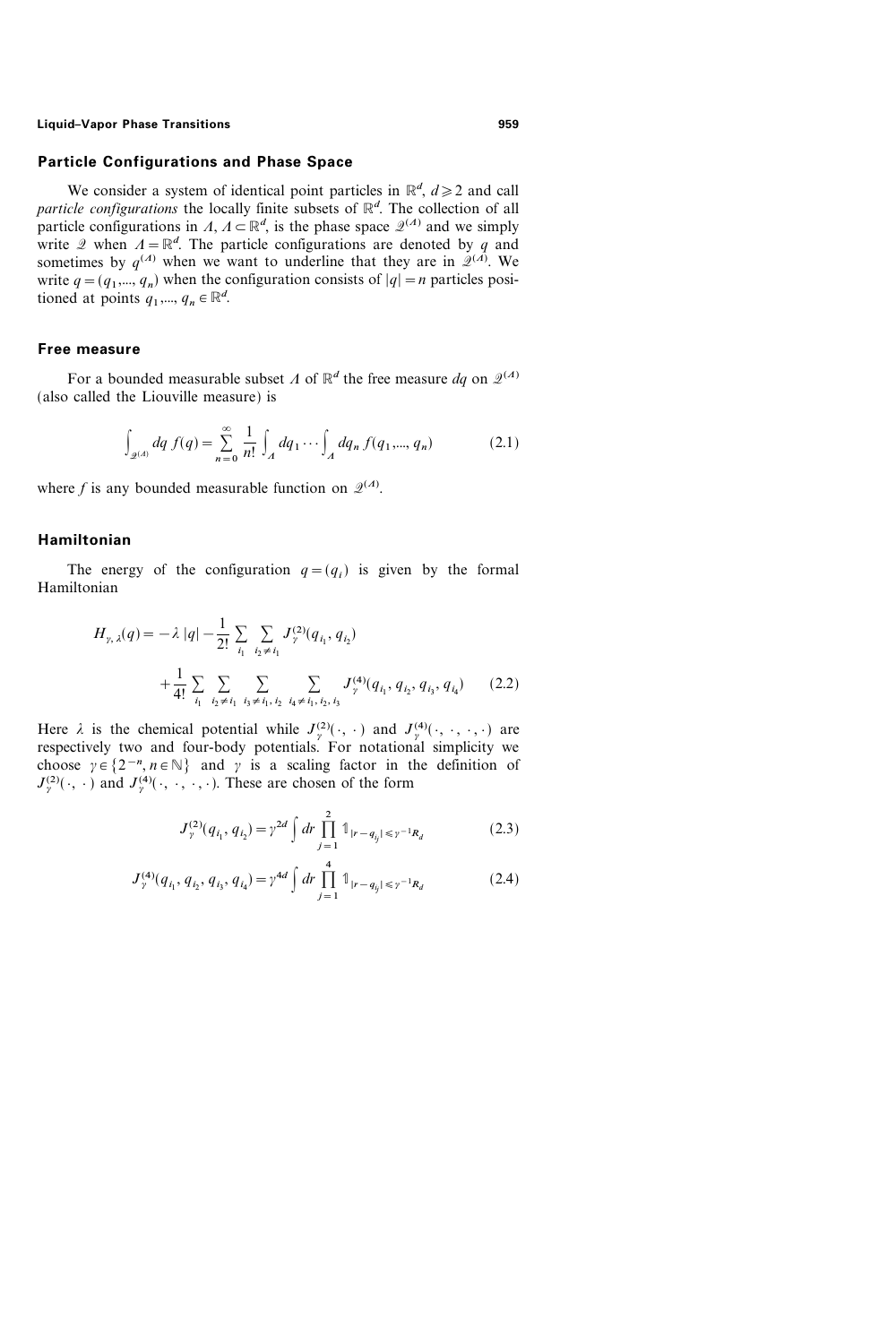where  $\mathbb{1}_A$  is the characteristic function of the set A and  $R_d$  is the radius of the ball in  $\mathbb{R}^d$  having a unit volume. Denoting by  $B_v(r)$  a ball of radius  $\gamma^{-1}R_d$  centered at  $r \in \mathbb{R}^d$  we have

$$
J_{\gamma}^{(2)}(q_{i_1}, q_{i_2}) = \gamma^{2d} |B_{\gamma}(q_{i_1}) \cap B_{\gamma}(q_{i_2})|
$$
 (2.5)

and

$$
J_{\gamma}^{(4)}(q_{i_1}, q_{i_2}, q_{i_3}, q_{i_4}) = \gamma^{4d} \left| \bigcap_{j=1}^{4} B_{\gamma}(q_{i_j}) \right| \tag{2.6}
$$

Let  $J^{(2)} = J_1^{(2)}$  and  $J^{(4)} = J_1^{(4)}$ . Then the scaling properties of  $J_\gamma^{(2)}$  and  $J_\gamma^{(4)}$ can be expressed by

$$
J_{\gamma}^{(2)}(q_{i_1}, q_{i_2}) = \gamma^d J^{(2)}(\gamma q_{i_1}, \gamma q_{i_2})
$$
\n(2.7)

and

$$
J_{\gamma}^{(4)}(q_{i_1}, q_{i_2}, q_{i_3}, q_{i_4}) = \gamma^{3d} J^{(4)}(\gamma q_{i_1}, \dots, \gamma q_{i_4})
$$
\n(2.8)

which is similar to (1.2). It is also clear that

$$
\int J_{\gamma}^{(2)}(0, r) dr = \int J_{\gamma}^{(4)}(0, r_1, r_2, r_3) dr_1 dr_2 dr_3 = 1
$$
 (2.9)

as in (1.3).

As both  $J_{\gamma}^{(2)}$  and  $J_{\gamma}^{(4)}$  are positive we have in (2.2) a competition between an attractive pair and a repulsive four-body potential. When the scaling parameter  $\gamma$  is small (but finite), the model has a large but finite interaction radius,  $2R_d \gamma^{-1}$ , and a small interaction strength between any given two or four particles. Nevertheless, the total strength of the interaction between a given particle and all other particles in a configuration  $q$  of bounded nonvanishing density is of order 1. These are characteristic properties of the Kac potentials which, as noted earlier, usually reproduce the van der Waals theory [LP] in the scaling limit  $y \to 0$ . The specific form  $(2.3)-(2.4)$  of the interaction  $J^{(2)}$  and  $J^{(4)}$  makes the analysis simpler; for more general potentials see (2.14) and the discussion in the beginning of Section 3.

## Finite and Infinite Volume Gibbs Measures

For any two locally finite configurations  $q=(q_i)$  and  $\bar{q}=(\bar{q}_i)$  denote by  $q \cup \bar{q} = (q_i, \bar{q}_i)$  the configuration including all particles from both q and  $\bar{q}$ . The *conditional energy* of  $q^{(A)}$  given a configuration  $\bar{q} \in \mathcal{Q}$  is

$$
H_{\gamma,\lambda}(q^{(A)} \mid \bar{q}) = H_{\gamma,\lambda}(q^{(A)} \cup \bar{q}) - H_{\gamma,\lambda}(\bar{q})
$$
\n(2.10)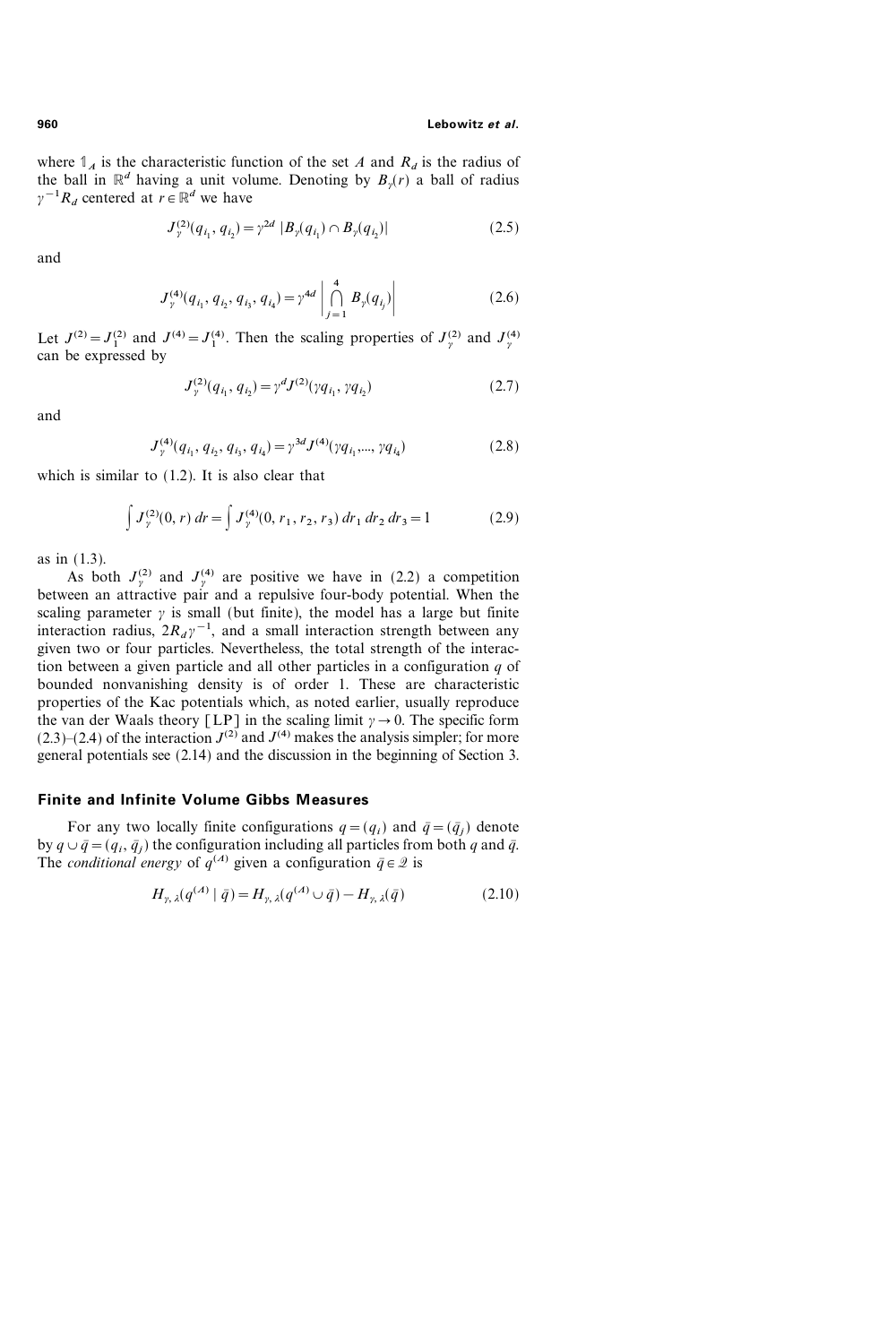#### Liquid–Vapor Phase Transitions 861

This conditional energy consist of two parts: the energy,  $H_{\gamma, \lambda}(q^{(A)})$ , of the configuration  $q^{(A)}$  itself and the *interaction energy* 

$$
U_{\gamma}(q^{(A)} \mid \bar{q}) = H_{\gamma,\lambda}(q^{(A)} \mid \bar{q}) - H_{\gamma,\lambda}(q^{(A)})
$$
\n(2.11)

between configurations  $q^{(A)}$  and  $\bar{q}$ . Both (2.10) and (2.11) are finite sums because of the finite range of the potential.

Let  $A^c = \mathbb{R}^d \setminus A$  be the complement of A. The Gibbs measure  $\mu_{\gamma,\beta,\lambda}^{(A)}(dq^{(A)} | \bar{q}^{(A^c)})$  in the bounded measurable set A with boundary condition  $\bar{q}^{(A^{\epsilon})}$  and inverse temperature  $\beta > 0$ , is the probability measure on  $\mathcal{Q}^{(A)}$ given by

$$
\mu_{\gamma,\beta,\lambda}^{(A)}(dq^{(A)} | \bar{q}^{(A^c)}) = \frac{e^{-\beta H_{\gamma,\lambda}(q^{(A)} | \bar{q}^{(A^c)})}}{\Xi_{\gamma,\beta,\lambda}(A | \bar{q}^{(A^c)})} dq^{(A)}
$$
(2.12)

where  $\mathcal{Z}_{\gamma,\beta,\lambda}(\Lambda | \bar{q}^{(\Lambda^c)})$  is the *partition function* 

$$
\mathcal{Z}_{\gamma,\beta,\lambda}(A \mid \bar{q}^{(A^c)}) = \int_{\mathcal{Q}^{(A)}} dq^{(A)} \, e^{-\beta H_{\gamma,\lambda}(q^{(A)} \mid \bar{q}^{(A^c)})} \tag{2.13}
$$

The infinite volume Gibbs measures  $\mu_{\nu, \beta, \lambda}(dq)$  are probabilities on  $\mathscr Q$  such that for any bounded measurable set A and  $\mu_{\gamma, \beta, \lambda}$ -almost any  $\bar{q}^{(A^c)} \in \mathcal{Q}^{(A^c)}$ the conditional measure  $\mu_{\gamma, \beta, \lambda}(dq^{(\Lambda)} | \bar{q}^{(A^c)})$  is equal to  $\mu_{\gamma, \beta, \lambda}(dq^{(\Lambda)} | \bar{q}^{(A^c)})$ given by (2.12).

We say that a translation invariant Gibbs measure has a particle density  $\rho > 0$  if for any bounded set  $\Lambda$  the expectation of  $|q \cap \Lambda|$  is equal to  $\rho$  | $\Lambda$ |.

### The Main Result

Our main purpose is to investigate the phase diagram of the model  $(2.2)$  and to prove that a phase transition of the liquid-gas type takes place for some values of the parameters. Let  $\beta_c = (\frac{3}{2})^{3/2}$  and  $\beta_0 > \beta_c$  be a number defined via (3.14) below.

**Theorem 2.1.** For any  $\beta \in (\beta_c, \beta_0)$  there exist functions  $\gamma_0(\beta)$  and  $\lambda(\gamma, \beta)$  such that for  $0 < \gamma < \gamma_0(\beta)$  the model (2.2) has at least two distinct Gibbs measures  $\mu^{\pm}_{\gamma, \beta, \lambda(\gamma, \beta)}(dq)$ . These measures are translation invariant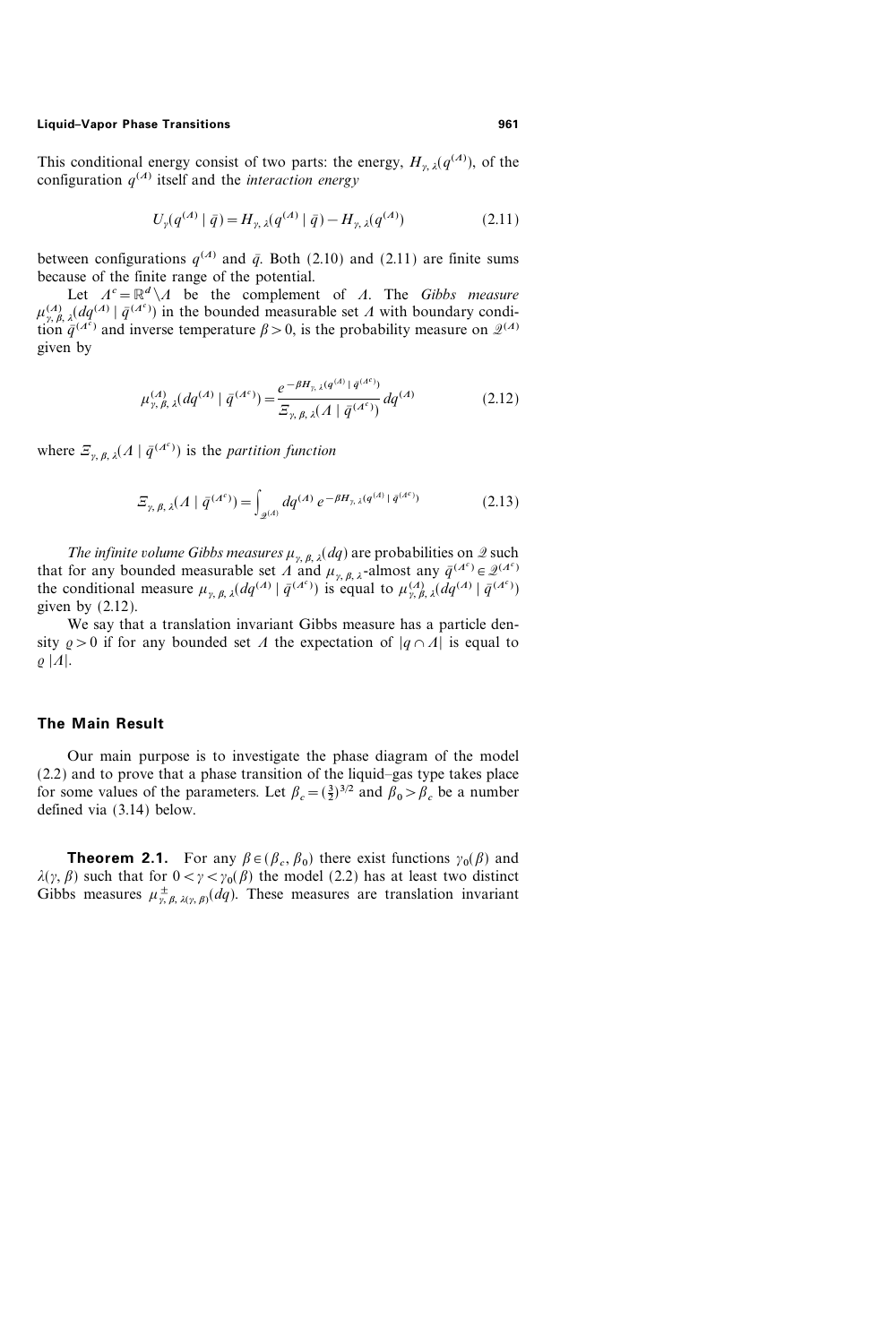and ergodic, with an exponential decay of correlations. They have particle densities respectively equal to  $\varrho^*_{\gamma,\beta,-} > 0$  and  $\varrho^*_{\gamma,\beta,+} > \varrho^*_{\gamma,\beta,-}$ .

We will prove Theorem 2.1 by using the  $P-S$  theory  $[PS]$ . The restriction  $\beta \in (\beta_c, \beta_0)$  rather than  $\beta > \beta_c$  allows for a simplified proof, we hope however to present in a forthcoming paper a proof for all  $\beta > \beta_c$ . While technically different and applied to different settings our methods are nevertheless conceptually close to those of [DZ].

The quantities  $\lambda(\gamma, \beta)$  and  $\varrho_{\gamma, \beta, +}^*$  in Theorem 2.1 have limits as  $\gamma \to 0$ , denoted by  $\lambda(\beta)$  and  $\varrho_{\beta,+}$ , which, as already noted, are given exactly by mean field type formulas [LP]. Our proof of Theorem 2.1 is a perturbation theory constructed around the mean field picture.

We could extend Theorem 2.1 to slightly more general interactions where the range of the two and four body potentials are not necessarily the same. In particular we can make the range of the attractive two body forces greater than that of the repulsive four body ones, according to the physical intuition that the force is repulsive at short distances and attractive at longer distances. For brevity we do not give the details of the proofs and only introduce the new class of potentials. The four body interaction is unchanged while  $J_{\gamma}^{(2)}(q_1, q_2)$  in (2.3) is replaced by

$$
W_{\gamma}^{(2)}(q_1, q_2) = \gamma^{2d} \int dr \int dr' \mathbb{1}_{|r-q_2| \leq \gamma^{-1}R_d} \mathbb{1}_{|r'-q_2| \leq \gamma^{-1}R_d} \gamma^d w(\gamma |r-r'|) \quad (2.14)
$$

with w a smooth, non negative function having compact support and integral equal to 1.  $\gamma^d w(\gamma |q_1-q_2|)$  is the classical choice for a Kac pair potential (with the right scaling properties), what we do in (2.14) is simply to average such a function with the two arguments varied respectively on the balls  $B_{\nu}(q_1)$  and  $B_{\nu}(q_2)$ . The choice  $w = \delta(r - r')$  in (2.14) gives back (2.3).

## Outline of the Remaining Sections

In Section 3 we give an outline of the proof formulating a number of statements which are proven in the next sections. In Section 4 we prove Peierls estimates on contours, and in Section 5 we use a cluster expansion to investigate the properties of the effective Hamiltonian obtained after the coarse graining transformation. In Section 6 we study the restricted ensembles proving the basic property of the P-S scheme, namely that it is possible to adjust the value of the chemical potential in such a way that the pressures in the two restricted ensembles are equal. We will conclude from this the proof of Theorem 2.1. Sections 7 and 8 contain more technical material.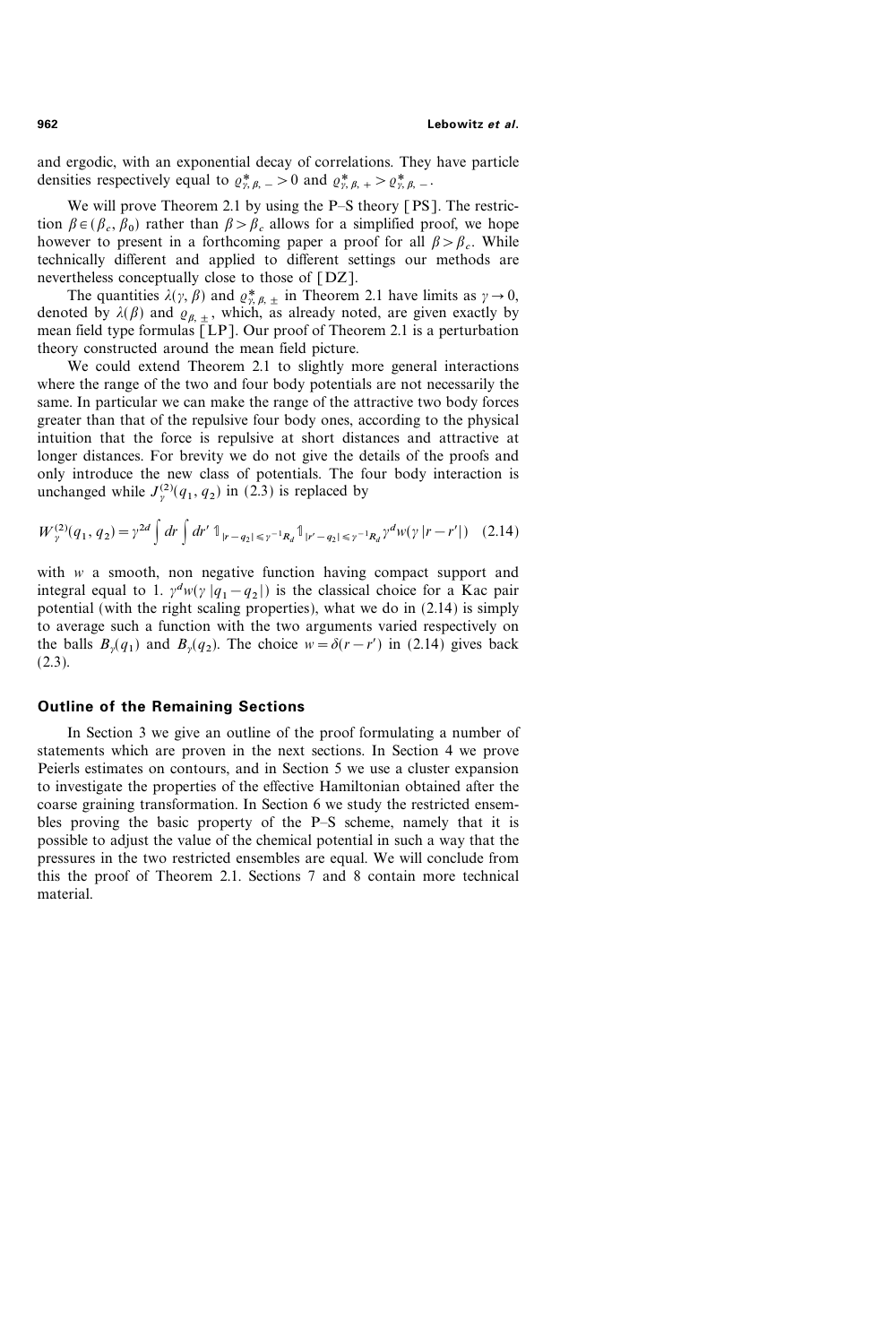## 3. SCHEME OF PROOF

The starting point of our approach, which as explained in the previous section is of crucial importance, consists of coarse graining or one step renormalization: we partition space into cubes  $C_x^{(\ell_2)}$ , x the centers of the cubes, of side  $\ell_2 := y^{-1+\alpha_2}$ ,  $\alpha_2$  a small positive number, (the subscript 2 foresees the use of other scales that will be introduced later in the proof ). Given a particle configuration q, we call  $\varrho_{x}$ , the particle densities in each cube and we integrate out all the other variables, i.e., we consider the marginal over the variables  $\varrho_x$ . The new measure is still Gibbsian and its new effective Hamiltonian (a function of the  $\varrho_x$ ) can be characterized with remarkable accuracy by cluster expansion techniques, see Section 5. As mentioned earlier, the main point of this procedure is that the new effective inverse temperature becomes  $\beta \ell_2^d$ . We can thus enter into the very low temperature regime by taking  $\gamma$  small enough and  $\ell_2$  correspondingly large (in Section 5 we will absorb the temperature into the Hamiltonian). we are then in the right setup for the P-S theory. An analysis  $\hat{a}$  la [LP], which we here omit, would show that the new effective Hamiltonian converges formally, in the limit  $\gamma \to 0$ , to the mean field free energy functional  $\mathcal{F}_{\beta, \lambda}(q)$ given in (3.1) below. We will begin our analysis by characterizing the ground states of  $\mathcal{F}_{\beta,\lambda}(q)$  and thereafter use the P-S theory to investigate the perturbations at  $y > 0$ .

### Mean Field Free Energy Functional and Ground States

The mean field Gibbs free energy functional  $\mathcal{F}_{\beta,\lambda}(\varrho), \varrho=\varrho(r)$  denoting a non-negative bounded measurable function in  $\mathbb{R}^d$ , is

$$
\mathscr{F}_{\beta,\lambda}(Q) = \int dr \, \frac{\varrho(r)}{\beta} \left( \log \varrho(r) - 1 \right) - \int dr \, \lambda \varrho(r)
$$

$$
- \frac{1}{2!} \int dr_1 \, dr_2 \, J^{(2)}(r_1, r_2) \, \varrho(r_1) \, \varrho(r_2)
$$

$$
+ \frac{1}{4!} \int dr_1 \cdots dr_4 \, J^{(4)}(r_1, ..., r_4) \, \varrho(r_1) \cdots \varrho(r_4) \tag{3.1}
$$

The first integral is the entropy contribution to the free energy (more precisely the product of the temperature times the entropy of the ideal gas with the sign changed). The other three terms arise from the corresponding interaction terms in (2.2). More details concerning the relation between (3.1) and (2.2) can be found in Section 4.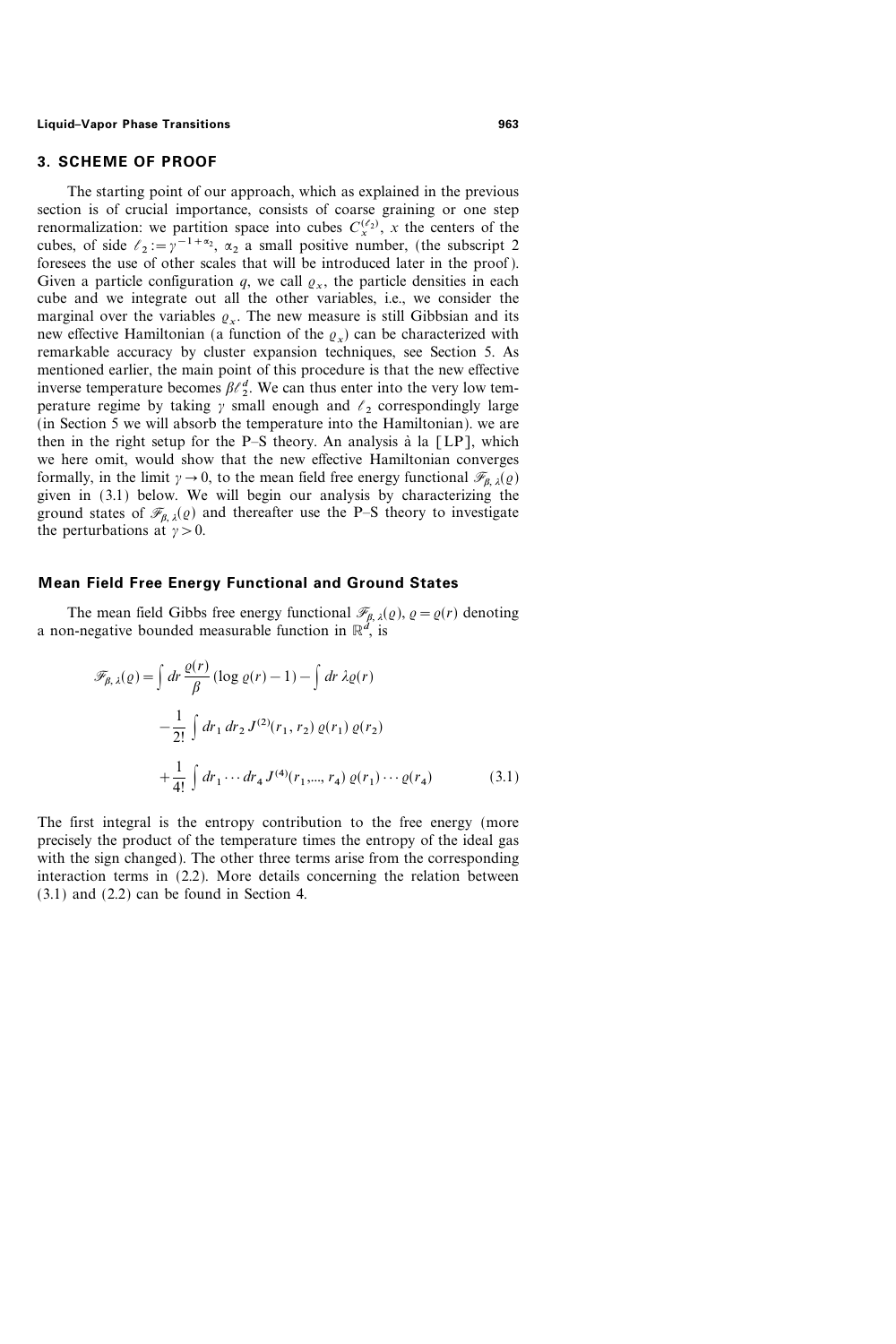#### 964 Lebowitz et al.

The mean field ground states are, by definition, the minimizers of  $\mathcal{F}_{\beta, \lambda}(\varrho)$ . To find them we set

$$
\mathcal{R}(r,\varrho) = \int_{|r-r_1| \le R_d} dr_1 \,\varrho(r_1) \tag{3.2}
$$

and

$$
\mathcal{I}(r, \varrho) = \int_{|r - r_1| \le R_d} dr_1 \frac{\varrho(r_1)}{\beta} (\log \varrho(r_1) - 1)
$$
 (3.3)

 $\mathcal{R}(r, \varrho)$  and  $\mathcal{I}(r, \varrho)$  are respectively the mean density and the mean entropy of  $\varrho$  in the ball  $B(r)$ . With this notation we can rewrite (3.1) as

$$
\mathscr{F}_{\beta,\lambda}(\varrho) = \int dr \left( \mathscr{I}(r,\varrho) - \lambda \mathscr{R}(r,\varrho) - \frac{1}{2!} \mathscr{R}(r,\varrho)^2 + \frac{1}{4!} \mathscr{R}(r,\varrho)^4 \right) \tag{3.4}
$$

which is true only because of the special form, (2.3) and (2.4), of  $J^{(2)}$  and  $J^{(4)}$ . In fact (3.4) is the main reason for choosing  $J^{(2)}$  and  $J^{(4)}$  of this form. Observe however that if the potential  $J^{(2)}$  is replaced by  $W^{(2)}$  as given in (2.14) (with  $y = 1$ ) then the r.h.s. of (3.4) simply becomes, after some easy manipulations,

$$
\int dr \left( \mathcal{I}(r, \varrho) - \lambda \mathcal{R}(r, \varrho) - \frac{1}{2!} \mathcal{R}(r, \varrho)^2 + \frac{1}{4!} \mathcal{R}(r, \varrho)^4 \right) + \frac{1}{4} \int dr \int dr' w(|r - r'|) \left[ \mathcal{R}(r, \varrho) - \mathcal{R}(r', \varrho) \right]^2
$$
(3.5)

By convexity

$$
\mathcal{I}(r,\varrho) \geqslant \frac{\mathcal{R}(r,\varrho)}{\beta} \left(\log \mathcal{R}(r,\varrho) - 1\right) \tag{3.6}
$$

and equality is achieved only if  $\mathcal{R}(r, \rho) = \rho(r)$ .

It follows then from (3.4) and (3.6) that if  $s\geq0$  is a minimizer of the function

$$
F_{\beta, \lambda}(s) = \frac{s}{\beta} \left( \log s - 1 \right) - \lambda s - \frac{s^2}{2!} + \frac{s^4}{4!} \tag{3.7}
$$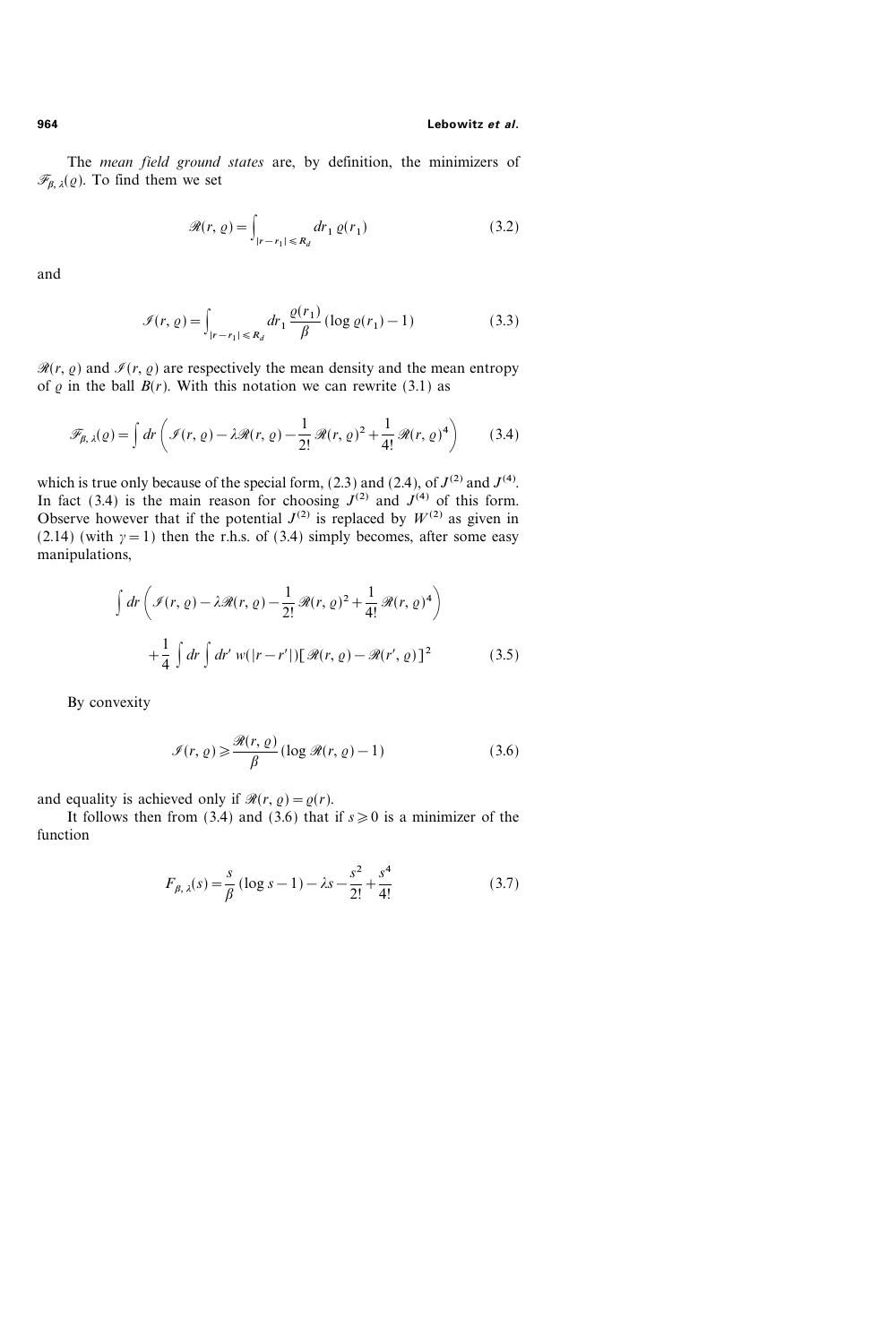#### Liquid–Vapor Phase Transitions 865

then  $\varrho(r)=\mathcal{R}(r, \varrho)\equiv s$  is a minimizer of  $\mathcal{F}_{\beta,\lambda}(\varrho)$ , (and also of the functional in (3.5), corresponding to  $\mathscr F$  with the modified potential (2.14)). The second derivative of  $F_{\beta, \lambda}(s)$ ,

$$
F''_{\beta,\lambda}(s) = \frac{1}{\beta s} - 1 + \frac{s^2}{2}
$$
\n(3.8)

is positive if  $\beta < \beta_c = (\frac{3}{2})^{3/2}$ . Hence for  $\beta < \beta_c$  and any  $\lambda$  the function  $F_{\beta, \lambda}(s)$ is convex and has a unique minimizer which is the root of the equation

$$
-s + \frac{1}{3!} s^3 + \frac{1}{\beta} \log s - \lambda = 0
$$
 (3.9)

On the contrary, for  $\beta > \beta_c$  this equation has three positive roots with two of them,  $s = \varrho_{\beta, \lambda}$  and  $s = \varrho_{\beta, \lambda}$ , to al minimizers of  $F_{\beta, \lambda}(s)$ . Furthermore, there exists a unique  $\lambda = \lambda(\beta)$  for which both local minima are the global ones and the function  $F_{n, \lambda}(s)$  has a "double well" shape. We set  $\varrho_{\beta,+}=\varrho_{\beta,\lambda(\beta), +}$ . Clearly for  $\beta > \beta_c$  and  $\lambda = \lambda(\beta)$  the densities  $\varrho(r) \equiv \varrho_{\beta,-}$ and  $\varrho(r) \equiv \varrho_{\beta,+}$  are distinct mean field gound states. For later purposes we remark that

$$
-1 < \lambda(\beta) < 0 \tag{3.10}
$$

which can be checked by direct calculation.

## Mean Field Equations and Contraction Property

As the ground states are minimizers of  $\mathcal{F}_{\beta,\lambda}(q)$ , they satisfy the mean field equation  $\delta \mathcal{F}_{\beta, \lambda}(q)/\delta q(r)=0$ . By an explicit calculation we then find that they are fixed points of the transformation

$$
\varrho(\cdot) \to \varPhi(\varrho(\cdot), \cdot) \tag{3.11}
$$

where

$$
\Phi(\varrho(\cdot), r) := \exp \left\{ \lambda + \int dr_1 J^{(2)}(r, r_1) \varrho(r_1) - \frac{1}{3!} \int dr_1 \cdots \int dr_3 J^{(4)}(r, ..., r_3) \varrho(r_1) \varrho(r_2) \varrho(r_3) \right\}
$$
(3.12)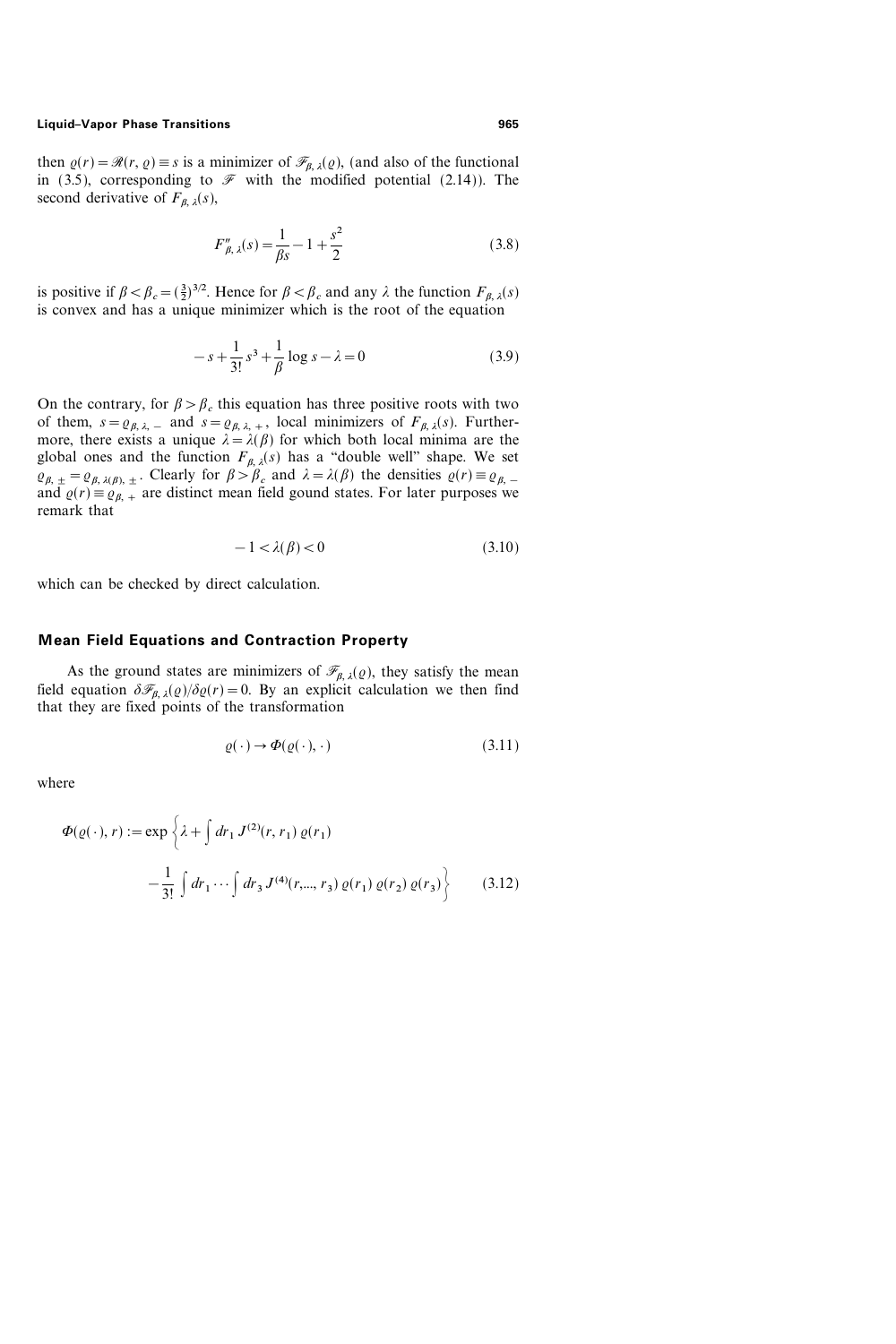#### 966 Lebowitz et al.

Setting  $\varrho^*=\varrho_{\beta,-}$  or  $\varrho^*=\varrho_{\beta,+}$  the derivative  $\psi(r)=\delta\Phi(\varrho(\cdot), r)/\delta\varrho(r)$  computed at  $\rho(r) \equiv \rho^*$  is equal to

$$
\psi(r) = \beta \varrho^* J^{(2)}(0, r) [1 - (\varrho^*)^2 / 2]
$$
\n(3.13)

We define  $\beta_0$  in Theorem 2.1 so that for all  $\beta \in (\beta_c, \beta_0)$ 

$$
\int dr \, |\psi(r)| = \beta \varrho^* \, |1 - \varrho^{*2}/2| < 1 \tag{3.14}
$$

If (3.14) holds, the transformation  $\Phi$  is a contraction (in a neighborhood of the ground states and using sup norms).

The existence of  $\beta_0 > \beta_c$  follows by noticing that since  $F''_{\beta, \lambda}(e^*) > 0$ then by (3.8)  $\beta \varrho$  < 1 and the only condition to check for (3.14) to hold is  $\beta \varrho^* [1 - \varrho^{*2}/2] > -1$ . By (3.8) it can be rewritten as

$$
F''_{\beta,\lambda}(\varrho^*) < \frac{2}{\beta \varrho^*} \tag{3.15}
$$

and  $F''_{\beta, \lambda}(e^*) \to 0$  as  $\beta \to \beta_c$  while both  $\varrho_{\beta, \pm}$  remain bounded.

We will see in Section 5 that for  $\beta \in (\beta_c, \beta_0)$  and  $\gamma > 0$  small enough, the Dobrushin uniqueness condition is satisfied by the effective Hamiltonian in the system restricted to the ground state ensemble (defined later in Section 3). That property is the  $y > 0$  analogue of the contraction property (3.14). We will in the sequel restrict ourselves to  $\beta \in (\beta_c, \beta_0)$  which ensures the following technical conditions.

For  $\beta_c < \beta < \beta_0$  there exists a positive number  $\zeta(\beta)$  such that

$$
\max_{\sigma_1 = \pm 1, \sigma_2 = \pm 1} \beta(\varrho_{\beta, \sigma_1} + 2\zeta(\beta)) \left| 1 - \frac{(\varrho_{\beta, \sigma_1} + \sigma_2 2\zeta(\beta))^2}{2} \right| = a(\beta) < 1 \tag{3.16}
$$

Consequently there exist a positive number  $\delta(\beta)$  such that for any  $\lambda \in$  $(\lambda(\beta) - \delta(\beta), \lambda(\beta) + \delta(\beta))$  one has

$$
\max_{\sigma_1 = \pm 1, \sigma_2 = \pm 1} \beta(\varrho_{\beta, \lambda, \sigma_1} + \zeta(\beta)) \left| 1 - \frac{(\varrho_{\beta, \lambda, \sigma_1} + \sigma_2 2\zeta(\beta))^2}{2} \right| \leq a(\beta) \qquad (3.17)
$$

Note  $(\varrho_{\beta,\lambda,\sigma_1}+\zeta(\beta))$  in (3.17) instead of  $(\varrho_{\beta,\sigma_1}+2\zeta(\beta))$  in (3.16). This allows for the same  $a(\beta)$  in (3.17) and (3.16) provided  $\zeta(\beta)$  and  $\delta(\beta)$  are small enough.

We expect that for  $\gamma$  small enough the particle configurations will have densities close to the mean field ground states. To investigate the issue we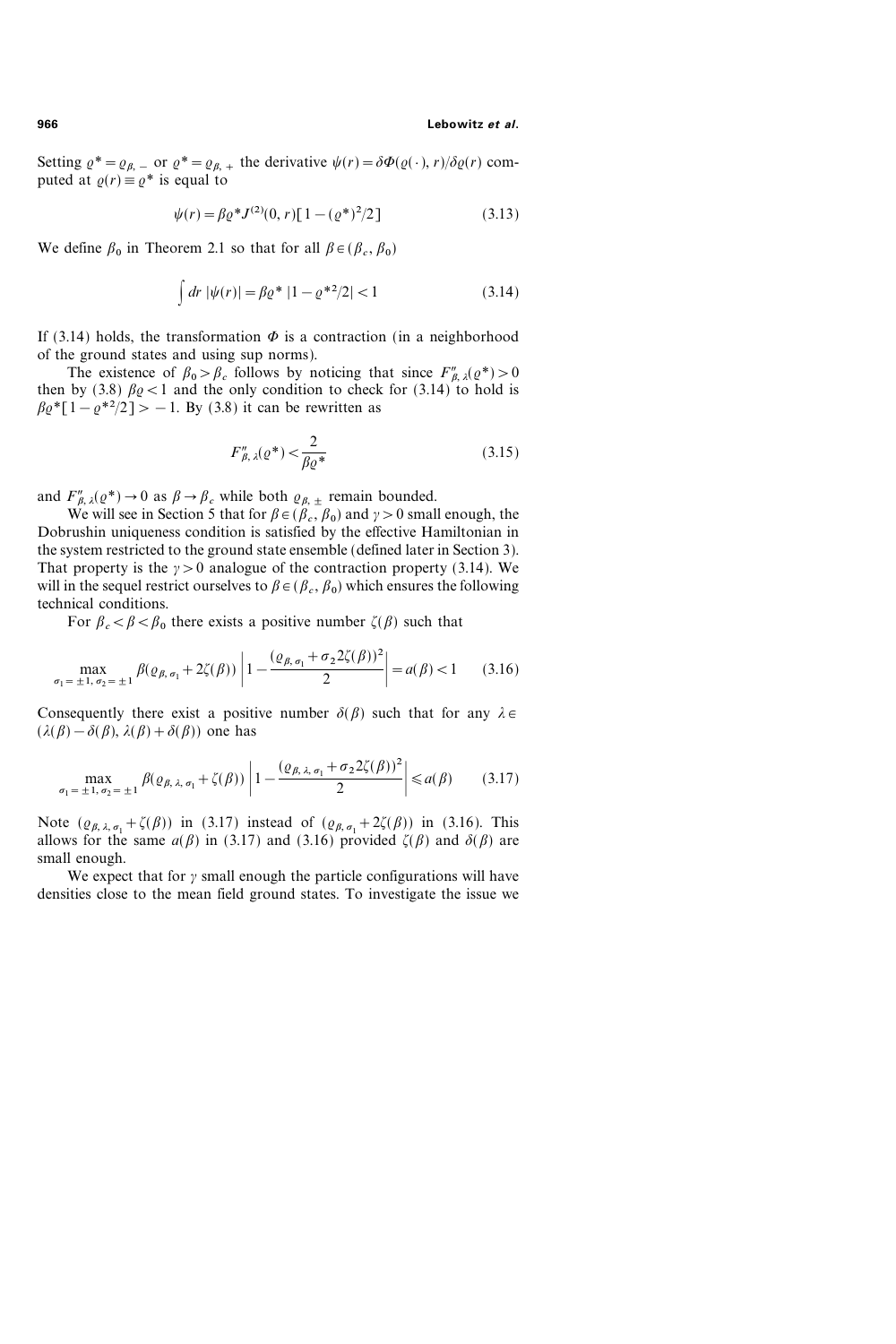#### Liquid–Vapor Phase Transitions 867 (1996) 1967 (1996) 1967 (1998) 1967 (1998) 1967

need a spatial scale for computing particle densities and a notion of closeness between densities. We will then have a picture of the particle configurations in terms of spatial regions where there is agreement or disagreement with the ground states.

# The Partitions  $\mathscr{D}^{\left(\ell\right)}$ , the Cubes  $\mathcal{C}_{\mathbf{x}}^{\left(\ell\right)}$  and the Densities  $\varrho_{\mathbf{x}}^{\left(\ell\right)}$

Let  $\mathscr{D}^{(\ell)}$ ,  $\ell \in \{2^n, n \in \mathbb{N}\}\,$ , be decreasing partitions of  $\mathbb{R}^d$  into cubes  $C^{(\ell)}$ of side  $\ell$ , i.e.,  $\mathscr{D}^{(\ell)}$  is coarser than  $\mathscr{D}^{(\ell')}$  if  $\ell > \ell'$ . For any  $r \in \mathbb{R}^d$  we denote by  $C^{(\ell)}(r)$  the cube of  $\mathscr{D}^{(\ell)}$  that contains r. We suppose that the centers of the cubes  $C^{(1)}$  are in  $\mathbb{Z}^d$ . Consequently the centers of cubes  $C^{(\ell)}$  are in  $\mathbb{Z}_{\ell}^d = \ell \mathbb{Z}^d + ((\ell-1)/2, ..., (\ell-1)/2)$ . For  $x \in \mathbb{Z}_{\ell}^d$  we denote  $C_x^{(\ell)}$  the cube of  $D^{(\ell)}$  centered at x.

Given a region  $\Lambda$ ,  $[A]^{(\ell)}$  is the maximal  $D^{(\ell)}$  measurable subset of  $\Lambda$ , i.e., the union of all  $C^{(\ell)}$  contained in A. We also identify  $[A]^{(\ell)}$  with  $\{x \in \mathbb{Z}_\ell^d | x \in [A]^{(\ell)}\}.$  The  $\mathbb{R}^d$  volume of  $[A]^{(\ell)}$  is denoted by  $|[A]^{(\ell)}|$  while its  $\mathbb{Z}_{\ell}^{d}$  volume, i.e., the number of lattice points, is denoted by  $\Vert [A]^{(\ell)} \Vert$ .

The density of a configuration q in a box  $C_x^{(\ell)}$  is

$$
\varrho_x^{(\ell)}(q) = \ell^{-d} |q \cap C_x^{(\ell)}| \tag{3.18}
$$

Accordingly  $\varrho^{(\ell)}(q) = (\varrho_{x}^{(\ell)}(q))$  is called a ( $\mathscr{D}^{(\ell)}$  measurable) *density configuration* corresponding to a particle configuration q. We denote by  $\varrho^{(\ell)}(A)$  =  $(\varrho_{x}^{(\ell)}(A))$  a density configuration in  $[A]^{(\ell)}$  not related to any particle configuration.

The notation  $[q]^{(\ell)}$  is used for the configuration obtained from  $q = (q_i)$  by shifting all  $q_i$  to the centers of the corresponding boxes  $C^{(\ell)}(q_i)$ . For a configuration  $q^{(\overline{A})}$  we set

$$
H_{\gamma,\lambda}(\varrho^{(\ell)}(q^{(\Lambda)})) = H_{\gamma,\lambda}(\big[q^{(\Lambda)}\big]^{(\ell)})\tag{3.19}
$$

and

$$
H_{\gamma,\lambda}(e^{(\ell)}(q^{(\Lambda)}) \mid \bar{q}^{(\Lambda^c)}) = H_{\gamma,\lambda}(\left[q^{(\Lambda)}\right]^{(\ell)} \mid \bar{q}^{(\Lambda^c)})\tag{3.20}
$$

where A is a region and  $\bar{q}^{(A^c)}$  is a boundary condition.

## Spatial Scales,  $\eta$  Functions and Ground-State Configurations

Several scales are of special interest for us

$$
\ell_1 = \ell_{1,\gamma} = \gamma^{-1 + \alpha_1}, \qquad \ell_2 = \ell_{2,\gamma} = \gamma^{-1 + \alpha_2}, \qquad \ell_3 = \ell_{3,\gamma} = \gamma^{-1 - \alpha_3} \tag{3.21}
$$

where the numbers  $0 < \alpha_i < 1$  are rational,  $\alpha_1 = 1/2$  and  $\alpha_2 + \alpha_3 \ll (2d)^{-1}$ .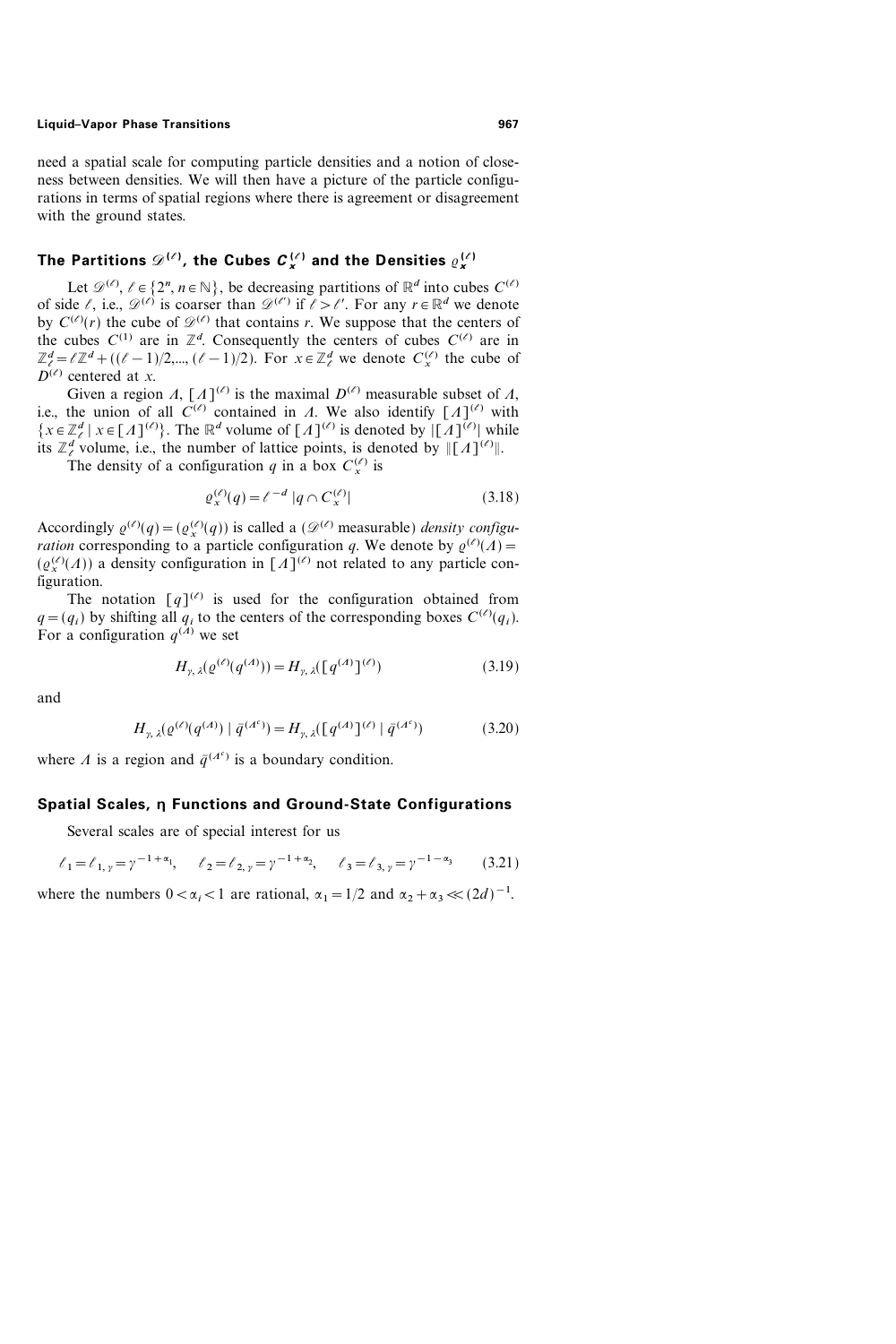The scale  $\ell_2$  is our coarse graining scale. Agreement or disagreement with the ground state is indicated by the  $\eta$ -functions,  $\eta = \eta(q) = (\eta_x(q)),$  $x \in \mathbb{Z}_{\ell_2}^d$ :

$$
\eta_x(q) = \begin{cases}\n-1, & \text{for} \quad | \varrho_x^{(\ell_2)}(q) - \varrho_{\beta, -} | \leq \zeta \\
+1, & \text{for} \quad | \varrho_x^{(\ell_2)}(q) - \varrho_{\beta, +} | \leq \zeta \\
0, & \text{otherwise}\n\end{cases} \tag{3.22}
$$

 $\zeta = \zeta(\beta)$  being taken from (3.16). Particle configurations q or density configurations  $\varrho^{(\ell)}(q)$  are called compatible with  $\eta$  if  $\eta = \eta(\varrho^{(\ell)}(q)) = \eta(q)$ .

We then say that a particle configuration  $q$  belongs to the ground state ensemble of the  $\pm$  phase or equivalently liquid/vapor phase if  $\eta(q) \equiv +1$ . For brevity we will sometimes simply say that q is a  $\pm$  ground state configuration.

For a scale  $\ell$  we define the corresponding standard ground state configurations  $q_{-}^{(\ell)}$  and  $q_{+}^{(\ell)}$  as those which have  $\varrho_{\ell}^{(\ell)}(q_{-}^{(\ell)}) \equiv \varrho_{\beta,-}$  and  $\varrho_{\ell}^{(\ell)}(q_{+}^{(\ell)}) \equiv \varrho_{\beta,+}$ with all the particles placed at the centers of the corresponding boxes  $\dot{C}^{(\ell)}$ . Of course for the irrational  $\varrho_{\beta, \pm}$  and even for some rational  $\varrho_{\beta, \pm}$  it is impossible to achieve these densities exactly. With an abuse of the notation we set  $\varrho^{(\ell)}(q_{\pm}^{(\ell)}) \equiv \varrho_{\beta, \pm}$  when the densities are the closest possible to  $\varrho_{\beta, \pm}$ . When  $\ell = \ell_2$  we will drop the superscript  $(\ell)$ .

The other scales,  $\ell_3$  and  $\ell_1$ , are used to construct contours (see below) and to do some approximate calculations (see Section 4) respectively.

Our proof of the phase transition or coexistence of phases is based on the following qualitative picture describing typical particle configurations in the two pure phases. In the gas phase a typical configuration  $q$  coincides in most of  $\mathbb{R}^d$  with some typical configuration in the gas ground state ensemble. Inside this "sea" of the gas ground state there are rare "islands" occupied by the liquid ground state. These two types of ground states are separated from each other by regions in  $\mathbb{R}^d$  which are called Peierls contours. The "excess" free energy of q with respect to the free energy of the gas ground state occupying all of  $\mathbb{R}^d$  is concentrated in the vicinity of these contours and is proportional to their volume. A similar, inverse, picture describes typical configurations of the liquid phase; the liquid ground state now forms a "sea" with rare "islands" of the gas ground state. Thus the typical configurations of the gas and liquid phases are distinct with the density of particles being an order parameter distinguishing them. A rigorous verification of the above picture is fairly straightforward for simple lattice gases or Ising systems, in which the gas and liquid ground states correspond respectively to "all sites empty" and "all sites occupied". It requires however considerable work for continuum systems and we start with precise definitions.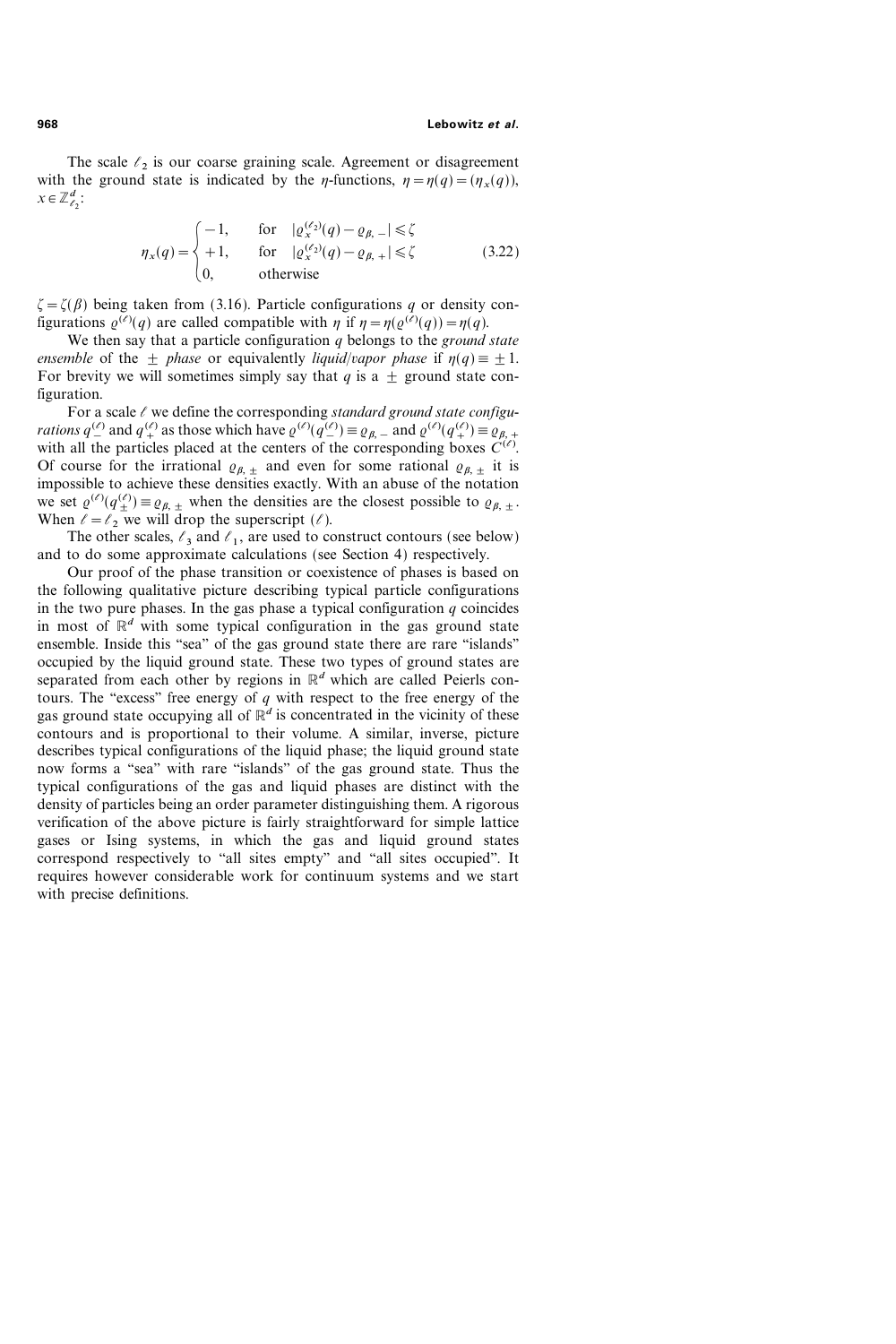#### Liquid–Vapor Phase Transitions **1989** (1996) 1989 (1998) 1989 (1998)

## Correct and Incorrect Sets, Contours

A family of cubes from the partition  $\mathscr{D}^{(\ell)}$  is called \*-connected if the closure of the union of the cubes in this family is a connected subset of  $\mathbb{R}^d$ ; we consider from now on  $d \ge 2$ . We then say that r is a  $(+)$ -correct point of a configuration q if  $\eta_x(q) = +1$  whenever  $C_x^{(\ell_2)}(r) \subset \overline{C}^{(\ell_3)}(r)$  where the later set is the union of all cubes of scale  $\ell_3$  that are \*-connected to  $C^{(\ell_3)}(r)$ . Similarly one defines  $(-)$ -correct points. Finally, if r is not a correct point of  $q$  it is an incorrect one. The connected components of the incorrect points of  $q$  form the supports of the contours. The pair consisting of the support of the contour and the restriction of  $\eta(q)$  to this support is called a contour of q and is denoted  $\Gamma(q)$ . Observe that any q uniquely defines its contours  $\Gamma_i(q)$ .

Axiomatically a *contour*  $\Gamma = (\text{Supp}(\Gamma), \eta^T)$  is defined as a pair which consists of a bounded \*-connected  $\mathscr{D}^{(\ell_3)}$  measurable set Supp(T) called the spatial *support* of  $\Gamma$  and a spin valued function  $\eta^T$  on Supp( $\Gamma$ ), with the condition that there exists at least one configuration  $q$  that gives rise to  $\Gamma$ .

To motivate the next definitions and to outline further constructions let us consider first an oversimplified problem.

## The Case of a Single Contour

We restrict in this examples the system to have only one contour  $\Gamma$  of the type that we define with reference to Fig. 1 where its typical representative is drawn. To be more precise we consider the ensembles of contours inside the finite domain  $\Lambda$  containing exactly one contour of the special form shown in Fig. 1.

We choose boundary conditions  $\bar{q}^{(A^c)}$  in the + phase and we impose that in the region A of Fig. 1 the configuration is in the + phase, in D it is in the  $-$  phase while in Supp(T) it agrees with  $\eta^T$ . We assume that in Fig. 1 Supp $(\Gamma)$  is the whole region extending between the bold lines.

The simplified contour ensemble gives rise to the simplified partition function  $Z$  (we are using here a notation that will be discontinued in the sequel)

$$
Z := \sum_{\Gamma} \int_{\mathcal{Q}^{(A)}} dq^{(A)} \, \mathbb{1}_{\eta(q^{(A)}) \equiv 1} \, \mathbb{1}_{\eta(q^{(D)}) \equiv -1} \, \mathbb{1}_{\eta(q^{(\text{Supp}(\Gamma))}) \equiv \eta^{\Gamma}} \, e^{-\beta H_{\gamma, \lambda}(q^{(A)} \, | \, \bar{q}^{(A^c)})} \tag{3.23}
$$

Here the external sum is taken over all contours  $\Gamma$  of the type described by Fig. 1 and the goal now is to rewrite Z as an integral over the  $+$  ground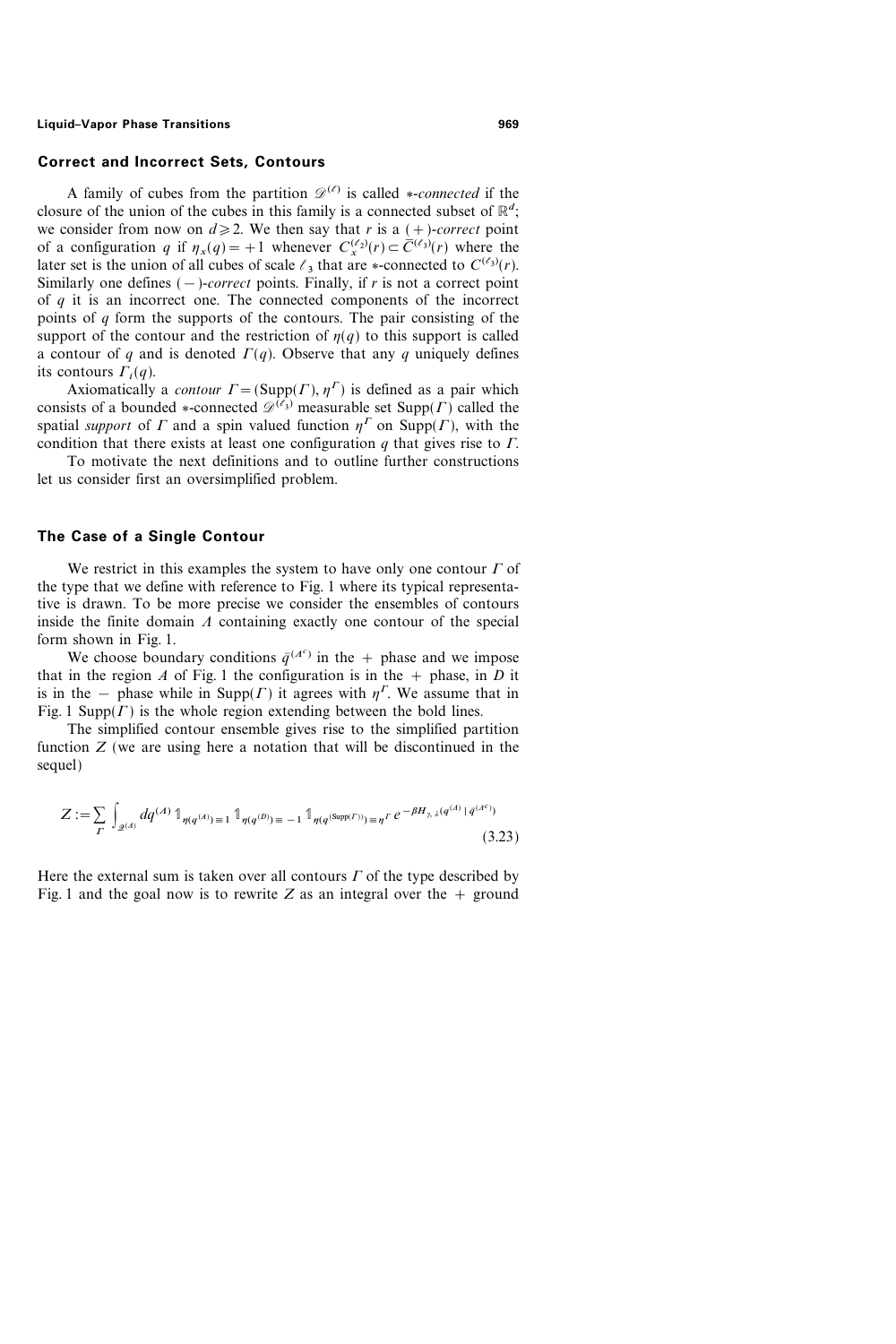

Fig. 1. A typical contour from he simplified contour ensemble.

state ensemble, i.e. as the integral over  $q^{(A)}$  with  $\{\eta(q^{(A)})\equiv 1\}$ . Let B and C be the strips of width  $\gamma^{-1}$  in Supp(T), as in Fig. 1, then we write

$$
Z = \sum_{\Gamma} \int_{\mathcal{Q}^{(A)}} dq^{(A)} \, \mathbb{1}_{\eta(q^{(A)}) = 1} \, e^{-\beta H_{\gamma, \lambda}(q^{(A)} + \bar{q}^{(A^c)})} W(\Gamma \mid q^{(B)}) \tag{3.24}
$$

where the statistical weight  $W(\Gamma | q^{(B)})$  is

$$
W(\Gamma \mid q^{(B)}) = \frac{\int_{\mathcal{Q}(\text{Supp}(\Gamma) \backslash B)} dq \, \mathbb{1}_{\eta(q) = \eta^{\Gamma}} e^{-\beta H_{\gamma, \lambda}(q \mid q^{(B)})} \int_{\mathcal{Q}^{(D)}} dq^{(D)} e^{-\beta H_{\gamma, \lambda}(q^{(D)} \mid q^{(C)})} \mathbb{1}_{\eta(q^{(D)}) = -1}}{\int_{\mathcal{Q}^{(\text{Supp}(\Gamma) \backslash B)}} dq \, \mathbb{1}_{\eta(q) = 1} e^{-\beta H_{\gamma, \lambda}(q \mid q^{(B)})} \int_{\mathcal{Q}^{(D)}} dq^{(D)} e^{-\beta H_{\gamma, \lambda}(q^{(D)} \mid q^{(C)})} \mathbb{1}_{\eta(q^{(D)}) = 1}} (3.25)
$$

In (3.24) the configuration  $q^{(A)}$  is not related to  $\eta^T$  and the contours  $\Gamma$ appear only through their statistical weights as extra variables in the partition functions. This is the contour model in the present over-simplified context. The advantage of the contour model is to work in a ground state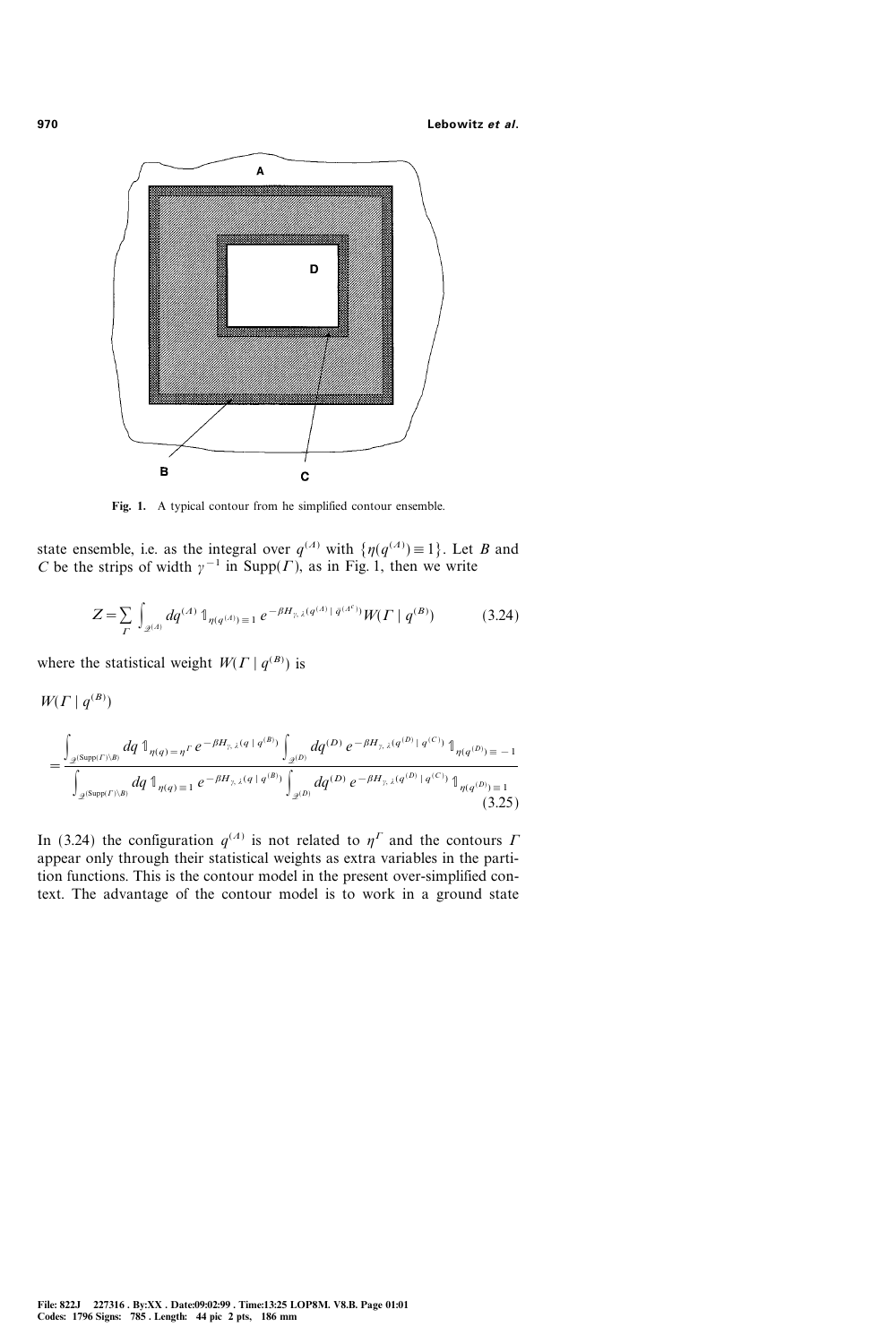#### LiquidVapor Phase Transitions 971

ensemble, the price is the extra variables  $\Gamma$ . The game, in the general case with many contours, is to get good estimates on their statistical weights (3.25) in order to control their proliferation.

Let us examine this issue in the context of the oversimplified example. We should think of the integral in (3.25) over the region  $\text{Supp}(T) \setminus B$  as a "surface term" and of the integral over  $D$  as a "volume term". The second one looks therefore more likely to take large values and we consider it first, with reference to the numerator in  $(3.25)$  shorthanded by N. The integral is over all configurations in the region  $D$  that are in the ground state ensemble of the  $-$  phase. The boundary conditions for this partition function are fixed in the region C and they are also configurations of the  $$ phase. In fact the  $-$  phase extends over the whole  $\ell_3$  cubes \*-connected to D, recall the definition of contours.

The intuition (which is made rigorous in Section  $6$ ) is that since C is well inside the  $-$  phase, then the configurations in a neighborhood of  $C$ are actually not only in the  $-$  ground state ensemble but they are very close to the standard ground state configuration. We thus write (recall that  $N$  denotes the numerator in  $(3.25)$ 

$$
N = T_1 T_2 T_3 \tag{3.26}
$$

where  $T_1$ ,  $T_2$  and  $T_3$  are defined as follows:

Splitting  $1/2-1/2$  the interaction between Supp(T) and D and recalling the intuition that the configurations involved in such interactions are very close to the  $-$  ground state configuration, we write

$$
T_1 := \int_{\mathcal{Q}(\text{Supp}(F)\backslash B)} dq \, \mathbb{1}_{\eta(q) = \eta^F} e^{-\beta H_{\gamma, \lambda}(q \, | \, q^{(B)}, \, q^{(D)}_-) + \beta U_{\gamma}(q^{(C)} \, | \, q^{(D)})/2} \tag{3.27}
$$

Denoting by  $f_{\lambda}$  – the thermodynamic limit of the pressure associated with the partition function restricted to the  $-$  ground state ensemble we set

$$
T_2 = e^{\beta f_{\lambda, -} |D|} \tag{3.28}
$$

The third term  $T_3$  is implicitly defined so that (3.26) holds.  $T_3$  takes into account the errors made by replacing in (3.27) the interaction

$$
\frac{1}{2}U_{\gamma}(q^{(C)} \mid q^{(D)}) \to U_{\gamma}(q^{(C)} \mid q^{(D)}_{-}) - \frac{1}{2}U_{\gamma}(q^{(C)} \mid q^{(D)}_{-})
$$
(3.29)

and the error which comes from  $T_2$  where the partition function is replaced by its thermodynamic limit in the sense of (3.28).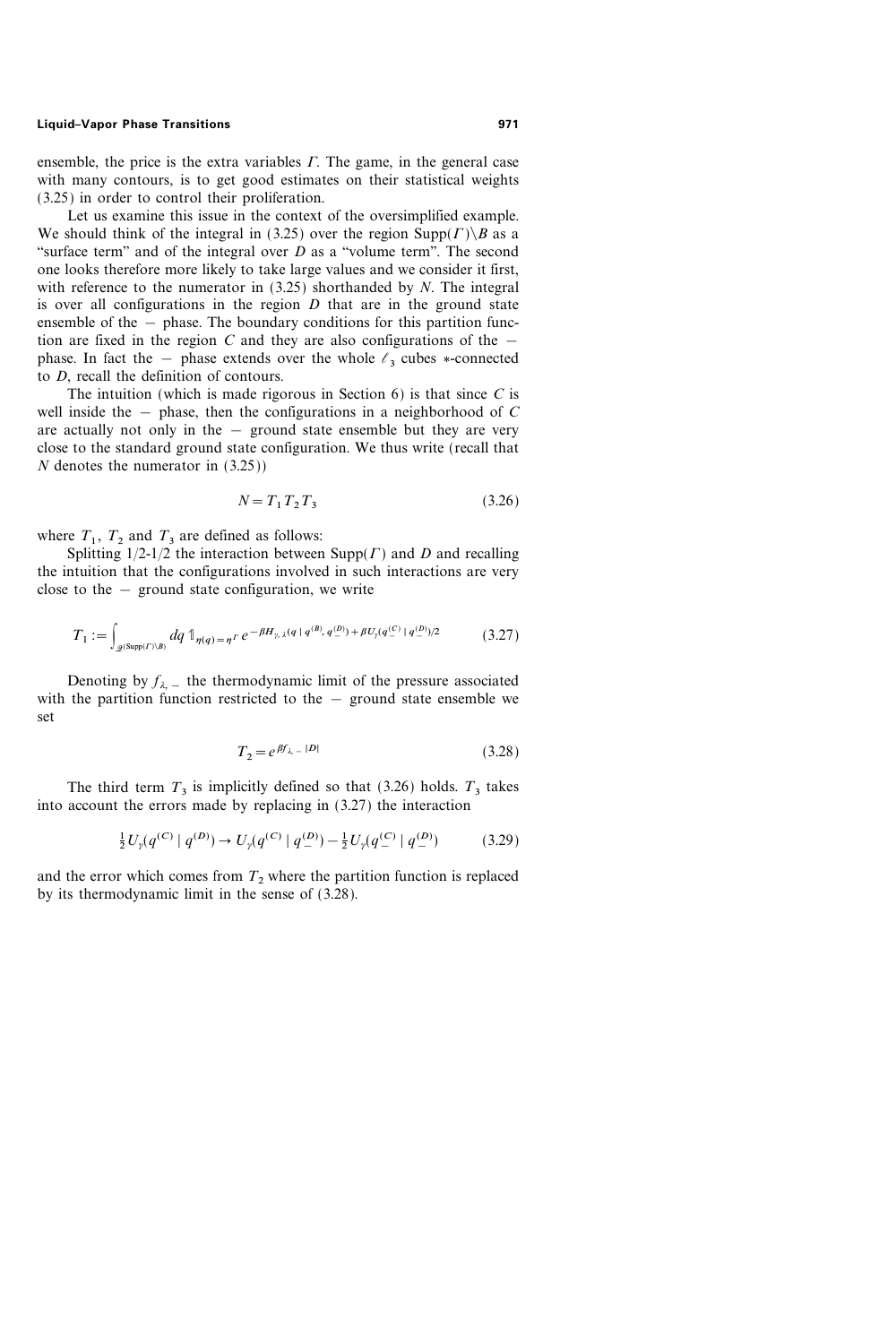The error term  $T_3$  appears to be bounded by

$$
|\log T_3| \leq c\gamma^{1/4} |\text{surface of } D|
$$
 (3.30)

where  $c$  is a constant. The above inequality is proven in Section 6 in the general case.

After an analogous decomposition in the denominator, we see that the dangerous volume terms simplify between numerator and denominator if we are able to choose the chemical potential in such a way that  $f_{\lambda} = f_{\lambda,+}$ . Once again, the possibility to solve this equation relies on a rather explicit representation of the pressures which one is able to derive.

The ratio of the terms  $T_1$  (from numerator and denumerator) is bounded by

$$
\exp(-c\ell_2^d\ell_3^{-d}\zeta^2\left|\text{Supp}(\Gamma)\right|)\tag{3.31}
$$

This is the famous Peierls estimate which is proven in the general case in Section 4. Its proof is relatively simpler than the proof of (3.30) and relies directly on properties of the mean free field energy functional. This step is similar to the analogous one in Ising models [BP].

Combining (3.30) and (3.31) we conclude that the whole statistical weight  $W(\Gamma | q^{(B)})$  is bounded as in (3.31).

Let us now go from the oversimplified example to the general case.

#### More About Contours

Given a (large enough) region V and  $\ell > 0$  we call

$$
\partial^{(\ell)} V = \{ r \in V^c : \text{dist}(r, V) \leq \ell \};
$$
  

$$
\partial^{(\ell)} V = \{ r \in V : \text{dist}(r, V^c) \leq \ell \}
$$
 (3.32)

and we set  $\partial V = \partial^{(\gamma^{-1})} V$  and  $\partial V = \partial^{(\gamma^{-1})} V$ .

Denoting by  $Ext(\Gamma)$  and by  $Int_m(\Gamma)$  respectively the unbounded and the bounded connected components of  $(Supp(\Gamma))^c$  we observe that  $\eta^T$ takes the same values  $\sigma(\Gamma)$  and  $\sigma_m(\Gamma)$  on each of the sets  $\partial^{(\ell_3)} \text{Ext}(\Gamma)$  and  $\partial^{(\ell_3)} \text{Int}_{m}(\Gamma)$  respectively. The regions  $\text{Ext}(\Gamma)$  and  $\text{Int}(\Gamma) = \bigcup_{m} \text{Int}_{m}(\Gamma)$  are respectively called the *exterior* and the *interior* of  $\Gamma$ , in the previous example they are A and D.

For a contour  $\Gamma$  denote

$$
\delta_m(\Gamma) = \partial \text{Int}_m(\Gamma) \tag{3.33}
$$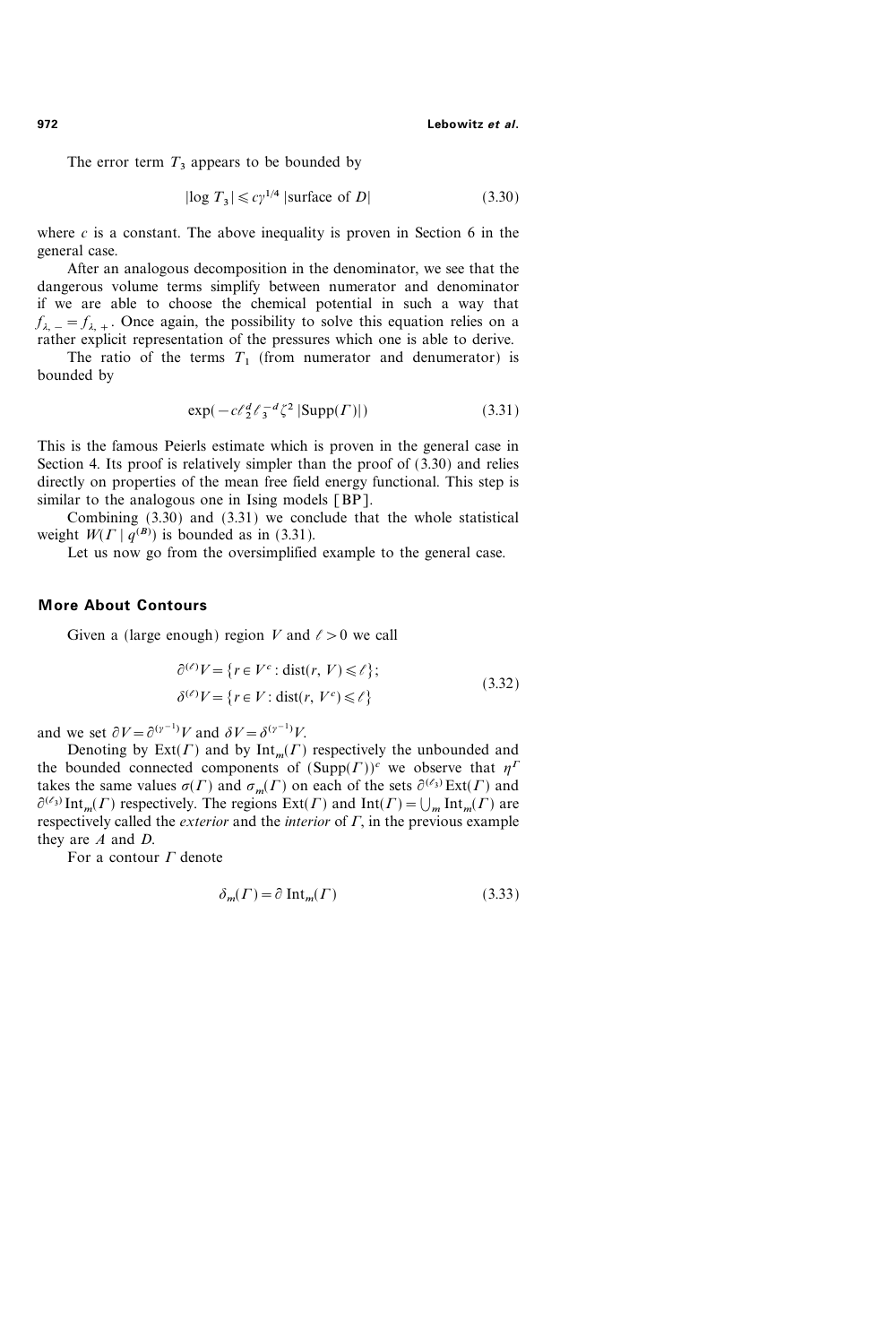#### Liquid–Vapor Phase Transitions **Example 2018** 973

(the set C in the example of Fig. 1)

$$
\delta^=(\Gamma) = \partial \operatorname{Ext}(\Gamma) \cup \left( \bigcup_{m:\,\sigma_m(\Gamma) = \sigma(\Gamma)} \delta_m(\Gamma) \right) \tag{3.34}
$$

(the set B in Fig. 1, the last term being absent in Fig. 1)

$$
\delta^{\neq}(F) = \bigcup_{m:\,\sigma_m(F)\neq\sigma(F)} \delta_m(F) \tag{3.35}
$$

(this is the set  $C$  in Fig. 1) and

$$
\delta(\Gamma) = \delta^{\dagger}(\Gamma) \cup \delta^{\neq}(\Gamma) = \delta \operatorname{Supp}(\Gamma) \tag{3.36}
$$

Two contours are called *disjoint* if their supports are not \*-connected. We say that a contour belongs to a region if its support is a subset of that region. In any collection of pairwise disjoint contours there is a uniquely defined subcollection of external contours, i.e., contours which do not belong to the interior of any other contour in the collection.

A contour *Γ* surrounds a point r if  $r \in \text{Supp}(T) \cup \text{Int}(T)$ . A contour  $\Gamma_3(q)$  separates contours  $\Gamma_1(q)$  and  $\Gamma_2(q)$  if Supp( $\Gamma_1(q)$ )  $\in$  Int( $\Gamma_3(q)$ ) while  $Supp(\Gamma_2(q)) \in \text{Ext}(\Gamma_3(q)).$ 

Consider an arbitrary configuration  $q$  which differs from a ground state configuration of a given phase a only inside a bounded region  $\Lambda$ . Then all contours of q belong to A and for any external contour  $\Gamma^{\text{ext}}(q)$ one has  $\sigma(\Gamma^{\text{ext}})=\sigma$ . Note that non-external contours  $\Gamma(q)$  may have  $\sigma(\Gamma(q))=-\sigma$ . Moreover, the contours of q satisfy the following matching *condition.* If Supp $(\Gamma_1(q)) \in \text{Int}_m(\Gamma_2(q))$  and there is no  $\Gamma_3(q)$  separating  $\Gamma_1(q)$  and  $\Gamma_2(q)$  then  $\sigma(\Gamma_1(q))=\sigma_m(\Gamma_2(q))$ . This matching condition is highly non local and represents the main difficulty in understanding contour statistics.

The idea of the P–S theory is to remove matching condition and to construct an equivalent contour model with no matching rules present. Generally this can be done by modification of the statistical weights of contours and shifting the difficulty to the estimate of these modified statistical weights.

The study of the distribution of contours is important because to prove the existence of distinct translation invariant  $+$  and  $-$  phases it is enough to show that the probability of the event that an external contour surrounds the origin is sufficiently small. In a translation invariant measure this implies that only finitely many contours surround any given point  $r$ . Then one of the ground states occupies the infinite region  $\bigcap_i \text{Ext}(T_i^{\text{ext}}(q))$ which is exactly the "sea" discussed earlier. Furthermore, the probability of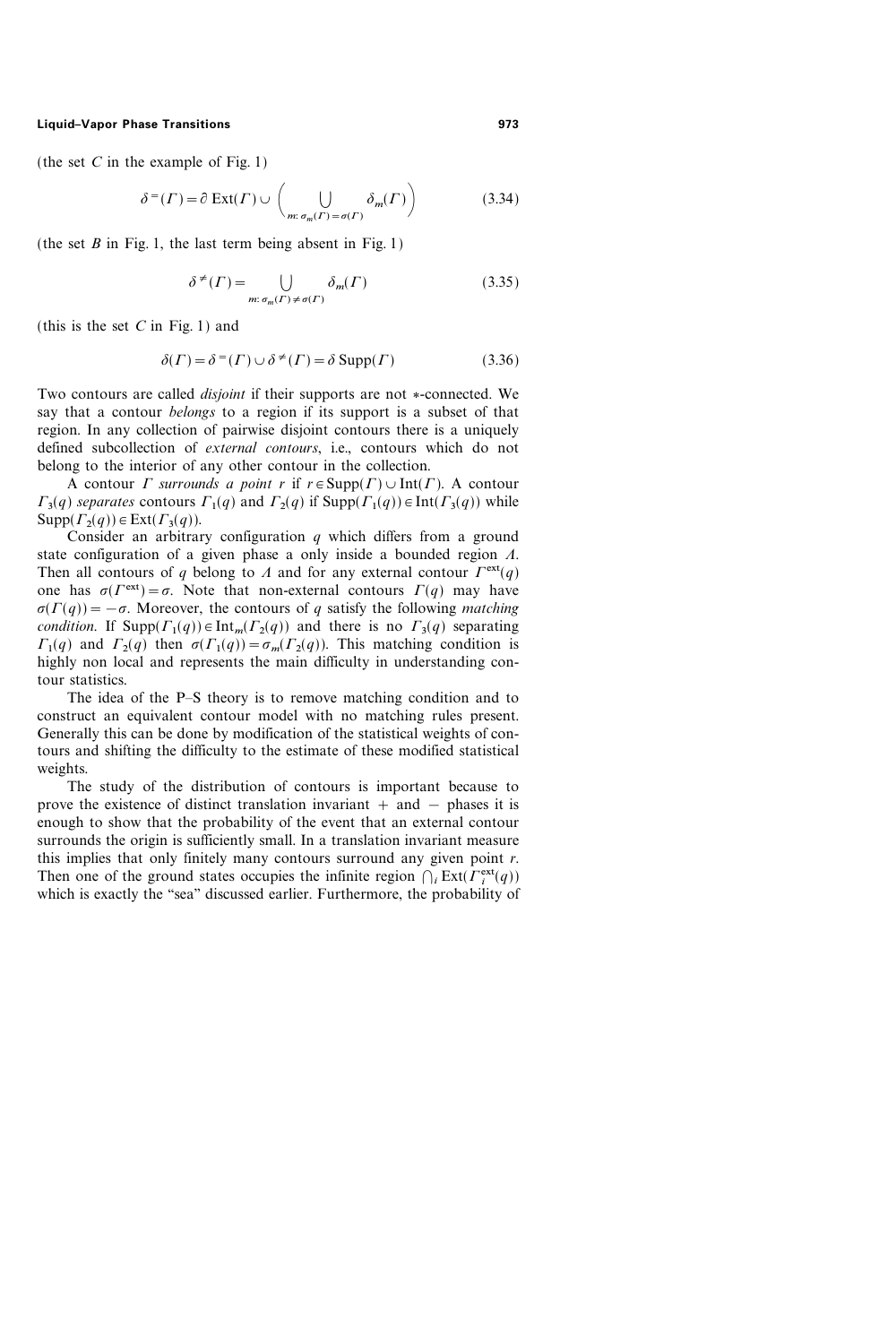**974 Lebowitz** *et al.* 

the event that  $\eta_0(q)=1$  can be taken as the order parameter distinguishing two phases. This probability is less than  $\frac{1}{2}$  for the  $-$  phase and it is larger than  $\frac{1}{2}$  for the + phase as follows from a bound on the probability of a contour of the form (3.31) (which will be shown to be true for all contours). As we will see even in the general case when there is more than just one single contour in the contour model the bound (3.31) implies that the contours are very rare and one can control them with an analysis not too distant from the oversimplified example.

Let us recall now that the bound (3.31) on the statistical weight of a contour was obtained after adjusting the chemical potential so that the pressures in the two ground states ensembles are equal. In the general case this is not a simple task because there are contours inside contours, i.e., inside the regions of type  $D$  of the example in Fig. 1 there are other contours and so on. One needs to treat contours recursively as in the one-contour example to obtain at the end of the recursion the contour model with the properly modified statistical weights of contours. Only after that one may try to equalize pressures in these contour models. The problem is that even if the bound (3.31) holds, the pressures in the contour models will depend on the contours and we are then in a sort of loop: to have the good bound (3.31) on the contours we need to make the pressures equal, but to control the pressures we need a good bound on the contours.

As explained by the P-S theory it is possible to overcome such an impasse; we will do it by following the Zahradnik approach  $[Z]$ . we will define a new cut-offed statistical weight which by its definition cannot exceed the value (3.31) (with a suitable constant c). In this context it will be easy to iterate the procedure of the example with one contour to derive a contour model representation of the true partition function. Such auxiliary partition functions (one for each phase) give rise to the corresponding pressures and we will adjust the chemical potential so that these two pressures (one for each phase) are equal. It will then turn out (see  $\lceil Z \rceil$ ) that for this particular value of the chemical potential the contours satisfy the bound (3.31) without the need of the cutoff so that for this special value of the chemical potential the auxiliary and true partition functions are equal.

The next subsection contains exact definitions and statements which are necessary for application of the general P–S theorem (see [PS], [Z]).

## Auxiliary Partition Functions

Given a phase  $\sigma$  and boundary condition  $\bar{q}^{(A^c)}$  belonging to the ground state ensemble of this phase we define the auxiliary partition functions and the truncated statistical weight as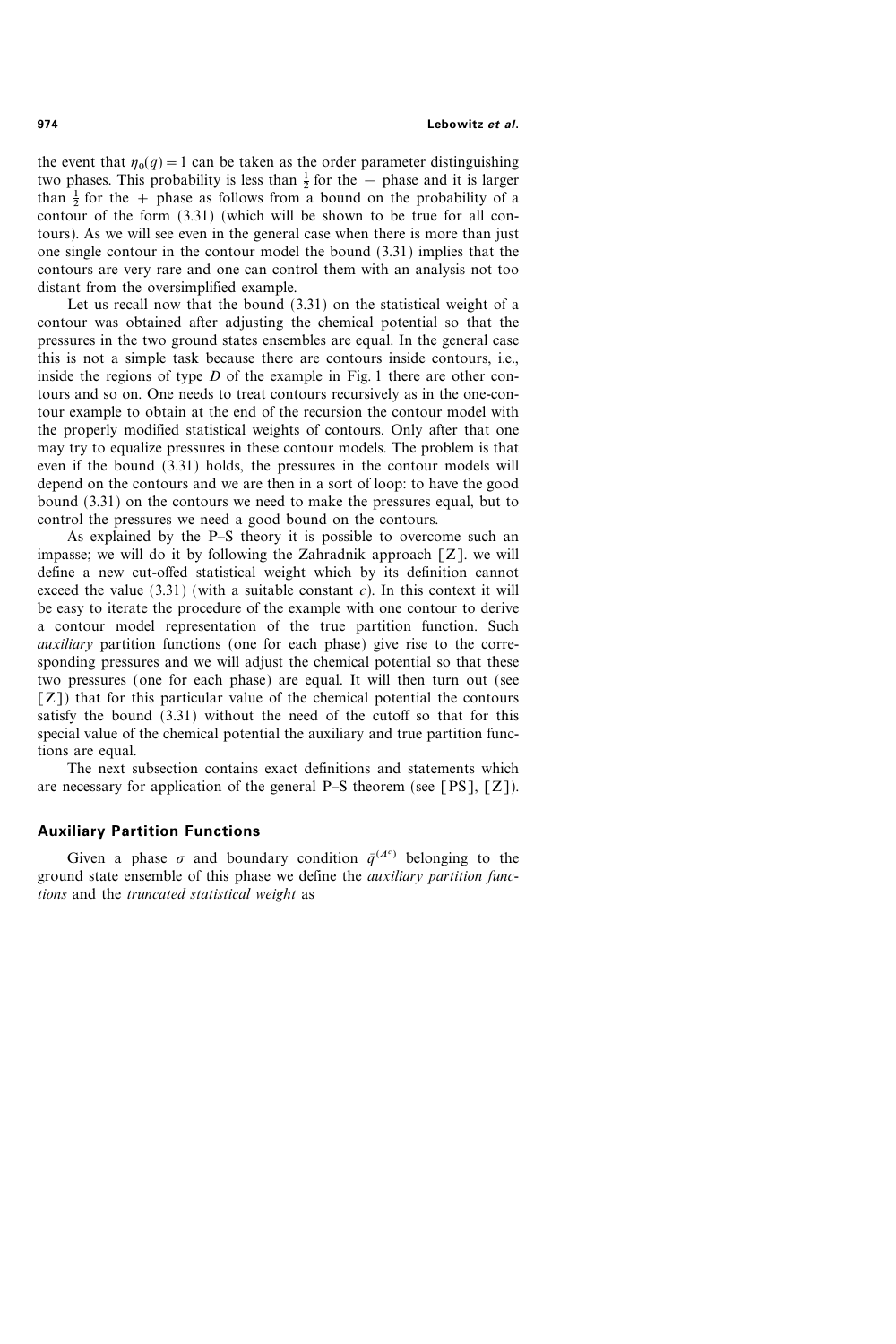$$
Z_{\gamma,\beta,\lambda}^{A}(A \mid \bar{q}^{(A^c)}) = \int_{\mathcal{Q}^{(A)}} dq \; \mathbb{1}_{\eta(q) \equiv \sigma} e^{-\beta H_{\gamma,\lambda}(q^{(A)} \mid \bar{q}^{(A^c)})}
$$

$$
\times \sum_{\{T_i\}^{\sigma} \in A} \prod_{i} W^{T}(\Gamma_i \mid q^{(\delta^{-}(T_i))})
$$
(3.37)

and

$$
W^{T}(\Gamma \mid q^{(\delta^{=}(\Gamma))}) = \min(W^{A}(\Gamma \mid q^{(\delta^{=}(\Gamma))}), e^{-(c/3)\ell_{2}^{d}\ell_{3}^{-d}\zeta^{2}} | \text{Supp}(\Gamma) |)
$$
(3.38)

where

 $W^A(\Gamma | \bar{q}^{(\delta^=(\Gamma))})$ 

$$
= \frac{\left(\int_{\mathcal{Q}(\text{Supp}(F))\delta^=(T))} dq \mathbb{1}_{\eta(q) = \eta^F} e^{-\beta H_{\gamma,\lambda}(q + \bar{q}(\delta^=(T)))}\right)}{\left(\int_{\mathcal{Q}(\text{Supp}(F))\delta^=(T))} dq \mathbb{1}_{\eta(q) = \sigma(\Gamma)} e^{-\beta H_{\gamma,\lambda}(q + \bar{q}(\delta^=(T)))}\right)}\right)
$$
\n
$$
\times \prod_{m:\ \sigma_m(\Gamma) \neq \sigma(\Gamma)} Z_{\gamma,\beta,\lambda}^A(\text{Int}_m(\Gamma) + q^{(\delta^=(T))})
$$
\n
$$
\times \prod_{m:\ \sigma_m(\Gamma) \neq \sigma(\Gamma)} Z_{\gamma,\beta,\lambda}^A(\text{Int}_m(\Gamma) + q^{(\delta^=(\text{Int}_m(\Gamma)))})\right)
$$
\n(3.39)

To prove that the definition is well posed, we first say that a statement related to a  $\mathcal{D}^{(\ell)}$  measurable region is proved by *induction in volume* if this statement is true for a  $\mathscr{D}^{(\ell)}$  measurable region A as soon as it is true for all  $\mathscr{D}^{(\ell)}$  measurable subsets of A. We then observe that (3.37)–(3.39) constitute a single inductive definition. At the initial step of this induction in volume one considers only contours with empty interior and uses  $(3.38)$ – $(3.39)$  to define their truncated statistical weights. Then  $(3.37)$ allows one to calculate the auxiliary partition functions for sufficiently small regions admitting inside them only contours without interior. Then  $(3.38)-(3.39)$  are used again to define the truncated statistical weights of contours having sufficiently small but non empty interiors and so on.

We hope that a notational similarity of the numerator and the denominator of (3.39) does not hide from the reader the fact that these expressions are very different. For example, in the numerator of (3.39) configurations  $q^{(\partial \text{Int}_m(\tilde{\Gamma}))}$  belong to the ground state ensemble of the phase  $\sigma = \sigma(\Gamma)$  while in the denominator of (3.39) these configurations belong to the ground state ensemble of the opposite phase,  $-\sigma$ .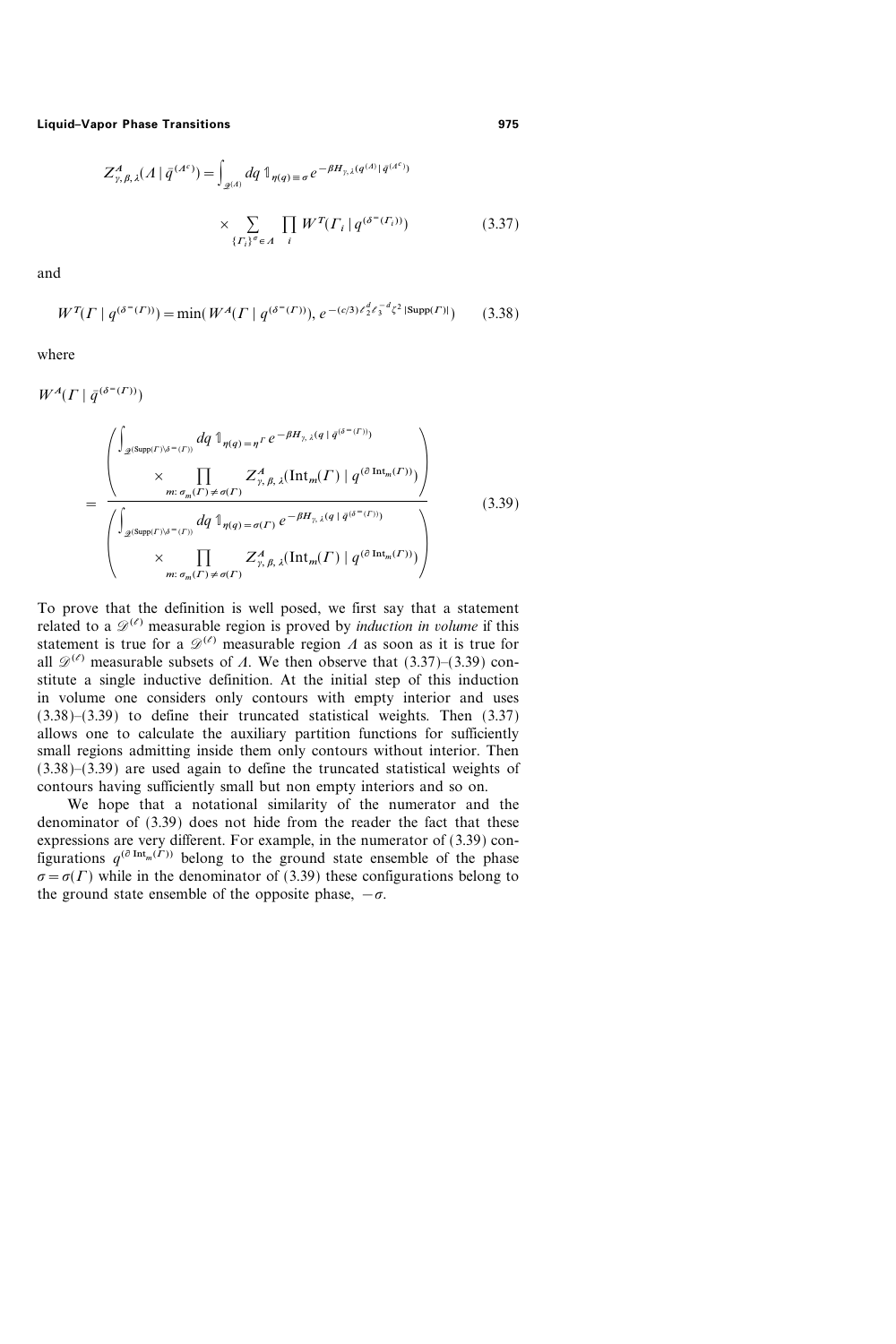**Statement 3.2.** If for any contour  $\Gamma$  the truncated statistical weight  $W^{T}( \Gamma | q^{(\delta^{=}(T))})$  is smaller than the second term in the argument of the min in (3.88) then the auxiliary partition function coincides with the true one.

The proof of the statement is standard in the P–S theory and we omit it (see  $\lceil Z \rceil$ ).

Another standard observation is that for any region  $\Lambda$  with the boundary condition  $\bar{q}^{(\partial A)}$  belonging to the ground state ensemble of the phase  $\sigma$ the statistics of external contours in the contour model coincides with that of the true particle model. Note that the statistics of non-external contours are different in the contour and particle models. For example, the contours of the opposite phase,  $-\sigma$ , never appear in the contour model. As we explained before the absence of the matching rules makes the analysis of the contour model much easier than the analysis of the initial particle model. The price paid for this simplification is a rather involved expression for  $W(\Gamma | \bar{q}^{(\delta^=(\Gamma))}).$ 

**Statement 3.3.** For all  $\gamma$  small enough and all chemical potentials  $\lambda \in (\lambda(\beta) - \gamma^{\alpha}, \lambda(\beta) + \gamma^{\alpha}), \alpha \geq \frac{1}{2}$  there are  $f^{A}_{+,\lambda,\gamma}$ , resp.  $f^{A}_{-,\lambda,\gamma}$ , such that for any sequence of cubes  $A \rightarrow \mathbb{R}^d$  and any sequence of boundary conditions  $\bar{q}^{(\bar{A}^c)}$  belonging to the + (resp. –) ground state ensemble

$$
\lim_{A \to \mathbb{R}^d} \frac{1}{\beta |A|} \log Z_{\gamma, \beta, \lambda}^A(A | \bar{q}^{(A^c)}) = f_{\pm, \lambda, \gamma}^A \tag{3.40}
$$

Moreover there exists  $\lambda(\gamma, \beta)$  such that

$$
\lim_{\gamma \to 0} \lambda(\gamma, \beta) = \lambda(\beta) \tag{3.41}
$$

and

$$
f_{+, \lambda(\gamma, \beta), \gamma}^A = f_{-, \lambda(\gamma, \beta), \gamma}^A
$$
 (3.42)

The statement is proved in Section 6 using cluster expansion techniques, together with a rather explicit representation of the auxiliary pressures  $f^A_{\pm,\,\lambda,\,\gamma}$ .

In analogue to the first term  $T_1$  in the decomposition (3.26) of the statistical weight we introduce the function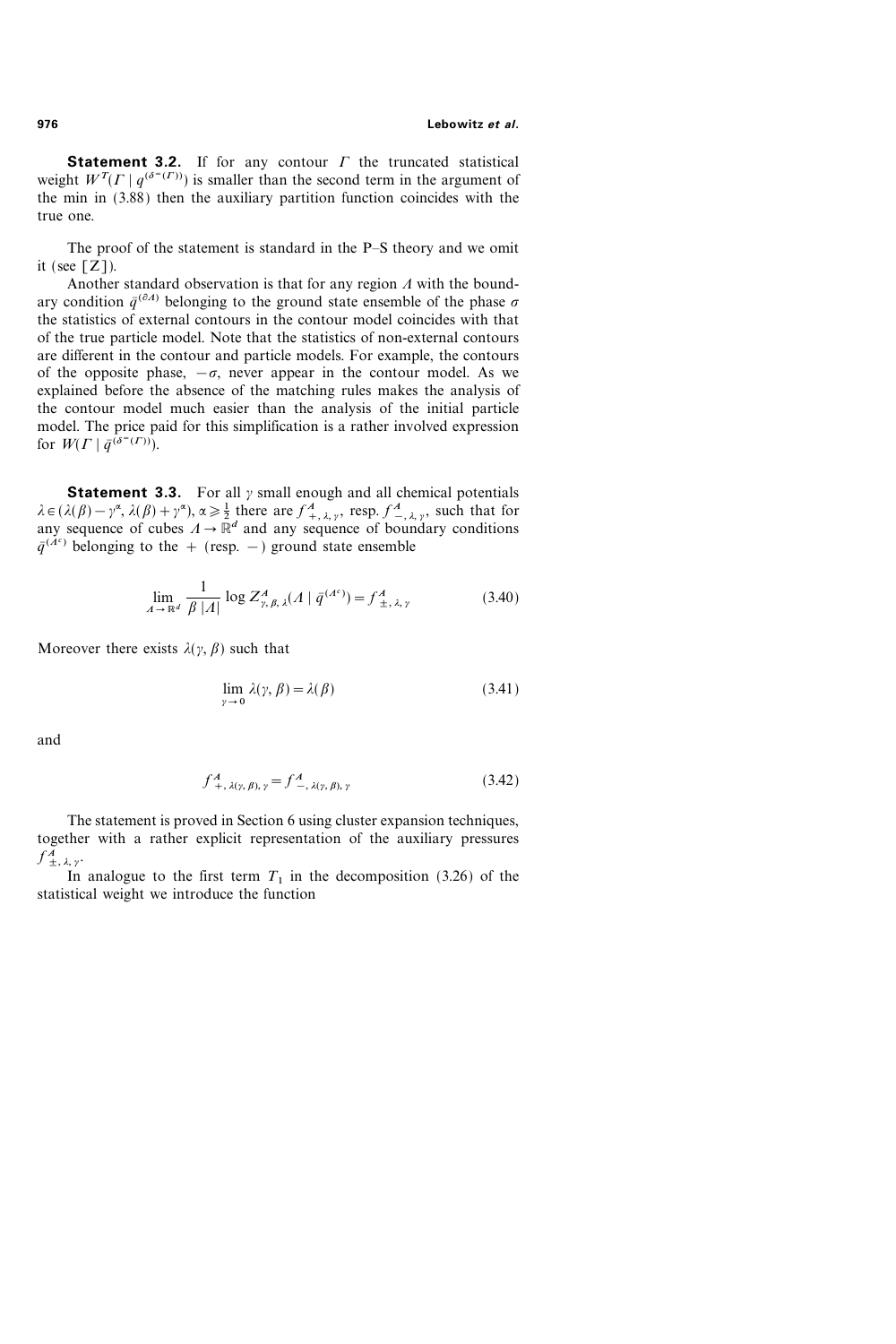#### Liquid–Vapor Phase Transitions **977**

$$
w(\Gamma \mid \bar{q}^{(\delta^{=}(T))})
$$
\n
$$
= \frac{\left(\int_{\mathcal{Q}(\text{Supp}(T))\delta(T))} dq \mathbb{1}_{\eta(q) = \eta^{\Gamma}} e^{-\beta H_{\gamma, \lambda}(q \mid \bar{q}^{\delta^{=}}(T)), q^{(\delta^{=}(T))}}\right)}{\prod_{m: \sigma_m(\Gamma) \neq \sigma(\Gamma)} e^{(\beta/2)U_{\gamma}(q_{-\sigma(T)}^{\left(\Gamma\right)} \mid q_{-\sigma(T)}^{\left(\delta^{=}(T)\right)})}}\right)}
$$
\n
$$
= \frac{\left(\int_{\mathcal{Q}(\text{Supp}(T))\delta(T))} dq \mathbb{1}_{\eta(q) = \sigma(T)} e^{-\beta H_{\gamma, \lambda}(q \mid \bar{q}^{\delta^{=}}(T)), q_{\sigma(T)}^{\left(\delta^{=}(T)\right)}}\right)}{\left(\sum_{m: \sigma_m(\Gamma) \neq \sigma(T)} e^{(\beta/2)U_{\gamma}(q_{\sigma(T)}^{\left(\Gamma\right)} \mid q_{\sigma(T)}^{\left(\delta^{=}(T)\right)})}\right)}
$$
\n
$$
= \frac{\left(\int_{\mathcal{Q}(\text{Supp}(T))\delta(T)} \frac{dq \mathbb{1}_{\eta(q) = \sigma(T)} e^{-\beta H_{\gamma, \lambda}(q \mid \bar{q}^{\delta^{=}}(T)), q_{\sigma(T)}^{\left(\delta^{=}(T)\right)}}\right)}{\left(\sum_{m: \sigma_m(\Gamma) \neq \sigma(T)} e^{(\beta/2)U_{\gamma}(q_{\sigma(T)}^{\left(\Gamma\right)} \mid q_{\sigma(T)}^{\left(\delta^{=}(T)\right)})}\right)}
$$
\n
$$
(3.43)
$$

In Section 4 we will prove the Peierls bound (which is the analogue of (3.31)):

**Statement 3.4.** For any contour  $\Gamma$  there is  $c > 0$  such that for all  $\gamma$  and  $\lambda \in (\lambda(\beta) - \gamma^{\alpha}, \lambda(\beta) + \gamma^{\alpha}), \alpha \geq \frac{1}{2}$ 

$$
w(\Gamma \mid \bar{q}^{(\delta^=(\Gamma))}) \le \exp(-c\ell_2^d \ell_3^{-d} \zeta^2 \left| \text{Supp}(\Gamma) \right|)
$$
 (3.44)

Finally in Section 6 we will prove

**Statement 3.5.** For any contour  $\Gamma$  there is  $c > 0$  such that for all sufficiently small  $\gamma$  and  $\lambda \in (\lambda(\beta) - \gamma^{\alpha}, \lambda(\beta) + \gamma^{\alpha}), \alpha \geq \frac{1}{2}$ 

$$
\left| \log W^A(\Gamma \mid \bar{q}^{(\delta^=(\Gamma))}) - \log w(\Gamma \mid \bar{q}^{\delta^=(\Gamma))}) \right|
$$
  

$$
- \sum_{m: \sigma_m(\Gamma) \neq \sigma(\Gamma)} (\beta \mid \text{Int}_m(\Gamma) \mid [\int_{-\sigma(\Gamma), \lambda, \gamma}^A - f^A_{\sigma(\Gamma), \lambda, \gamma}]) \right|
$$
  

$$
\leq c \mid \text{Supp}(\Gamma) \mid \gamma^{1/4}
$$
 (3.45)

Note that the factor  $\gamma^{1/4}$  is not optimal but it is enough for our purposes.

By combining the above statements and choosing  $\lambda = \lambda(\beta, \gamma)$  we then obtain that the auxiliary and the true partition functions are equal and consequently that the probability of a contour in the original system is bounded as in (3.44). This proves the existence of two different phases and together with the exponential decay established in Sections 5 and 6 concludes the proof of Theorem 2.1.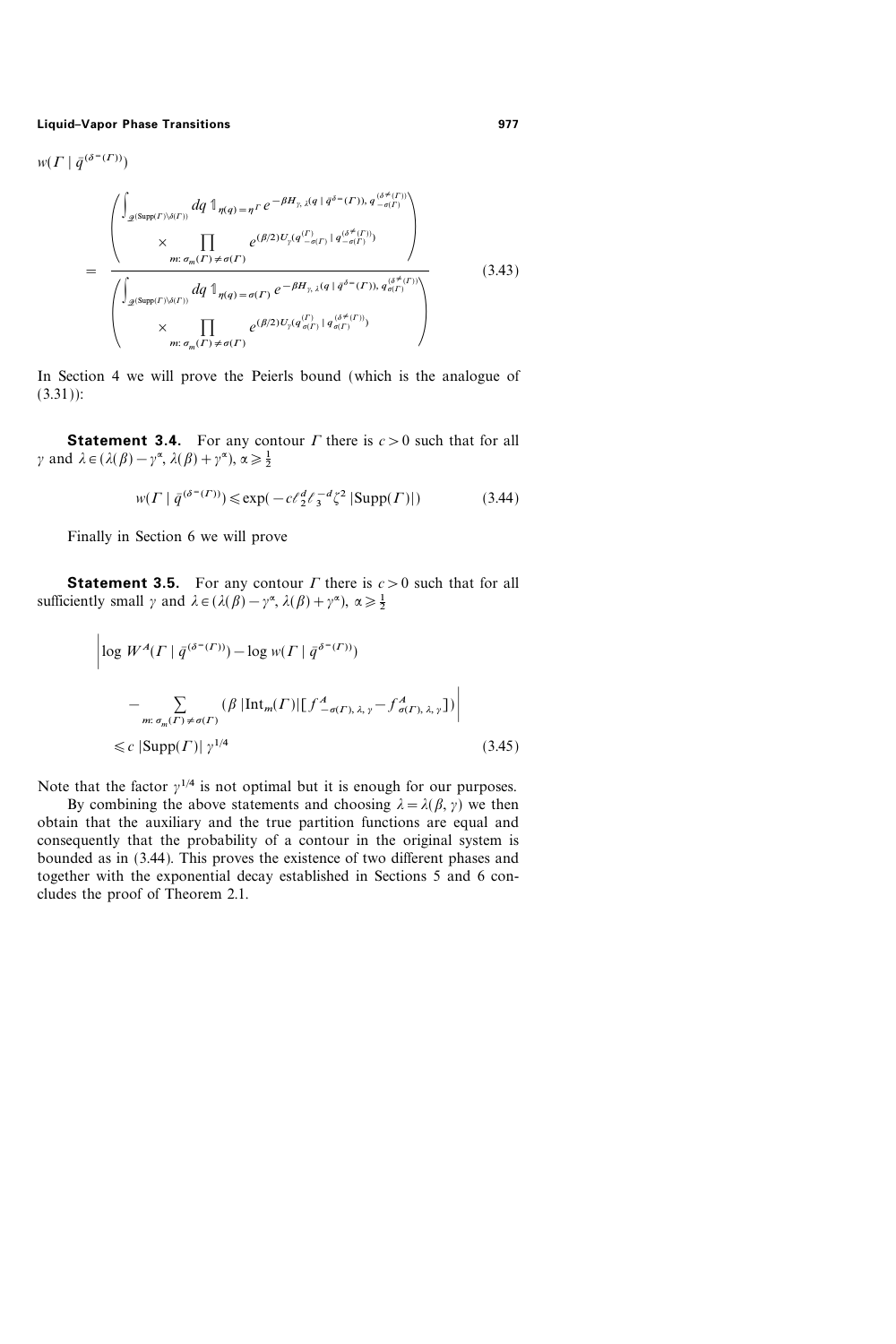## 4. PEIERLS ESTIMATE

In this section we prove Statement 3.4, i.e., we compare the partition functions in the numerator and denominator of (3.43).

The partition function in the denominator of (3.43) is taken over ground state configurations of the phase  $\sigma = \sigma(\Gamma)$  placed in the region Supp( $\Gamma$ ) $\delta$ ( $\Gamma$ ) with the boundary condition  $\bar{q}^{(\delta(\Gamma))}$  specified on  $\delta(\Gamma)$ . This boundary condition,  $\bar{q}^{(\delta(\Gamma))}$ , is different in  $\delta^{=}(\Gamma)$  and in  $\delta^{*}(\Gamma)$ : it is a configuration of the ground state ensemble of the phase  $\sigma$  in the region  $\delta^=(\Gamma)$ and it is the standard configuration of the phase  $\sigma$  in  $\delta^{\neq}(T)$ .

The partition function from the numerator of (3.43) is taken over contour configurations, i.e., ones compatible with  $\eta^T$ , in the same region Supp( $\Gamma$ )  $\delta(\Gamma)$  with the same boundary condition  $\bar{q}^{(\delta^{-1})}$  in  $\delta^{-1}(\Gamma)$  but with the different boundary condition given on  $\delta^{\neq}(T)$ . Contrary to the denominator this boundary condition is the standard configuration of the opposite phase,  $-\sigma$ .

## Scheme of Estimate

The estimate of the ratio in (3.43) is performed in several steps. At each step we achieve a certain simplification at the price of a non essential error which we define as a positive factor not exceeding  $\exp(\gamma^{\alpha} \ell_2^d \ell_3^{-d} \zeta^2 | \text{Supp}(\Gamma) |)$ with  $\alpha > 0$ . For y small enough the product of the finite number of such factors is dominated by  $exp(-c\ell_2^d \ell_3^{-d} \zeta^2 | Supp(\Gamma)|)$ . The last factor appears at the last step of the estimate and the preliminary simplifications make this main step of the Peierls estimate easier.

First we exploit a superstability of the potential and in Lemmas 4.1–4.4 we show that only particle configurations of bounded density need to be taken into account.

As soon as all considerations, are reduced to the case of bounded density it becomes clear that one needs to check (3.44) only for  $\lambda = \lambda(\beta)$ . Indeed, varying  $\lambda$  in the interval  $\lambda \in (\lambda(\beta) - \gamma^{\alpha}, \lambda(\beta) + \gamma^{\alpha})$  with  $\alpha \geq 1/2$ produces an error in  $H_{\gamma,\lambda}(q | \bar{q}^{(\delta^=(T))}, q_{\pm \sigma(T)}^{(\delta^+(T))})$  which does not exceed  $\gamma^{1/2}$  |Supp(T)| in absolute value. Hence the total error in (3.43) is negligible with respect to the right hand side of (3.44).

Then in Lemma 4.5 we replace every configuration  $q=(q_i)$  contributing to the numerator or denominator of (3.43) by  $\llbracket q \rrbracket^{(\ell_1)}$ . After shifting particles into the centers of the corresponding boxes integrals over the particle configurations q become sums over density configurations  $\varrho^{(\ell_1)}(q) = (\varrho_{x_1}^{(\ell_1)}(q))$ . Moreover, the entropy factor coming from the summation over different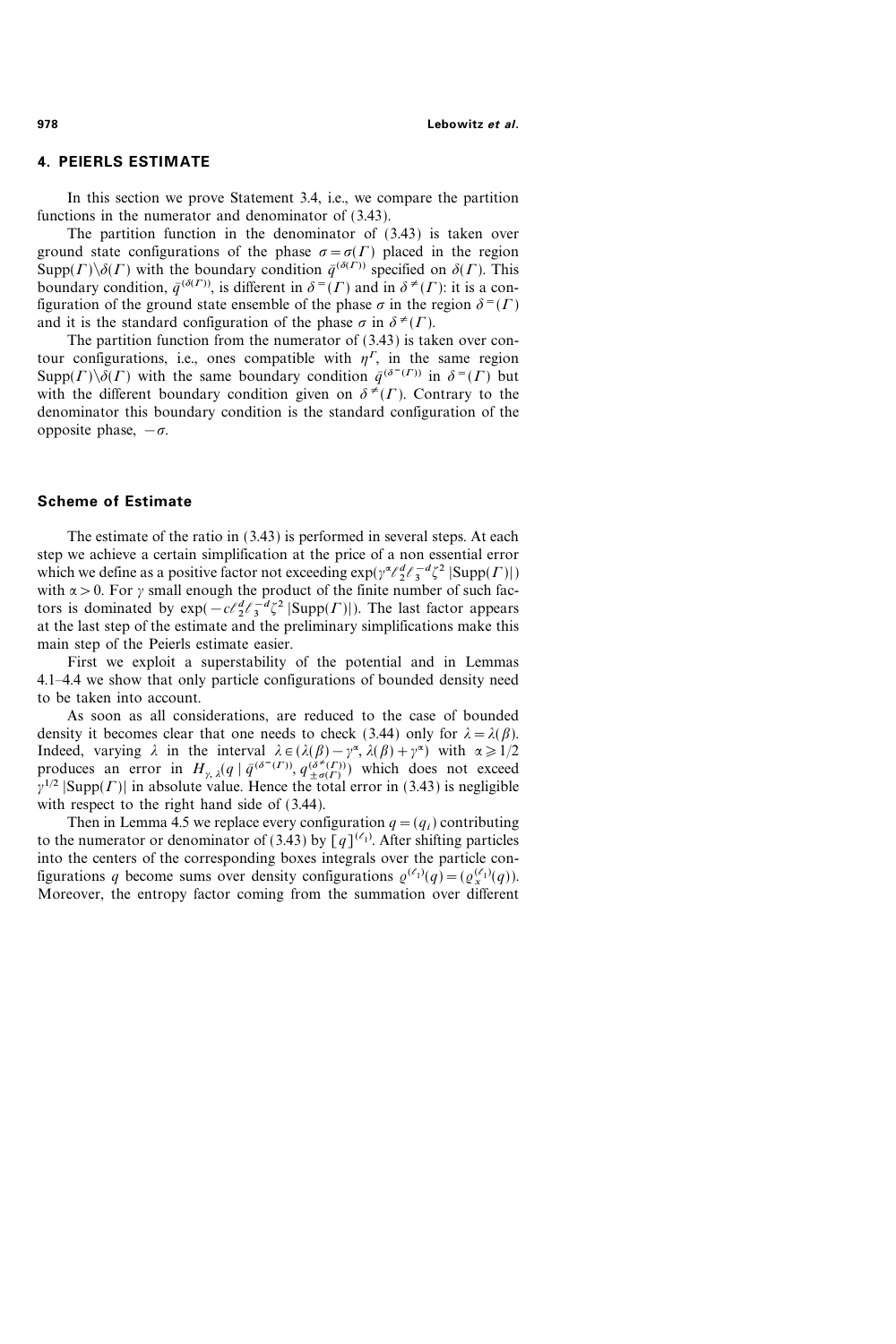#### Liquid–Vapor Phase Transitions **Example 2018** 979

density configurations  $\rho^{(\ell_1)}$  can be neglected and one can consider only a contribution of two density configurations providing the minimum of the energy in the numerator and denominator of (3.43) respectively. These arguments are presented in  $(4.19)-(4.23)$  below.

The next observation is that the energy of density configuration is very close to a discrete version, (4.26), of the mean field free energy functional (3.1) with function  $\varrho(r)$  of a continuous argument  $r \in \mathbb{R}^d$  replaced by its lattice version  $\varrho_{x}^{(\ell_1)}$ ,  $x \in \mathbb{Z}_{\ell_1}^d$ . The corresponding errors are estimated in Lemma 4.6.

Thus, we arrive to the variational problem of finding minima of the discrete mean field functional under the constraints corresponding to the numerator and denominator of (3.43). The simplest of the constraints is the discreteness of our density variables. Lemma 4.7 shows that one can treat the density as a continuous variable for the price of non essential error. A more serious constraint is the presence of boundary conditions. (Our density configurations vary only inside the finite region, the support of the contour, being fixed outside this region.) Moreover, these boundary conditions are different for the numerator and denominator of (3.43). To handle this problem in Lemma 4.8 we show that the dependence of the minimizer on the boundary conditions decays exponentially with the distance from the boundary. In particular, at the distance of order  $\gamma^{-1-\alpha_3}$  the boundary condition is practically not felt. Our proof of Lemma 4.8 is based on estimate (3.17).

Using Lemma 4.8 we perform the last of our simplifications. In  $(4.57)-(4.58)$  we show that modulo non essential errors one can replace the initial variational problem by a similar one in a smaller region but with standard boundary conditions only.

Finally we come to the key Lemma 4.9 expressing the essence of the Peierls estimate. It is obvious that for the denominator of (3.43) the minimizing density is the constant density configuration coinciding with the boundary condition  $\rho_{\beta,\sigma}$ . The minimizing density configuration for the numerator of (3.43) is not a constant and may have a complicated structure. While not trying to calculate it exactly we estimate (from below) the corresponding value of the discrete free energy functional. This is a rather straightforward calculation which takes into account the fact that inside Supp( $\Gamma$ ) $\delta$ ( $\Gamma$ ) there are sufficiently many "wrong boxes"  $C^{(\ell_2)}$  where the indicator function  $\mathbb{1}_{n(q)=n^r}$  forces the minimizing configuration to be different from  $\varrho_{\beta, \pm}$ . Each "wrong box" produces an excess of energy of order  $\zeta^2$  and "wrong boxes" are distributed inside Supp(T) with the density  $c\ell_2^d\ell_3^{-d}$ . This finally gives us a factor  $\exp(-c\ell_2^d\ell_3^{-d}\zeta^2 | \text{Supp}( \Gamma) |)$  dominating all error estimates discussed earlier.

The details are given in the rest of this section.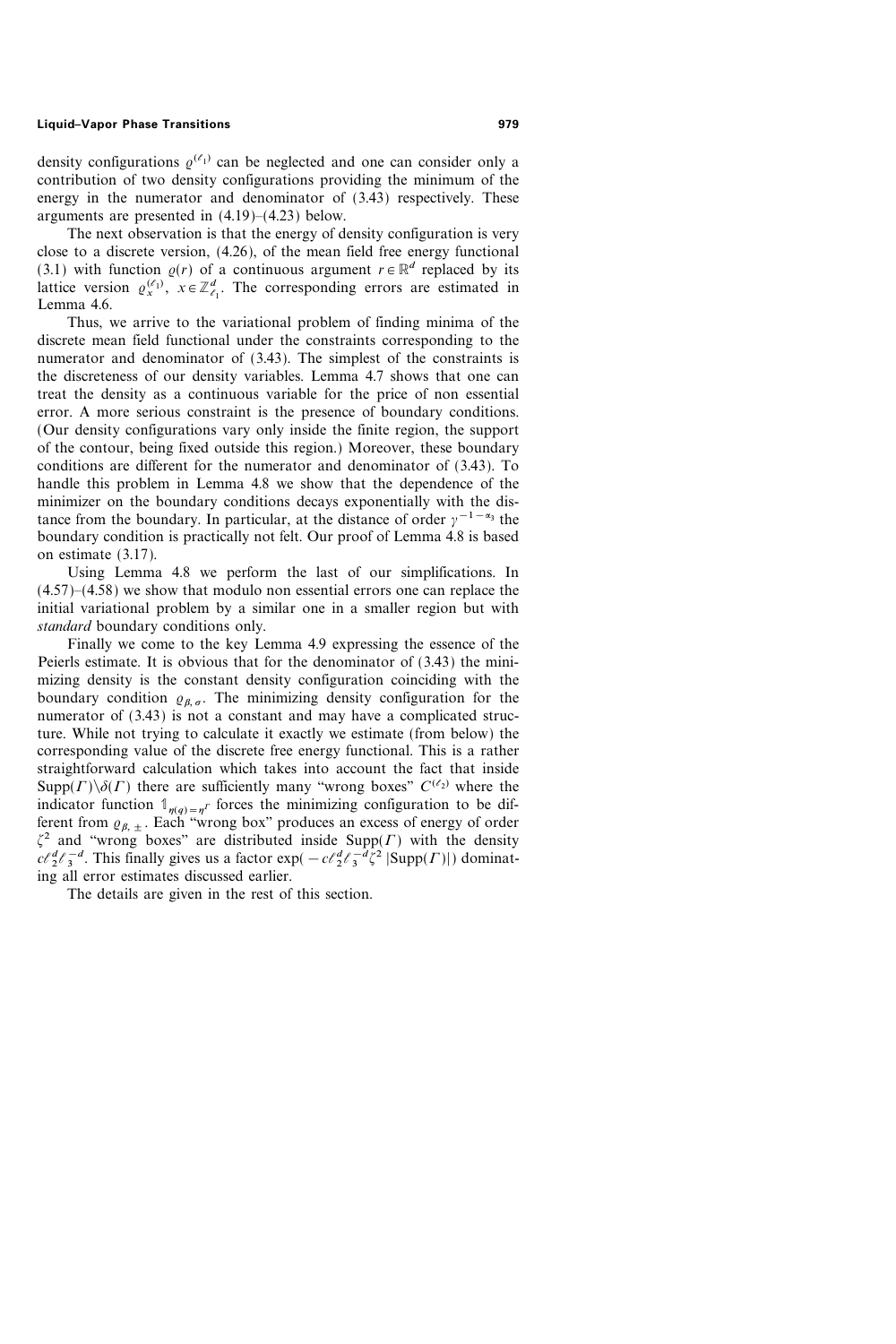980 Lebowitz et al.

## Stability Estimates

First we check that the accumulation of an infinite number of particles in a bounded region is impossible. This is a consequence of

**Lemma 4.1.** For any particle  $q_0$  and any configuration  $q = (q_1, q_2, ...)$ the interaction energy

$$
U_{\gamma}(q_0 \mid q) = -\sum_{q_{i_1} \in q} J_{\gamma}^{(2)}(q_0, q_{i_1}) + \sum_{q_{i_1}, q_{i_2}, q_{i_3} \in q} J_{\gamma}^{(4)}(q_0, q_{i_1}, q_{i_2}, q_{i_3}) \tag{4.1}
$$

is bounded from below

$$
U_{\gamma}(q_0 \mid q) \geqslant H_{\min} \tag{4.2}
$$

by an absolute constant

$$
H_{\min} = \min_{\mathcal{N} > 0, \ 1 > \gamma > 0} \frac{1}{3!} \left( \mathcal{N}^3 - 3 \gamma^d \mathcal{N}^2 + 2 \gamma^{2d} \mathcal{N} \right) - \mathcal{N} \tag{4.3}
$$

**Proof.** Given  $q$  let

$$
\mathcal{N}(r, q) = \gamma^d \sum_{q_i \in q} \mathbb{1}_{|r - q_i| \leq \gamma^{-1} R_d}
$$
\n(4.4)

be the mean number of particles of q situated inside  $B_{\gamma}(r)$ ,  $r \in \mathbb{R}^d$ . Then

$$
- \sum_{q_{i_1} \in q} J_{\gamma}^{(2)}(q_0, q_{i_1}) = -\gamma^{2d} \sum_{q_i \in q} \int dr \, \mathbb{1}_{|r - q_0| \leq \gamma^{-1} R_d} \mathbb{1}_{|r - q_i| \leq \gamma^{-1} R_d}
$$

$$
= -\gamma^d \int dr \, \mathbb{1}_{|r - q_0| \leq \gamma^{-1} R_d} \mathcal{N}(r, q) \tag{4.5}
$$

Similarly

$$
\sum_{q_{i_1}, q_{i_2}, q_{i_3} \in q} J_{\gamma}^{(4)}(q_0, q_{i_1}, q_{i_2}, q_{i_3})
$$
\n
$$
= \gamma^d \int dr \, \mathbb{1}_{|r - q_0| \le \gamma^{-1} R_d} \frac{1}{3!} (\mathcal{N}^3(r, q) - 3\gamma^d \mathcal{N}^2(r, q) + 2\gamma^{2d} \mathcal{N}(r, q))
$$
\n(4.6)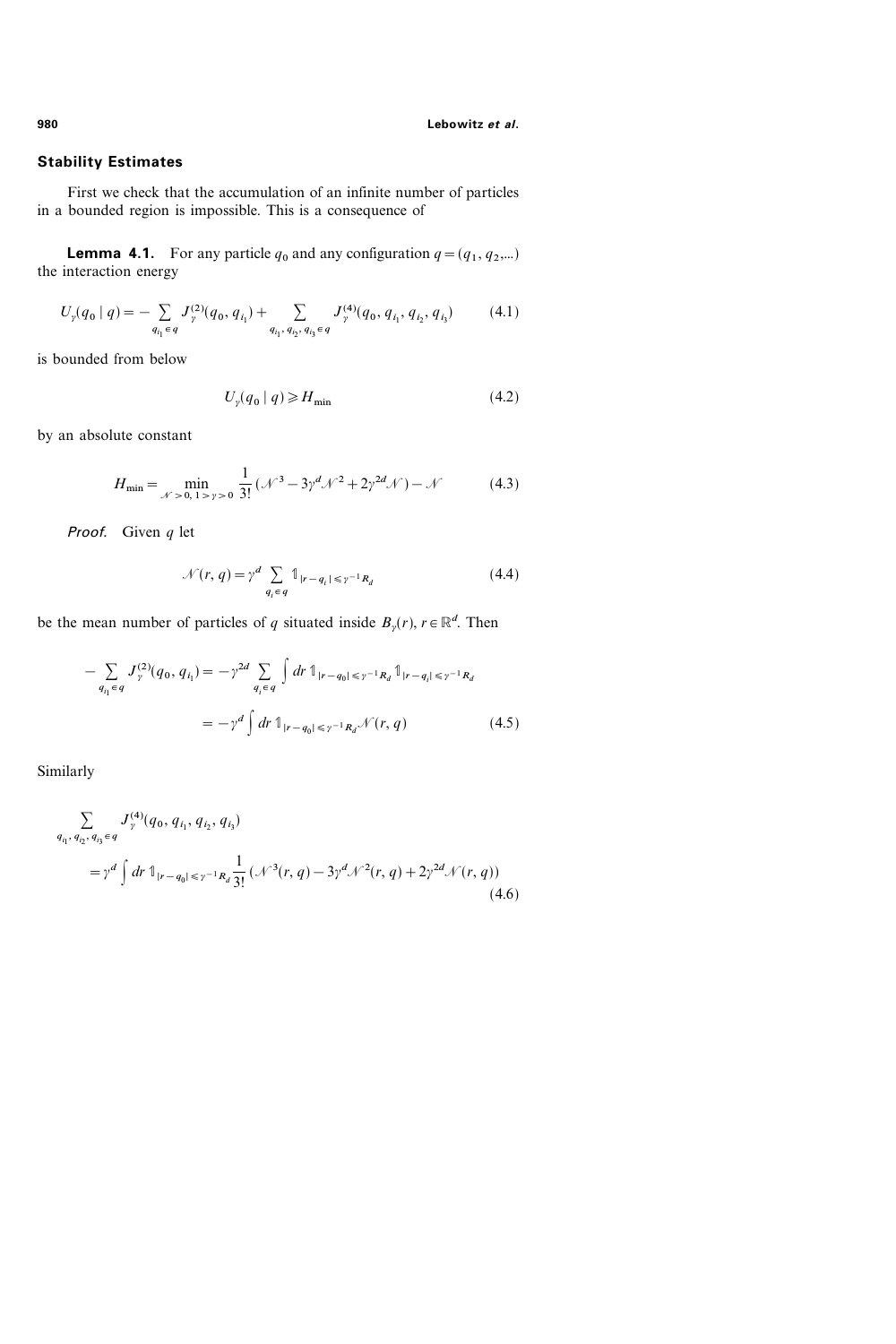#### Liquid–Vapor Phase Transitions 881 (1996) 1981 (1996) 1981 (1997) 1981 (1998) 1981

Hence

$$
U_{\gamma}(q_0 \mid q) \geqslant \gamma^d \int dr \, \mathbb{1}_{|r - q_0| \leqslant \gamma^{-1} R_d} H_{\min} = H_{\min}
$$
\n
$$
(4.7)
$$

which proves the lemma.  $\blacksquare$ 

Lemma 4.1 provides the lower bound

$$
H_{\gamma,\lambda}(q^{(A)} \mid \bar{q}^{(A^c)}) \ge H_{\min} |q^{(A)}| = H_{\min} |A| \varrho \tag{4.8}
$$

where  $\varrho = |q^{(A)}|/|A|$  is the corresponding density. To obtain an upper bound take some positive  $\varrho_{\text{max}} > \varrho_{\beta,+}$ .

**Lemma 4.2.** Consider configurations  $q^{(A)}$  and  $\bar{q}^{(A^c)}$  such that  $q^{(A)} \cup \bar{q}^{(A^c)}$  has at most  $\varrho_{\text{max}}(2\gamma^{-1})^d$  particles in any intersecting  $A$  cube with the side  $2\gamma^{-1}$ . Then

$$
H_{\gamma,\lambda}(q^{(A)} \mid \bar{q}^{(A^c)}) \leq H_{\text{max}}(\varrho_{\text{max}}) |A| \tag{4.9}
$$

where

$$
H_{\text{max}}(\varrho_{\text{max}}) = |\lambda(\beta)| \varrho_{\text{max}} + 2^{3d} \varrho_{\text{max}}^4 \tag{4.10}
$$

**Proof.** It is clear that  $|q^{(A)}| \leq |A| \varrho_{\text{max}}$ . The strength of the four-body interaction between any four particles is less than  $\gamma^{3d}$ . The number of interacting quadruples of particles such that one of the elements of the quadruple is a given particle is less than  $(\varrho_{\text{max}} 2^d \gamma^{-d})^3$ . Hence the total fourbody interaction contributing to  $H_{\gamma,\lambda}(q^{(A)} | \bar{q}^{(A^c)})$  is less than  $|A| \varrho_{\text{max}}^4 2^{3d}$ . The two-body interaction is negative and does not contribute to the estimate.  $\blacksquare$ 

#### Bad Boxes

In this subsection we treat boxes containing too many particles.

**Lemma 4.3.** Consider a box  $C^{(\ell)}$ ,  $\ell < \frac{1}{2}\gamma^{-1}$ , a configuration  $\bar{q} \in \mathcal{Q}$ and an integer

$$
N \geq |C^{(\ell)}| \, e^{c\beta} = \ell^d e^{c\beta} \tag{4.11}
$$

then

$$
\int_{\mathcal{Q}(C^{(\ell)})} dq \, \mathbb{1}_{|q^{(C^{(\ell)})}| = N} \, e^{-\beta H_{\gamma, \lambda}(q^{(C^{(\ell)})} \, | \, \bar{q})} \leqslant e^{-N} \tag{4.12}
$$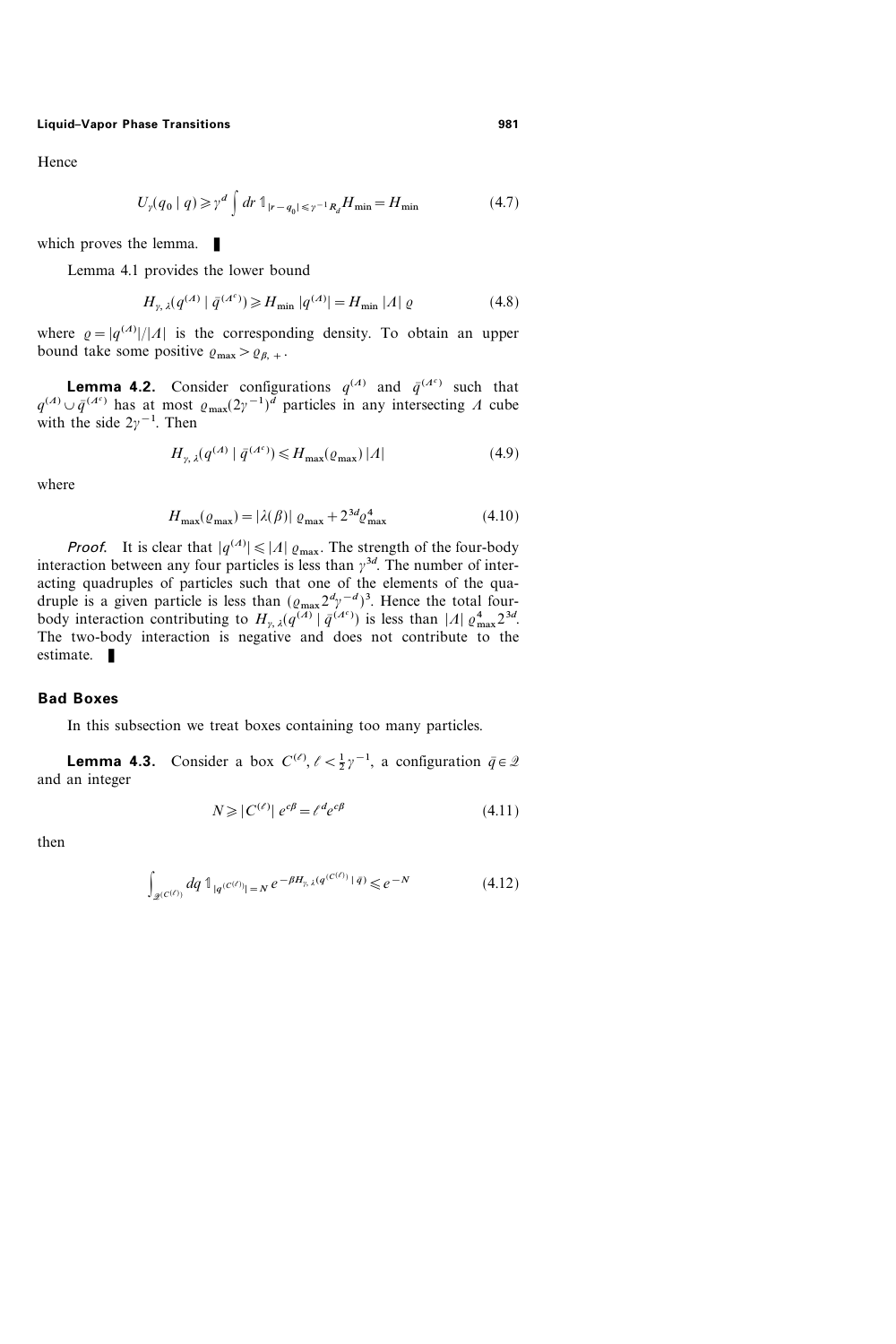and

$$
\int_{\mathcal{Q}(C^{(\ell)})} dq \, \mathbb{1}_{|q^{(C^{(\ell)})}| \geq |C^{(\ell)}| \, e^{c\beta}} \, e^{-\beta H_{\gamma, \, \lambda}(q^{(C^{(\ell)})} \, | \, \bar{q})} \leq 2e^{-|C^{(\ell)}| \, e^{c\beta}} \tag{4.13}
$$

**Proof.** According to Lemma 4.1 the interaction  $U_{\nu}(q^{(C^{(\ell)})} | \bar{q})$  between particles of  $q^{(C^{(\ell)})}$  and  $\tilde{q}$  satisfies the estimate

$$
U_{\gamma}(q^{(C^{(\ell)})} \mid \bar{q}) \geqslant H_{\min} N \tag{4.14}
$$

It is clear that

$$
H_{\gamma,\lambda}(q^{(C^{(\ell)})}) \ge -\gamma^d \frac{N(N-1)}{2!} + \frac{1}{2d} \gamma^{3d} \frac{N(N-1)(N-2)(N-3)}{4!} - |\lambda| N \tag{4.15}
$$

as the maximal volume of the intersection of two balls of radius  $\gamma^{-1}R_d$  is  $\gamma^{-d}$  and the minimal volume of the intersection of four such balls with the centers in  $C^{(\ell)}$  is larger than  $(1/2^d) \gamma^{-d}$ , Thus the logarithm of the left hand side of (4.12) does not exceed

$$
- N \log N + N + N \log |C^{(\ell)}| - \beta H_{\min} N + \beta |\lambda| N
$$
  
+  $\beta \gamma^d \frac{N(N-1)}{2!} - \beta \frac{1}{2^d} \gamma^{3d} \frac{N(N-1)(N-2)(N-3)}{4!}$  (4.16)

It is not hard to check that for sufficiently small  $\gamma$  and sufficiently large absolute constant  $c_{(4,11)}$  the last expression is smaller than  $-N$  as soon as  $N \geq |C^{(\ell)}| e^{c_{(4,11)}\beta}$ . Note that the most dangerous term in (4.16) is  $\beta \gamma^d (N(N-1)/2!)$ . It is dominated by  $\beta (1/2^d) \gamma^{3d} (N(N-1)(N-2)(N-3)/4!)$ for  $N > c\gamma^{-d}$  and by  $N \log N - N \log |C^{(\ell)}|$  for  $|C^{(\ell)}| e^{c_{(4.11)}\beta} \le N \le c\gamma^{-d}$ . This implies  $(4.12)$  and hence  $(4.13)$ .

Set 
$$
\varrho_{\text{max}} = 2e^{c_{(4.11)}\beta}
$$
. An easy consequence of Lemma 4.3 is

**Lemma 4.4.** For any contour  $\Gamma$  and any  $\ell \leq \ell_2$  the partition function in the numerator of (3.43) does not exceed

$$
e^{\ell^{-d} |\text{Supp}(T)|} \int_{\mathcal{Q}(\text{Supp}(T)\setminus\delta(T))} dq \mathbb{1}_{\eta(q) = \eta^T, \varrho^{(\ell)}(q) \leq \varrho_{\text{max}}} e^{-\beta H_{\gamma, \lambda}(q) |\bar{q}^{(\delta^=(T))}, q_{-\sigma}^{(\delta^+(T))})}
$$
  
 
$$
\times \prod_{m: \sigma_m(\Gamma) \neq \sigma(\Gamma)} e^{(\beta/2) U_{\gamma}(q_{-\sigma(T)}^{\left(\Gamma\right)} + q_{-\sigma(T)}^{\left(\delta^+(T)\right)})}
$$
(4.17)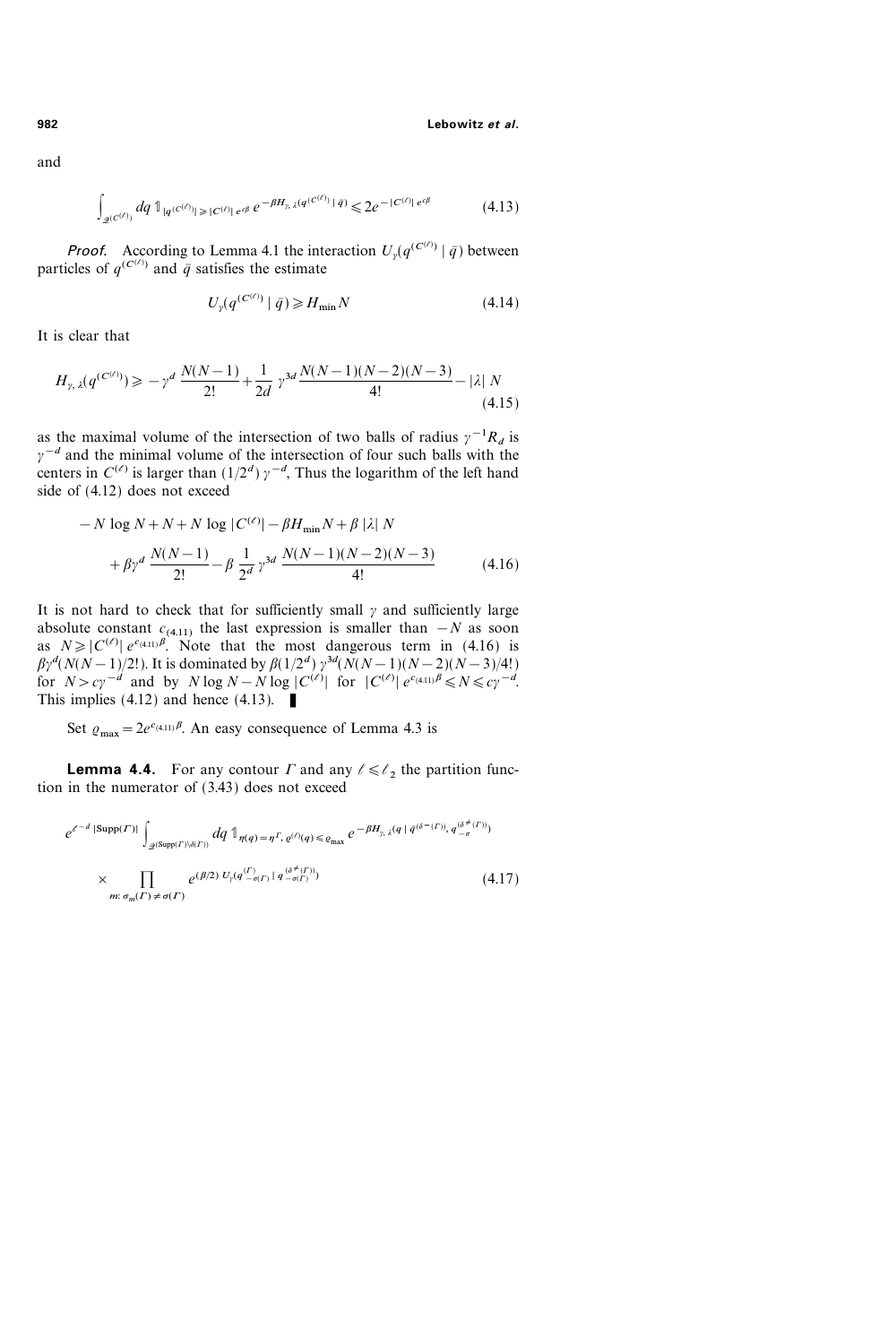#### Liquid–Vapor Phase Transitions **Example 283** 983

Proof. To obtain (4.17) we perform a partial integration over the configurations in the bad boxes. Suppose that  $q$  is fixed outside the cube  $C^{(\ell)}$   $\in$  Supp(*Γ*) where *q* has more than  $\varrho_{\text{max}} |C^{(\ell)}|$  particles. Now applying Lemma 4.3 we integrate over all such q's leaving exactly  $\frac{1}{2} \varrho_{\text{max}} |C^{(\ell)}|$  particles in  $C^{(\ell)}$ . That means that we integrate over the particles in excess of  $\frac{1}{2}\varrho_{\text{max}}|C^{(\ell)}|$ , assuming that the total number of particles in  $C^{(\ell)}$  is larger than  $\varrho_{\text{max}} |C^{(\ell)}|$ . This produces an extra factor  $1+2e^{-|C^{(\ell)}| \epsilon^{c\beta}} \leq e$ . We continue this procedure box by box and the total number of boxes in  $\text{Supp}(T)$ is  $\ell^{-d}$  |Supp $(\Gamma)$ |.  $\blacksquare$ 

## Reduction to Variational Problem

It was shown in the previous subsection that we may restrict our considerations to configurations with bounded density. Now we estimate the error which is produced by shifting particles in such a configuration into the centers of the corresponding boxes  $C^{(\ell)}$ .

**Lemma 4.5.** Take  $\ell < \gamma^{-1}$  and configurations  $q^{(A)}$  and  $\bar{q}^{(A^c)}$  with  $\varrho^{(\ell)}(q^{(\Lambda)} \cup \bar{q}^{(\partial \Lambda)})) \leq \varrho_{\text{max}}$ . Then

$$
|H_{\gamma,\lambda}(q^{(A)} | \bar{q}^{(A^c)}) - H_{\gamma,\lambda}(q^{(\ell)}(q^{(A)}) | \bar{q}^{(A^c)})|
$$
  

$$
\leq \ell \gamma |A| (2^d \varrho_{\text{max}}^2 + 2^{3d} \varrho_{\text{max}}^4)
$$
 (4.18)

**Proof.** It is clear that  $|q^{(A)}| \leq |A| \varrho_{\text{max}}$ . Given two interacting particles the absolute value of the error in their interaction due to shifting these particles to the centers of the corresponding boxes is less than  $\gamma^d \ell \gamma$ . Given four interacting particles the absolute value of the error in their interaction due to shifting these particles to the centers of the corresponding boxes is less than  $\gamma^{3d}$ / $\gamma$ . As in Lemma 4.2 the number of interacting quadruples of particles such that one of the elements of the quadruple is a given particle is less than  $(\varrho_{\text{max}} 2^d \gamma^{-d})^3$ . Similarly the number of pairs of interacting particles such that one of the elements of the pair is a given particle is less than  $(\varrho_{\text{max}} 2^d \gamma^{-d})$ . Hence the total error is less than  $\ell \gamma |\vec{A}| (2^d \varrho_{\text{max}}^2 + 2^{3d} \varrho_{\text{max}}^4)$ .

This lemma allows us to replace the integrals over  $dq$  in the numerator and denominator of (3.43) by the sums over density configurations  $\varrho^{(\ell_1)}$ . Namely, consider the partition function on the right hand side of (4.17). The integral over  $q \in \mathcal{Q}^{(\text{Supp}(T)\setminus \delta(T))}$  with  $\eta(q) = \eta^T$  and  $\varrho^{(\ell_1)}(q) \leq \varrho_{\text{max}}$  can be calculated in two steps.

First one can fix a density configuration  $\varrho^{(\ell_1)} = (\varrho_{x}^{(\ell_1)}), x \in [\text{Supp}(T)]$  $(T)$ ]<sup>( $\ell_1$ )</sup> and integrate over configurations  $q^{(\text{Supp}(T)\setminus \delta(T))}$  with  $\varrho^{(\ell_1)}(q) = \varrho^{(\ell_1)}$ .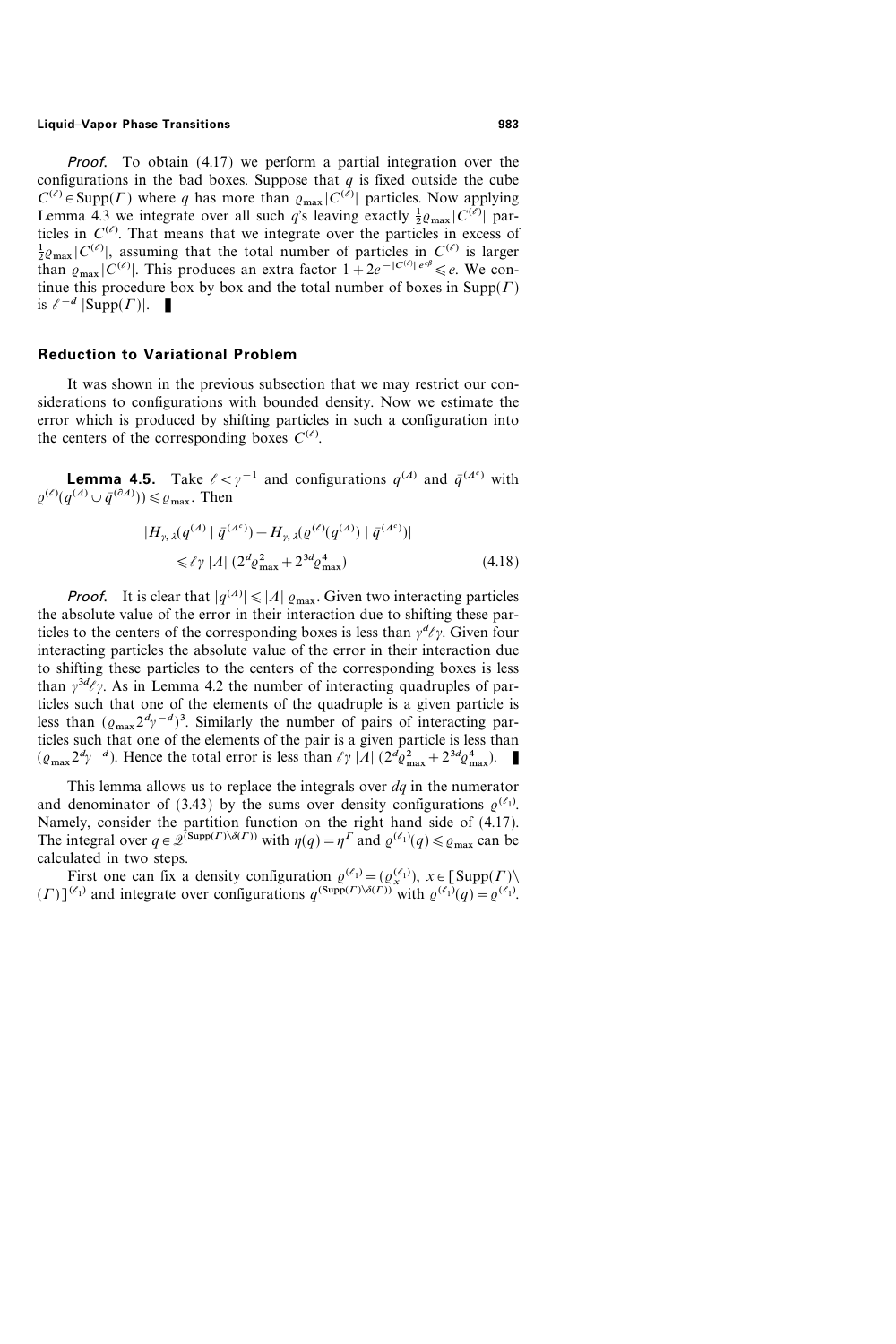Afterward one can sum over all  $\varrho^{(\ell_1)} \leq \varrho_{\text{max}}$  compatible with  $\eta^T$ . The obvious upper estimate for this sum is the total number of density configurations  $\varrho_{x}^{(\ell_1)} \leq \varrho_{\max}$ ,  $x \in \left[\text{Supp}(T) \setminus \delta(T)\right]^{(\ell_1)}$  times the maximal contribution given by a single density configuration.

The number of density configurations  $\varrho^{(\ell_1)} \leq \varrho_{\text{max}}$  compatible with  $\eta^T$ is less than

$$
\left(\varrho_{\max} |C^{(\ell_1)}|\right) |\text{Supp}(T) \backslash \delta(T)| / |C^{(\ell_1)}| \tag{4.19}
$$

Given  $\varrho^{(\ell_1)}$  it follows from Lemma 4.5 that the integral over configurations q with  $\varrho^{(\ell_1)}(q) = \varrho^{(\ell_1)}$  does not exceed

$$
\exp(-\widetilde{\mathcal{F}}_{\gamma,\beta,\lambda}(e^{(\ell_1)}\mid \bar{q}^{(\delta^=(\Gamma))}, q^{(\delta^{\neq}(\Gamma))}, *)
$$
  
+  $\beta\ell_1\gamma$  | $\text{Supp}(\Gamma)\backslash\delta(\Gamma)$  |  $(2^d\varrho_{\text{max}}^2 + 2^{3d}\varrho_{\text{max}}^4)$ ) (4.20)

where

$$
\widetilde{\mathcal{F}}_{\gamma,\beta,\lambda}(e^{(\ell_1)} | \bar{q}^{(\delta^=(\Gamma))}, q_{-\sigma}^{(\delta^{\neq}(\Gamma))}, *)
$$
\n
$$
= \beta H_{\gamma,\lambda}(e^{(\ell_1)} | \bar{q}^{(\delta^=(\Gamma))}, q_{-\sigma}^{(\delta^{\neq}(\Gamma))}) - \frac{\beta}{2} \sum_{m:\sigma_m(\Gamma) \neq \sigma(\Gamma)} U_{\gamma}(q_{-\sigma(\Gamma)}^{(\Gamma))} | q_{-\sigma(\Gamma)}^{(\delta^{\neq}(\Gamma))})
$$
\n
$$
- |C^{(\ell_1)}| \log |C^{(\ell_1)}| \sum_{x \in [\text{Supp}(\Gamma) \setminus \delta(\Gamma)]^{(\ell_1)}} e^{(\ell_1)}_x
$$
\n
$$
+ \sum_{x \in [\text{Supp}(\Gamma) \setminus \delta(\Gamma)]^{(\ell_1)}} \log((e^{(\ell_1)}_x | C^{(\ell_1)}|)!) \tag{4.21}
$$

The notations with  $\sim$  and  $*$  foresee forthcoming simplifications and variations. In particular  $\tilde{\mathcal{F}}_{\gamma,\beta,\lambda}(\varrho^{(\ell_1)} | \bar{q}^{(\delta^=(\Gamma))}, q_{\sigma}^{(\delta^+(\Gamma))})$  is defined as  $\widetilde{\mathcal{F}}_{\gamma,\beta,\lambda}(\varrho^{(\ell_1)}\mid \bar{q}^{(\delta^=(\Gamma))},q^{(\delta^{\neq}(\Gamma))},*)$  without the term  $(\beta/2)\sum_{m:\,\sigma_m(\Gamma)\neq \sigma(\Gamma)}$  $U_{\gamma}(q_{-\sigma(\Gamma)}^{(T)}) | q_{-\sigma(\Gamma)}^{(\delta \neq (\Gamma))})$  in (4.20).

Suppose that  $\bar{\varrho}^{(\ell_1)}$  gives the minimum of  $\tilde{\mathcal{F}}_{\gamma, \beta, \lambda}(\varrho^{(\ell_1)} | \bar{q}^{(\delta^{=}(T))},$  $q_{-\sigma}^{(\delta \neq (T))}, *$ ) among all  $\varrho^{(\ell_1)} \leq \varrho_{\text{max}}$  compatible with  $\eta^T$ . Then

$$
- \tilde{\mathcal{F}}_{\gamma, \beta, \lambda(\beta)}(\hat{\varrho}^{(\ell_1)} | \bar{q}^{(\delta^=(\Gamma))}, q^{(\delta^*(\Gamma))}_{-\sigma}, *) + |\text{Supp}(\Gamma) \backslash \delta(\Gamma)|
$$
  
 
$$
\times (\gamma^{1/2} + \ell_1^{-d} + \ell_1^{-d} \log(\varrho_{\text{max}} | C^{(\ell_1)}|) + \beta \ell_1 \gamma (2^d \varrho_{\text{max}}^2 + 2^{3d} \varrho_{\text{max}}^4))
$$
(4.22)

is the upper bound for the log of the numerator of (3.43). Note that  $\lambda \in$  $(\lambda(\beta) - \gamma^{\alpha}, \lambda(\beta) + \gamma^{\alpha}), \ \alpha \geq 1/2 \text{ in (4.21) while } \lambda = \lambda(\beta) \text{ in (4.22). The corre$ sponding error is covered by the  $\gamma^{1/2}$  term in (4.22).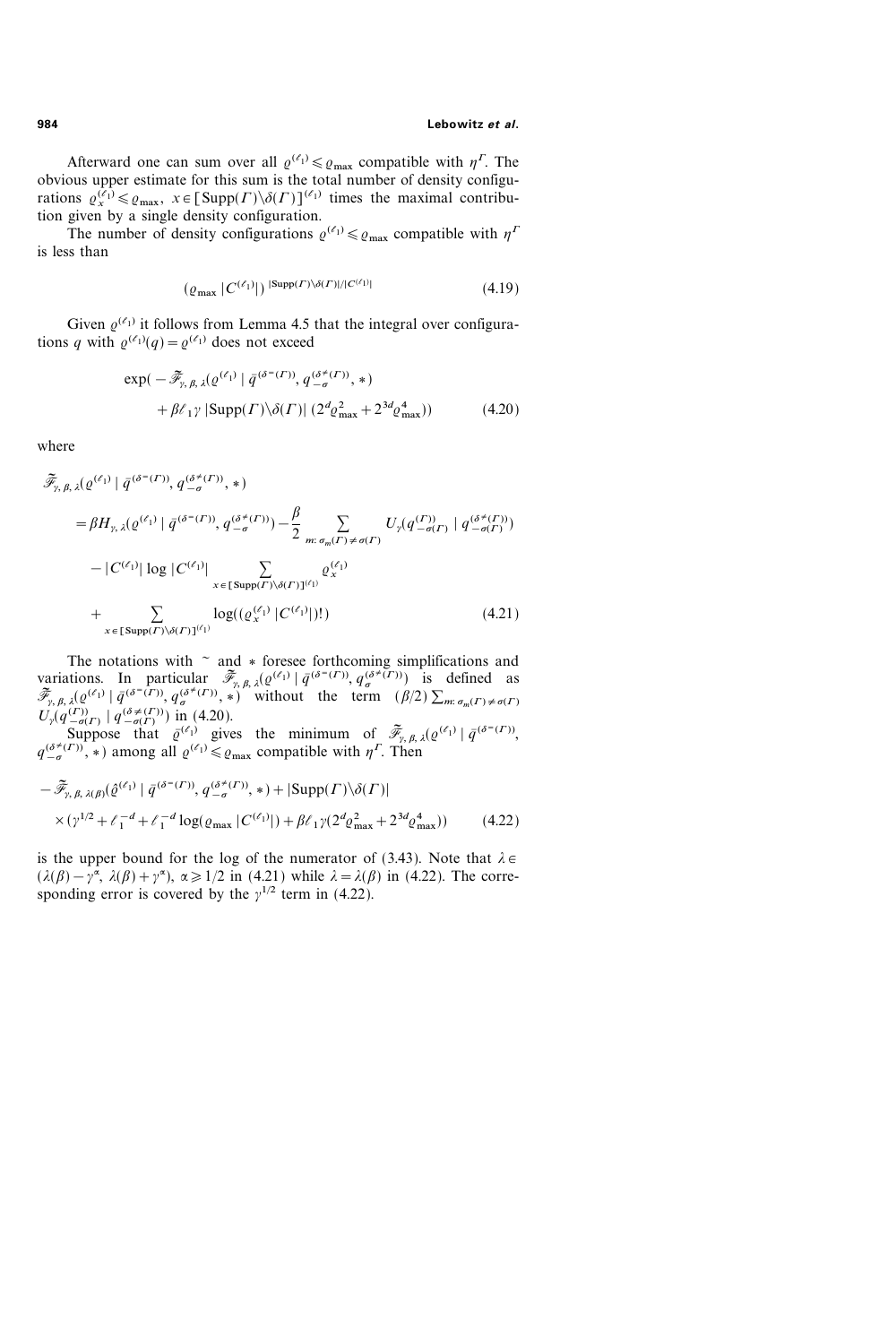#### Liquid–Vapor Phase Transitions **Example 285** Section 1 and 285

Similarly if  $\hat{\varrho}^{(\ell_1)}$  gives the minimum of  $\tilde{\mathscr{F}}_{\gamma, \beta, \lambda(\beta)}( \varrho^{(\ell_1)} | \bar{q}^{(\delta^{(2)}(T))},$  $q_{\sigma}^{(\delta^{*}(T))},\ast)$  among all density configurations  $\varrho^{(\ell_1)}$  from the ground state ensemble of the phase  $\sigma$  then

$$
- \widetilde{\mathcal{F}}_{\gamma,\beta,\lambda(\beta)}(\hat{\varrho}^{(\ell_1)} | \bar{q}^{(\delta^=(\Gamma))}, q_{\sigma}^{(\delta^+(T))}, *)
$$
  
- |Supp(*\Gamma*)\delta(*\Gamma*) | ( $\gamma^{1/2}$  +  $\beta\ell_1\gamma(2^d\varrho_{\text{max}}^2 + 2^{3d}\varrho_{\text{max}}^4))$  (4.23)

is the lower bound for the log of the denominator of (3.43).

Now denoting  $b_{\gamma, \ell} = ||[B_{\gamma}(\cdot)]^{(\ell)}||$  let

$$
I_{\gamma}^{(2)}(x_1, x_2) = b_{\gamma, \ell}^{-2} \| [B_{\gamma}(x_1)]^{(\ell)} \cap [B_{\gamma}(x_2)]^{(\ell)} \|
$$
 (4.24)

and

$$
I_{\gamma}^{(4)}(x_1, \dots, x_4) = b_{\gamma, \ell}^{-4} \left\| \bigcap_{j=1}^4 \left[ B_{\gamma}(x_j) \right]^{(\ell)} \right\| \tag{4.25}
$$

be discrete versions of  $J_{\gamma}^{(2)}(x_1, x_2)$  and  $J_{\gamma}^{(4)}(x_1, ..., x_4)$ . For any region  $[A]^{(\ell)}$ (we do note exclude the case  $[A](\ell) = \mathbb{Z}_{\ell}^{d}$ ) and any density configuration  $\varrho^{(\ell)}(\Lambda) = (\varrho_{x}^{(\ell)}), x \in [\Lambda]^{(\ell)}$  define a functional

$$
\mathcal{F}_{\gamma, \beta, \lambda}(e^{(\ell)}(A)) = \ell^d \left( \sum_{x \in [A]^{(\ell)}} \frac{\varrho_x^{(\ell)}}{\beta} (\log \varrho_x^{(\ell)} - 1) - \sum_{x \in [A]^{(\ell)}} \lambda \varrho_x^{(\ell)} - \frac{1}{2!} \sum_{x_2, x_1 \in [A]^{(\ell)}} I_{\gamma}^{(2)}(x_1, x_2) \varrho_{x_1}^{(\ell)} \varrho_{x_2}^{(\ell)} - \frac{1}{4!} \sum_{x_1, x_2, x_3, x_4 \in [A]^{(\ell)}} I_{\gamma}^{(4)}(x_1, \dots, x_4) \varrho_{x_1}^{(\ell)} \cdots \varrho_{x_4}^{(\ell)} \right) \tag{4.26}
$$

which is a discrete analogue of the mean field free energy functional (3.1). We also define a conditional functional

$$
\mathscr{F}_{\gamma,\beta,\lambda}(\varrho^{(\ell)}(\varLambda) \mid \bar{\varrho}^{(\ell)}(\varLambda^c)) = \mathscr{F}_{\gamma,\beta,\lambda}(\varrho^{(\ell)}(\varLambda) + \bar{\varrho}^{(\ell)}(\varLambda^c)) - \mathscr{F}_{\gamma,\beta,\lambda}(\bar{\varrho}^{(\ell)}(\varLambda^c))
$$
\n(4.27)

with the boundary condition  $\bar{\varrho}^{(\ell)} = (\bar{\varrho}_x^{(\ell)}), x \in [A^c]^{(\ell)}$ . Here the similarity with (2.10) is obvious and the meaning of  $\varrho^{(\ell)} + \bar{\varrho}^{(\ell)}$  becomes straightforward if we set  $\varrho^{(\ell)} \equiv 0$ ,  $x \in [A^{\ell}]^{(\ell)}$  and  $\bar{\varrho}^{(\ell)} \equiv 0$ ,  $x \in [A]^{(\ell)}$ . Setting

$$
U_{\gamma,\beta}(\varrho^{(\ell)}(A)) \mid \bar{\varrho}^{(\ell)}(A^c)) = \mathscr{F}_{\gamma,\beta,\lambda}(\varrho^{(\ell)}(A)) \mid \bar{\varrho}^{(\ell)}(A^c)) - \mathscr{F}_{\gamma,\beta,\lambda}(\varrho^{(\ell)}(A)) \tag{4.28}
$$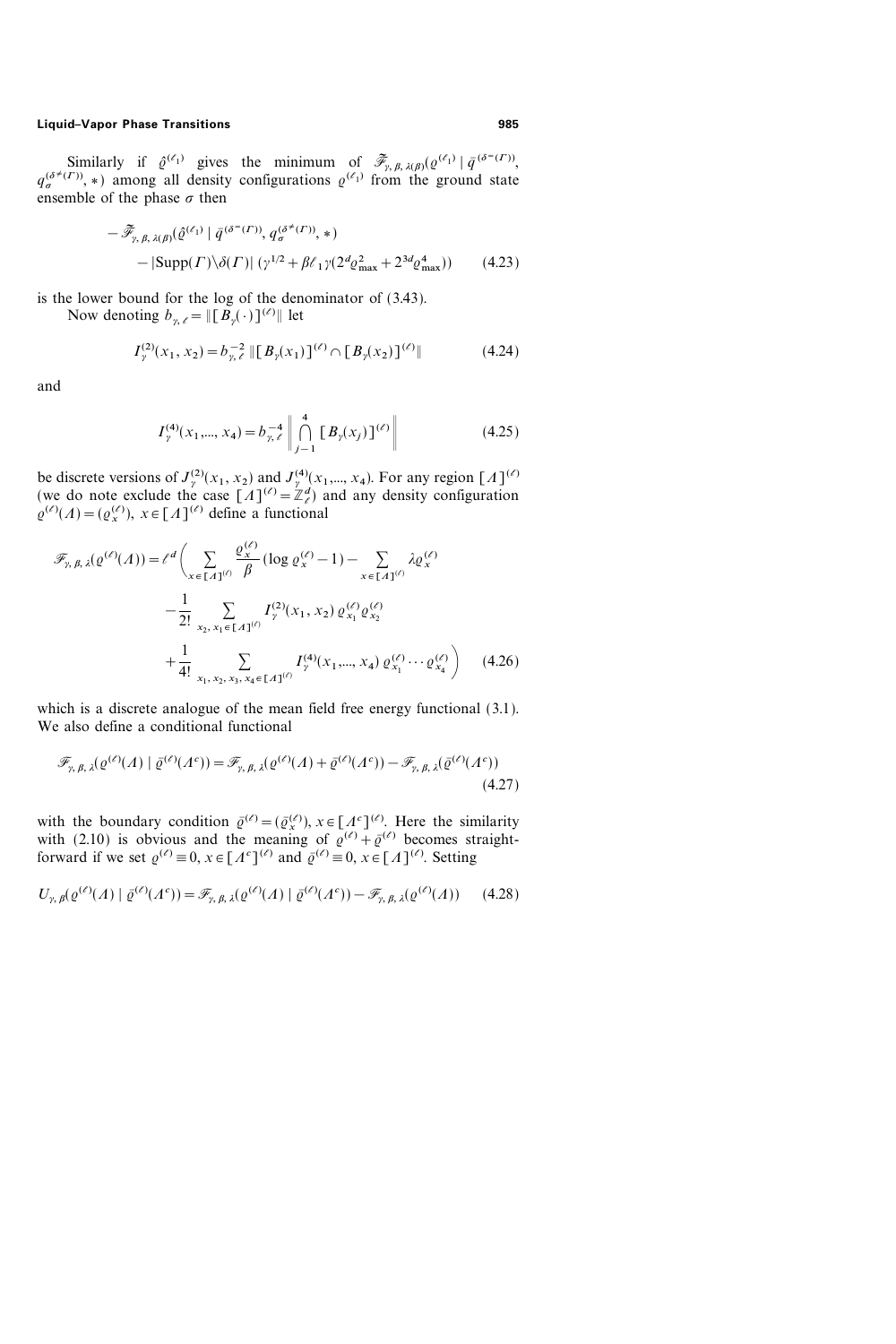we introduce

$$
\mathcal{F}_{\gamma,\beta,\lambda}(\varrho^{(\ell)}(\varLambda) \mid \bar{\varrho}^{(\ell)}(\varLambda^c), *)
$$
\n
$$
= \mathcal{F}_{\gamma,\beta,\lambda}(\varrho^{(\ell)}(\varLambda) \mid \bar{\varrho}^{(\ell)}(\varLambda^c)) - \frac{1}{2} U_{\gamma,\beta}(\varrho^{(\ell)}_{\beta,\sigma}(\varLambda) \mid \varrho^{(\ell)}_{\beta,\sigma}(\varLambda^c))
$$
\n(4.29)

where  $\varrho_{\beta,\sigma}^{(\ell)} \equiv \varrho_{\beta,\sigma}$  and  $\sigma=+$  or  $\sigma=-$ . With some abuse of notation we use for  $\mathscr{F}_{\gamma,\beta,\lambda}(\varrho^{(\ell)}(A) \mid \varrho^{(\ell)}(\bar{q}^{(\partial A)}))$  the alternative notations  $\mathscr{F}_{\gamma,\beta,\lambda}(\varrho^{(\ell)}(A) \mid \bar{q}^{(\partial A)})$ or  $\mathscr{F}_{\gamma,\beta,\lambda}(\varrho^{(\ell)}(A) | \bar{\varrho}^{(\ell)}(q^{(\partial A)}))$ . The role which is played by the functional (4.27) is clarified in

**Lemma 4.6.** Consider a  $\mathcal{D}^{(\ell)}$  measurable region  $\Lambda$  with the boundary condition  $\bar{q}^{(\partial A)}$  which is a ground state configuration on every connected component of  $\partial \Lambda$ . Then for  $\ell \le \gamma^{-1}$  and any  $\varrho^{(\ell)} = (\varrho_{x}^{(\ell)}), x \in [\Lambda]^{(\ell)}$  such that  $\varrho_{x}^{(\ell)} \leq \varrho_{\text{max}}$  one has

$$
|\widetilde{\mathcal{F}}_{\gamma,\beta,\lambda}(\varrho^{(\ell)}(\varLambda) \mid \bar{q}^{(\partial\varLambda)}) - \mathcal{F}_{\gamma,\beta,\lambda}(\varrho^{(\ell)}(\varLambda) \mid \bar{\varrho}^{(\ell)}(q^{(\partial\varLambda)}))|
$$
  
\n
$$
\leq \ell \gamma 5(2^d \varrho_{\text{max}}^2 + 2^{3d} \varrho_{\text{max}}^4 + \varrho_{\text{max}}^4) |\varLambda|
$$
  
\n
$$
|\widetilde{\mathcal{F}}_{\gamma,\beta,\lambda}(\varrho^{(\ell)}(\varLambda) \mid \bar{q}^{(\partial\varLambda)}, *) - \mathcal{F}_{\gamma,\beta,\lambda}(\varrho^{(\ell)}(\varLambda) \mid \bar{\varrho}^{(\ell)}(q^{(\partial\varLambda)}), *)|
$$
  
\n
$$
\leq \ell \gamma 5(2^d \varrho_{\text{max}}^2 + 2^{3d} \varrho_{\text{max}}^4 + \varrho_{\text{max}}^4) |\varLambda|
$$
\n(4.31)

Proof. Estimate (4.31) is an obvious consequence of (4.30) and we concentrate on (4.30). The difference between  $\mathscr{F}_{y,\beta,\lambda}$  and  $\mathscr{F}_{y,\beta,\lambda}$  has two sources. The first one is due to replacement of balls  $B_y(·)$  in the definition of  $J_{\gamma}^{(\cdot)}$  by their lattice versions  $[B_{\gamma}(\cdot)]^{(\ell)}$  in the definition of  $I_{\gamma}^{(\cdot)}$ . Clearly the difference between  $|B_{\gamma}(\cdot)| = \gamma^{-d}$  and  $|[B_{\gamma}(\cdot)]^{(\ell)}|$  is less than  $\gamma^{-d} \ell \gamma$ . Hence the error produced by the discretization of  $B_{\nu}(\cdot)$  can be estimated exactly as in Lemma 4.5.

The second source is due to not properly counted contribution of pairs  $x_1, x_2$  with  $x_1 = x_2$  and quadruples  $x_1, x_2, x_3, x_4$  with not all  $x_i$  being different. To estimate from above the absolute value of this error let us consider the following five contributions to the energy of  $\varrho^{(\ell)}$ .

(i) Self-interaction of  $C_x^{(\ell)}$  due to the pair interaction of particles in  $C_x^{(\ell)}$ .

(ii) Self-interaction of  $C_x^{(\ell)}$  due to the four-body interaction of particles in  $C_x^{(\ell)}$ .

(iii) Interaction between  $C_{x_1}^{(\ell)}$  and  $C_{x_2}^{(\ell)}$  due to the four-body interaction of two particles in  $C_{x_1}^{(\ell)}$  with two particles in  $C_{x_2}^{(\ell)}$ .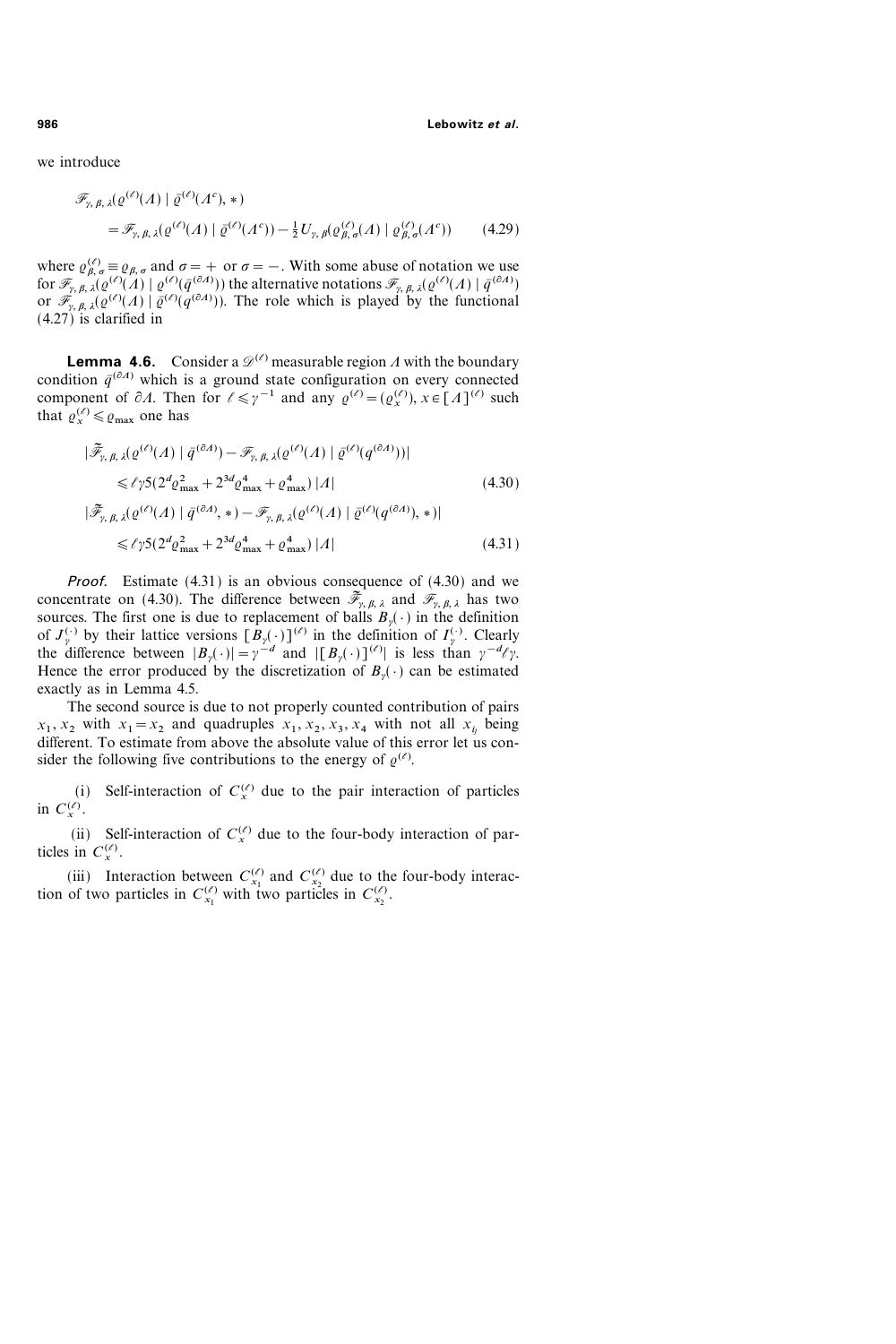#### Liquid–Vapor Phase Transitions 887 (1996) 1987 (1998) 1987 (1998) 1987 (1998) 1987

(iv) Interaction between  $C_{x_1}^{(\ell)}$  and  $C_{x_2}^{(\ell)}$  due to the four-body interaction of three particles in  $C_{x_1}^{(\ell)}$  with one particle in  $C_{x_2}^{(\ell)}$ .

(v) Interaction between  $C_{x_1}^{(\ell)}$ ,  $C_{x_2}^{(\ell)}$  and  $C_{x_3}^{(\ell)}$  due to the four-body interaction of two particles in  $C_{x_1}^{(\ell)}$  with one particle in  $C_{x_2}^{(\ell)}$  and one particle in  $C_{x_3}^{(\ell)}$ .

All five contributions can be estimated by similar arguments. For that reason we present these arguments only for cases (i) and (v).

The strength of self-interaction of  $C_x^{(\ell)}$  due to the pair interaction of particles in  $C_x^{(\ell)}$  is less than  $\gamma^d(\varrho_{\max} \ell^d)^2$ . The number of boxes  $C_x^{(\ell)}$  in the region  $\Lambda$  is  $\ell^{-d} |\Lambda|$ . Hence the total contribution is less than  $(\ell \gamma)^d \varrho_{\max}^2 |\Lambda|$ .

The strength of interaction between  $C_{x_1}^{(\ell)}$ ,  $C_{x_2}^{(\ell)}$  and  $C_{x_3}^{(\ell)}$  due to the four-body interaction of two particles in  $C_{x_1}^{(\ell)}$  with one particle in  $C_{x_2}^{(\ell)}$  and one particle in  $C_{x_3}^{(\ell)}$  is less than  $\gamma^{3d}(\varrho_{\text{max}} \ell^d)^4$ . The number of boxes  $C_{x_2}^{(\ell)}$  and  $C_{x_3}^{(\ell)}$  interacting with given box  $C_{x_1}^{(\ell)}$  is less than  $(\gamma \ell)^{-2d}$ . The number of boxes  $C_{x_1}^{(\ell)}$  is  $\ell^{-d} |A|$ . Hence the total contribution is less than  $(\ell \gamma)^d \varrho_{\max}^4 |A|.$ 

Looking for the minima of  $\mathcal{F}_{\gamma,\beta,\lambda}(e^{(\ell)} | \bar{e}^{(\ell)}(q^{(\partial \Lambda)}))$  it is simpler to understand  $\varrho_{x}^{(\ell)}$  as continuous variables. Therefore if the minimum of  $\mathscr{F}_{\gamma,\beta,\lambda}(\varrho^{(\ell)} | \bar{\varrho}^{(\ell)}(q^{(\partial \Lambda)}))$  is achieved on density configuration  $\hat{\varrho}^{(\ell)}$  then it may happen that at least for some  $x \in [A]^{(\ell)}$  the number  $\ell^d \hat{Q}_x^{(\ell)}$  is not an integer. The solution to this problem is given by

**Lemma 4.7.** For the density configuration  $\tilde{\varrho}_x^{(\ell)} = \ell^{-d} [\ell^d \tilde{\varrho}_x^{(\ell)}]$  one has

$$
|\mathscr{F}_{\gamma,\beta,\lambda}(\hat{\varrho}^{(\ell)}(A) \mid \bar{\varrho}^{(\ell)}(q^{(\partial A)})) - \mathscr{F}_{\gamma,\beta,\lambda}(\tilde{\varrho}^{(\ell)}(A) \mid \bar{\varrho}^{(\ell)}(q^{(\partial A)}))| \le c\ell^{-d}\varrho_{\max}|A|
$$
\n(4.32)

(Here  $\lceil \cdot \rceil$  denotes the integer part of a number.)

Proof. We proceed as in the proof of Lemma 4.5. The total number of points  $x \in [A]^{(\ell)}$  is  $\ell^{-d} |A|$ . Given point x the absolute value of the difference in the corresponding selfinteraction is less than  $\beta^{-1} \log \varrho_{\text{max}} +$  $|\lambda|$   $\varrho_{\text{max}}$ . The difference in the two-point interaction between points  $x_1, x_2 \in$  $[A]^{(\ell)}$  does not exceed in absolute value  $2\gamma^d \varrho_{\text{max}} \ell^d$ . The number of points  $x_2$  interacting with given  $x_1$  is less than  $(\gamma \ell)^{-d}$ . The difference in four-point interaction between points  $x_1, x_2, x_4, x_4 \in [A]^{(\ell)}$  does not exceed in absolute value  $4y^{3d}(\varrho_{\text{max}} \ell^d)^3$ . The number of points  $x_2, x_3, x_4$  interacting with given  $x_1$  is less than  $(\gamma \ell)^{-3d}$ . Combining these estimates one obtains the lemma.  $\blacksquare$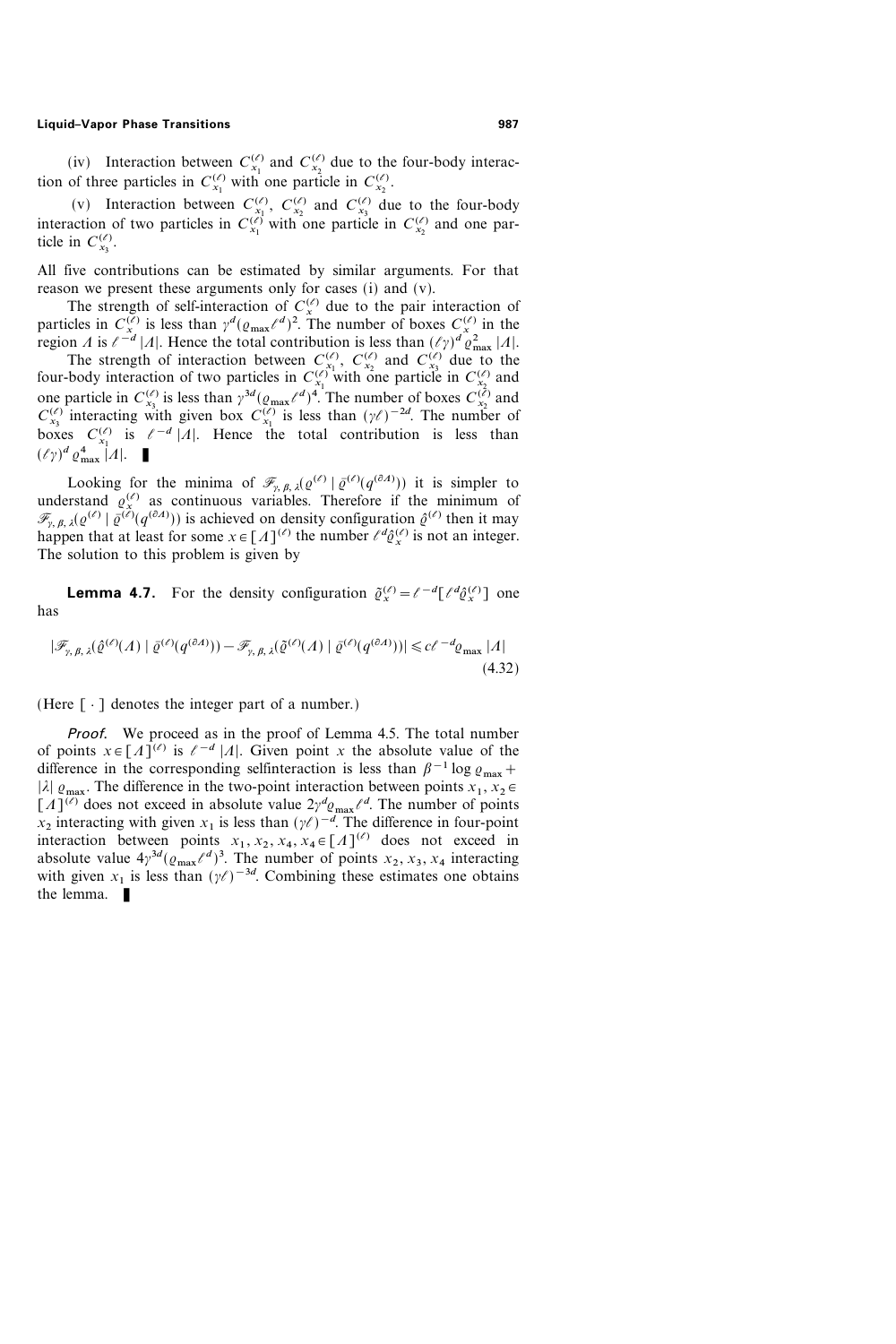## Variational Problem (Dependence on Boundary Condition)

The results of the previous subsection reduce the Peierls estimate to the following variational problem:

(i) Find the minimum of  $\mathcal{F}_{\gamma, \beta, \lambda(\beta)}(\varrho^{(\ell_1)}(\text{Supp}(T)\setminus \delta(T)) | \bar{q}^{(\delta^{(2)}(T))}$ ,  $q_{\sigma}^{(\delta^{*}(T))}, *$ ) over the density configurations  $\varrho^{(\ell_1)} = (\varrho_{x}^{(\ell_1)}), x \in [\text{Supp}(T))$  $\delta(\Gamma)$ ]<sup>( $\ell_1$ )</sup> such that  $\varrho^{(\ell_1)}$  belongs to the ground state ensemble of the phase  $\sigma$ .

(ii) Find the minimum of  $\mathcal{F}_{\gamma, \beta, \lambda(\beta)}(\varrho^{(\ell_1)}(\text{Supp}(T)\setminus \delta(T)) | \bar{q}^{(\delta^{(2)}(T))},$  $q_{-\sigma}^{(\delta^*(\Gamma))}, *$ ) over the density configurations  $\varrho^{(\ell_1)} = (\varrho_{x}^{(\ell_1)}), x \in [\text{Supp}(\Gamma))$  $\delta(\tilde{\Gamma})$ ]<sup>( $\ell_1$ )</sup> such that  $\varrho^{(\ell_1)}$  is compatible with  $\eta^T$ .

(iii) Estimate from below the difference between the minimal value of  $\mathscr{F}_{\gamma,\beta,\lambda(\beta)}(\varrho^{(\ell_1)}(\text{Supp}(\Gamma)\setminus\delta(\Gamma)) | \bar{q}^{(\delta^=(\Gamma))},q^{(\delta^=(\Gamma))},\ast)$  and the minimal value of  $\mathscr{F}_{\gamma, \beta, \lambda(\beta)}(\varrho^{(\ell_1)}(\text{Supp}(\Gamma)\backslash \delta(\Gamma)) | \bar{q}^{(\delta^{\pm}(\Gamma))}, q_{\sigma}^{(\delta^{\pm}(\Gamma))}, *)$ .

The existence of the minima above is obvious as  $0 < \varrho_{x}^{(\ell_1)} < \varrho_{\text{max}}$ . Following the approach of Section 3 define

$$
\mathcal{R}_{\gamma, \ell}(x, \varrho^{(\ell)}) = b_{\gamma, \ell}^{-1} \sum_{x_1 \in [B_{\gamma}(x)]^{(\ell)}} \varrho_{x_1}^{(\ell)} \tag{4.33}
$$

and

$$
\mathcal{I}_{\gamma,\ell}(x,\varrho^{(\ell)}) = b_{\gamma,\ell}^{-1} \sum_{x_1 \in [B_{\gamma}(x)]^{(\ell)}} \frac{\varrho_{x_1}^{(\ell)}}{\beta} (\log \varrho_{x_1}^{(\ell)} - 1) \tag{4.34}
$$

where we deliberately use a general scale ( $\ell$ ) instead of ( $\ell_1$ ) as the constructions below are of general origin. In complete similarity with (3.4)

$$
\mathcal{F}_{\gamma,\beta,\lambda}(e^{(\ell)}) = \ell^d \sum_{x \in \mathbb{Z}_{\ell}^d} \left( \mathcal{I}_{\gamma,\ell}(x, e^{(\ell)}) - \lambda \mathcal{R}_{\gamma,\ell}(x, e^{(\ell)}) - \frac{1}{2!} \mathcal{R}_{\gamma,\ell}(x, e^{(\ell)})^2 + \frac{1}{4!} \mathcal{R}_{\gamma,\ell}(x, e^{(\ell)})^4 \right)
$$
(4.35)

implying that  $\varrho^{(\ell)}(\mathbb{Z}_{\ell}^d) \equiv \varrho_{\beta,\lambda,-}$  and  $\varrho^{(\ell)}(\mathbb{Z}_{\ell}^d) \equiv \varrho_{\beta,\lambda,+}$  are the global minimizers for  $\mathcal{F}_{\gamma,\beta,\lambda}(\varrho^{(\ell)})$ . The local minimizers of  $\mathcal{F}_{\gamma,\beta,\lambda}(\cdot)$ , i.e., the minima of  $\mathscr{F}_{\gamma,\beta,\lambda}(\cdot \mid \bar{\varrho}^{(\ell)}(A^c))$  or  $\mathscr{F}_{\gamma,\beta,\lambda}(\cdot \mid \bar{\varrho}^{(\ell)}(A^c), *)$ , are studied in the lemma below. Note that in this lemma we consider not only  $\lambda = \lambda(\beta)$  but all  $\lambda \in$  $(\lambda(\beta) - \delta(\beta), \lambda(\beta) + \delta(\beta))$ . Though the lemma discusses  $\mathscr{F}_{\gamma, \beta, \lambda}(\cdot | \bar{\varrho}^{(\ell)}(\Lambda^c))$ the same argument covers the case of  $\mathscr{F}_{\gamma, \beta, \lambda}(\cdot | \bar{\varrho}^{(\ell)}(A^c), \star).$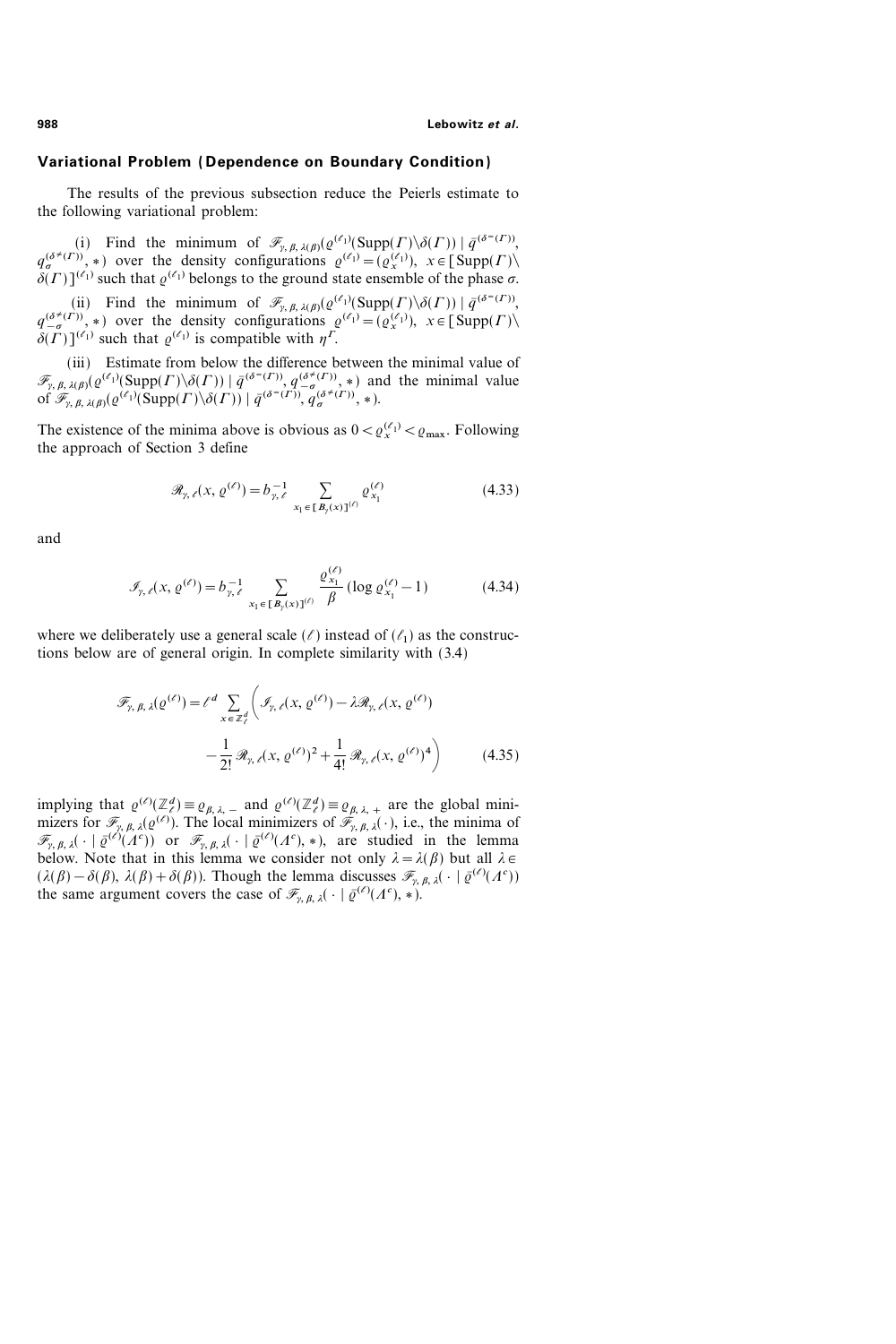#### Liquid–Vapor Phase Transitions **Example 289** Section 1 and 289

**Lemma 4.8.** Consider a  $\mathcal{D}^{(\ell)}$  measurable region  $\Lambda$  and take a boundary condition  $\bar{\varrho}^{(\ell)}(A^c)$  with  $\max_{x \in [\partial A]^{(\ell)}} |\bar{\varrho}_x^{(\ell)} - \varrho_{\beta,\lambda,\sigma}| \leq \zeta$ , where  $\sigma$  is one of the phases, + or –. Then the unique minimum of  $\mathcal{F}_{\gamma, \beta, \lambda}(e^{(\ell)}(A) | \bar{e}^{(\ell)}(A^c))$ is achieved on the density configuration  $\hat{\varrho}^{(\ell)} = (\hat{\varrho}_x^{(\ell)}), x \in [A]^{(\ell)}$  such that

$$
|\hat{\varrho}_x^{(\ell)} - \varrho_{\beta,\,\lambda,\,\sigma}| \leq \frac{\zeta a(\beta)^{\lceil \gamma \text{ dist}(x,\,A^c) \rceil}}{1 - a(\beta)}
$$
(4.36)

where  $\lceil \cdot \rceil$  denotes the integer part.

**Proof.** Calculating  $(\partial/\partial \varrho_x^{(\ell)}) \mathcal{F}_{\gamma, \beta, \lambda}(\varrho^{(\ell)}(A) | \bar{\varrho}^{(\ell)}(A^c)), x \in [A]^{(\ell)}$  one obtains the necessary condition for  $\hat{\varrho}^{(\ell)}$ 

$$
0 = \frac{1}{\beta} \log \hat{\varrho}_x^{(\ell)} - \lambda - \sum_{x_1} I_y^{(2)}(x, x_1) \hat{\varrho}_{x_1}^{(\ell)} + \frac{1}{3!} \sum_{x_1, x_2, x_3} I_y^{(4)}(x, x_1, x_2, x_3) \hat{\varrho}_{x_1}^{(\ell)} \hat{\varrho}_{x_2}^{(\ell)} \hat{\varrho}_{x_3}^{(\ell)} \tag{4.37}
$$

It is clear that for  $\bar{\varrho}_x^{(\ell)} \equiv \varrho_{\beta,\lambda,\sigma}$ ,  $x \in [A^c]^{(\ell)}$  one has  $\hat{\varrho}_x^{(\ell)} \equiv \varrho_{\beta,\lambda,\sigma}$ ,  $x \in [A]^{(\ell)}$ . Introduce an auxiliary parameter  $t \in [0, 1]$  and an *interpolated* boundary condition

$$
\bar{\varrho}_x^{(\ell)}(t) = (1-t)\,\varrho_{\beta,\,\lambda,\,\sigma} + t\bar{\varrho}_x^{(\ell)}, \qquad x \in [A^c]^{(\ell)} \tag{4.38}
$$

Let  $\hat{\varrho}^{(\ell)}(t)$  be the solution of (4.37) with the boundary condition  $\bar{\varrho}^{(\ell)}(t)$ . Then

$$
\hat{\varrho}_{x}^{(\ell)}(t) = \exp\left(\beta\lambda + \beta \sum_{x_1 \in [B_{\gamma}(x)]^{(\ell)}} I_{\gamma}^{(2)}(x, x_1) \hat{\varrho}_{x_1}^{(\ell)}(t) - \frac{\beta}{3!} \sum_{x_1, x_2, x_3 \in [B_{\gamma}(x)]^{(\ell)}} I_{\gamma}^{(4)}(x, x_1, x_2, x_3) \hat{\varrho}_{x_1}^{(\ell)}(t) \hat{\varrho}_{x_2}^{(\ell)}(t) \hat{\varrho}_{x_3}^{(\ell)}(t) \right)
$$
(4.39)

for all  $x \in [A]^{(\ell)}$ . Taking the derivative with respect to t one obtains

$$
\frac{d}{dt}\hat{\varrho}_{x}^{(\ell)}(t) = \beta \hat{\varrho}_{x}^{(\ell)}(t) \left( \sum_{x_1 \in [B_{\gamma}(x)]^{(\ell)}} I_{\gamma}^{(2)}(x, x_1) \frac{d}{dt} \hat{\varrho}_{x_1}^{(\ell)}(t) - \frac{1}{2!} \sum_{x_1, x_2, x_3 \in [B_{\gamma}(x)]^{(\ell)}} I_{\gamma}^{(4)}(x, x_1, x_2, x_3) \frac{d}{dt} \hat{\varrho}_{x_1}^{(\ell)}(t) \hat{\varrho}_{x_2}^{(\ell)}(t) \hat{\varrho}_{x_3}^{(\ell)}(t) \right)
$$
\n(4.40)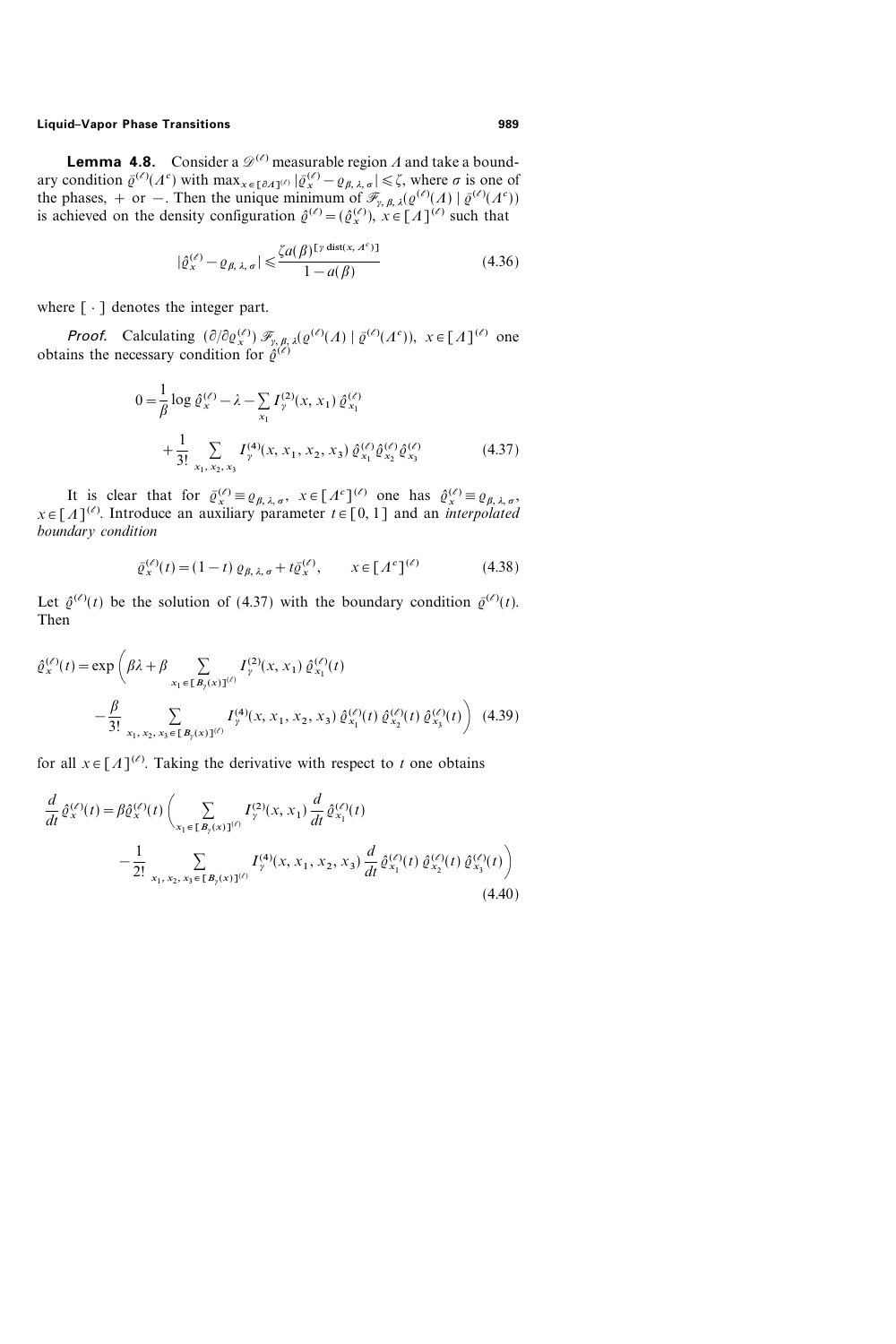#### 990 Lebowitz et al.

Set

$$
I_{\gamma}^{(2)}(x_1, x_2 \mid \hat{\varrho}^{(\ell)}(t)) = \sum_{x_3, x_4} I_{\gamma}^{(4)}(x_1, x_2, x_3, x_4) \hat{\varrho}_{x_3}^{(\ell)}(t) \hat{\varrho}_{x_4}^{(\ell)}(t) \tag{4.41}
$$

It is clear that

$$
I_{\gamma}^{(2)}(x_1, x_2)(\varrho_{\beta, \lambda, \sigma} - \zeta)^2 \le I_{\gamma}^{(2)}(x_1, x_2 \mid \hat{\varrho}^{(\ell)}(t))
$$
  

$$
\le I_{\gamma}^{(2)}(x_1, x_2)(\varrho_{\beta, \lambda, \sigma} + \zeta)^2
$$
 (4.42)

as soon as  $\max_x |\hat{\varrho}_x^{(\ell)}(t) - \varrho_{\beta,\lambda,\sigma}| \leq \zeta$ .

Introduce a symmetric matrix

$$
A(x_1, x_2 | \hat{\varrho}^{(\ell)}(t)) = -I_{\gamma}^{(2)}(x_1, x_2) + \frac{1}{2}I_{\gamma}^{(2)}(x_1, x_2 | \hat{\varrho}^{(\ell)}(t))
$$
 (4.43)

and a diagonal matrix

$$
D(x_1, x_2 \mid \hat{\varrho}^{(\ell)}(t)) = (\beta \hat{\varrho}_{x_1}^{(\ell)}(t))^{-1} \mathbb{1}_{x_1 = x_2}
$$
\n(4.44)

where  $x_1, x_2 \in [A]^{(\ell)}$ . It is not hard to see that the inverse matrix  $B = (D-A)^{-1}$  exists if  $\max_{x \in [A]} |\hat{\varrho}_x^{(\ell)}(t) - \varrho_{\beta,\lambda,\sigma}| \leq \zeta$ . Indeed, for such  $\hat{\varrho}_x^{(\ell)}(t)$  this matrix is given by a convergent series

$$
B = \left(\sum_{n=0}^{\infty} (D^{-1}A)^k\right) D^{-1}
$$
 (4.45)

because

d

$$
||D^{-1}A|| = \max_{x_1} \left( \beta \hat{\varrho}_{x_1}^{(\ell)}(t) \sum_{x_2} |A(x_1, x_2 | \hat{\varrho}^{(\ell)}(t))| \right)
$$
  
\$\leq a(\beta) < 1\$ (4.46)

where  $a(\beta)$  is defined in (3.16). Moreover, the representation (4.45) and the fact that  $A(x_1, x_2 | \hat{\varrho}^{(\ell)}(t)) = 0$  if dist $(x_1, x_2) > \gamma^{-1}$  imply that

$$
|B(x_1, x_2 | \hat{\varrho}^{(\ell)}(t))| \leq \frac{\beta(\varrho_{\beta, \lambda, \sigma} + \zeta)}{1 - a(\beta)} a(\beta)^{[\gamma \text{ dist}(x_1, x_2)]}
$$
(4.47)

Iterating (4.40) and observing that  $(d/dt) \bar{g}_x^{(\ell)}(t) = -\varrho_{\beta,\lambda,\sigma} + \bar{\varrho}_x^{(\ell)}$  for  $x \in [A^c]^{(\ell)}$  we rewrite (4.40) as

$$
\frac{d}{dt}\,\hat{\varrho}_{x}^{(\ell)}(t) = \sum_{x_1 \in [A]^{(\ell)}} \sum_{x_2 \in [A^c]^{(\ell)}} B(x, x_1 \mid \hat{\varrho}^{(\ell)}(t)) A(x_1, x_2 \mid \hat{\varrho}^{(\ell)}(t)) (\bar{\varrho}_{x_2}^{(\ell)} - \varrho_{\beta, \lambda, \sigma})
$$
\n(4.48)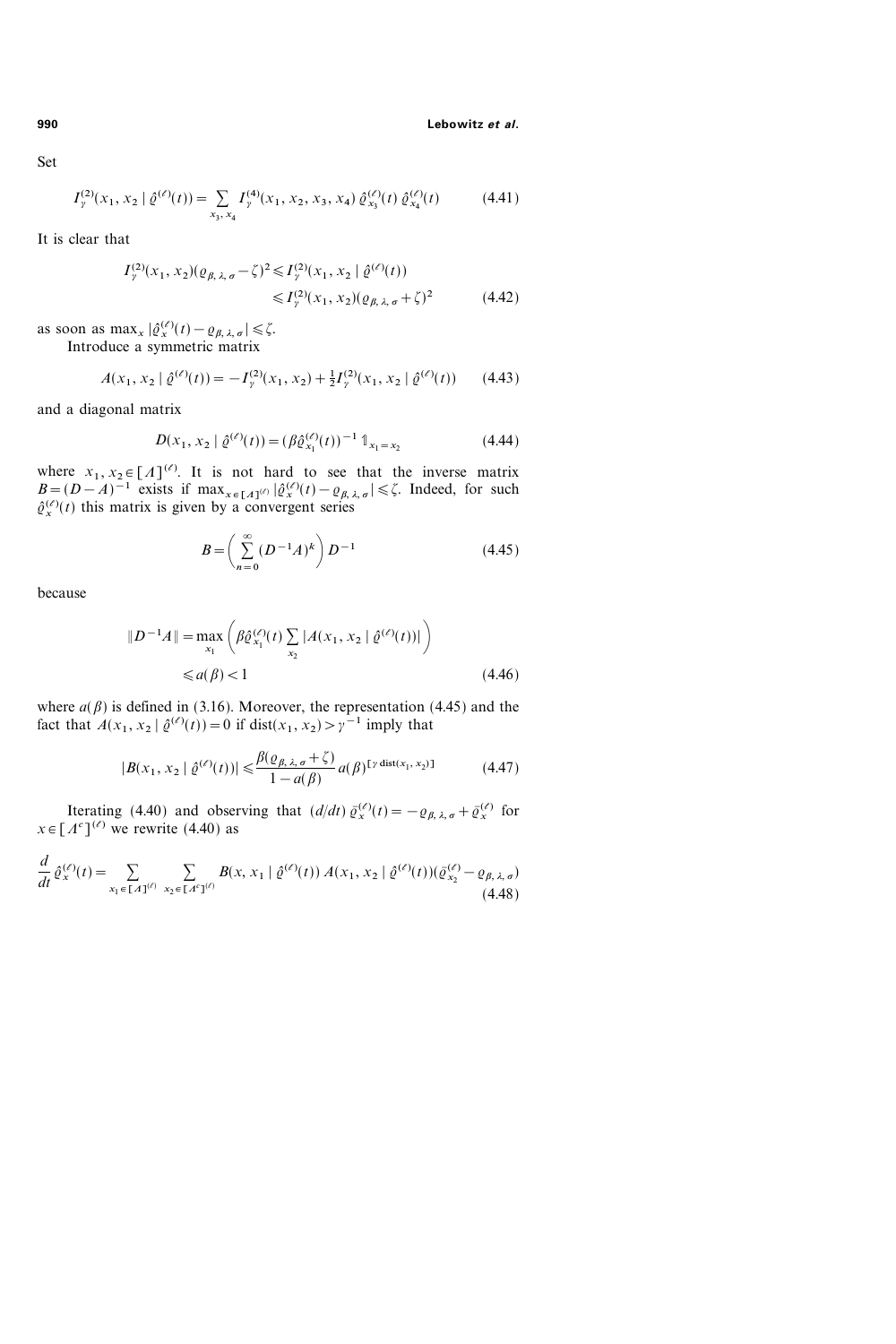#### Liquid–Vapor Phase Transitions **891** (1991)

The right hand side of (4.48) is an absolutely convergent series in terms of  $\hat{\varrho}_x^{(\ell)}(t), x \in [A]^{(\ell)}$  and solving this differential equation one finds  $\hat{\varrho}_x^{(\ell)}(t)$ . The solution exists at least up to  $t=t_1$  at which the condition

$$
\max_{x \in [A]^{(\ell)}} \left| \frac{d}{dt} \hat{\varrho}_x^{(\ell)}(t) - \varrho_{\beta, \lambda, \sigma} \right| < \zeta \tag{4.49}
$$

is violated. Suppose that  $t<sub>1</sub> < 1$ , i.e.,

$$
\max_{x \in [A]^{(\ell)}} \left| \frac{d}{dt} \hat{\varrho}_x^{(\ell)}(t) - \varrho_{\beta, \lambda, \sigma} \right| < \zeta \tag{4.50}
$$

for  $t < t_1$  and

$$
\left| \frac{d}{dt} \hat{\varrho}_{x_1}^{(\ell)}(t_1) - \varrho_{\beta, \lambda, \sigma} \right| = \zeta \tag{4.51}
$$

for some  $x_1 \in [A]^{(\ell)}$ . Then the representation (4.48) is valid for  $t \in [0, t_1]$ and

$$
\max_{x \in [A]} |\hat{\varrho}_x^{(\ell)}(t) - \varrho_{\beta, \lambda, \sigma}| < \zeta \tag{4.52}
$$

for  $t \leq t_1$  as follows from the obvious identity

$$
\hat{\varrho}_x^{(\ell)}(t) = \varrho_{\beta,\,\lambda,\,\sigma} + \int_0^t \frac{d}{ds} \,\hat{\varrho}_x^{(\ell)}(s) \,ds \tag{4.53}
$$

Plugging  $(4.50)$ – $(4.52)$  into  $(4.40)$  and using  $(3.17)$  one concludes that

$$
\max_{x \in [A]^{(\ell)}} \left| \frac{d}{dt} \hat{\varrho}_x^{(\ell)}(t) - \varrho_{\beta, \lambda, \sigma} \right| < \zeta \tag{4.54}
$$

for  $t \le t_1$  which contradicts (4.51). Hence

$$
\max_{x \in [A]^{(\ell)}} \left| \frac{d}{dt} \hat{\varrho}_x^{(\ell)}(t) - \varrho_{\beta, \lambda, \sigma} \right| \le \zeta \tag{4.55}
$$

and

$$
\max_{x \in [A]} |\hat{\varrho}_x^{(\ell)}(t) - \varrho_{\beta, \lambda, \sigma}| \le \zeta
$$
\n(4.56)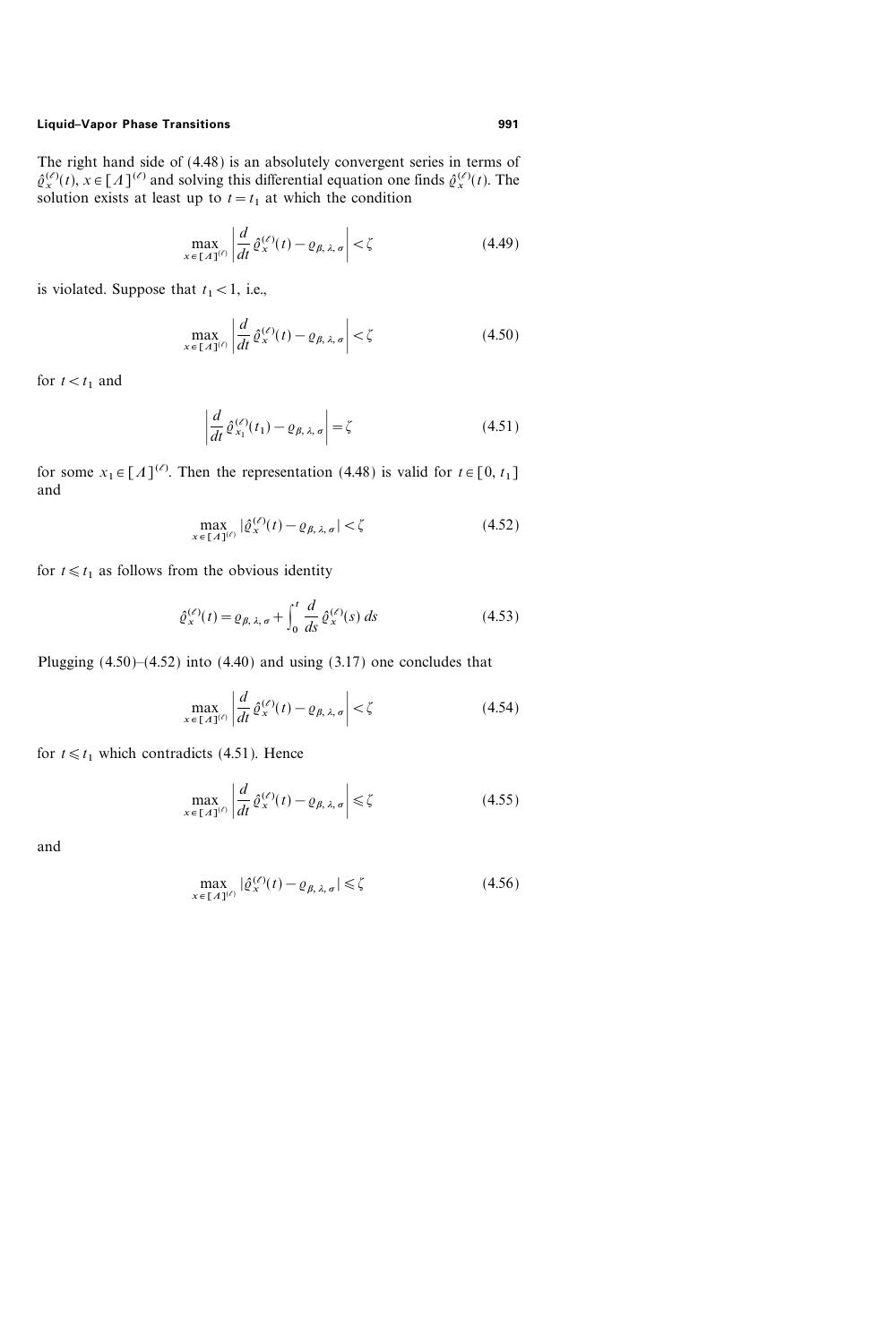for all  $t \in [0, 1]$ . Thus representation (4.48) and estimate (4.47) are valid and being joined with (4.53) they give (4.36).

The density configuration  $\hat{\rho}(A)$  was defined as the solution of (4.37) and we just checked that such a solution exists and satisfies (4.36). On the other hand, it follows from (4.42) and (3.17) that the Hessian matrix  $(\partial^2/\partial \varrho_x^{(\ell)} \partial \varrho_y^{(\ell)}) \mathcal{F}_{\gamma,\beta,\lambda}(\varrho^{(\ell)}(A) | \bar{\varrho}^{(\ell)}(A^c)), x, y \in [A]^{(\ell)}$  is positive for any  $\varrho^{(\ell)}(\Lambda) \in (\varrho_{\beta,\lambda,\sigma} - \zeta, \varrho_{\beta,\lambda,\sigma} + \zeta)^{\Lambda}$  with the mass bounded away from 0 independently on  $\varrho^{(\ell)}(A)$  and  $\bar{\varrho}^{(\ell)}(A^c)$ . Thus the function  $\mathscr{F}_{\gamma,\beta,\lambda}(\cdot | \bar{\varrho}^{(\ell)}(A^c))$ with convex domain  $(\varrho_{\beta,\lambda,\sigma} - \zeta, \varrho_{\beta,\lambda,\sigma} + \zeta)^A$  is convex and therefore  $\hat{\varrho}(A)$  is its unique minimum.  $\blacksquare$ 

### Variational Problem (Comparison of Two Minima)

In this subsection we return back to the case  $\lambda = \lambda(\beta)$ . For any contour  $\Gamma$  the set

$$
S = \partial^{(\ell_3)} \operatorname{Ext}(\Gamma) \cup \left( \bigcup_{m: \sigma_m(\Gamma) = \sigma(\Gamma)} \partial^{(\ell_3)} \operatorname{Int}_m(\Gamma) \right) \tag{4.57}
$$

is occupied by the ground state of the phase  $\sigma = \sigma(\Gamma)$ . Consider a strip  $\tilde{\delta}^{\dagger}(T)$  of width  $\gamma^{-1}$  situated in the middle of S. According to Lemma 4.8 inside  $\tilde{\delta}^=(\Gamma)$  the density configurations minimizing  $\mathscr{F}_{\gamma,\beta,\lambda}(e^{(\ell_1)} | \bar{q}^{(\delta^=(\Gamma))},$  $q_{\sigma}^{(\delta^{*}(T))},\ast)$  and  $\mathscr{F}_{\gamma,\beta,\lambda}(e^{(\ell_1)}\mid \bar{q}^{(\delta^{=}(T))},q_{-\sigma}^{(\delta^{*}(T))},\ast)$  differ from  $\varrho_{\beta,\sigma}$  by at most  $(1-a(\beta))^{-1} \zeta a(\beta)^{[\gamma^{1/3}\gamma^{-1-\alpha_3}]}$ . Therefore the density configuration which minimizes  $\mathscr{F}_{\gamma,\beta,\lambda}(e^{(\ell_1)} | \bar{q}^{(\delta^{=}(T))}, q_{\sigma}^{(\delta^{=}(T))}, *)$  under the additional condition that this configuration coincides with  $\rho_{\beta,\sigma}$  in  $\tilde{\delta}^=(\Gamma)$  gives the value of the true minimum of  $\mathscr{F}_{\gamma,\beta,\lambda}(\varrho^{(\ell_1)} | \bar{q}^{(\delta^=(\Gamma))}, q^{(\delta^{\neq}(\Gamma))}_{\sigma}, *)$  up to an nonessential error. The same is true for the density configuration minimizing  $\mathscr{F}_{\gamma, \beta, \lambda}(e^{(\ell_1)} | \bar{q}^{(\delta^=(T))}, q_{-\sigma}^{(\delta^+(T))}, *)$  with the same additional condition. Obviously these modified minimizing configurations coincide with each other not only in  $\tilde{\delta}^{\dagger}(T)$ , where they both are equal to  $\varrho_{\beta,\sigma}$ , but in the whole part of S stretching from  $\delta^=(\Gamma)$  to  $\tilde{\delta}^=(\Gamma)$ , i.e., in

$$
S_1 = \partial^{(\ell_3/2)} \operatorname{Ext}(\Gamma) \cup \left( \bigcup_{m:\sigma_m(\Gamma) = \sigma(\Gamma)} \partial^{(\ell_3/2)} \operatorname{Int}_m(\Gamma) \right) \cup \widetilde{\delta}^=(\Gamma) \tag{4.58}
$$

Estimating from below the difference between the minimal value of  $\mathscr{F}_{\gamma,\beta,\lambda}(\varrho^{(\ell_1)} | \bar{q}^{(\delta^{\pm}(T))}, q_{-\sigma}^{(\delta^{\pm}(T))}, *)$  and the minimal value of  $\mathscr{F}_{\gamma,\beta,\lambda}(\varrho^{(\ell_1)} |$  $\bar{q}^{(\delta^=(T))}, q^{(\delta^+(T))}_\sigma, *)$  the contributions corresponding to S<sub>1</sub> cancel each other. Hence the initial variational problem in  $\text{Supp}(T) \setminus \delta(T)$  with a general boundary condition imposed on  $\delta(\Gamma)$  is reduced to a similar problem in a smaller volume  $\text{Supp}(T)\backslash \mathbf{S}_1$ .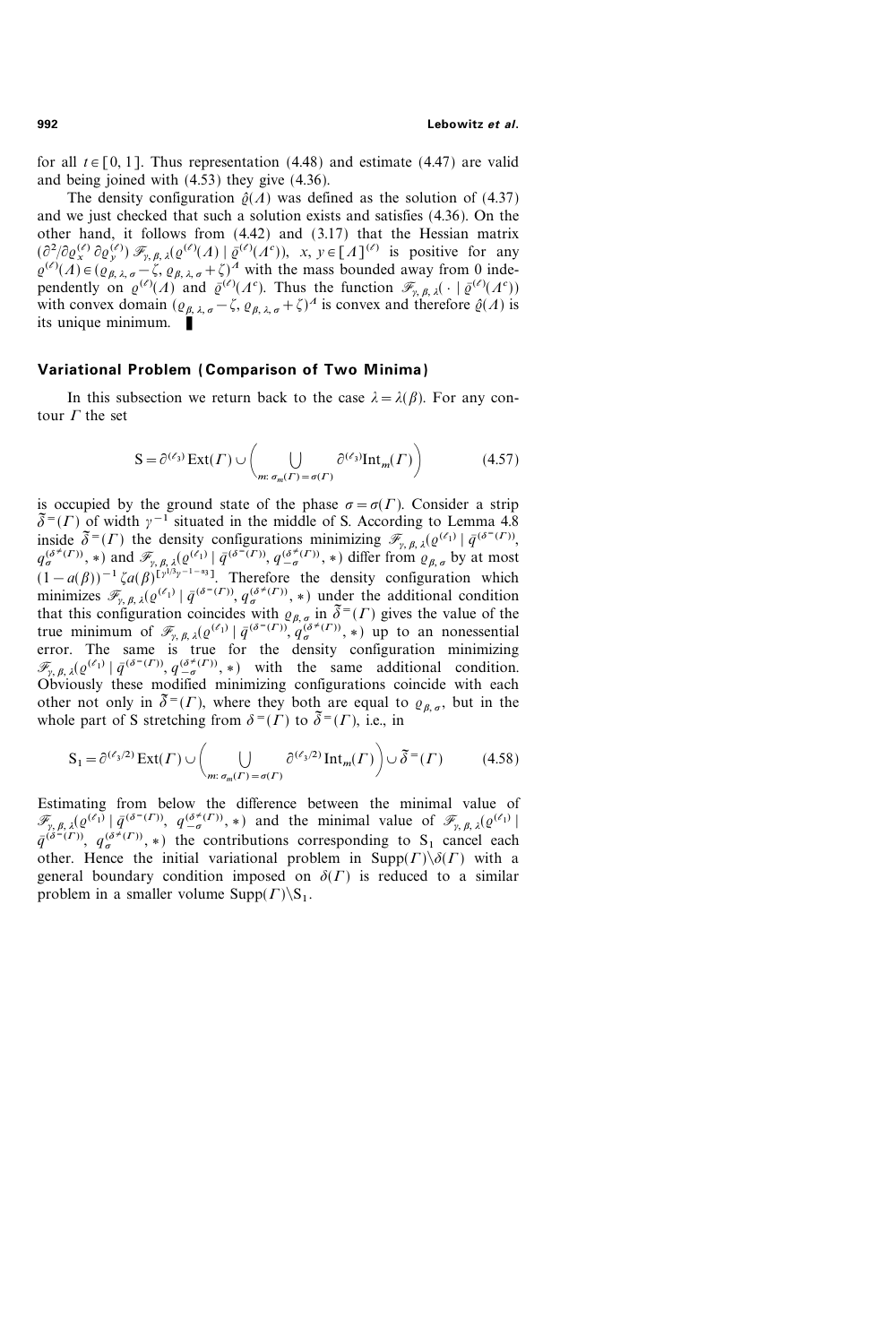#### Liquid–Vapor Phase Transitions **893 Contract Contract 1**

For the sake of notational simplicity we suppose from now on that the boundary condition is a standard one already for the initial problem, i.e., it is equal to  $\varrho_{\beta,\sigma}$  in  $\delta^=(\Gamma)$ . Thus all we need to finish the Peierls estimate is the lower bound for

$$
\Delta \mathcal{F}_{\gamma, \beta, \lambda}( \varrho^{(\ell_1)}, \Gamma) = \ell_1^d \sum_{x \in \text{[Supp}(T) \setminus \delta(\Gamma)]^{(\ell_1)}} \left( \mathcal{I}_{\gamma, \ell_1}(x, \varrho^{(\ell_1)}) - \lambda \mathcal{R}_{\gamma, \ell_1}(x, \varrho^{(\ell_1)}) - \frac{1}{2!} \mathcal{R}_{\gamma, \ell_1}(x, \varrho^{(\ell_1)})^2 + \frac{1}{4!} \mathcal{R}_{\gamma, \ell_1}(x, \varrho^{(\ell_1)})^4 - F_{\beta, \lambda}(\varrho_{\beta, \sigma}) \right)
$$
\n(4.59)

We note that for x such that dist(x,  $\delta(\Gamma)$ )  $\leq \gamma^{-1}$  the values of  $\mathcal{I}_{\gamma, \ell}(x, \varrho^{(\ell)})$ and  $\mathcal{R}_{\gamma, \ell}(x, \varrho^{(\ell)})$  depend on the boundary condition which is equal to  $\varrho_{\beta, \sigma}$ in  $\delta^{=}(T)$  and  $\varrho_{\beta,-\sigma}$  in  $\delta^{*}(T)$ .

**Lemma 4.9.** For any contour  $\Gamma = (\text{Supp}(F), \eta^T)$ 

$$
\min_{\varrho^{(\ell_1)}:\,\eta(\varrho^{(\ell_1)})=\eta^{\Gamma}}\varDelta\mathscr{F}_{\gamma,\,\beta,\,\lambda}(\varrho^{(\ell_1)},\,\Gamma)\geq c\ell^{\,d}_{\,2}\ell^{\,-d}_{\,3}\zeta^2\,|\text{Supp}(\varGamma)|\tag{4.60}
$$

**Proof.** Rewrite  $\Delta \mathcal{F}_{\gamma, \beta, \lambda}(e^{(\ell_1)}, \Gamma)$  in the form

$$
\Delta \mathcal{F}_{\gamma, \beta, \lambda}(e^{(\ell_1)}, \Gamma) = \ell_1^d \sum_{x \in \text{[Supp}(F) \setminus \delta(F) \mid \ell_1)} \left( F_{\beta, \lambda}(\mathcal{R}_{\gamma, \ell_1}(x, e^{(\ell_1)})) - F_{\beta, \lambda}(\varrho_{\beta, \sigma}) \right. \\
\left. + b_{\gamma, \ell_1}^{-1} \sum_{x_1 \in [B_{\gamma}(x)]^{(\ell_1)}} \frac{\varrho_{x_1}^{(\ell_1)}}{\beta} \log e^{(\ell_1)} \right. \\
\left. - \frac{\mathcal{R}_{\gamma, \ell_1}(x, e^{(\ell_1)})}{\beta} \log \mathcal{R}_{\gamma, \ell_1}(x, e^{(\ell_1)}) \right) \tag{4.61}
$$

and observe that

$$
F_{\beta,\lambda}(\mathcal{R}_{\gamma,\ell_1}(x,\varrho^{(\ell_1)})) - F_{\beta,\lambda}(\varrho_{\beta,\sigma}) \ge 0
$$
\n(4.62)

by definition of  $\varrho_{\beta,\,\sigma}$  and

$$
b_{\gamma,\ell_1}^{-1} \sum_{x_1 \in [B_{\gamma}(x)]^{(\ell_1)}} \frac{\varrho_{x_1}^{(\ell_1)}}{\beta} \log \varrho_{x_1}^{(\ell_1)} \ge \frac{\mathcal{R}_{\gamma,\ell_1}(x,\varrho^{(\ell_1)})}{\beta} \log \mathcal{R}_{\gamma,\ell_1}(x,\varrho^{(\ell_1)}) \tag{4.63}
$$

by convexity.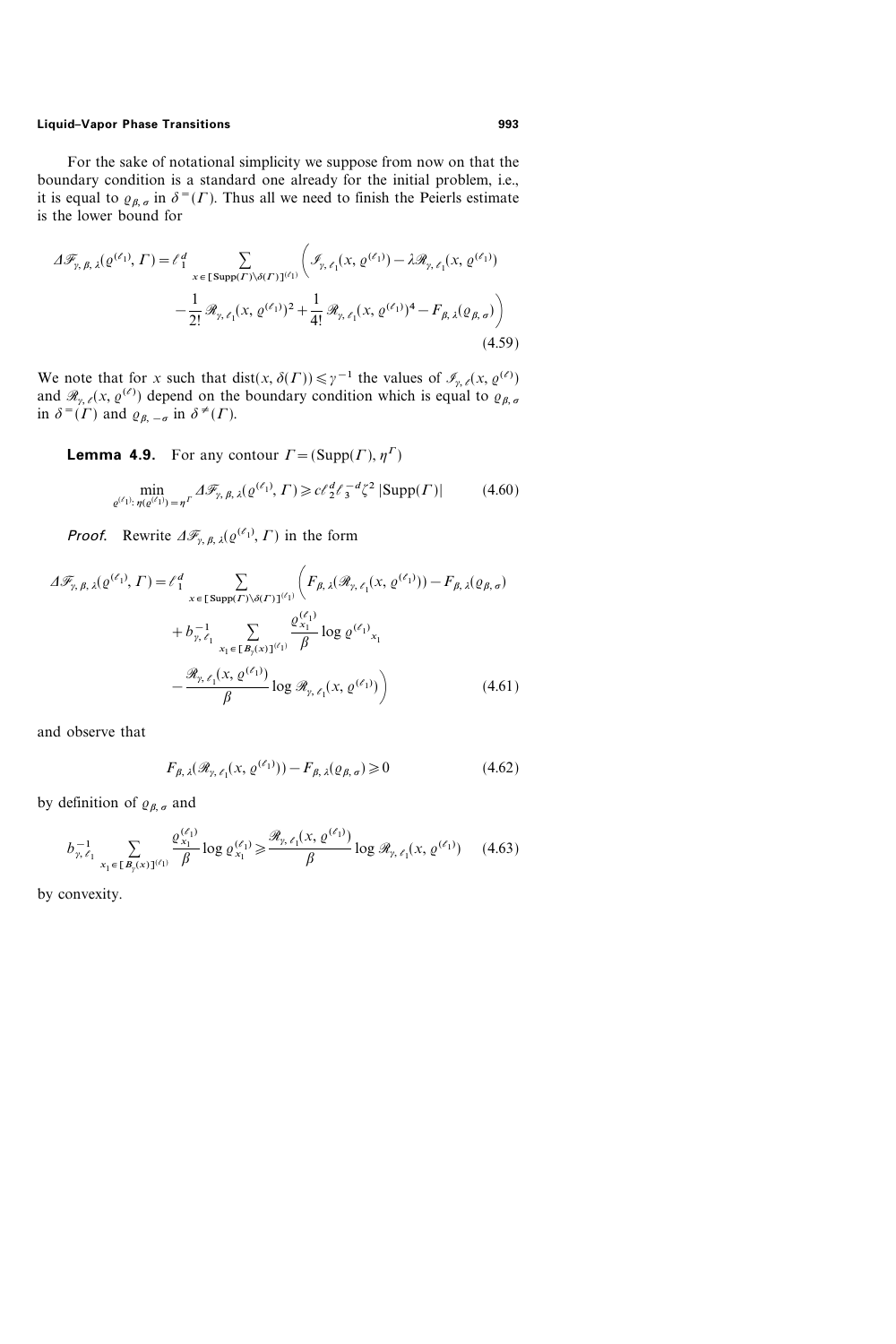We call  $C_x^{(\ell_2)} \in \text{Supp}(F)$  a *wrong box* if either  $\eta_x^F = 0$  or  $\eta_x^F \eta_{x_1}^F = -1$  for at least one cube  $C_{x_1}^{(\ell_2)}$  adjacent to  $C_x^{(\ell_2)}$ . According to the definition of the contour there exist at least  $(3\ell_3)^{-d}$   $|\text{Supp}(T)|$  wrong boxes  $C_x^{(\ell_2)} \in \text{Supp}(T)$ such that they are at a distance greater than  $5\gamma^{-1}$  from each other. In particular  $C_{x_1}^{(2\gamma-1)} \cap C_{x_2}^{(2\gamma-1)} = \emptyset$  for any two such boxes  $C_{x_1}^{(\ell_2)}$  and  $C_{x_2}^{(\ell_2)}$ .

Consider a wrong box  $C_x^{(\ell_2)}$  for which  $\eta_x^T = 0$ . If inside  $C_x^{(2\gamma-1)}$  there exist at least  $\ell_1^{-d} \ell_2^d$  points  $x_1$  with

$$
\mathscr{R}_{\gamma, \ell_1}(x_1, \varrho^{(\ell_1)}) \notin \left(\varrho_{\beta, -} - \frac{\zeta}{2}, \varrho_{\beta, -} + \frac{\zeta}{2}\right) \cup \left(\varrho_{\beta, +} - \frac{\zeta}{2}, \varrho_{\beta, +} + \frac{\zeta}{2}\right) \tag{4.64}
$$

then  $C_x^{(2\gamma^{-1})}$  contributes to  $\Delta \mathcal{F}_{\gamma, \beta, \lambda}( \varrho^{(\ell_1)}, \Gamma)$  by at least

$$
c\ell_2^d \zeta^2 \min(F''_{\beta,\lambda}(\varrho_{\beta,-}), F''_{\beta,\lambda}(\varrho_{\beta,+})) \tag{4.65}
$$

This contribution comes from the terms

$$
\ell_1^d F_{\beta,\lambda}(\mathcal{R}_{\gamma,\ell_1}(x_1,\varrho^{(\ell_1)})) - \ell_1^d F_{\beta,\lambda}(\varrho_{\beta,\sigma})
$$
\n(4.66)

in (4.61).

In the opposite situation when

$$
\mathcal{R}_{\gamma, \ell_1}(x_1, \varrho^{(\ell_1)}) \notin \left(\varrho_{\beta, -} - \frac{\zeta}{2}, \varrho_{\beta, -} + \frac{\zeta}{2}\right) \cup \left(\varrho_{\beta, +} - \frac{\zeta}{2}, \varrho_{\beta, +} + \frac{\zeta}{2}\right) \tag{4.67}
$$

for not more than  $\ell_1^{-d} \ell_2^d$  points  $x_1 \in C^{(2\gamma^{-1})}_x$  we will extract a contribution similar to (4.65) from the terms

$$
\ell_1^d b_{\gamma,\ell_1}^{-1} \sum_{x_2 \in [B_{\gamma}(x_1)]^{(\ell_1)}} \frac{\varrho_{x_2}^{(\ell_1)}}{\beta} \log \varrho_{x_2}^{(\ell_1)} - \ell_1^d \frac{\mathcal{R}_{\gamma,\ell_1}(x_1, \varrho^{(\ell_1)})}{\beta} \log \mathcal{R}_{\gamma,\ell_1}(x_1, \varrho^{(\ell_1)})
$$
\n(4.68)

in (4.61).

Indeed, consider  $x_1 \in C_x^{(2\gamma^{-1})}$  such that  $C_x^{(\ell_2)} \in [B_y(x_1)]^{(\ell_1)}$  and observe that

$$
\varrho_{x}^{(\ell_{2})} = \|\big[ C_{x}^{(\ell_{2})} \big]^{(\ell_{1})} \|\big]^{-1} \sum_{x_{2} \in \big[ C_{x}^{(\ell_{2})} \big]^{(\ell_{1})}} \varrho_{x_{2}}^{(\ell_{1})} \tag{4.69}
$$

does not belong to  $(\varrho_{\beta,-} - \zeta, \varrho_{\beta,-} + \zeta) \cup (\varrho_{\beta,+} - \zeta, \varrho_{\beta,+} + \zeta)$  as  $\eta_x^P = 0$ . Denote

$$
\mathcal{R}_{x_1} = \left\| \left[ \left[ B_{\gamma}(x_1) \right]^{(\ell_1)} \right\| \left[ \left[ \left[ C_x^{(\ell_2)} \right]^{(\ell_1)} \right] \right]^{-1} \sum_{x_2 \in \left[ \left[ B_{\gamma}(x_1) \right]^{(\ell_1)} \setminus \left[ \left[ \left[ C_x^{(\ell_2)} \right]^{(\ell_1)} \right] \right]} \varrho_{x_2}^{(\ell_1)} \tag{4.70}
$$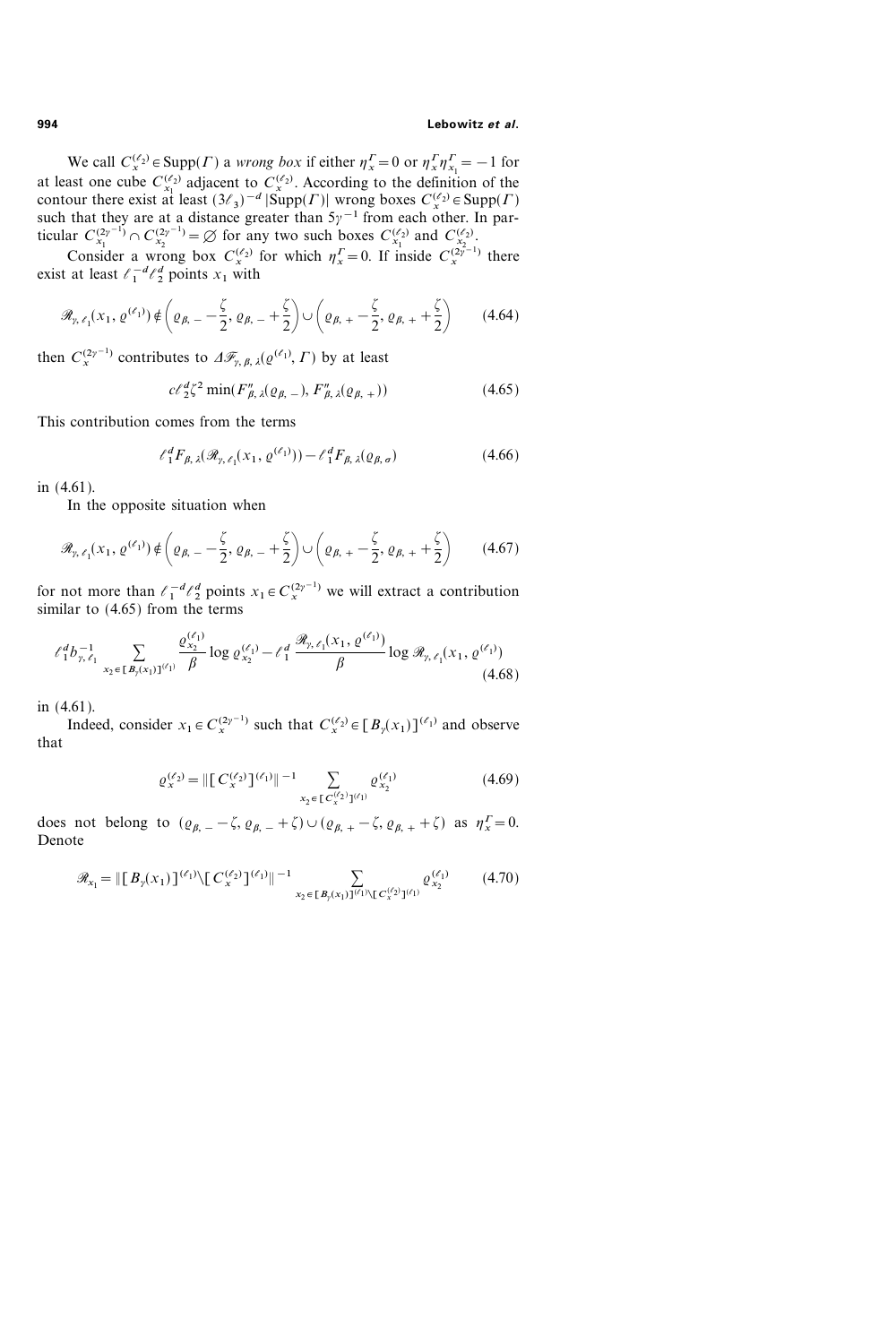#### Liquid–Vapor Phase Transitions **895** (1995)

Then by convexity

$$
\sum_{x_2 \in [B_{\gamma}(x_1)]^{(\ell_1)}} \varrho_{x_2}^{(\ell_1)} \log \varrho_{x_2}^{(\ell_1)} \geq ||[B_{\gamma}(x_1)]^{(\ell_1)} \setminus [C_x^{(\ell_2)}]^{(\ell_1)} || \mathcal{R}_{x_1} \log \mathcal{R}_{x_1}
$$

$$
+ ||[C_x^{(\ell_2)}]^{(\ell_1)} || \varrho_{x_2}^{(\ell_2)} \log \varrho_{x_2}^{(\ell_2)} \tag{4.71}
$$

implying the lower bound

$$
\frac{\left\| \left[ B_{\gamma}(x_1) \right]^{(\ell_1)} \right\| \left[ C_{x}^{(\ell_2)} \right]^{(\ell_1)} \left\|}{\beta b_{\gamma, \ell_1}} \mathcal{R}_{x_1} \log \mathcal{R}_{x_1} + \frac{\left\| \left[ C_{x}^{(\ell_2)} \right]^{(\ell_1)} \right\|}{\beta b_{\gamma, \ell_1}} \varrho_{x}^{(\ell_2)} \log \varrho_{x}^{(\ell_2)} - \frac{\mathcal{R}_{\gamma, \ell_1}(x_1, \varrho^{(\ell_1)})}{\beta} \log \mathcal{R}_{\gamma, \ell_1}(x_1, \varrho^{(\ell_1)}) \tag{4.72}
$$

for (4.68). Now we apply the inequality

$$
(1 - \alpha) a \log a - \alpha b \log b - ((1 - \alpha) a + \alpha b) \log((1 - \alpha) a + \alpha b)
$$
  

$$
\geq \frac{\alpha}{2} \frac{(a - b)^2}{\max(a, b)} - \alpha^2 \frac{(a - b)^2}{a}
$$
 (4.73)

which is true for any  $a, b > 0$  and  $0 < \alpha < 1$ . This leads to the lower bound

$$
\frac{\left\|\left[\ C_{x}^{(\ell_{2})}\right]^{(\ell_{1})}\right\|}{2\beta b_{\gamma,\ell_{1}}} \frac{(\mathcal{R}_{x_{1}}-\varrho_{x}^{(\ell_{2})})^{2}}{\max(\mathcal{R}_{x_{1}},\varrho_{x}^{(\ell_{2})})} - \left(\frac{\left\|\left[\ C_{x}^{(\ell_{2})}\right]^{(\ell_{1})}\right\|}{\beta b_{\gamma,\ell_{1}}}\right)^{2} \frac{(\mathcal{R}_{x_{1}}-\varrho_{x}^{(\ell_{2})})^{2}}{\mathcal{R}_{x_{1}}} \tag{4.74}
$$

for (4.72). Observing that  $(\beta b_{\gamma,\ell_1})^{-1} \|\big[ C_x^{(\ell_2)} \big]^{(\ell_1)} \|$  is of order  $\gamma^{\alpha_2 d}$  we conclude that (4.74) exceeds

$$
c \frac{\|\left[C_{x}^{(\ell_2)}\right]^{(\ell_1)}\|}{\beta b_{\gamma,\ell_1} \varrho_{\beta,-}} \left(\mathcal{R}_{\gamma,\ell_1}(x_1,\varrho^{(\ell_1)}) - \varrho_{x}^{(\ell_2)}\right)^2 \geq c\gamma^{\alpha_2 d} \frac{\zeta^2}{\beta \varrho_{\beta,-}}\tag{4.75}
$$

for  $\gamma$  sufficiently small. The number of points  $x_1 \in C_x^{(2\gamma^{-1})}$  for which (4.75) is true is not less than  $b_{\gamma, \ell_1}/2$ . Remind that for these points

$$
\mathcal{R}_{\gamma, \ell_1}(x_1, \varrho^{(\ell_1)}) \in \left(\varrho_{\beta, -} - \frac{\zeta}{2}, \varrho_{\beta, -} + \frac{\zeta}{2}\right) \cup \left(\varrho_{\beta, +} - \frac{\zeta}{2}, \varrho_{\beta, +} + \frac{\zeta}{2}\right) \tag{4.76}
$$

and  $[B_y(x_1)]^{(\ell_1)} \ni C_x^{(\ell_2)}$ . Thus (4.75) again gives us a lower bound

$$
c\ell_2^d \zeta^2 (\beta \varrho_{\beta,-})^{-1} \tag{4.77}
$$

similar to (4.65).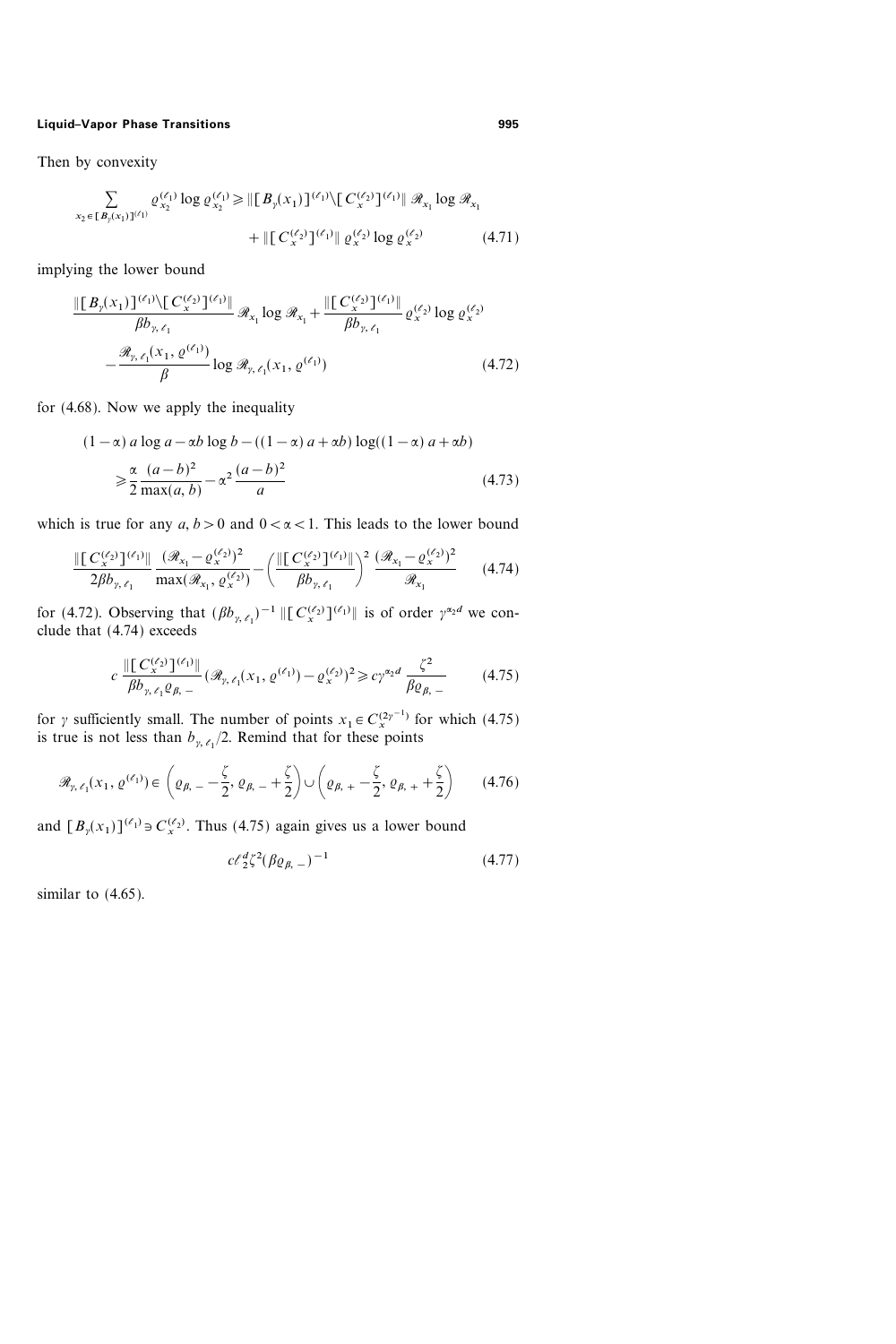Finally for the wrong box  $C_x^{(\ell_2)}$  of the second type, i.e., when  $\eta_x^T \eta_{x_1}^T = -1$  for an adjacent box  $C_{x_1}^{(\ell_2)}$ , we can consider  $C_{x_1}^{(\ell_2)} \cup C_{x_1}^{(\ell_2)}$  instead of  $C_{x}^{(\ell_2)}$  and repeat all the arguments above. They will work perfectly because

$$
\|\big[ C_x^{(\ell_2)} \big]^{(\ell_1)} \cup \big[ C_{x_1}^{(\ell_2)} \big]^{(\ell_1)} \|\^{-1} \sum_{x_2 \in [C_x^{(\ell_2)}]^{(\ell_1)} \cup [C_{x_1}^{(\ell_2)}]^{(\ell_1)}} \varrho_{x_2}^{(\ell_1)} \tag{4.78}
$$

is again outside  $(\varrho_{\beta,-} - \zeta, \varrho_{\beta,-} + \zeta) \cup (\varrho_{\beta,+} - \zeta, \varrho_{\beta,+} + \zeta)$ .

To finish the proof of the Peierls estimate we need to compare all the errors which are at most of the order  $c\ell_1 \gamma |\text{Supp}(T)| = c\gamma^{\alpha_1} |\text{Supp}(T)|$ (see (4.22) and (4.23)) with the contribution coming from Lemma 4.9. The last is of order  $c\ell_2^d\ell_3^{-d}$   $|\text{Supp}(T)| = c\gamma^{d\alpha_2 + d\alpha_3}$   $|\text{Supp}(T)|$  and dominates  $c\gamma^{\alpha_1}$  | Supp( $\Gamma$ )| since  $d\alpha_2 + d\alpha_3 < \alpha_1$ .

## 5. AUXILIARY MODEL

In this section we study metastable models and we prove that the corresponding measures satisfy the Dobrushin uniqueness condition and hence exhibit an exponential decay of correlations. We note again that the configuration  $q^{(A)}$  in a  $\mathscr{D}^{(\ell_2)}$  measurable region A belongs to the ground state ensemble of the phase  $\sigma$  iff in every cube  $C_{x}^{(\ell_2)} \in A$  the density of particles

$$
\varrho_{x}^{(\ell_{2})}(q^{(A)}) = \ell_{2}^{-d} |q^{(A)} \cap C_{x}^{(\ell_{2})}|
$$
\n(5.1)

belongs to the interval

$$
(\varrho_{\beta,\,\sigma} - \zeta, \varrho_{\beta,\,\sigma} + \zeta) \tag{5.2}
$$

The partition function of the auxiliary model is given by (3.37), i.e., it is the integral over ground state configurations of the corresponding contour partition function.

In the previous section we have shown that some partition functions initially defined in terms of particle configurations can be approximated by partition functions written in terms of density configurations related to some scale  $\ell$ . Now we go further and show that the auxiliary model for each of the two phases can be *equivalently* rewritten in terms of density configurations. Such an equivalent model is defined on the lattice  $\mathbb{Z}_{\ell_2}^d$  with the density variables  $\varrho_{x}^{(\ell_2)}$  taking discrete values  $n\ell_2^{-d}$ ,  $n=1, 2...$  from the bounded interval (5.2). The corresponding Hamiltonian is of infinite range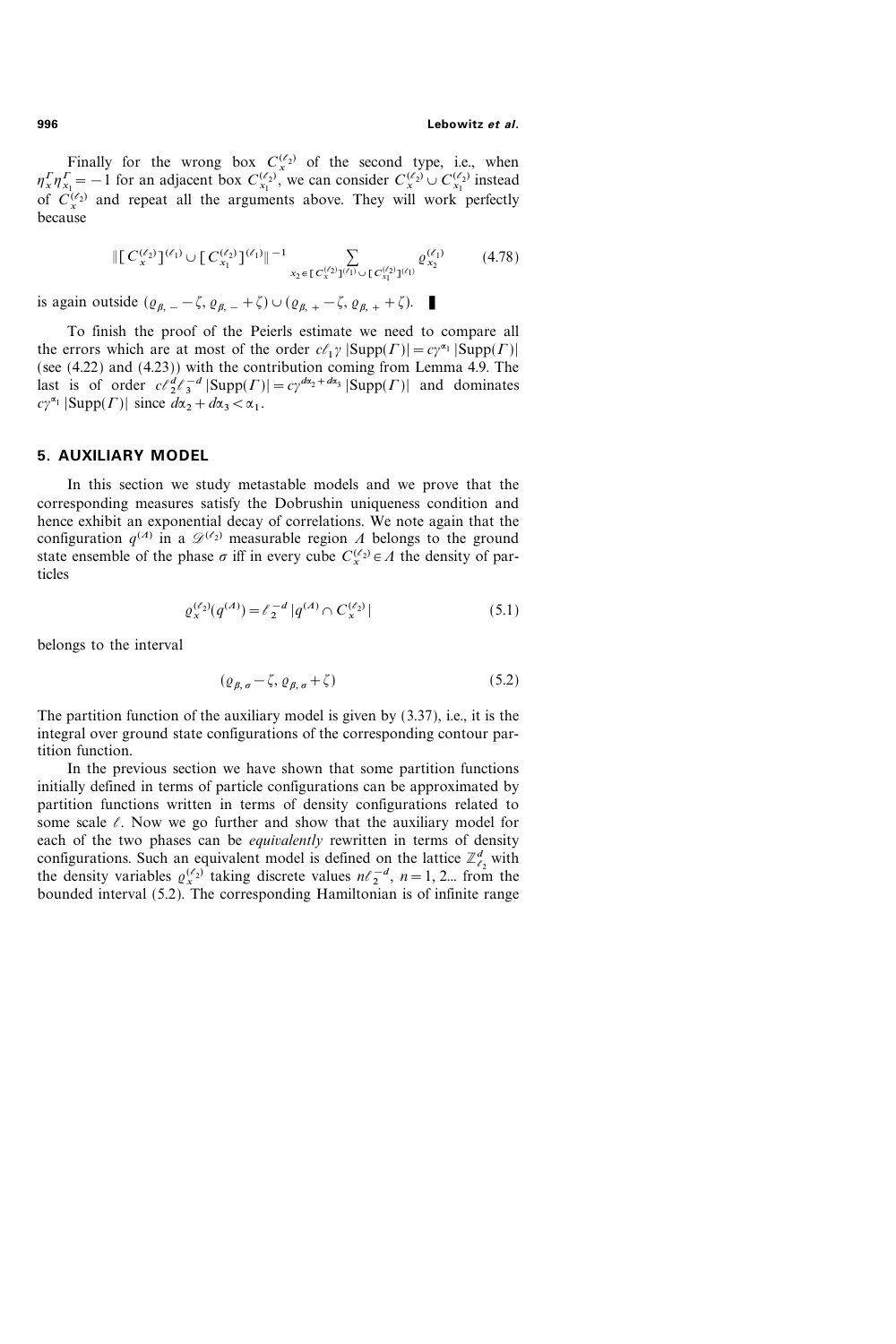#### Liquid–Vapor Phase Transitions **897** (1997)

but with sufficiently fast decaying interactions. Quite naturally this Hamiltonian is close to (4.27) (with  $l = l_2$ ) and it can be understood as a small perturbation of a positive definite quadratic form. The treatment of the equivalent model is based on a specific approach [COPP] to the Dobrushin uniqueness theorem developed initially for unbounded lattice spin systems.

From now on we fix  $\ell_2$  as the scale at which we define density configurations. Thus all regions are assumed to be  $\mathscr{D}^{(\ell_2)}$  measurable and we often drop the superscript  $(\ell_2)$  from notations.

In the next subsection we construct the effective Hamiltonian, the exact form of which is stated in Lemma 5.2 at the very end of the next subsection. Then in the last two subsections we prove Lemma 5.3 saying that the effective Hamiltonian satisfies the Dobrushin uniqueness condition.

### Reduction to Density Model

The technical part of the reduction is based on the cluster or polymer expansion technique. For the convenience of the reader Section 7 quotes a version of the general cluster expansion theorem which is suitable for our purposes.

Consider a region A with the boundary condition  $\bar{q}^{(A^c)}$  belonging to the ground state ensemble of the phase  $\sigma$ . For the partition function  $Z^A_{\gamma,\beta,\lambda}(A \mid \bar{q}^{(A^c)})$  we decompose the integral in (3.37) into a sum of integrals. In this decomposition the external sum is taken over all density configurations  $\varrho_x$ ,  $x \in [A]^{(\ell_2)}$  satisfying (5.2). Given such a density configuration  $\rho(A)$  an internal integral is taken over all particle configurations  $q^{(A)}$  such that  $\varrho_{x}^{(\ell_2)}(q^{(A)}) = \varrho_{x}^{(\ell_2)}(A)$  for all  $x \in [A]^{(\ell_2)}$ . The reduction we perform is nothing but the calculation of

$$
\log \int_{\mathcal{Q}^{(A)}} dq^{(A)} \, \mathbb{1}_{\varrho^{(\ell_2)}(q) = \varrho(A)} \, e^{-\beta H_{\gamma, \lambda}(q^{(A)} + \bar{q}^{(A^c)})} \sum_{\{T_i\}^{\sigma} \in A} \prod_{i} W^T(\eta^{T_i} \, | \, q^{(\delta^=(T_i))}) \tag{5.3}
$$

as a function of  $\varrho_x(\Lambda)$ . Denote by  $q_{x,i}$  the particles of  $q^{(\Lambda)}$  situated inside  $C_{x}^{(\ell_2)}$  and set  $n_x = \ell_2^d \varrho_x = |q^{(A)} \cap C_{x}^{(\ell_2)}|$ . Then  $\int_{\mathcal{Q}^{(A)}} dq$  is

$$
\left(\prod_{x \in [A]^{(\ell_2)}} \frac{\ell_2^{dn_x}}{n_x!} \ell_2^{-dn_x}\right) \int \cdots \int \left(\prod_{x \in [A]^{(\ell_2)}} \prod_{i=1}^{n_x} \mathbb{1}_{q_{x,i} \in C_x^{(\ell_2)}} dq_{x,i}\right) e^{-\beta H_{\gamma,\lambda}(q^{(A)} | \bar{q}^{(A^c)})}
$$
\n
$$
\times \sum_{\{T_i\}^{\sigma} \in A} \prod_i W^T(\eta^{T_i} | q^{(\delta^=(T_i))})
$$
\n(5.4)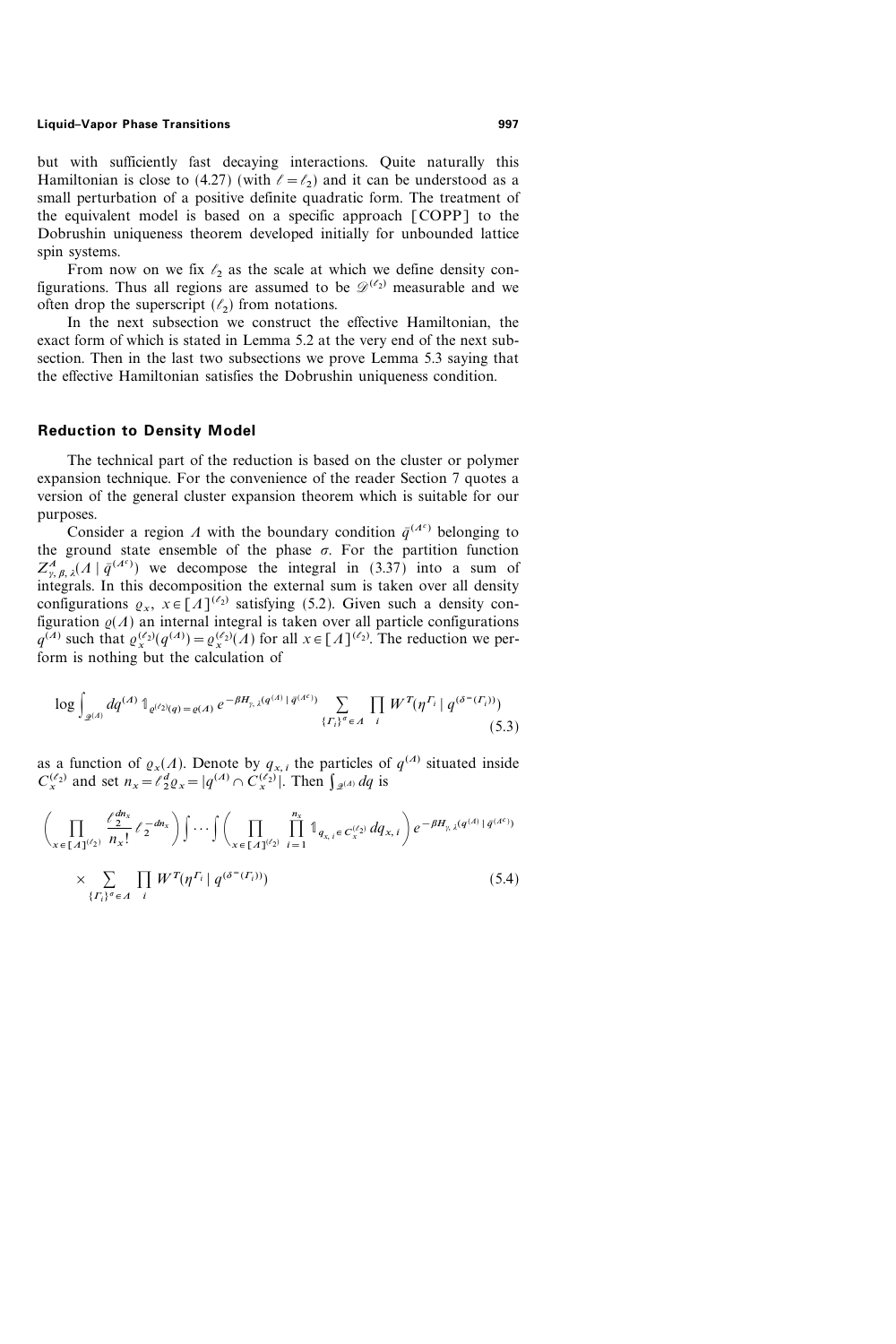where the integral can be understood as an expectation with respect to the system of independent particles  $q_{x,i}$  uniformly distributed in the corresponding boxes  $C_x^{(\ell_2)}$ .

The Hamiltonian  $H_{\gamma,\lambda}(q^{(\Lambda)} | \bar{q}^{(\Lambda^c)})$  can be decomposed into the sum of a  $\rho$ -dependent Hamiltonian

$$
H_{\gamma,\lambda}(e^{(\ell_2)}(Q^{(\Lambda)}) \mid \bar{q}^{(A^c)}) = H_{\gamma,\lambda}(\left[q^{(A)}\right]^{(\ell_2)} \mid \bar{q}^{(A^c)}) = H_{\gamma,\lambda}(e(A) \mid \bar{q}^{(A^c)}) \tag{5.5}
$$

and error terms

$$
\Delta H_{\gamma,\lambda}(q^{(A)} \mid \bar{q}^{(A^c)}) = H_{\gamma,\lambda}(q^{(A)} \mid \bar{q}^{(A^c)}) - H_{\gamma,\lambda}(q^{(\ell_2)}(q^{(A)}) \mid \bar{q}^{(A^c)}) \tag{5.6}
$$

Clearly  $exp(-\beta H_{\gamma, \lambda}(\varrho \mid \bar{q}^{(A^c)}))$  can be taken outside the integral in (5.4) leaving us with the calculation of the log of the partition function

$$
\left(\prod_{x\in [A]^{(\ell_2)}} \ell_2^{-d n_x}\right) \int \cdots \int \left(\prod_{x\in [A]^{(\ell_2)}} \prod_{i=1}^{n_x} \mathbb{1}_{q_{x,i} \in C_x^{(\ell_2)}} dq_{x,i}\right) e^{-\beta \Delta H_{\gamma,\lambda}(q^{(\Lambda)}|\bar{q}^{(\Lambda^c)})}
$$
\n
$$
\times \sum_{\{T_i\}^{\sigma} \in A} \prod_i W^T(\eta^{T_i} | q^{(\delta^=(T_i))})
$$
\n(5.7)

where the first product is included for the convenience of treating this partition function as an expectation over a system of independent particles.

Observe that the error part of the Hamiltonian is given by

$$
\Delta H_{\gamma,\lambda}(q^{(A)} \mid \bar{q}^{(A^c)})
$$
\n
$$
= - \sum_{q_{i_1}, q_{i_2} \in q} \Delta J_{\gamma}^{(2)}(q_{i_1}, q_{i_2}) + \sum_{q_{i_1}, q_{i_2}, q_{i_3}, q_{i_4} \in q} \Delta J_{\gamma}^{(4)}(q_{i_1}, q_{i_2}, q_{i_3}, q_{i_4}) \qquad (5.8)
$$

where  $\Delta J_{\gamma}^{(2)}(q_{i_1}, q_{i_2})$  and  $\Delta J_{\gamma}^{(4)}(q_{i_1}, q_{i_2}, q_{i_3}, q_{i_4})$  are much smaller than 1. The estimates

$$
0 < \Delta J_{\gamma}^{(2)}(q_{i_1}, q_{i_2}) < c\gamma^{\alpha_2} J_{\gamma}^{(2)}(q_{i_1}, q_{i_2})
$$
\n(5.9)

and

$$
0 < \Delta J_{\gamma}^{(4)}(q_{i_1}, q_{i_2}, q_{i_3}, q_{i_4}) < c\gamma^{\alpha_2} J_{\gamma}^{(4)}(q_{i_1}, q_{i_2}, q_{i_3}, q_{i_4})
$$
(5.10)

are true unless some of the interacting particles are at the distance larger than  $\gamma^{-1} - \gamma^{-1 + \alpha_2}$  from each other. In the last case  $\Delta J_{\gamma}^{(2)}(q_{i_1}, q_{i_2})$  and  $\Delta J_{\gamma}^{(4)}(q_{i_1}, q_{i_2}, q_{i_3}, q_{i_4})$  are extremely small

$$
0 < \gamma^{-d} \Delta J_{\gamma}^{(2)}(q_{i_1}, q_{i_2}), \qquad \gamma^{-3d} \Delta J_{\gamma}^{(4)}(q_{i_1}, q_{i_2}, q_{i_3}, q_{i_4}) < c \gamma^{3d/2 - \alpha_2/2} \tag{5.11}
$$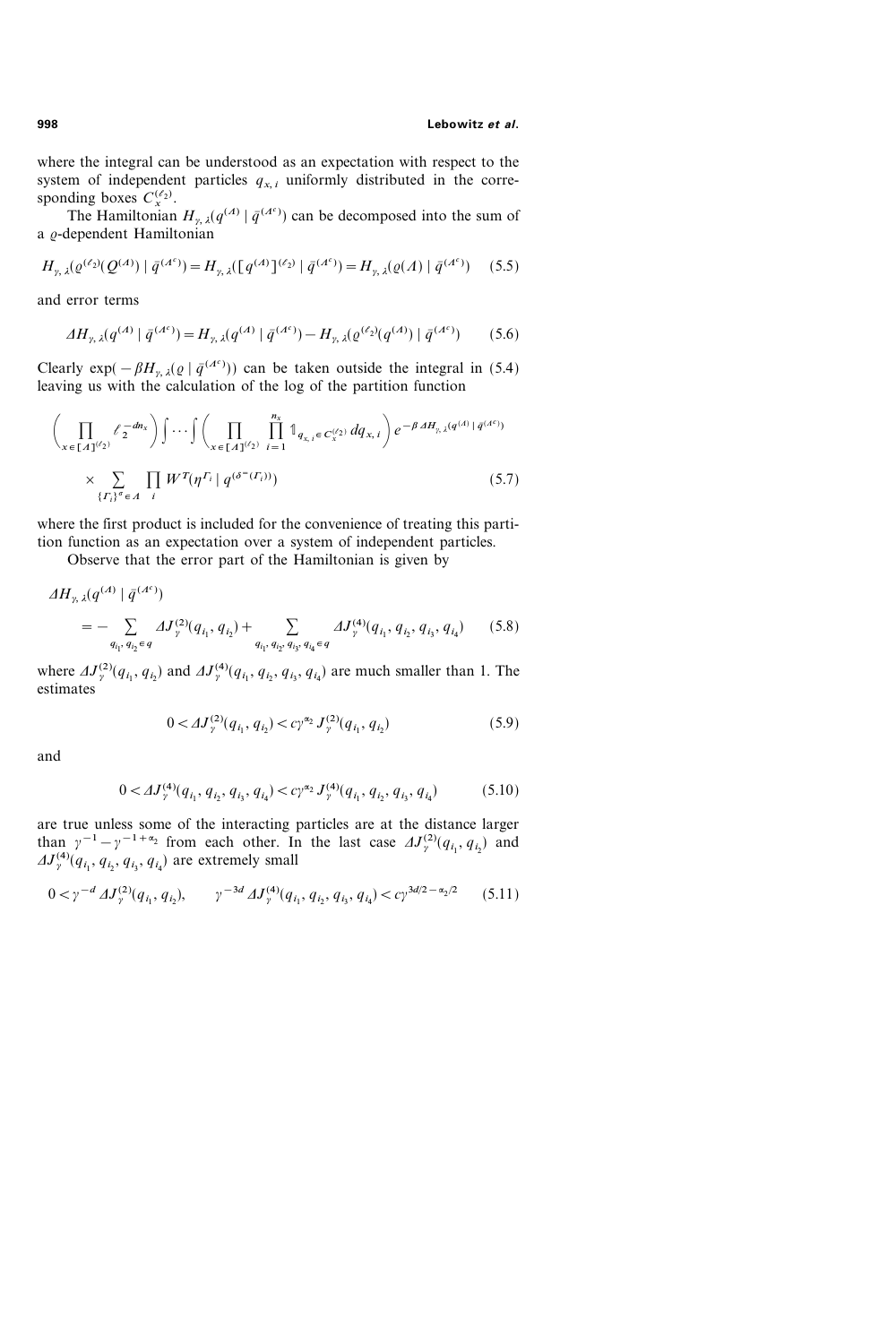#### Liquid–Vapor Phase Transitions 899 (1999) (1999) 1999 (1999) (1999) (1999) (1999) (1999) (1999) (1999) (1999)

Denoting

$$
w_{\gamma}^{(2)}(q_{i_1}, q_{i_2}) = e^{\beta A J_{\gamma}^{(2)}(q_{i_1}, q_{i_2})} - 1
$$
\n(5.12)

and

$$
w_{\gamma}^{(4)}(q_{i_1}, q_{i_2}, q_{i_3}, q_{i_4}) = e^{\beta A J_{\gamma}^{(4)}(q_{i_1}, q_{i_2}, q_{i_3}, q_{i_4})} - 1 \tag{5.13}
$$

we have

$$
e^{-\beta \Delta H_{\gamma,\lambda}(q^{(A)} \,|\, \bar{q}^{(A^c)})} = \prod_{q_{i_1}, \, q_{i_2} \in q} (1 + w_{\gamma}^{(2)}(q_{i_1}, q_{i_2}))
$$
  

$$
\times \prod_{q_{i_1}, \, q_{i_2}, \, q_{i_3}, \, q_{i_4} \in q} (1 + w_{\gamma}^{(4)}(q_{i_1}, q_{i_2}, q_{i_3}, q_{i_4}))
$$
(5.14)

First we obtain the polymer expansion for the log of the partition function

$$
\left(\prod_{x \in [A]^{(\ell_2)}} \ell_2^{-dn_x} \right) \int \cdots \int \left(\prod_{x \in [A]^{(\ell_2)}} \prod_{i=1}^{n_x} \mathbb{1}_{q_{x, i} \in C_x^{(\ell_2)}} dq_{x, i} \right) e^{-\beta \Delta H_{\gamma, \lambda}(q^{(A)} | \bar{q}^{(A^c)})}
$$
\n(5.15)

containing no contours. Opening all brackets in (5.14) we rearrange the expression under the integral in (5.15) in the following way.

Let a 2-link,  $L^{(2)} = (q_1, q_2)$ , be a couple of particles  $q_1, q_2$  such that  $W(L^{(2)}) = w_{\gamma}^{(2)}(q_1, q_2) \neq 0$ . Similarly a 4-link,  $L^{(4)} = (q_1, q_2, q_3, q_4)$ , is a quadruple of particles  $q_1, q_2, q_3, q_4$  such that  $W(L^{(4)}) = w_{\gamma}^{(4)}(q_1, q_2, q_3, q_4)$  $\neq$ 0. The quantities  $W(L^{(2)})$  and  $W(L^{(4)})$  are called the statistical weights of the 2-link and 4-link respectively. Two links are connected if they have a common particle. We stress that if two links have no common particles but have a common space point occupied by one particle from the first link and another particle from the second link then these links are not connected. A pre-diagram,  $\theta$ , is a connected set of links. Denote by  $q(\theta) = (q_i(\theta))$  the particles of  $q^{(A)}$  which influence  $\theta$ , i.e., the endpoints of links of  $\theta$ . The statistical weight,  $w(\theta)$ , of the pre-diagram is the product of the statistical weights of the contributing links. Two pre-diagrams are *compatible* if they are not connected. Finally, a compatible collection of pre-diagrams consists of mutually compatible pre-diagrams.

The definitions above justify the representation for (5.15) of the form

$$
\left(\prod_{x\in [A]^{(\ell_2)}} \ell_2^{-dn_x}\right) \int \cdots \int \left(\prod_{x\in [A]^{(\ell_2)}} \prod_{i=1}^{n_x} \mathbb{1}_{q_{x,i}\in C_x^{(\ell_2)}} dq_{x,i}\right) \sum_{\{\theta_j\} \notin A^c} \prod_j w(\theta_j)
$$
\n(5.16)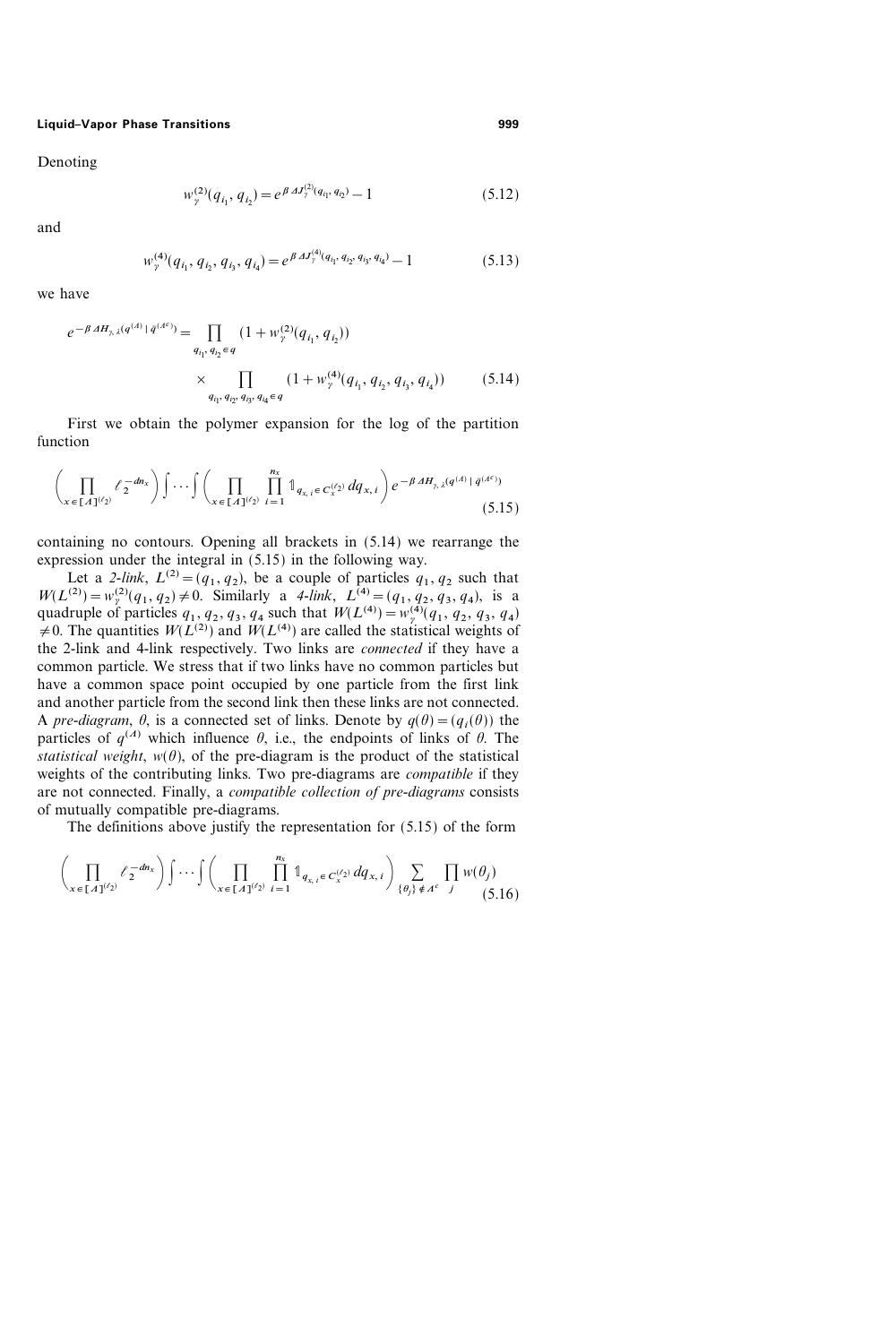where the sum goes over compatible collections,  $\{\theta_i\}$ , of pre-diagrams and  $\{\theta_i\} \notin \Lambda^c$  means that every  $\theta_i$  has at least one particle inside  $\Lambda$ .

We call two pre-diagrams equivalent if they can be transformed one into another by shifting some particles such that every shifted particle  $q_{x, i}$ remains in its initial box  $C_{x}^{(\ell_2)}$ . The corresponding equivalence classes,  $\Theta$ , are called *diagrams*. To have a geometrical interpretation of the diagram  $\Theta$ we identify it with the pre-diagram  $\theta \in \Theta$  having all particles at the centers of the corresponding cubes  $C_x^{(\ell_2)}$ . We say that two diagrams  $\Theta_1$  and  $\Theta_2$  are compatible if any  $\theta_1 \in \Theta_1$  and  $\theta_2 \in \Theta_2$  are compatible. Setting

$$
W(\Theta) = \ell_2^{-d |q(\Theta)|} \int \cdots \int w(\theta) \prod_{i=1}^{|q(\Theta)|} \mathbb{1}_{q_i(\theta) \in C_{q_i(\Theta)}^{(\ell_2)}} dq_i(\theta) \tag{5.17}
$$

we rewrite the partition function (5.15) in the so called cluster form

$$
\sum_{\{\Theta_j\}} \prod_{\notin A^c} W(\Theta_j) \tag{5.18}
$$

where the sum is extended to all compatible collections of diagrams. The transition from (5.16) to (5.18) relies on the fact that for compatible  $\theta_{j_1}$  and  $\theta_{j_2}$  the corresponding sets of particles  $q(\theta_{j_1})$  and  $q(\theta_{j_2})$  do not intersect each other.

Lemma 5.1. Let

$$
a(\Theta) = |q(\Theta)| \tag{5.19}
$$

Then

$$
\sum_{\Theta' \neq \Theta} |W(\Theta')| e^{a(\Theta')} \leqslant a(\Theta) \tag{5.20}
$$

where  $\Theta' \nightharpoonup \Theta$  denotes a diagram  $\Theta'$  not compatible with a given diagram  $\Theta$ .

**Proof.** We say that a diagram  $\Theta$  is not compatible with a particle q and we denote it  $\Theta \nmid q \in q(\Theta)$ . From our definition of compatibility of diagrams it is clear that (5.20) follows from

$$
\sum_{\Theta \, \neq \, q} |W(\Theta)| \, e^{a(\Theta)} \leq 1 \tag{5.21}
$$

Note that for each box  $C_x^{(\ell_2)}$ ,  $x \in [A^{(\ell_2)}]$  the number of particles inside  $C_x^{(\ell_2)}$ is fixed once the density  $\varrho$  of the configuration is fixed. Hence when  $\varrho$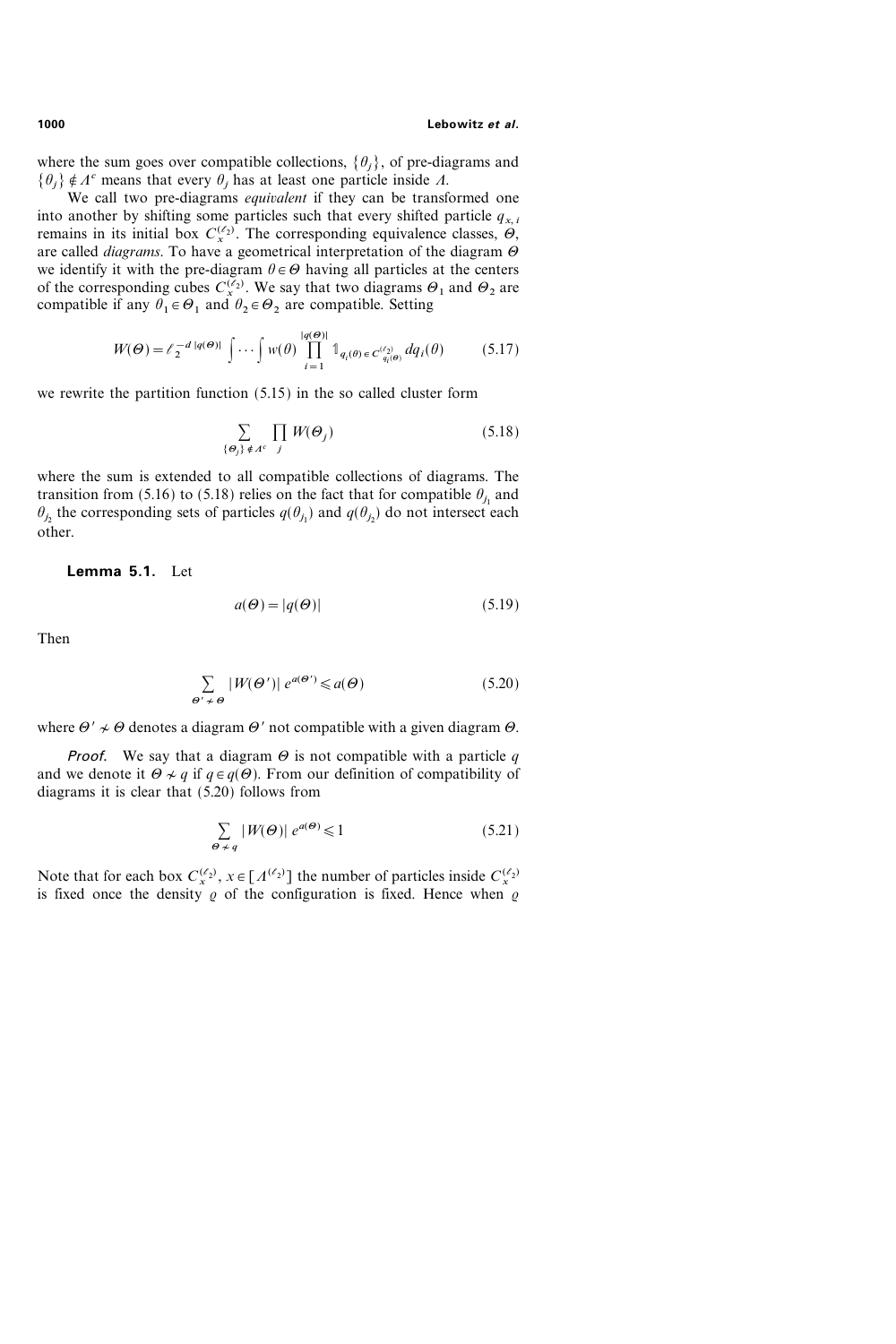#### Liquid–Vapor Phase Transitions 1001 1001

belongs to the interval (5.2) there are at most  $c(\varrho_{\beta,\lambda,\sigma}+\zeta)\gamma^{-d}$  2-links and at most  $c(\varrho_{\beta,\lambda,\sigma}+\zeta)^3 \gamma^{-3d}$  4-links passing through any given particle. The statistical weights of links satisfy

$$
|W(L^{(2)})| \leq c\gamma^{\alpha_2}\gamma^d \tag{5.22}
$$

and

$$
|W(L^{(4)})| \leqslant c\gamma^{\alpha_2}\gamma^{3d} \tag{5.23}
$$

as follows from  $(5.9)-(5.11)$  and  $(2.3)-(2.4)$ .

We provide a diagram with an abstract tree structure according to the following algorithm. The root of the tree is the particle  $q_1$ . Links which start from  $q_1$  are called links of the first level. Links which start at endpoints of the links of the first level and are different from them are the links of the second level. Generally, links which starts at the endpoints of nth level links and are different from all links of levels  $1, 2, \ldots, n$  are called links of level  $n+1$ .

Denote by  $n(\Theta)$  the maximal level of links in  $\Theta$ . It is clear that for  $\gamma$ small enough

$$
\sum_{\Theta \neq q: n(\Theta) = 1} |W(\Theta)| e^{a(\Theta)} \le \prod_{L^{(2)} \ni q} (1 + e^2 |W(L^{(2)})|) \prod_{L^{(4)} \ni q} (1 + e^4 |W(L^{(4)})|) - 1 \le 1 \qquad (5.24)
$$

By induction suppose that

$$
\sum_{\Theta \, \nsim q; \, n(\Theta) \leq N} |W(\Theta)| \, e^{a(\Theta)} \leq 1 \tag{5.25}
$$

and consider  $\Theta$  with  $n(\Theta) \le N+1$ . Take a link of the first level in such  $\Theta$ . From every non root endpoint of this link "grows" a subdiagram  $\Theta_1$  with  $n(\theta_1) \leq N$ . Hence

$$
\sum_{\theta \neq q; n(\theta) \leq N+1} |W(\theta)| e^{a(\theta)} \leq \prod_{L^{(2)} \ni q} (1 + |W(L^{(2)})| (e+1)^2)
$$
  

$$
\times \prod_{L^{(4)} \ni q} (1 + |W(L^{(4)})| (e+1)^4) - 1
$$
  

$$
\leq 1
$$
 (5.26)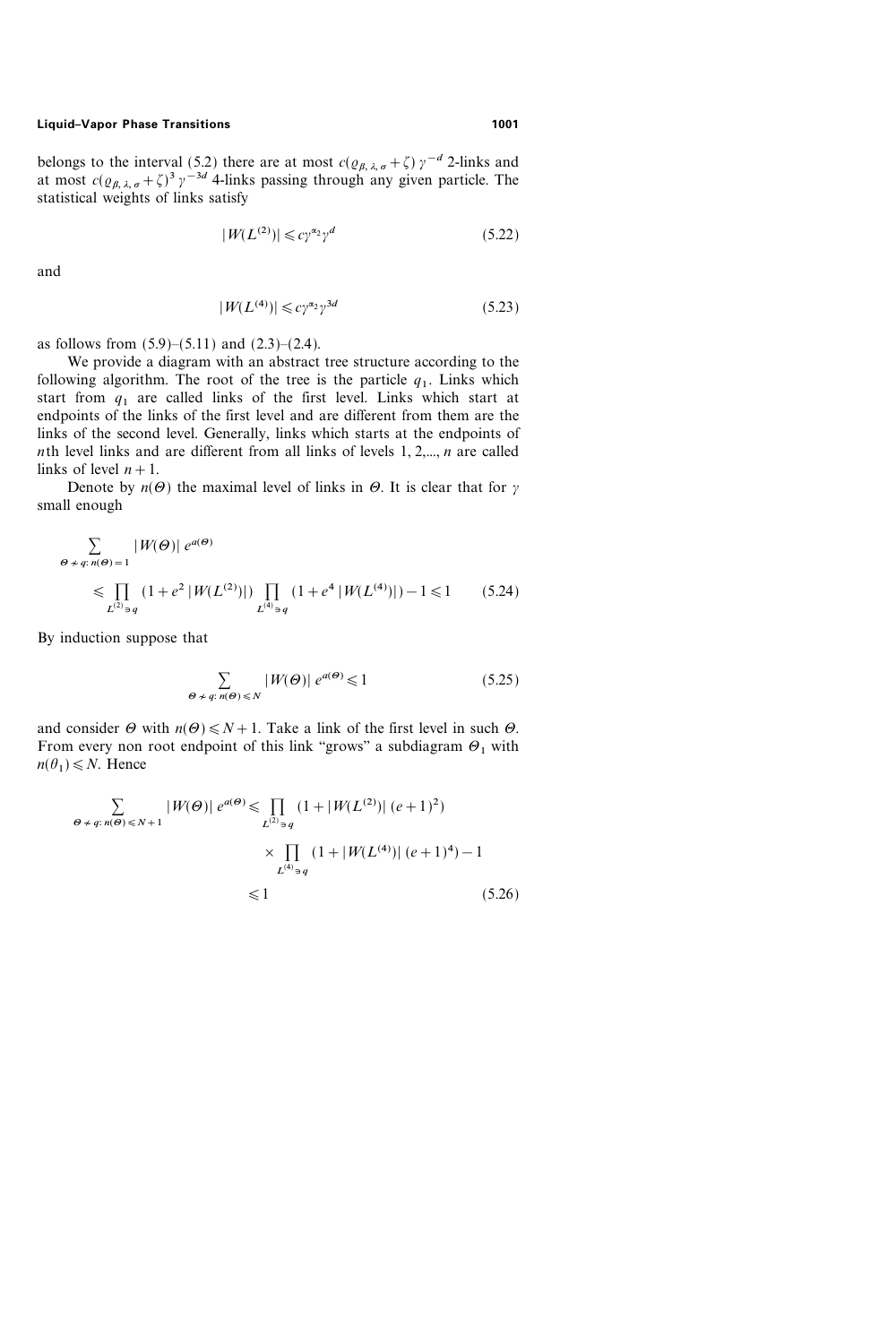Here  $e$  correspond to the case when nothing is "growing" from a given endpoint of the first level link while 1 is the inductive estimate for the case when nonempty subdiagram  $\Theta_1$  with  $n(\theta_1) \le N$  is "growing" from this endpoint.  $\blacksquare$ 

From Lemma 5.1 applying Theorem 7.1 one obtains the polymer expansion

$$
\sum_{\pi \notin A^c} W(\pi) \tag{5.27}
$$

for the log of (5.18). The precise definition of the polymer  $\pi = [\Theta_j^{\varepsilon_j}]$  and its statistical weight  $W(\pi)$  can be found in Section 7. Geometrically a polymer is again a diagram-like object probably with some links entering it more than once. We underline that constructing pre-diagrams, diagrams and polymers one considers all particles entering these object as distinct, say having unique indices or labels. For that reason we call polymers from (5.27) labeled polymers. To clarify the dependence of (5.27) on  $\rho_r$  we perform another factorization and define unlabeled polymers.

Suppose that from the total  $n_x = \varrho_x \ell_2^d$  particles situated inside a box  $C_{x}^{(\ell_2)}$  exactly  $k(\pi)$  particles contribute to the labeled polymer  $\pi$ . Replacing these  $k(\pi)$  particles with another  $k(\pi)$  particles from the same box  $C_{x}^{(\ell_2)}$  one obtains different labeled polymer with the same statistical weight. Two labeled polymers which can be transformed one into another after several replacements, possibly taking place in different boxes, are called equivalent. The corresponding equivalence classes are called unlabeled polymers and are denoted by  $\tau$ . In other words, an unlabeled polymer is obtained from a labeled one by dropping the labels of the particles.

Denote by  $X(\tau) \subseteq [A]^{(\ell_2)}$  the set of the centers of all boxes  $C_{x}^{(\ell_2)}$  containing particles from  $\tau$ . For  $x \in X(\tau)$  let  $k_x(\tau)$  be the number of particles from  $C_x^{(\ell_2)}$  contributing to  $\tau$ . Then the total number of different labeled polymers  $\pi \in \tau$  is a polynomial function of  $\varrho_x \ell_2^d, x \in X(\tau)$ 

$$
0 < P(\tau) \leqslant \prod_{x \in X(\tau)} (\varrho_x \ell_2^d)^{k_x(\tau)} \tag{5.28}
$$

Setting  $W(\tau) = W(\pi)$ , where  $\pi$  is an arbitrary labeled polymer from  $\tau$ , we obtain the expression for the log of the partition function (5.15)

$$
\sum_{\tau \in \varLambda} W(\tau) P(\tau) \tag{5.29}
$$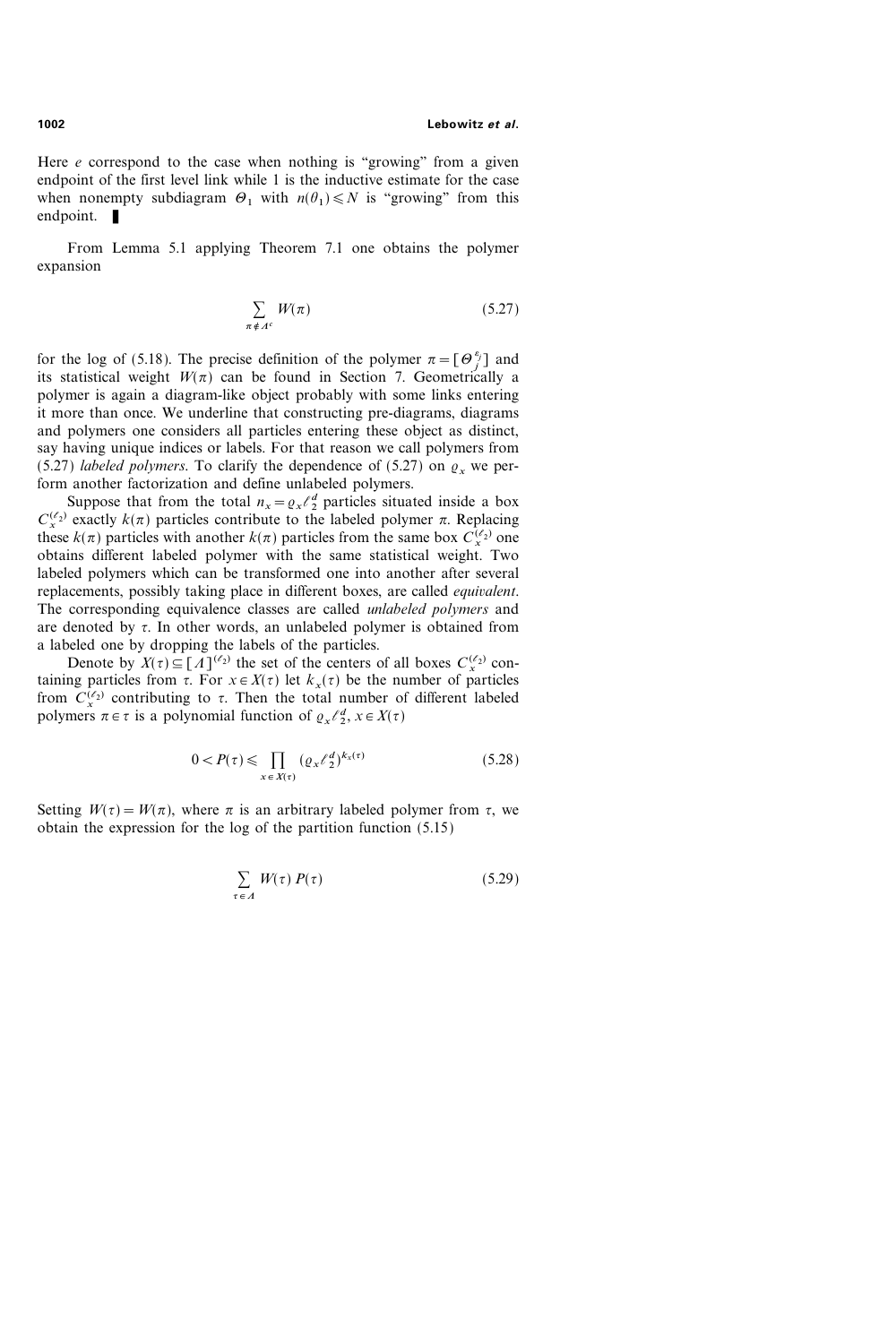#### Liquid–Vapor Phase Transitions 1003

written in terms of  $\rho_x$ . Despite its involved structure we need only a few simple estimates on this sum.

It follows from Corollary 7.2 in Section 7 that the sum of statistical weights of all labeled (and hence unlabeled) polymers passing through a given particle and containing not less than k links does not exceed  $\gamma^{-k\alpha_2/2}$ . Hence the sum of the statistical weights of all labeled (or unlabeled) polymers containing two given particles  $q_1$  and  $q_2$  at a distance  $r > y^{-1}$ from each other satisfies the bound

$$
\sum_{\pi \ni q_1, q_2} |W(\pi)| = \sum_{\tau \ni q_1, q_2} |W(\tau)| P(\tau) \leq \gamma^{-\lfloor \gamma r \rfloor \alpha_2/2} \tag{5.30}
$$

Similarly for any given particle  $q$  and sufficiently large absolute constant  $c$ 

$$
\sum_{\pi \ni q: L(\tau) \geq c} |W(\pi)| = \sum_{\tau \ni q: L(\tau) \geq c} |W(\tau)| P(\tau) \leq \gamma^{4d} \tag{5.31}
$$

where  $L(\tau)$  denotes the number of links contributing to  $\pi$  or  $\tau$ .

Polymer sum (5.29) can be viewed as a Hamiltonian which we separate into two parts. The first one is

$$
\Delta H_{\gamma,\lambda}^{(1)}(\varrho \mid \bar{q}^{(A^c)}) = \sum_{\tau \notin A^c:\ L(\tau) < c} W(\tau) \, P(\tau) \tag{5.32}
$$

and the second is

$$
\Delta H_{\gamma,\lambda}^{(2)}(\varrho \mid \bar{q}^{(A^c)}) = \sum_{\tau \notin A^c:\ L(\tau) \geq c} W(\tau) P(\tau) \tag{5.33}
$$

It is not hard to see that  $\Delta H_{\gamma,\lambda}^{(1)}(\varrho \mid \bar{q}^{(\Lambda^c)})$  is simply a finite radius Hamiltonian of the polynomial type

$$
\Delta H_{\gamma,\lambda}^{(1)}(\varrho \mid \bar{q}^{(A^c)}) = \ell_2^d \sum_{D \notin A^c} W(D) \prod_{q \in D} \varrho_q \tag{5.34}
$$

Here the sum is taken over connected sets of links (with no restriction for a given link to enter this set more than once) containing less than  $c_{(5,31)}$ links and the product is over all endpoints of the links. The notation  $g_a$ instead of  $\rho_r$  is not ambiguous as all endpoints of the links are assumed to be at the centers of the corresponding boxes  $C_x^{(\ell_2)}$ . The statistical weights  $W(D)$  are obtained by resummation from (5.32).

From  $(5.15)$  we pass to partition function  $(5.7)$  containing contours. For the log of the ratio between (5.7) and (5.15) we also obtain a polymer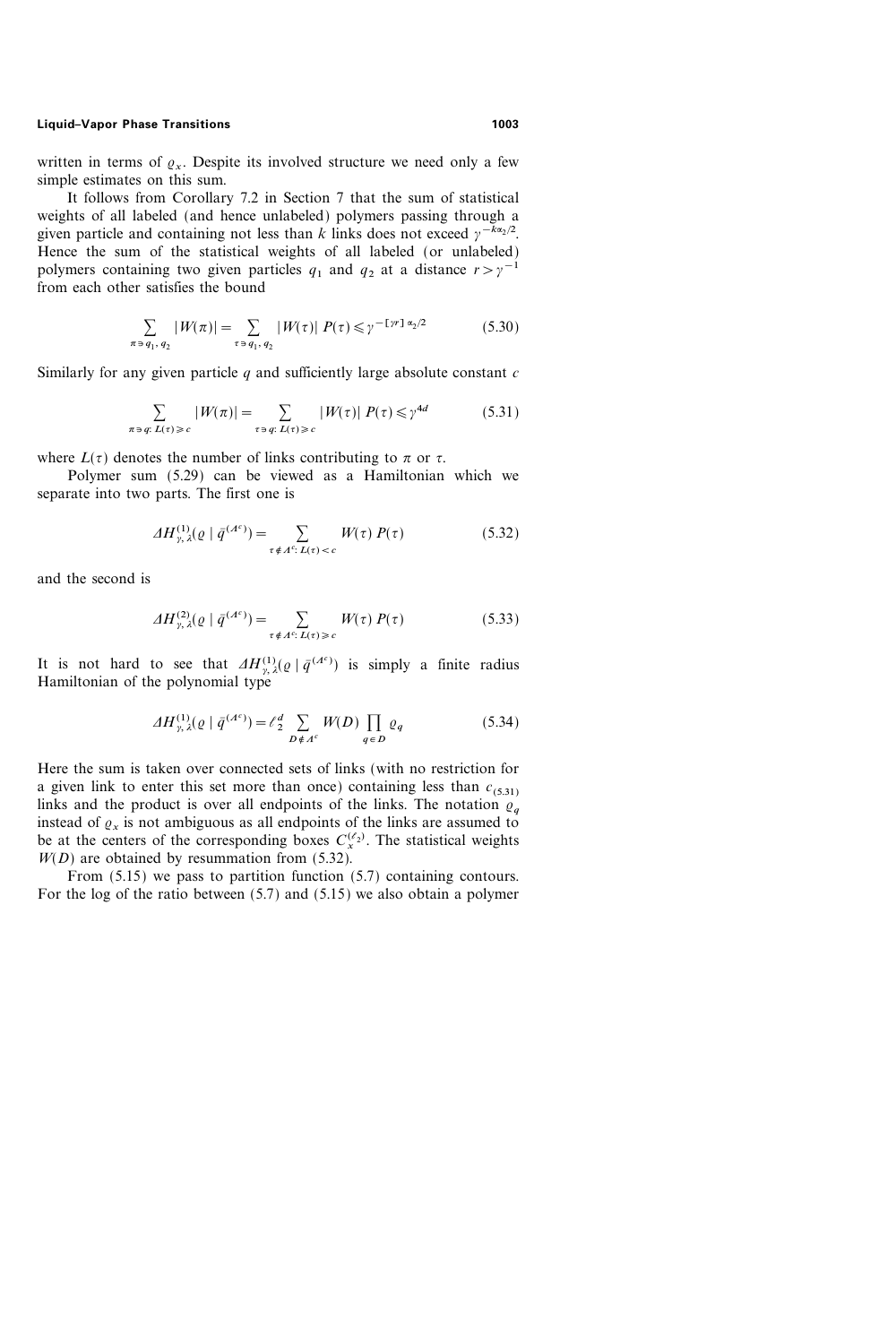expansion exploiting the theory of contour models with interactions [DS], [BKL]. This expansion has the form

$$
\sum_{\xi \notin A^c} W(\xi) \tag{5.35}
$$

where  $\xi$  are other polymers constructed from labeled polymers  $\pi$  and contours  $\Gamma$  in the same way as polymers  $\pi$  are constructed from diagrams  $\Theta$ . The statistical weights  $W(\xi)$  are local functions of  $\rho_x$  and we interpret the whole sum as the Hamiltonian

$$
\Delta H_{\gamma,\lambda}^{(3)}(\varrho \mid \bar{q}^{(A^c)}) = \sum_{\xi \notin A^c} W(\xi) \tag{5.36}
$$

The only property of this Hamiltonian used later is the estimate

$$
\sum_{\xi \ni q} |W(\xi)| \le \gamma^{4d} \tag{5.37}
$$

Since all details can be found in [DS] and [BKL] we give only a sketch of the proofs pointing out few technically important points.

Denote by  $v(\cdot | q^{(A^c)})$  the Gibbs distribution of  $\sum_{x \in [A]^{(\ell)}} \ell_2^d \ell_x$  particles given by the Hamiltonian  $AH_{\gamma,\lambda}(q^{(\Lambda)} | \bar{q}^{(\Lambda^c)})$  with the corresponding partition function (5.15). For every contour  $\Gamma$  consider region  $R(\Gamma)$  =  $\partial^{(\ell_3/3)}$  Supp(T) with empty boundary condition  $\mathcal{O}^{(R(\Gamma)^c)}$  and define a modified statistical weight

$$
\widetilde{W}^{T}(\eta^{\Gamma} \mid q^{(\delta^{=}(T))}) = \nu(q^{(\delta^{=}(T))} \mid \varnothing^{(R(\Gamma)^{c})}) W^{T}(\eta^{\Gamma} \mid q^{(\delta^{=}(T))})
$$
(5.38)

Then the ratio of partition functions (5.7) and (5.15) can be rewritten as

$$
\sum_{\{T_i\}^{\sigma} \in \Lambda} \int \prod_i dq^{(\delta^=(T_i))} \exp \bigg( \sum_{\substack{\pi \notin \Lambda^c : \exists i, \pi \cap \delta^=(T_i) \neq \emptyset \\ \pi \cap R(T_i)^c \neq \emptyset}} (W(\pi \mid q^{(U_i \delta^=(T_i))}) - W(\pi)) \bigg)
$$
\n
$$
\times \prod_i \widetilde{W}^T(\eta^{T_i} \mid q^{\delta^=(T_i))}) \tag{5.39}
$$

Here the statistical weight  $W(\pi | q^{(i)} \delta^{(i)}))$  is defined respecting an additional boundary condition  $q^{(i)} \delta^{(i)}$  which is imposed in  $(i)$   $\delta^{(i)}(r)$ . We note that only  $\bar{q}^{(A^c)}$  affects  $W(\pi)$  if  $\pi \cap A^c \neq \emptyset$ .

The polymer sum in (5.39) describes the interaction between contours  $\Gamma_i$ . It is important that every polymer contributing to (5.39) is sufficiently long and contains at least  $[\gamma \ell_3/3]$  links. In view of (5.30) such a polymer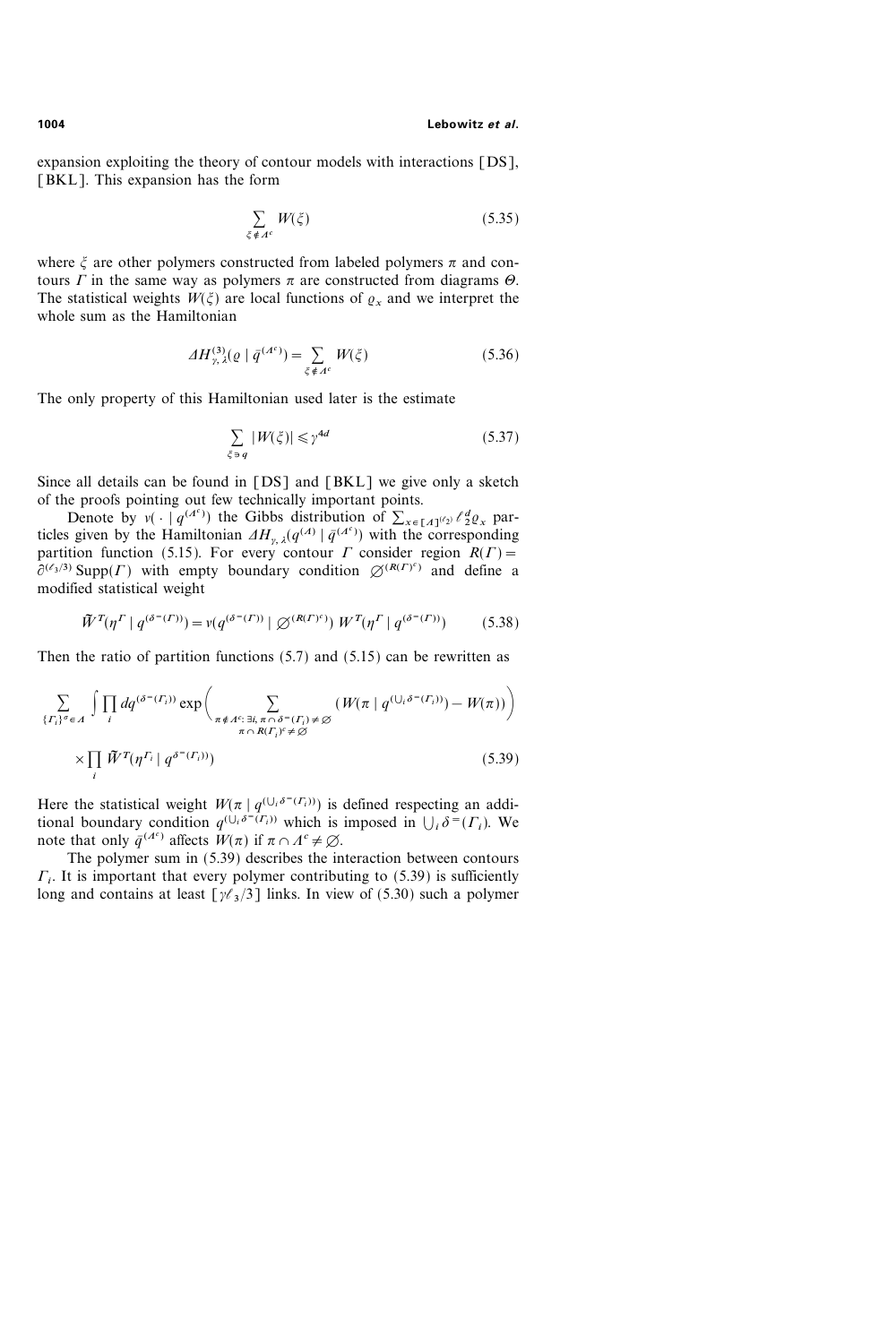#### Liquid–Vapor Phase Transitions 1005 (1999) 1005

has a very small statistical weight. Therefore, in complete similarity with  $(5.12)$ – $(5.14)$  expanding

$$
e^{W(\pi \mid q^{(|j_i \delta^{(i)}(r_i))}) - W(\pi)} = 1 + (e^{W(\pi \mid q^{(|j_i \delta^{(i)}(r_i))}) - W(\pi)} - 1)
$$
\n(5.40)

and integrating over  $\prod_i dq^{(\delta^=(\Gamma_i))}$  one can derive for (5.39) a representation analogous to (5.18). In this representation newly defined diagrams are constructed from contours  $\Gamma$  connected via polymers  $\pi$ . Taking logarithms and applying Theorem 7.1 one obtains (5.35) with correspondingly defined polymers  $\zeta$ . The key fact ensuring the condition (7.3) of Theorem 7.1 is that for  $\gamma$  small enough the sum of absolute values of statistical weights of all polymers  $\pi$  containing a given particle and being longer than  $\ell_3/3$  is much smaller than the quantity  $c \ell_2^d \ell_3^{-d} \zeta$  entering the Peierls estimate (3.44).

The route to (5.35) looks rather involved and tedious but it is a standard one in the cluster expansion technique. On the other hand we need only minor knowledge about  $\xi$ , namely (5.37). This estimate is obtained by the methods of [DS] and [BKL] along the following way.

The sum over all polymers  $\xi$  containing a given particle  $q_1$  is equal to

$$
\sum_{\Gamma:\,\delta^=(\Gamma)\ni q_1} \sum_{\xi:\,\xi \ni \Gamma} |W(\xi)| + \sum_{\pi:\,\pi \ni q_1,\,L(\pi) \geq c_{(5,31)}} \sum_{\xi:\,\xi \ni \pi} |W(\xi)| \qquad (5.41)
$$

By (7.6) the first internal sum does not exceed  $cW^T(\eta^T | q^{(\delta^=(T))})$  and the second internal sum does not exceed  $c |W(\pi)|$ . In turn

$$
\sum_{\Gamma:\,\delta^=(\Gamma)\ni q_1} c W^T(\eta^{\Gamma} \mid q^{(\delta^=(\Gamma))}) + \sum_{\pi:\,\pi \ni q_1,\,L(\pi) \geq c_{(5,31)}} c \mid W(\pi) \mid \leq \gamma^{4d} \qquad (5.42)
$$

because of (3.38) and (5.31).

The final result of this subsection can be stated now as

**Lemma 5.2.** The expression  $(5.3)$  is equal to

$$
\sum_{x \in [A]^{(\ell_2)}} \log \left( \frac{\ell_2^{d n_x}}{n_x!} \right) - \beta H_{\gamma, \lambda}(q \mid \bar{q}^{(A^c)}) + \sum_{i=1}^3 \Delta H_{\gamma, \lambda}^{(i)}(q \mid \bar{q}^{(A^c)}) \tag{5.43}
$$

Expression (5.43) without the last sum is nothing but  $\beta \widetilde{F}_{r, \beta, \lambda}(e^{(\ell_2)} | \bar{q}^{(\Lambda^c)})$ defined in (4.21) with its main part  $\beta \mathcal{F}_{\gamma, \beta, \lambda}(e^{(\ell_2)} | \bar{q}^{(\lambda^c)})$  given by  $(4.26)-(4.27)$ .

## Dobrushin Uniqueness (Basic Calculation)

**Lemma 5.3.** The effective Hamiltonian (5.43) satisfies the Dobrushin uniqueness condition.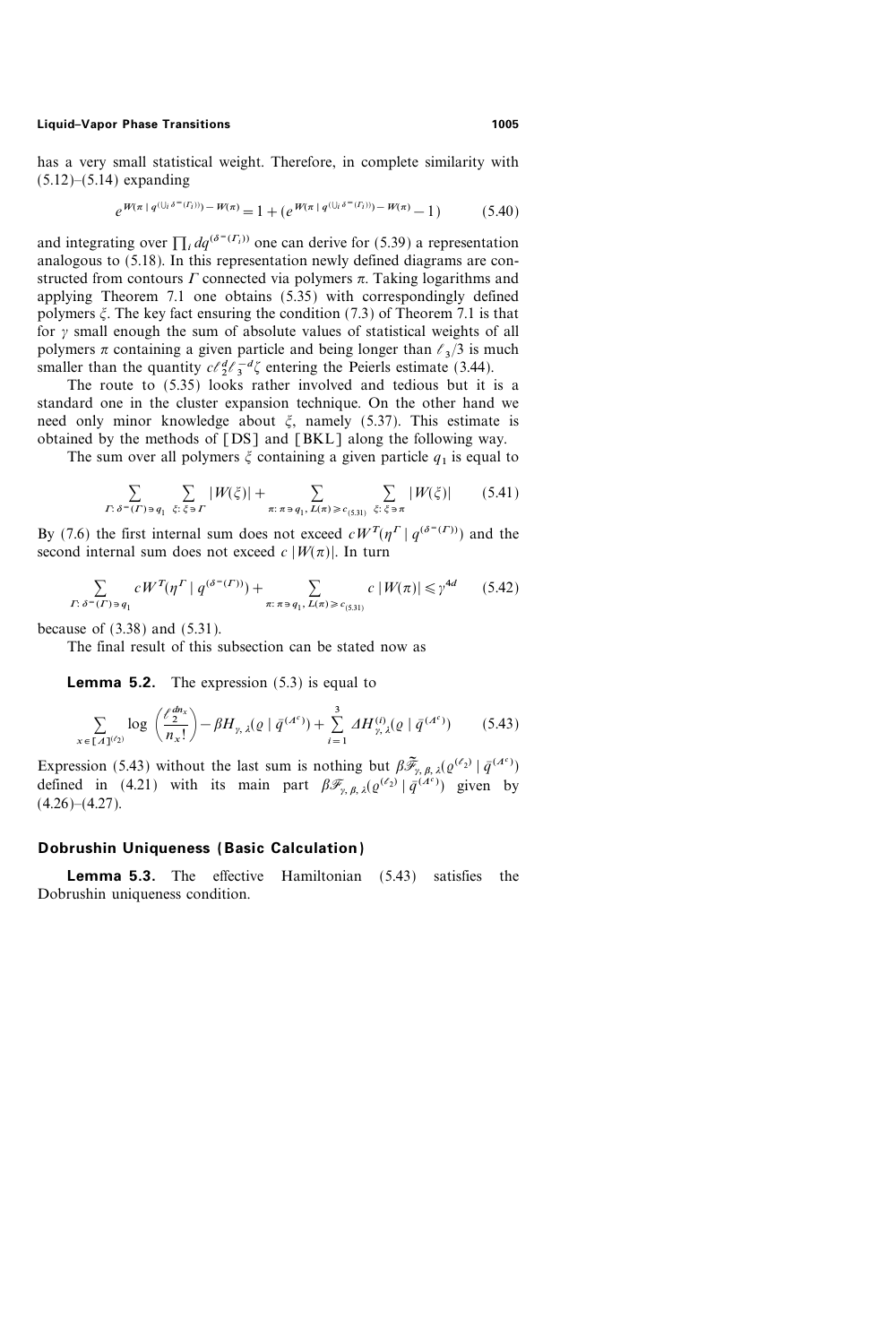Proof. For the sake of simplicity we first check that the Dobrushin uniqueness condition is true for the Hamiltonian  $\mathscr{F}_{\gamma,\beta,\lambda}(\varrho^{(\ell_2)})$ . Then in the next subsection we show that only minor modifications are necessary to treat (5.43).

Take any site  $x \in \mathbb{Z}_{\ell_2}^d$  and consider two boundary conditions  $\bar{\varrho}^{(0)}$ and  $\bar{\varrho}^{(1)}$  on  $\mathbb{Z}_{\ell_2}^d \backslash x$  such that they both belong to the interval (5.2) and differ only at a site  $y \in \mathbb{Z}_{\ell_2}^d$ . For definiteness we assume that  $\bar{\varrho}_y^{(1)} > \bar{\varrho}_y^{(0)}$ . Denote by  $v^{(0)}(d\varrho_x)$  and  $v^{(1)}(d\varrho_x)$  conditional Gibbs distributions defined by the Hamiltonians  $\mathscr{F}_{\gamma,\beta,\lambda}(\varrho_x \mid \bar{\varrho}^{(0)})$  and  $\mathscr{F}_{\gamma,\beta,\lambda}(\varrho_x \mid \bar{\varrho}^{(1)})$  respectively. The Vasserstein distance between  $v^{(0)}(d\varrho_x)$  and  $v^{(1)}(d\varrho_x)$  is

$$
R(\nu^{(0)}, \nu^{(1)}) = \int_{-\infty}^{\infty} dz \left| \int_{-\infty}^{z} (\nu^{(0)}(d\varrho_{x}) - \nu^{(1)}(d\varrho_{x})) \right|
$$
  
= 
$$
\int_{0}^{\infty} dz \left| \int_{0}^{z} (\nu^{(0)}(d\varrho_{x}) - \nu^{(1)}(d\varrho_{x})) \right|
$$
(5.44)

where the last equality utilizes the positivity of  $\rho_{x}$ .

The Dobrushin uniqueness condition is satisfied if one is able to find a function  $r_{xy}$  such that

$$
R(\nu^{(0)}, \nu^{(1)}) \le r_{xy} |\bar{\varrho}_{y}^{(0)} - \bar{\varrho}_{y}^{(1)}|
$$
\n(5.45)

and

$$
\sum_{y} r_{xy} < 1 \tag{5.46}
$$

To check this condition we follow the strategy of [COPP] and define  $v_t(dg_x)$ ,  $t \in [0, 1]$  as a Gibbs measure corresponding to the interpolated Hamiltonian

$$
\mathscr{F}_{\gamma,\beta,\lambda}(\varrho_x \mid t) = \mathscr{F}_{\gamma,\beta,\lambda}(\varrho_x \mid \bar{\varrho}^{(0)}) + t(\mathscr{F}_{\gamma,\beta,\lambda}(\varrho_x \mid \bar{\varrho}^{(1)}) - \mathscr{F}_{\gamma,\beta,\lambda}(\varrho_x \mid \bar{\varrho}^{(0)}))
$$
\n(5.47)

This measure has the density

$$
p(\varrho_x \mid t) = \frac{\exp(-\beta \mathcal{F}_{\gamma, \beta, \lambda}(\varrho_x \mid t))}{\int_0^\infty \exp(-\beta \mathcal{F}_{\gamma, \beta, \lambda}(\varrho_x \mid t)) d\varrho_x}
$$
(5.48)

which is differentiable in t and therefore from  $(5.44)$  we have

$$
R(v^{(0)}, v^{(1)}) \leqslant \int_0^1 dt \int_0^\infty dz \left| \int_0^z \frac{\partial}{\partial t} p(\varrho_x \mid t) \, d\varrho_x \right| \tag{5.49}
$$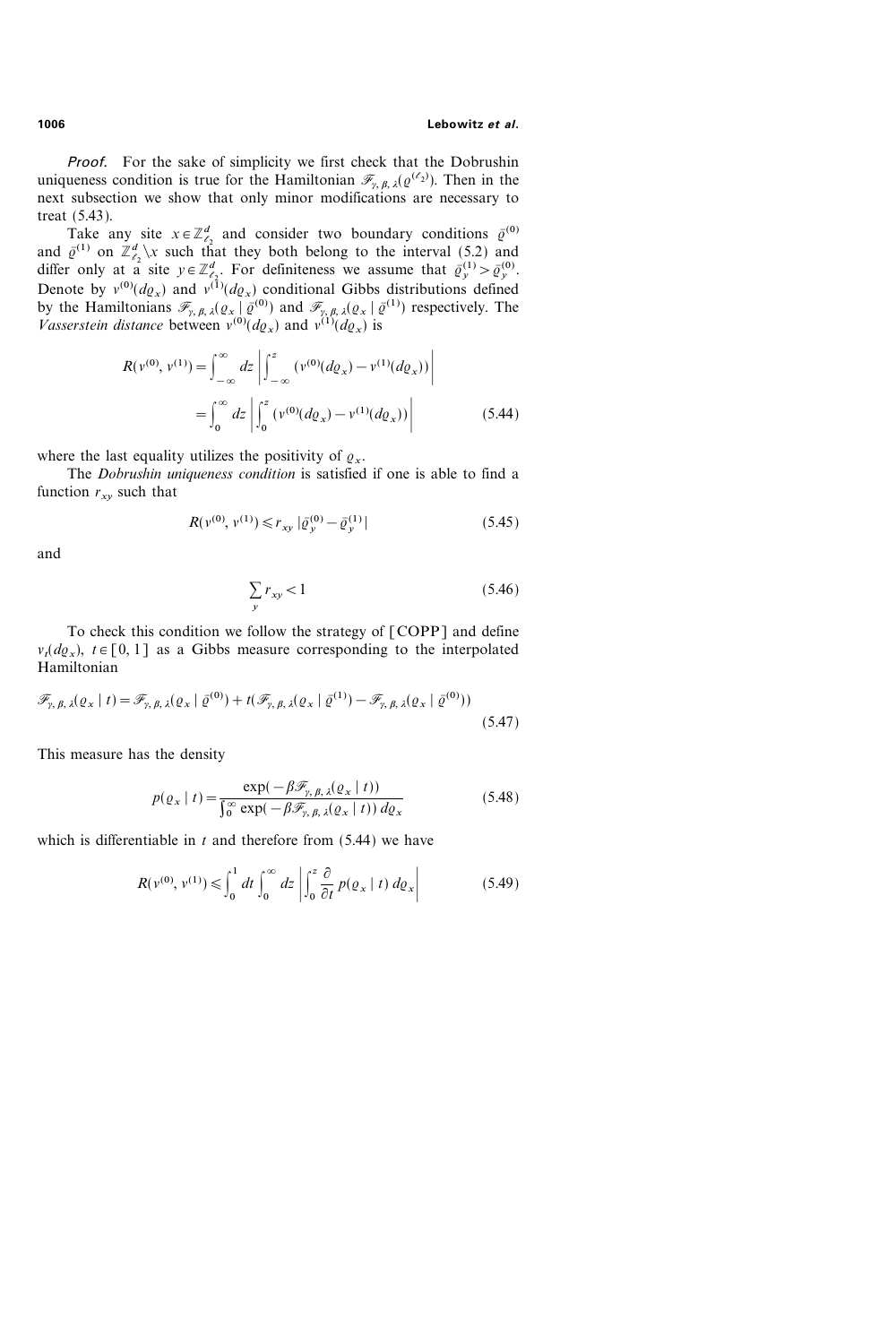#### Liquid–Vapor Phase Transitions 1007 (1999) 1007

Denoting

$$
\Delta \mathcal{F}_{\gamma,\beta,\lambda}(\varrho_x \mid \bar{\varrho}^{(0)}, \bar{\varrho}^{(1)}) = (\mathcal{F}_{\gamma,\beta,\lambda}(\varrho_x \mid \bar{\varrho}^{(1)}) - \mathcal{F}_{\gamma,\beta,\lambda}(\varrho_x \mid \bar{\varrho}^{(0)}))
$$
(5.50)

one has

$$
\frac{\partial}{\partial t} p(\varrho_x \mid t) = \beta p(\varrho_x \mid t) (\varDelta \mathcal{F}_{\gamma, \beta, \lambda}(\varrho_x \mid \bar{\varrho}^{(0)}, \bar{\varrho}^{(1)}) - \langle \varDelta \mathcal{F}_{\gamma, \beta, \lambda}(\varrho_x \mid \bar{\varrho}^{(0)}, \bar{\varrho}^{(1)}) \rangle_t)
$$
(5.51)

where  $\langle \cdot \rangle_t$  denotes the expectation with respect to  $p(\varrho_x | t) d\varrho_x$ . Observe that

$$
\Delta \mathcal{F}_{\gamma,\beta,\lambda}(\varrho_x \mid \bar{\varrho}^{(0)}, \bar{\varrho}^{(1)}) = \ell_2^d \left( I_{\gamma}^{(2)}(x, y) - \frac{1}{2!} I_{\gamma}^{(2)}(x, y \mid \bar{\varrho}) \right) \left( \bar{\varrho}_{y}^{(1)} - \bar{\varrho}_{y}^{(0)} \right) \varrho_x
$$
\n(5.52)

where  $I_{\gamma}^{(2)}(x, y | \bar{q})$  is defined by (4.41) (with  $\bar{q}(A \setminus x \setminus y) = \bar{q}^{(0)}(A \setminus x \setminus y) =$  $\bar{Q}^{(1)}(A \setminus x \setminus y)$  instead of  $\hat{\varrho}$ ) and satisfies (4.42). by direct calculation

$$
\int_0^\infty dz \left| \int_0^z (\varrho_x - \langle \varrho_x \rangle_t) p(\varrho_x | t) d\varrho_x \right| = \langle \varrho_x^2 \rangle_t - \langle \varrho_x \rangle_t^2 \tag{5.53}
$$

For sufficiently small  $\gamma$  and therefore sufficiently large  $\ell_2^d$  the last expression can be estimated by the Laplace method and it is equal to

$$
\ell_2^{-d} \varrho_*(t) + O(\ell_2^{-2d}) \tag{5.54}
$$

where  $\ell_2^d \varrho_*(t)^{-1}$  is the value of  $\beta(\partial^2/\partial \varrho_x^2) \mathcal{F}_{\gamma, \beta, \lambda}(\varrho_X | t)$  at the point  $\varrho_*(t)$  of the minimum of  $\mathcal{F}_{\gamma,\beta,\lambda}(g_x | t)$ . As we know from Lemma 4.8 such a minimum exists, is unique and lies strictly inside the interval (5.2). Hence  $O(\ell_2^{-2d})$  in (5.54) is uniform in t (see [F]).

Combining  $(5.49)-(5.54)$  we obtain that

$$
R(v^{(0)}, v^{(1)}) \leq \int_0^1 dt (\beta \varrho_* + O(\ell_z^{-d})) \left( I_y^{(2)}(x, y) - \frac{1}{2!} I_y^{(2)}(x, y | \bar{\varrho}) \right) (\bar{\varrho}_y^{(1)} - \bar{\varrho}_y^{(0)})
$$
(5.55)

Setting

$$
r_{xy} = \max_{\bar{\varrho}} \left| I_{\gamma}^{(2)}(x, y) - \frac{1}{2!} I_{\gamma}^{(2)}(x, y \mid \bar{\varrho}) \right| \int_{0}^{1} dt (\beta \varrho_{*}(t) + O(\ell_{2}^{-d})) \tag{5.56}
$$

one concludes that (5.46) is true for sufficiently small  $\gamma$  because of (3.17), (4.42) and the fact that  $\sum_{y} I_{y}^{(2)}(x, y) = 1$ .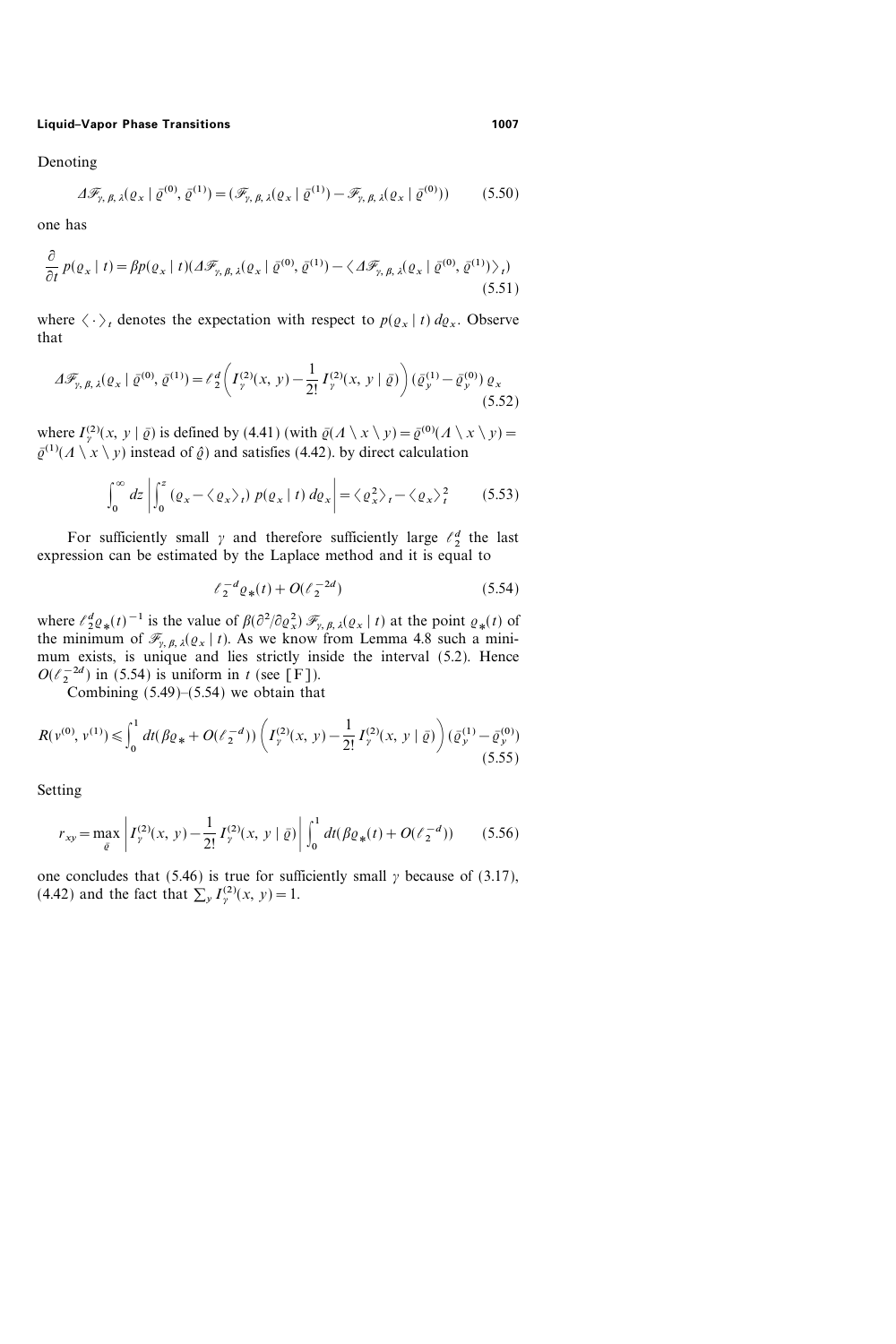## Dobrushin Uniqueness (General Case)

We turn now to the complete effective Hamiltonian (5.43) and show that only nonessential modifications of the calculation of the previous subsection are required to cover this case.

The first correction is due to the difference between  $\mathcal{F}_{\gamma, \beta, \lambda}(e^{(\ell_2)} | \bar{q}^{(\Lambda^c)})$ and  $\widetilde{\mathscr{F}}_{\gamma,\beta,\lambda}(\varrho^{(\ell_2)} | \bar{q}^{(\Lambda^{\epsilon})})$ . This difference is discussed in detail in Lemma 4.6. The corresponding modifications of our previous arguments are the following.

The difference between volumes of  $B_{\nu}(\cdot)$  and  $[B_{\nu}(\cdot)]^{(\ell_2)}$  produces a factor  $(1 + O(\gamma^{\alpha}))$ ,  $\alpha > 0$ , in front of  $I_{\gamma}^{(2)}(\cdot, \cdot)$  and  $I_{\gamma}^{(4)}(\cdot, \cdot, \cdot, \cdot)$  which clearly is not essential.

The self interactions like  $I_{\gamma}^{(2)}(\varrho_x, \varrho_x)$  or  $I_{\gamma}^{(4)}(\varrho_x, \varrho_x, \varrho_y, \varrho_z)$  produce nonlinear terms in  $\mathscr{F}_{\gamma,\beta,\lambda}(\varrho_x \mid t)$  which is defined similarly to (5.47). Their contribution to  $\widetilde{\mathcal{F}}_{y, \beta, \lambda}(Q_x | t)$  has the form

$$
c_2 \varrho_x^2 + c_3 \varrho_x^3 + c_4 \varrho_x^4 + t(c_5 \varrho_x^2 + c_6 \varrho_x^3)(\bar{\varrho}_y^{(1)} - \bar{\varrho}_y^{(0)}) \tag{5.57}
$$

where  $c_i$  does not depend on  $t, \varrho_x$  and  $\varrho_y^{(i)}$ . Only the last, t-dependent, part from (5.57) contributes to  $\Delta \tilde{\mathcal{F}}_{\gamma,\beta,\lambda}(\varrho_{x} \mid \tilde{\varrho}^{(0)}, \tilde{\varrho}^{(1)})$  which is defined similarly to (5.50). The corresponding effect on  $\int_0^\infty dz \, |\int_0^z (\partial/\partial t) p(\varrho_x | t) d\varrho_x|$  result in terms of the form

$$
\beta c_5(\bar{\varrho}_y^{(1)} - \bar{\varrho}_y^{(0)}) \int_0^\infty dz \left| \int_0^z (\varrho_x^2 - \langle \varrho_x^2 \rangle_t) p(\varrho_x | t) d\varrho_x \right|
$$
  
=  $\beta c_5(\bar{\varrho}_y^{(1)} - \bar{\varrho}_y^{(0)}) (\langle \varrho_x^3 \rangle_t - \langle \varrho_x^2 \rangle_t \langle \varrho_x \rangle_t)$  (5.58)

and

$$
\beta c_6(\bar{g}_y^{(1)} - \bar{g}_y^{(0)}) \int_0^\infty dz \left| \int_0^z (\varrho_x^3 - \langle \varrho_x^3 \rangle_t) p(\varrho_x | t) d\varrho_x \right|
$$
  
=  $\beta c_6(\bar{g}_y^{(1)} - \bar{g}_y^{(0)}) (\langle \varrho_x^4 \rangle_t - \langle \varrho_x^3 \rangle_t \langle \varrho_x \rangle_t)$  (5.59)

in addition to  $\ell_2^d \beta(I_\gamma^{(2)}(x, y) - (1/2!) I_\gamma^{(2)}(x, y | \bar{g}))(\bar{g}_y^{(1)} - \bar{g}_y^{(0)})(\langle \varrho_x^2 \rangle_t \langle \varrho_x \rangle_t^2$ ). Clearly

$$
|c_i| \leq \ell_2^d \gamma^\alpha \tag{5.60}
$$

with some  $\alpha > 0$ .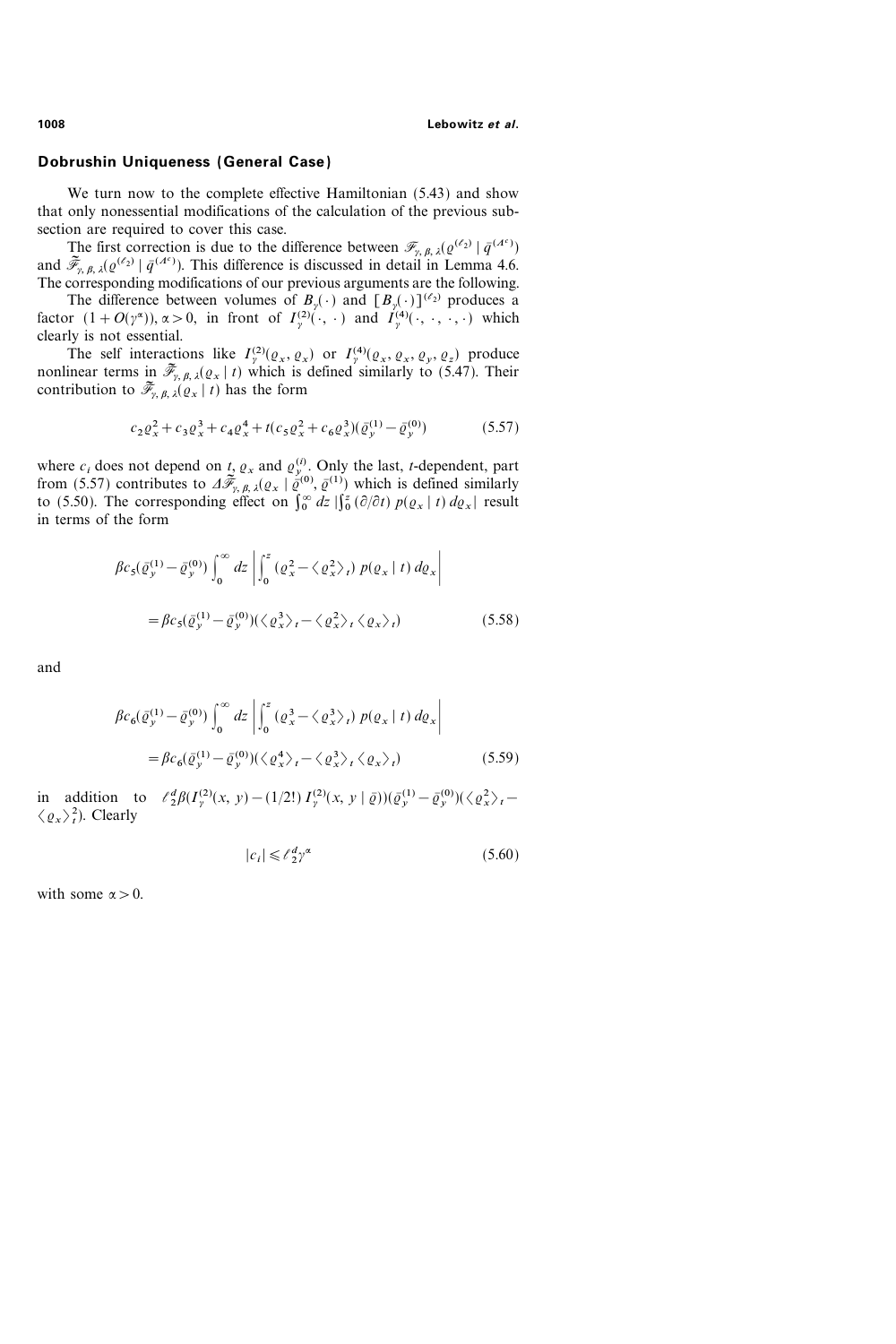Applying the Laplace method one has

$$
\langle \varrho_x^{k+1} \rangle_t - \langle \varrho_x^k \rangle_t \langle \varrho_x \rangle_t = \frac{k \varrho_x(t)^k}{\beta(\partial^2/\partial \varrho_x^2) \tilde{\mathcal{F}}_{\gamma, \beta, \lambda}(\varrho_x \mid t)|_{\varrho_x(t)}} + O(\ell_2^{-2d}) \quad (5.61)
$$

where again  $\varrho_*(t)$  is the minimum of  $\mathscr{F}_{\gamma, \beta, \lambda}(\varrho_x \mid t)$ . Since

$$
\beta \frac{\partial^2}{\partial \varrho_x^2} \widetilde{\mathscr{F}}_{\gamma, \beta, \lambda}(\varrho_x \mid t) = \ell_2^d \varrho_x^{-1} + \beta 2c_2 + \beta 6c_3 \varrho_x \n+ \beta 12c_4 \varrho_x^2 + \beta t (2c_5 + 6c_6 \varrho_x)(\bar{\varrho}_y^{(1)} - \bar{\varrho}_y^{(0)})
$$
\n(5.62)

and because of (5.60) all corrections above do not destroy the arguments of the previous subsection.

As the next step we incorporate in our calculation  $\Delta H_{\gamma,\lambda}^{(1)}(\varrho \mid \bar{q}^{(A^c)})$ . According to (5.34) this is the same type of a polynomial correction which was just discussed. Thus the same arguments work. The necessary smallness, like in (5.60), of coefficient  $W(D)$  is a consequence of the smallness of the statistical weights of links (5.22)–(5.23) and the definition of  $W(D)$  (see also (5.30)).

Finally, to treat  $\sum_{i=2,3} \Delta H_{\gamma,\lambda}^{(i)}(\varrho \mid \bar{q}^{(\Lambda^c)})$  we simply observe that for any boundary condition  $\bar{\varrho}$  given on  $\mathbb{Z}_{\ell_2}^d \setminus x$ 

$$
R(v(\varrho_x \mid \bar{\varrho}), v_{2,3}(\varrho_x \mid \bar{\varrho})) < \gamma^d \tag{5.63}
$$

where  $v(\varrho_x | \bar{\varrho})$  is the conditional Gibbs distribution given by the whole Hamiltonian (5.43) while  $v_{2,3}(\varrho_x | \bar{\varrho})$  is a similar distribution given by the Hamiltonian (5.43) without  $\sum_{i=2,3} \Delta H_{\gamma,\lambda}^{(i)}(q | \bar{q}^{(A^c)})$ . This estimate is obvious in view of definition (5.44) and bounds (5.31) and (5.37). One can comment that the contribution of contours or long polymers to the free energy of the auxiliary model is too small to affect anything at all.  $\blacksquare$ 

## 6. PROPERTIES OF AUXILIARY MODEL

In this section we use the Dobrushin uniqueness result established for the auxiliary model in the previous section to prove Statements 3.3 and 3.5. We begin with a construction which is necessary for the proof of both statements. Namely, given a phase  $\sigma$  and a particle configuration  $\bar{q}$  from the ground state ensemble of the phase  $\sigma$  we derive an appropriate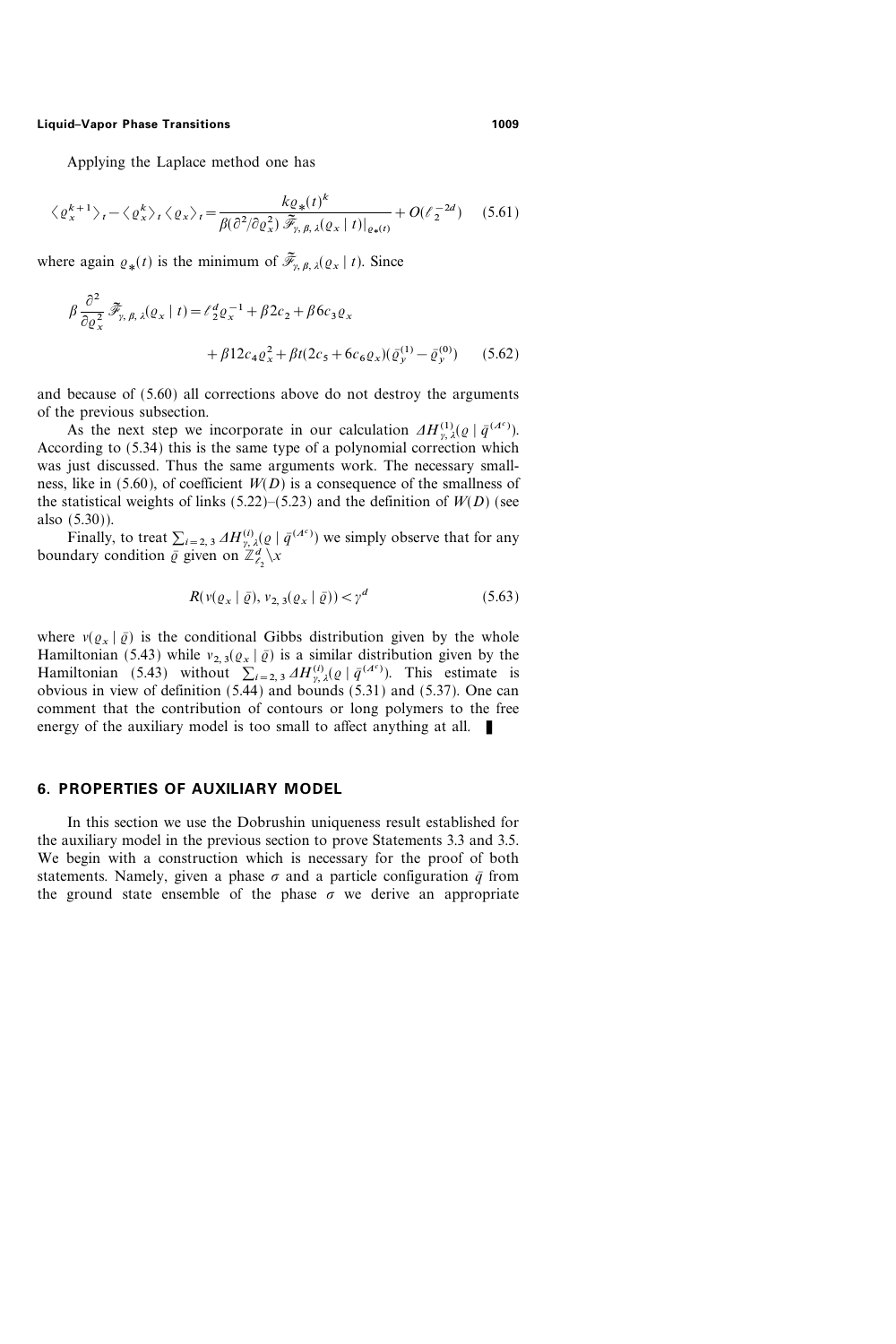representation for the logarithm of partition function (3.37). Lemma 5.2 gives

$$
Z_{\gamma,\beta,\lambda}^{A}(A \mid \bar{q}^{(A^c)}) = \sum_{\varrho^{(\ell_2)}(A)} \exp\left(-\beta \tilde{\mathscr{F}}_{\gamma,\beta,\lambda}(\varrho^{(\ell_2)}(A) \mid \bar{q}^{(A^c)}) - \sum_{i=1}^{3} \Delta H_{\gamma,\lambda}^{(i)}(\varrho^{(\ell_2)}(A) \mid \bar{q}^{(A^c)})\right)
$$
(6.1)

Below we consider density configurations, lattice volumes, etc. related to the scale  $\ell_2$  and in most cases we omit the superscript  $(\ell_2)$  from the notations. On few occasions when we need other scales we specify them explicitly.

In Section 4 we studied in detail the minimizers of  $\mathscr{F}_{\gamma,\beta,\lambda}(\varrho(\Lambda) | \bar{q}^{(\Lambda^c)})$ for bounded  $\Lambda$  and  $\Lambda = \mathbb{Z}_{\ell_2}^d$ . Now we need to study minimizers for

$$
\widetilde{H}_{\gamma,\lambda}(\varrho(\Lambda) \mid \bar{q}^{(\Lambda^c)}) = \beta \widetilde{\mathcal{F}}_{\gamma,\beta,\lambda}(\varrho(\Lambda) \mid \bar{q}^{(\Lambda^c)}) + \varDelta H_{\gamma,\lambda}^{(1)}(\varrho(\Lambda) \mid \bar{q}^{(\Lambda^c)}) \tag{6.2}
$$

where both  $\bar{q}^{(A^c)}$  and  $\varrho(A)$  belong to the ground state ensemble of the phase  $\sigma$ . This is a finite range translation-invariant Hamiltonian similar to  $\mathscr{F}_{\gamma,\beta,\lambda}(\varrho(\Lambda) | \bar{q}^{(\Lambda^c)})$  but not allowing a simple representation of the type  $(4.35)$ . For a bounded  $\Lambda$  the existence of at least one minimizer of  $\tilde{H}_{\gamma,\lambda}(\varrho(\Lambda) | \bar{q}^{(\Lambda^c)})$  follows from the compactness of its domain,  $(\varrho_{\beta,\sigma}-\zeta,\varrho_{\beta})$  $(\varrho_{\beta,\sigma}+\zeta)^A$ . This domain is convex and the minimizer is unique because the function  $\tilde{H}_{\gamma, \lambda}(q(A) | \bar{q}^{(A^c)})$  (of the finite number of variables  $\varrho_x, x \in A$ ) is also convex. This is a consequence of estimate (3.17) from which it is not hard to see that for any  $\bar{q}^{(A^c)}$  and  $\varrho(A)$  the Hessian matrix of  $\tilde{H}_{\gamma, \lambda}(\cdot | \bar{q}^{(A^c)})$ calculated at  $\varrho(A)$  is positive definite with the mass bounded from 0 independently of  $\bar{q}^{(A^c)}$  and  $\varrho(A)$ . Depending on the context we denote the unique minimizer of  $\tilde{H}_{\gamma,\lambda}(\varrho(A) | \bar{q}^{(A^c)})$  by  $\hat{\varrho}, \hat{\varrho}(A)$  or  $\hat{\varrho}^{\bar{q}^{(A^c)}}$ .

To clarify the structure and convexity of  $\tilde{H}_{\gamma,\lambda}(\varrho(\Lambda) | \bar{q}^{(\Lambda^c)})$  we introduce

$$
\Delta \widetilde{H}_{\gamma,\lambda}(\varrho(A) \mid \bar{q}^{(A^c)}) = \widetilde{H}_{\gamma,\lambda}(\varrho(A) \mid \bar{q}^{(A^c)}) - \widetilde{H}_{\gamma,\lambda}(\hat{\varrho}(A) \mid \bar{q}^{(A^c)}) \tag{6.3}
$$

It is not hard to check that

$$
\Delta \widetilde{H}_{\gamma, \lambda}(q(A) \mid \bar{q}^{(A^c)}) = \ell_2^d \sum_{x \in [A]^{(\ell_2)}} \sum_{n=2}^{\infty} \frac{1}{n(n-1) \hat{\varrho}_x^{n-1}} \Delta \varrho_x^n
$$
  
+ 
$$
\ell_2^d \sum_{D \text{ } \in [A^c]^{(\ell_2)}} W(D) \sum_{X_1(D), X_2(D)} \prod_{x \in X_1(D)} \hat{\varrho}_x(A) \prod_{x \in X_2(D)} \Delta \varrho_x
$$
(6.4)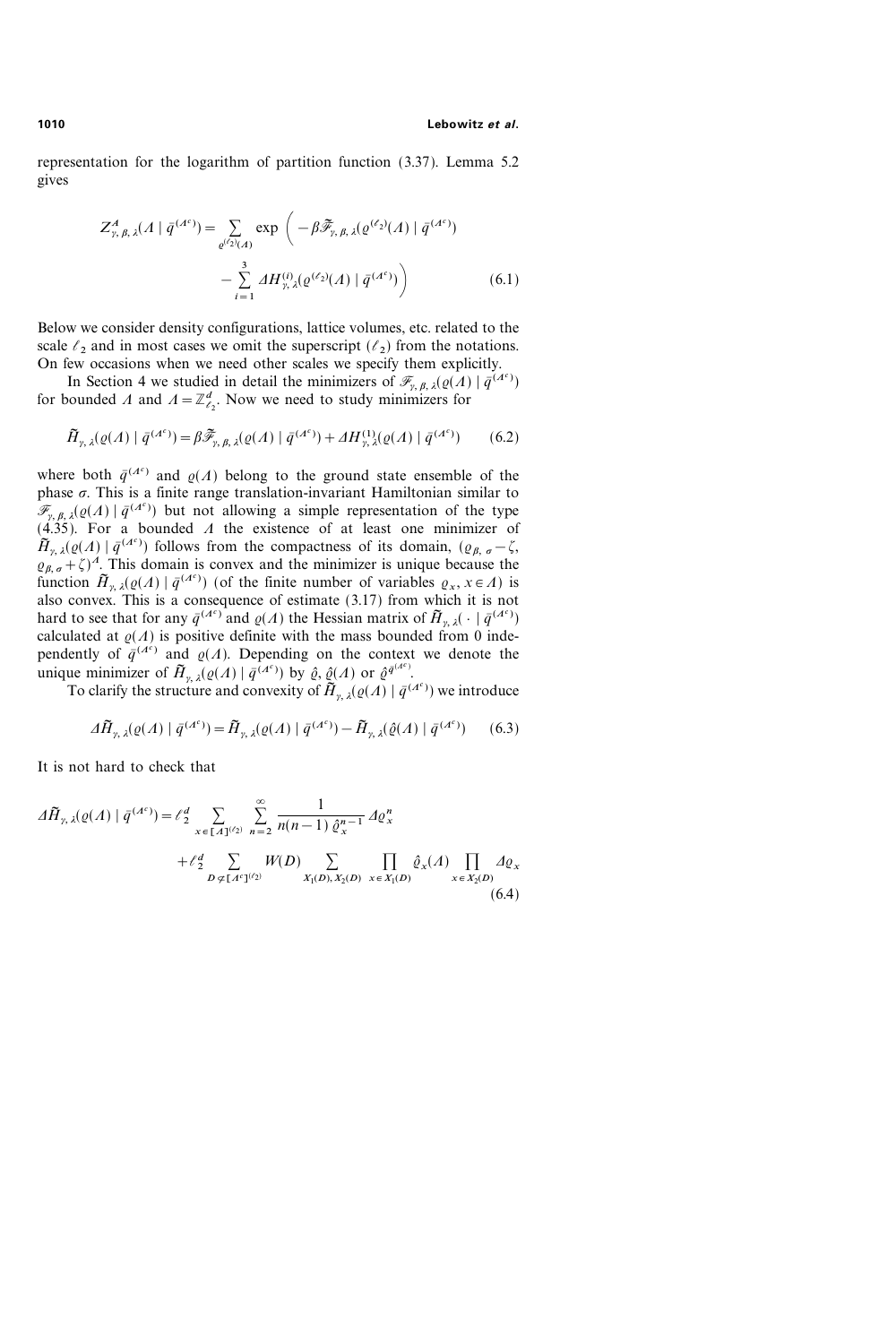#### Liquid–Vapor Phase Transitions 1011 (1996) 1011

Here  $\Delta \varrho_x = \varrho_x - \hat{\varrho}_x(\Lambda)$  and D is a connected family of links with endpoints forming a set  $X(D) \subset \mathbb{Z}_{\ell_2}^d$ . The number of links in D is less than  $c_{(5.31)}$ . The subsets  $X_1(D)$  and  $X_2(D)$  form a partition of  $X(D)$  with at least two elements in  $X_2(D)$ . The second internal sum is taken over all partitions of that type. For  $W(D)$  one has the estimate

$$
\sum_{\substack{D:\ X(D)\ni x\\D \neq L^{(2)},\ L^{(4)}}} |W(D)| \varrho_{\max}^{|X(D)|} \leq \gamma^{\alpha_2/3} \tag{6.5}
$$

as follows from (5.30). Also

$$
|A\varrho_x| \leq 2\zeta \tag{6.6}
$$

The quadratic part of (6.4) is

$$
\frac{1}{2!} \ell_2^d \sum_{x \in [A]^{(\ell_2)}} \frac{1}{\hat{\varrho}} 4 \varrho_x^2 - \frac{1}{2!} \ell_2^d \sum_{x_1, x_2: x_1 \cup x_2 \notin [A^c]^{(\ell_2)}} \tilde{I}^{(2)}(x_1, x_2 \mid \hat{\varrho}(A)) 4 \varrho_{x_1} 4 \varrho_{x_2}
$$
\n(6.7)

with

$$
\frac{1}{\hat{\varrho}_{x_1}(A)} - \sum_{x_2} \tilde{I}^{(2)}(x_1, x_2 \mid \hat{\varrho}(A)) \ge m(\beta) > 0
$$
\n(6.8)

for any  $x_1 \in [A]^{(\ell_2)}$ . Here  $\tilde{I}^{(2)}(x_1, x_2 | \hat{\varrho}(A))$  is an analogue of (4.41) and satisfies the same estimate (4.42) for  $\gamma$  small enough. (By construction  $|I^{(2)}(x_1, x_2 | \hat{\varrho}(A)) - \tilde{I}^{(2)}(x_1, x_2 | \hat{\varrho}(A))| \leq c\gamma^{\alpha_2}I^{(2)}(x_1, x_2)$ . Moreover, in view of (6.5) and assuming that  $\zeta$  is chosen to be small enough with respect to  $m(\beta)$ 

$$
\Delta \widetilde{H}_{\gamma,\lambda}(\varrho(A) \mid \bar{q}^{(A^c)}) = \frac{1}{2!} \ell_2^d \sum_{x \in [A]^{(\ell_2)}} \frac{m(\beta)}{2} \Delta \varrho_x^2 + U(\hat{\varrho}(A), \Delta \varrho(A)) \tag{6.9}
$$

with positive convex  $U(\hat{\rho}(A), \Delta \rho(A))$  having minimum at  $\Delta \rho(A) \equiv 0$ .

Along with the minimizers of  $\tilde{H}_{\gamma,\lambda}(\varrho(\Lambda) | \bar{q}^{(\Lambda^c)})$  for bounded regions  $\Lambda$ we also need a global minimizer, i.e., an analogue of  $\rho_{\beta,\sigma}$ . To find such a minimizer and to show its uniqueness (for given  $\sigma$ ) we consider a sufficiently large (with respect to the range of  $\tilde{H}_{v, \lambda}(\cdot)$ ) periodic box A and the corresponding Hamiltonian  $\tilde{H}_{v, \lambda}(q(A))$ . All convexity considerations remain true for  $\tilde{H}_{\nu,\lambda}(\varrho(A))$  such that  $\tilde{H}_{\nu,\lambda}(\varrho(A))$  has a unique minimizer  $\varrho(A)$ .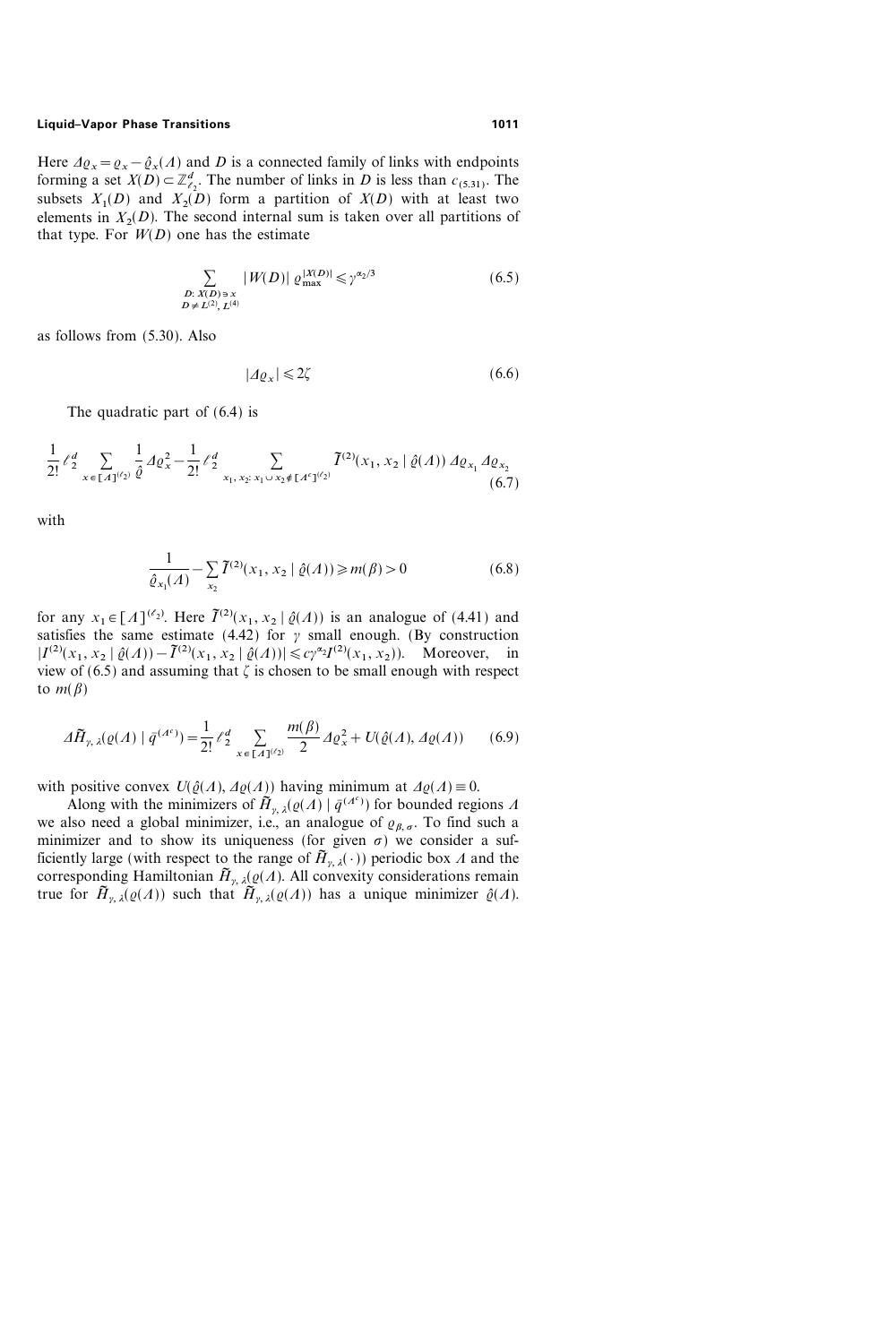Because of the translation invariance of  $\tilde{H}_{v,\lambda}(\varrho(\Lambda))$  this minimizer is a constant configuration  $\hat{\varrho}_x(A) = \hat{\varrho}, x \in A$ . (Otherwise one is able to construct another minimizers by space translations.) Since  $\tilde{H}_{\nu,\lambda}(\varrho(\Lambda))$  is of finite range we observe that  $\hat{\varrho}$  is independent on  $\Lambda$  for all sufficiently large periodic  $\Lambda$  and hence  $\hat{\varrho}$  is the global minimizer we are looking for. Note that the specific energy  $\tilde{h}_{\gamma, \beta, \lambda}(s) = \lim_{\Delta \to \mathbb{Z}_{\ell_2}^d} |A|^{-1} \tilde{H}_{\gamma, \lambda}(e(A))$  of any constant density configuration  $\varrho(A) \equiv s$  is just a finite sum and  $\hat{\varrho}$  is nothing but the value of s at which  $\tilde{h}_{\gamma, \beta, \lambda}(s)$  achieves its minimum. Thus given  $\sigma$  such a minimum is unique for  $s \in (g_{\beta,\sigma} - \zeta, g_{\beta,\sigma} + \zeta)$  and we have different values  $\hat{\varrho}_{\beta,\lambda,-}$  and  $\hat{\varrho}_{\beta,\lambda,+}$  corresponding to  $\sigma=-1$  and  $\sigma=+1$ .

Denote by  $\hat{\lambda}(\beta, \gamma)$  the value of  $\lambda$  at which  $\tilde{h}_{\gamma, \beta, \lambda}(\hat{\varrho}_{\beta, \lambda,-})=$  $\tilde{h}_{\gamma, \beta, \lambda}(\hat{Q}_{\beta, \lambda, +})$  and set  $\hat{Q}_{\beta, \sigma} = \hat{Q}_{\beta, \lambda(\beta), \sigma}$ . The important consequences of the representation of  $\hat{\varrho}_{\beta,\lambda,\sigma}$  via  $\tilde{h}_{\gamma,\beta,\lambda}(s)$  are the existence of  $\hat{\lambda}(\beta, \gamma)$  and the estimates

$$
|\varrho_{\beta,\,\sigma} - \hat{\varrho}_{\beta,\,\lambda,\,\sigma}| \leqslant c\gamma^{\alpha_1/2} \tag{6.10}
$$

and

$$
|\lambda(\beta) - \hat{\lambda}(\beta, \gamma)| \leq c\gamma^{\alpha_1} \tag{6.11}
$$

Indeed, let  $h_{y, \beta, \lambda}(s)$  be the specific energy of  $\varrho \equiv s$  calculated via the Hamiltonian  $\widetilde{H}_{\gamma,\lambda}(\varrho(\Lambda))+\Delta H_{\gamma,\lambda}^{(2)}(\varrho(\Lambda))$  with periodic  $\Lambda$ . Then

$$
|\tilde{h}_{\gamma,\beta,\lambda}(s) - h_{\gamma,\beta,\lambda}(s)| \leqslant c\gamma^{4d} \tag{6.12}
$$

as follows from (5.31).

Another way to calculate  $h_{y, \beta, \lambda}(s)$  is the approach of Section 4. Here the starting point is the partition function (5.15) with fixed density configuration  $\varrho^{(\ell_2)} \equiv s$ . Then one approximate this partition function by using the density configurations defined with respect to the scale  $\ell_1 \ll \ell_2$ . (Note that the density configuration which is constant in the scale  $\ell_2$  is not necessarily a constant one in the finer scale  $\ell_1$ .) As the first step of the approximation one shifts all particles to the centers of the corresponding boxes  $C^{(\ell_1)}$  for the price of the error (in the value of  $\tilde{H}_{\gamma,\lambda}(\varrho^{(\ell_1)}(A))$  +  $AH^{(2)}_{\gamma,\lambda}(\varrho^{(\ell_1)}(A)))$  which in absolute value does not exceed  $c\gamma^{\alpha_1} |A|$  (see Lemma 4.5). Lemmas 4.6 and 4.7 then show that up to the same error the Hamiltonian  $\tilde{H}_{\gamma,\lambda}(e^{(\ell_1)}(A)) + \Delta H_{\gamma,\lambda}^{(2)}(e^{(\ell_1)}(A))$  can be approximated by  $(4.26)$ .

Now the convexity considerations (see (3.6)) imply that among all density configurations  $\varrho^{(\ell_1)}(A)$  such that  $\varrho^{(\ell_2)}(\varrho^{(\ell_1)}(A)) \equiv s$  the configuration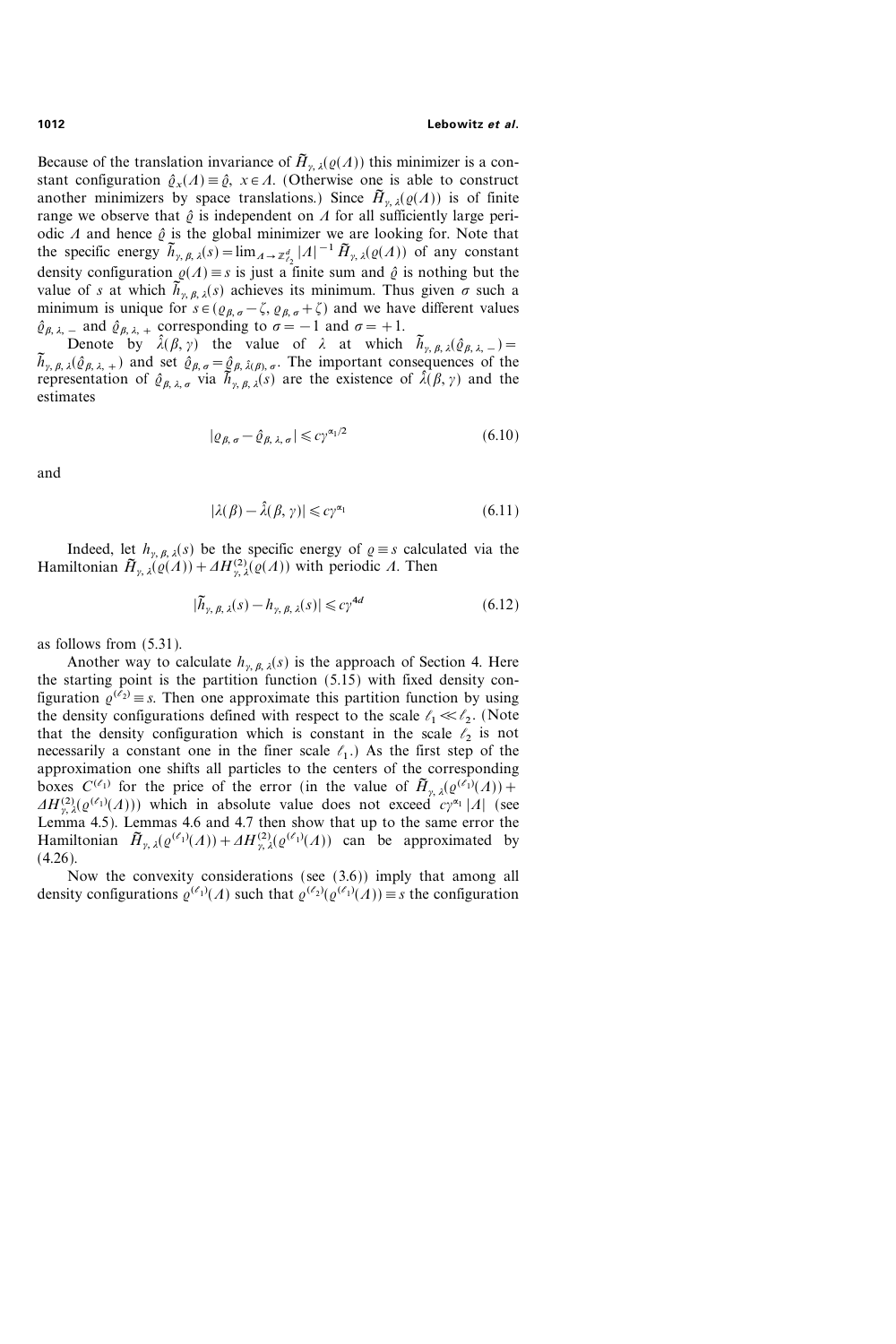#### Liquid–Vapor Phase Transitions 1013

 $\varrho^{(\ell_1)}(\Lambda) \equiv s$  has the minimal value of the mean field functional (4.26). Hence (see (4.19) and above) counting only the contribution of  $\varrho^{(\ell_1)}(A) \equiv s$ produces the error which again in absolute value does not exceed  $c\gamma^{\alpha_1} |A|$ (in fact it is much smaller). The specific energy of the constant density configuration  $\varrho^{(\ell_1)} \equiv s$  calculated via (4.26) is nothing but the mean field specific energy  $F_{\beta, \lambda}(s)$  and therefore

$$
|F_{\beta,\lambda}(s) - h_{\gamma,\beta,\lambda}(s)| \leq c\gamma^{\alpha_1} \tag{6.13}
$$

Since  $\tilde{h}_{\gamma, \beta, \lambda}(s) = F_{\beta, \lambda}(s) + \sum_{k=2}^{K} a_k s^k$  with  $|a_k| < c\gamma^{\alpha_2}$ , i.e.,  $\tilde{h}_{\gamma, \beta, \lambda}(s)$  is a small polynomial perturbation of  $F_{\beta, \lambda}(s)$ , and

$$
|F_{\beta,\lambda}(s) - \tilde{h}_{\gamma,\beta,\lambda}(s)| \leqslant c\gamma^{\alpha_1} \tag{6.14}
$$

as follows from  $(6.12)$  and  $(6.13)$ , one immediately obtains  $(6.10)$  and (6.11). (The existence of  $\hat{\lambda}(\beta, \gamma)$  follows from an elementary linear analysis and continuity of  $\tilde{h}_{\nu, \beta, \lambda}(s)$ .)

Finally observe that a straightforward modification of the arguments of Lemma 4.8 shows that  $|\hat{\varrho}_{\beta,\lambda,\sigma} - \hat{\varrho}^{\bar{q}^{(A^c)}}|$  satisfy (4.36).

With  $\hat{\varrho}_{\beta,\lambda,\sigma}$  and  $\hat{\varrho}^{\bar{q}^{(A^c)}}$  being properly defined we construct now a convenient representation for the log of the partition function (6.1) using the following interpolation trick. For  $t \in [0, 1]$  and  $s \in [0, 1]$  introduce an interpolated Hamiltonian

$$
\Delta H_{\gamma,\lambda}(\Delta \varrho(A)) \, |\, \bar{q}^{(A^c)}; t, s) = \ell_2^d \sum_{x \in [A]^{(\ell_2)}} \sum_{n=2}^{\infty} \frac{1}{n(n-1) \, \hat{\varrho}_x^{n-1}} \, \Delta \varrho_x^n
$$
\n
$$
+ t \ell_2^d \sum_{D \, \in [A^c]^{(\ell_2)}} W(D) \sum_{\substack{X_1(D), \, x \in X_1(D) \\ X_2(D)}} \prod_{x \in X_2(D)} \hat{\varrho}_x(A) \prod_{x \in X_2(D)} \Delta \varrho_x
$$
\n
$$
+ s \sum_{i=2,3} \Delta H_{\gamma,\lambda}^{(i)}(\varrho(A)) \, |\, \bar{q}^{(A^c)}) \tag{6.15}
$$

The Hamiltonian  $AH_{\gamma,\lambda}(A\varrho(A)) | \bar{q}^{(A^c)}; t, s)$  satisfies the Dobrushin uniqueness condition similarly to  $\Delta H_{\gamma,\lambda}(\Delta\varrho(\Lambda) | \bar{q}^{(A^c)}; 1, 1)$ . We denote by  $\langle \cdot \rangle_{t,s,A,\bar{a}^{(A^c)}}$  the expectation with respect to the corresponding Gibbs measure in the finite domain  $\Lambda$  with the boundary condition  $\bar{q}^{(\Lambda^c)}$  and we denote by  $\langle \cdot \rangle_{ts}$  the expectation with respect to the corresponding unique limit Gibbs distribution.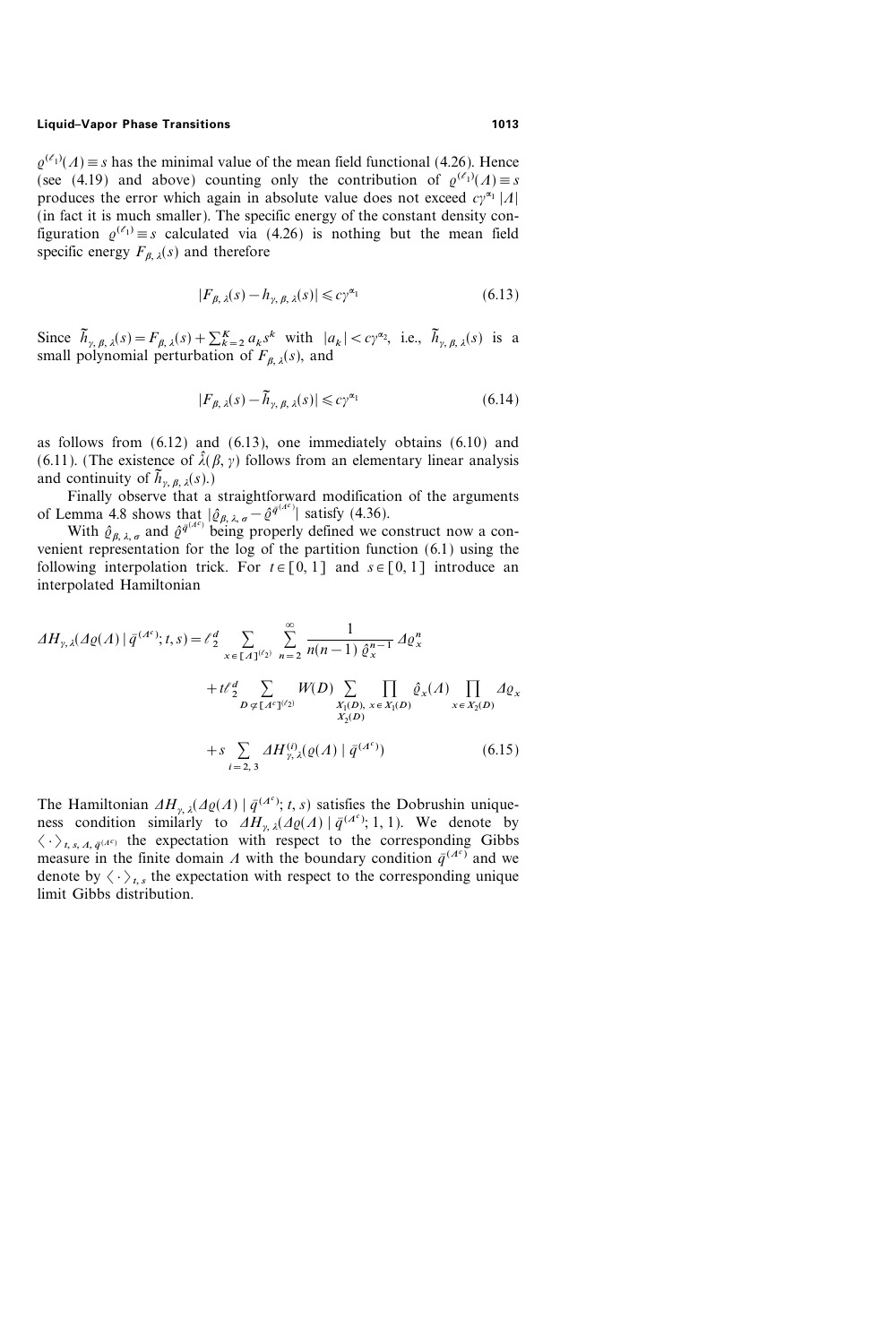From  $(6.1)$  and  $(6.15)$  by direct calculation one obtains

$$
\log Z_{\gamma,\beta,\lambda}^{A}(A \mid \bar{q}^{(A^{c})})
$$
\n
$$
= -\tilde{H}_{\gamma,\lambda}(\hat{\varrho}(A) \mid \bar{q}^{(A^{c})}) + \ell_{2}^{d} \sum_{D \notin [A^{c}]^{(\ell_{2})}} W(D) \sum_{X_{1}(D), X \in X_{1}(D)} \prod_{X_{2}(D)} \hat{\varrho}_{X} \times \int_{0}^{1} dt \left\langle \prod_{x \in X_{2}(D)} \Delta \varrho_{x} \right\rangle_{t, 0, A, \bar{q}^{(A^{c})}}
$$
\n
$$
+ \sum_{\tau \in A: L(\tau) \geq c_{(5,31)}} W(\tau) \int_{0}^{1} ds \langle P(\tau, \Delta \varrho) \rangle_{1, s, A, \bar{q}^{(A^{c})}}
$$
\n
$$
+ \sum_{\xi \in A} \int_{0}^{1} ds \langle W(\xi, \Delta \varrho) \rangle_{1, s, A, \bar{q}^{(A^{c})}}
$$
\n(6.16)

Here  $\hat{\varrho}(A) = \hat{\varrho}^{\bar{q}^{(A^c)}}$  is the minimizer of  $\tilde{H}_{\gamma, \lambda}(\cdot | \bar{q}^{(A^c)})$  and notations  $P(\tau, \Delta \varrho)$ and  $W(\xi, \Delta \varrho)$  are used instead of  $P(\tau)$  and  $W(\xi)$  to underline the density configuration  $\hat{\varrho}(A)+\varDelta\varrho(A)$  with respect to which these quantities are calculated. We use two parameters  $s$  and  $t$  instead of a single one for the technical transparency. In models  $\langle \cdot \rangle_{t, 0, A, \bar{a}^{(A^c)}}$ , i.e., with  $s = 0$ , the range of interaction is finite so it is simpler to control decay of correlations.

Namely, a standard consequence of the Dobrushin uniqueness theorem [D2] is the estimate

$$
|\langle \Delta \varrho_{x} \rangle_{t, 0, A, \bar{q}^{(A^c)}} - \langle \Delta \varrho_{x} \rangle_{t, 0}| \leq 2\zeta \sum_{n=2}^{\infty} \sum_{\substack{y_1 = x \\ y_2, \dots, y_{n-1} \in [A]^{(\ell_2)} \\ y_n \in [A^c]^{(\ell_2)}}} \prod_{i=1}^{n-1} r_{y_i y_{i+1}} \qquad (6.17)
$$

where  $r_{xy}$  are defined by (5.56) with nonessential modification discussed below (5.62). Similarly

$$
\left| \left\langle \prod_{x \in X} A \varrho_x \right\rangle_{t, 0, A, \bar{q}^{(A^c)}} - \left\langle A \varrho_x \right\rangle_{t, 0} \right|
$$
\n
$$
\leq (2\zeta)^{|X|} \sum_{n=2}^{\infty} \sum_{\substack{y_1 \in X \\ y_2, \dots, y_{n-1} \in [A]^{(\ell_2)}}} \prod_{i=1}^{n-1} r_{y_i y_{i+1}} \tag{6.18}
$$

Now if follows from definition (5.56) of  $r_{xy}$  and estimate (3.17) that

$$
|\langle \varDelta \varrho_{x} \rangle_{t, \, 0, \, A, \, \bar{q}^{(A^c)}} - \langle \varDelta \varrho_{x} \rangle_{t, \, 0}| \leqslant \frac{c\zeta}{1 - a(\beta)} \left(\frac{1 + a(\beta)}{2}\right)^{\lceil \gamma \operatorname{dist}(x, \, A^c) \rceil} \tag{6.19}
$$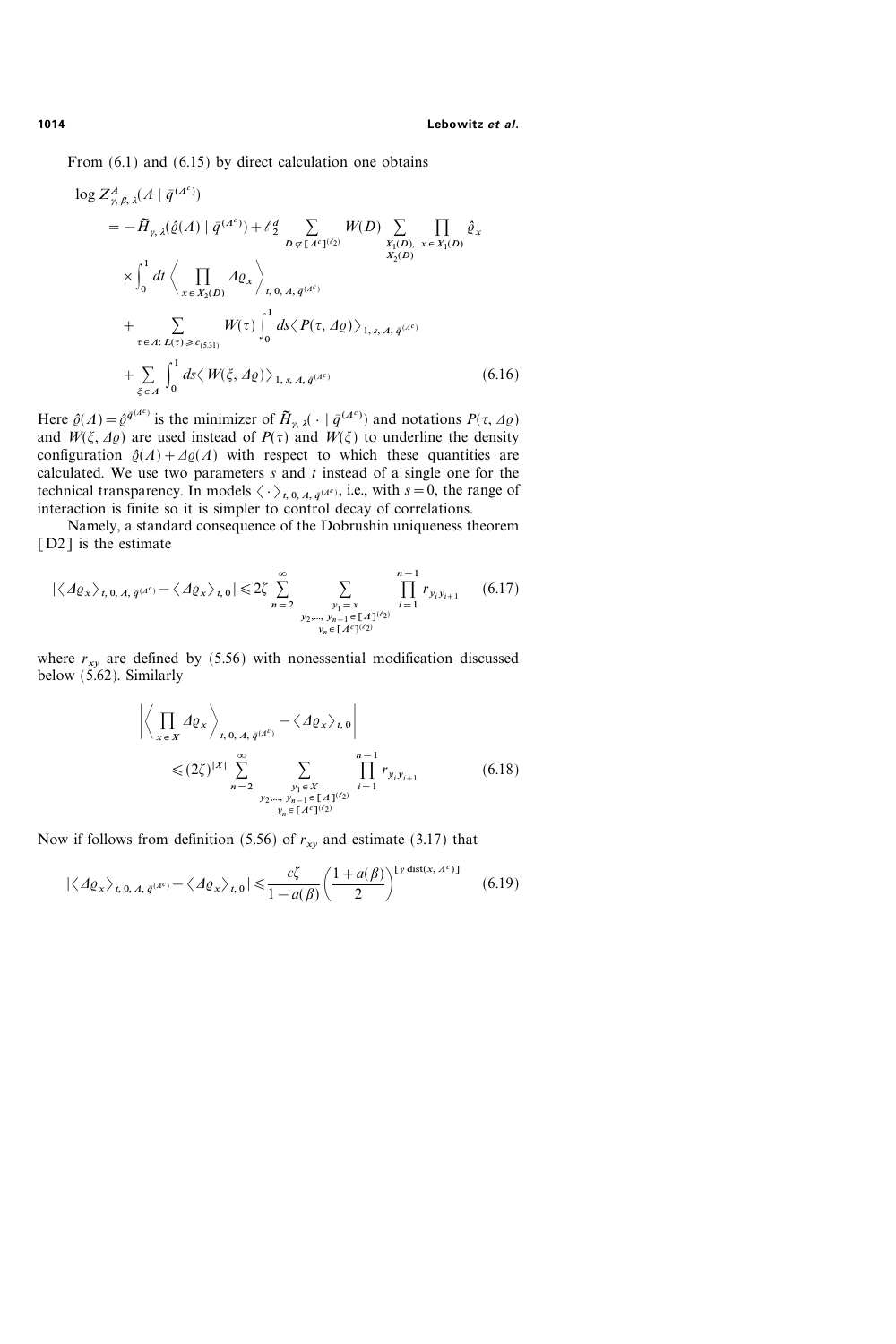#### Liquid-Vapor Phase Transitions 1015

and

$$
\left| \left\langle \prod_{x \in X} A \varrho_x \right\rangle_{t, 0, A, \bar{q}^{(A^c)}} - \left\langle A \varrho_x \right\rangle_{t, 0} \right|
$$
  

$$
\leq |X|(2\zeta)^{|X|} \frac{c\zeta}{1 - a(\beta)} \left( \frac{1 + a(\beta)}{2} \right)^{[\gamma \text{ dist}(X, A^c)]}
$$
(6.20)

which are similar to  $(4.36)$ . Also given x

$$
\sum_{n=2}^{\infty} \sum_{\substack{y_1=x\\y_2,\dots,y_n \in \mathbb{Z}_{\ell_2}^d}} \prod_{i=1}^{n-1} r_{y_i y_{i+1}} \leq \frac{2}{1-a(\beta)} \tag{6.21}
$$

In fact is easily follows from the structure and smallness of  $|W(\tau)|$  and  $|W(\xi)|$  expressed by (5.31) and (5.37) that the same exponential decay of correlations takes place for models with  $s \neq 0$  which include the infinite range part  $s \sum_{i=2,3} \Delta H_{\gamma,\lambda}^{(i)}(\varrho(\Lambda) | \bar{q}^{(\Lambda^c)})$  of the Hamiltonian (6.15)

The final representation of  $\log Z^A_{\gamma, \beta, \lambda}(A | \bar{q}^{(A^c)})$  is

$$
\log Z_{\gamma,\beta,\lambda}^{A}(A | \bar{q}^{(A)})
$$
\n
$$
= -\tilde{H}_{\gamma,\lambda}(\hat{\varrho}(A) | \bar{q}^{(A)})
$$
\n
$$
- \ell_{2}^{d} \sum_{D \notin [A^{c}]^{(\prime_{2})}} W(D) \sum_{X_{1}(D), x \in X_{1}(D)} \hat{\varrho}_{x} \int_{0}^{1} dt \left\langle \prod_{x \in X_{2}(D)} A \varrho_{x} \right\rangle_{t,0}
$$
\n
$$
- \sum_{\tau \notin A^{c}: L(\tau) \geq c} W(\tau) \int_{0}^{1} ds \left\langle P(\tau, \Delta \varrho) \right\rangle_{1,s}
$$
\n
$$
- \sum_{\xi \notin A^{c}} \int_{0}^{1} ds \left\langle W(\xi, \Delta \varrho) \right\rangle_{1,s}
$$
\n
$$
+ \ell_{2}^{d} \sum_{D \notin [A^{c}]^{(\prime_{2})}} W(D) \sum_{X_{1}(D), x \in X_{1}(D)} \hat{\varrho}_{x} \int_{0}^{1} dt
$$
\n
$$
\times \left( \left\langle \prod_{x \in X_{2}(D)} A \varrho_{x} \right\rangle_{t, 0, A, \bar{q}^{(A)}} - \left\langle \prod_{x \in X_{2}(D)} \Delta \varrho_{x} \right\rangle_{t, 0} \right)
$$
\n
$$
+ \sum_{\tau \notin A^{c}: L(\tau) \geq c} W(\tau) \int_{0}^{1} ds (\left\langle P(\tau, \Delta \varrho) \right\rangle_{1,s, A, \bar{q}^{(A^{c})}} - \left\langle P(\tau, \Delta \varrho) \right\rangle_{1,s})
$$
\n
$$
+ \sum_{\xi \notin A^{c}} \int_{0}^{1} ds (\left\langle W(\xi, \Delta \varrho) \right\rangle_{1,s, A, \bar{q}^{(A^{c})}} - \left\langle W(\xi, \Delta \varrho) \right\rangle_{1,s}) \qquad (6.22)
$$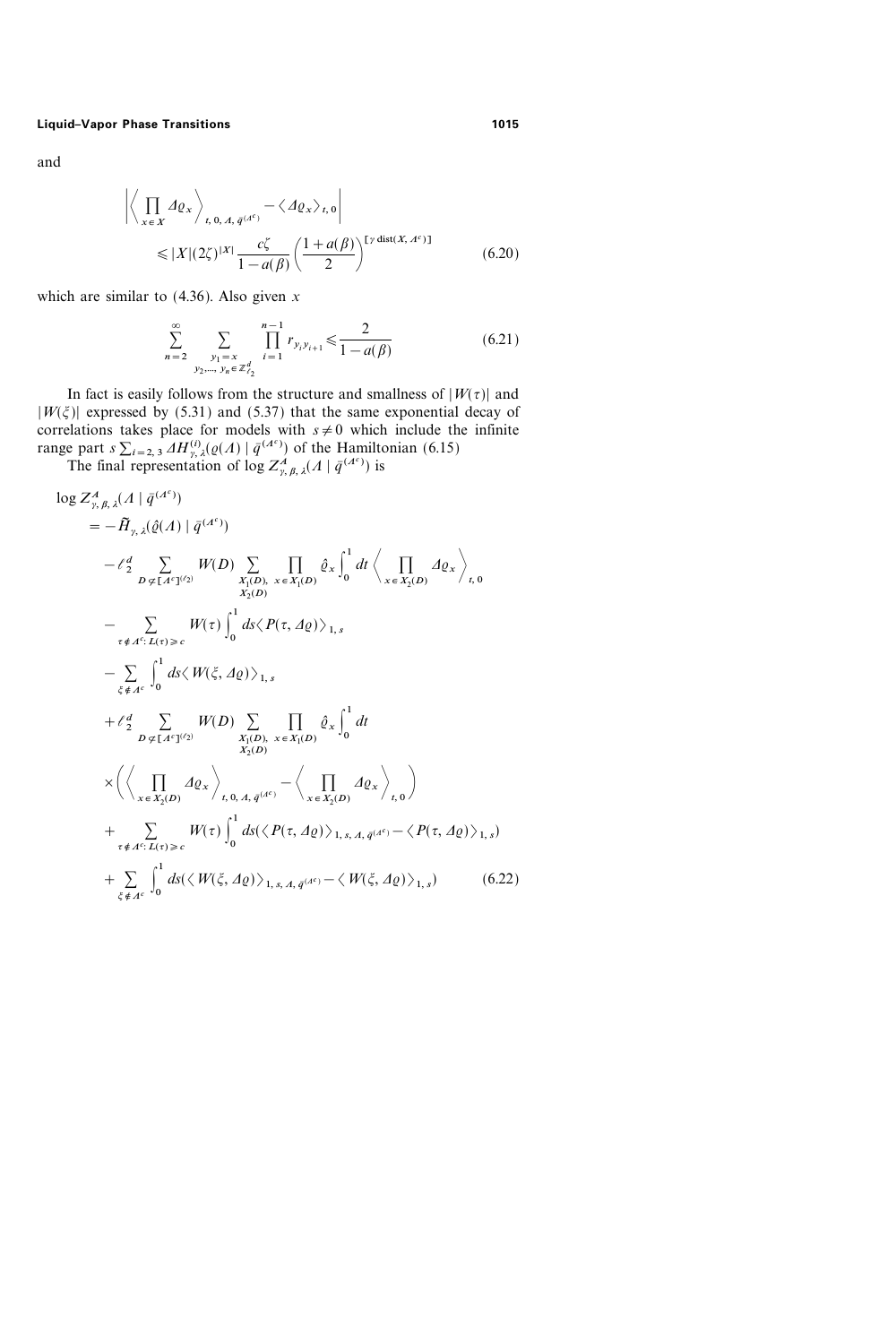Here speaking about  $\langle f(\Delta \varrho_x)\rangle_{t, s, A, \bar{q}(4^c)}$  we assume that  $\Delta \varrho_x=\varrho_x-\hat{\varrho}_x(A)$ while for  $\langle f(\Delta \varrho_x)\rangle_{t,s}$  we mean  $\Delta \varrho_x=\varrho_x-\hat{\varrho}_{\beta,\lambda,\sigma}$  such that  $\langle f(\Delta \varrho_x)\rangle_{t,s}$  is truly independent on any boundary conditions.

Proof of Statement 3.3. From the interpolation trick we have a representation for the metastable free energy

$$
f_{\sigma,\lambda,\gamma}^{A} = \ell_{2}^{d} \hat{\varrho}_{\beta,\lambda,\sigma} (\log \hat{\varrho}_{\beta,\lambda,\sigma} - 1) - \ell_{2}^{d} \lambda \hat{\varrho}_{\beta,\lambda,\sigma} - \ell_{2}^{d} \frac{1}{2!} \sum_{x \in \mathbb{Z}_{\ell_{2}}^{d}} J_{\gamma}^{(2)}(0, x) \hat{\varrho}_{\beta,\lambda,\sigma}^{2}
$$
  
+  $\ell_{2}^{d} \frac{1}{4!} \sum_{x_{1},x_{2},x_{3} \in \mathbb{Z}_{\ell_{2}}^{d}} J_{\gamma}^{(4)}(0, x_{1},..., x_{3}) \hat{\varrho}_{\beta,\lambda,\sigma}^{4}$   
-  $\ell_{2}^{d} \sum_{D:X(D)=0} \frac{W(D)}{|X(D)|} \hat{\varrho}_{\beta,\lambda,\sigma}^{[X(D)]}$   
-  $\ell_{2}^{d} \sum_{x_{1},x_{2},x_{3} \in \mathbb{Z}_{\ell_{2}}^{(4)}} \frac{W(\tau)}{|X(D)|} P(\tau, \hat{\varrho}_{\beta,\lambda,\sigma}) - \sum_{\xi:X(\xi)=0} \frac{W(\xi, \hat{\varrho}_{\beta,\lambda,\sigma})}{|X(\xi)|}$   
-  $\ell_{2}^{d} \sum_{D:X(D)=0} \frac{W(D)}{|X(D)|} \sum_{X_{1}(D),\beta} \hat{\varrho}_{\beta,\lambda,\sigma}^{[X(D)]} \int_{0}^{1} dt \left\langle \prod_{x \in X_{2}(D)} \Delta \varrho_{x} \right\rangle_{t,0}$   
-  $\sum_{\tau:X(\tau)=0} \frac{W(\tau)}{|X(\tau)|} \int_{0}^{1} ds \langle P(\tau, \Delta \varrho) \rangle_{1,s}$   
-  $\sum_{\xi:X(\xi)=0} \int_{0}^{1} ds \frac{\langle W(\xi, \Delta \varrho) \rangle_{1,s}}{|X(\xi)|}$  (6.23)

Here the definition of  $X(\tau)$  and  $X(\xi)$  is similar to that of  $X(D)$  and  $\Delta \varrho$  is defined with respect to  $\hat{\varrho}_{\beta, \lambda, \sigma}$ .

The difference  $g_{\sigma}(A | \tilde{q}^{(A^c)})$  between RHS of (6.22) and  $f_{\sigma, \lambda, \gamma}^A |A|$  can be estimated as

$$
|g_{\sigma}(A \mid \bar{q}^{(A^c)}| \leq c\ell_2^d \frac{|\bar{A} \cap \bar{A}^c|}{\ell_2^{d-1}} \gamma^{-\alpha_2} \leq c\gamma^{-1} |\bar{A} \cap \bar{A}^c|
$$
 (6.24)

Here  $|\bar{A} \cap \bar{A}^c|$  is the  $(d-1)$ -dimensional volume (area) of hypersurface separating A and  $A^c$  and  $|\bar{A} \cap \bar{A}^c| \ell_2^{-d+1} \gamma^{-\alpha_2}$  is the number of lattice points in  $\left[\delta A\right]^{(\ell_2)}$ . The first factor  $c\ell_2^d$  is the upper estimate for the sum of the absolute values of the error terms associated with given site  $x \in$  $\left[\partial \Lambda\right]^{(\ell_2)}$ . To be more precise, the contribution to  $g_{\sigma}(\Lambda | \bar{q}^{(\bar{A^c})})$  is given by terms in  $(6.22)$  and  $(6.23)$  crossing the boundary of  $\Lambda$  directly or indirectly. Directly crossing terms are D's with  $X(D)$  intersecting both  $\Lambda$  and  $\Lambda^c$ ,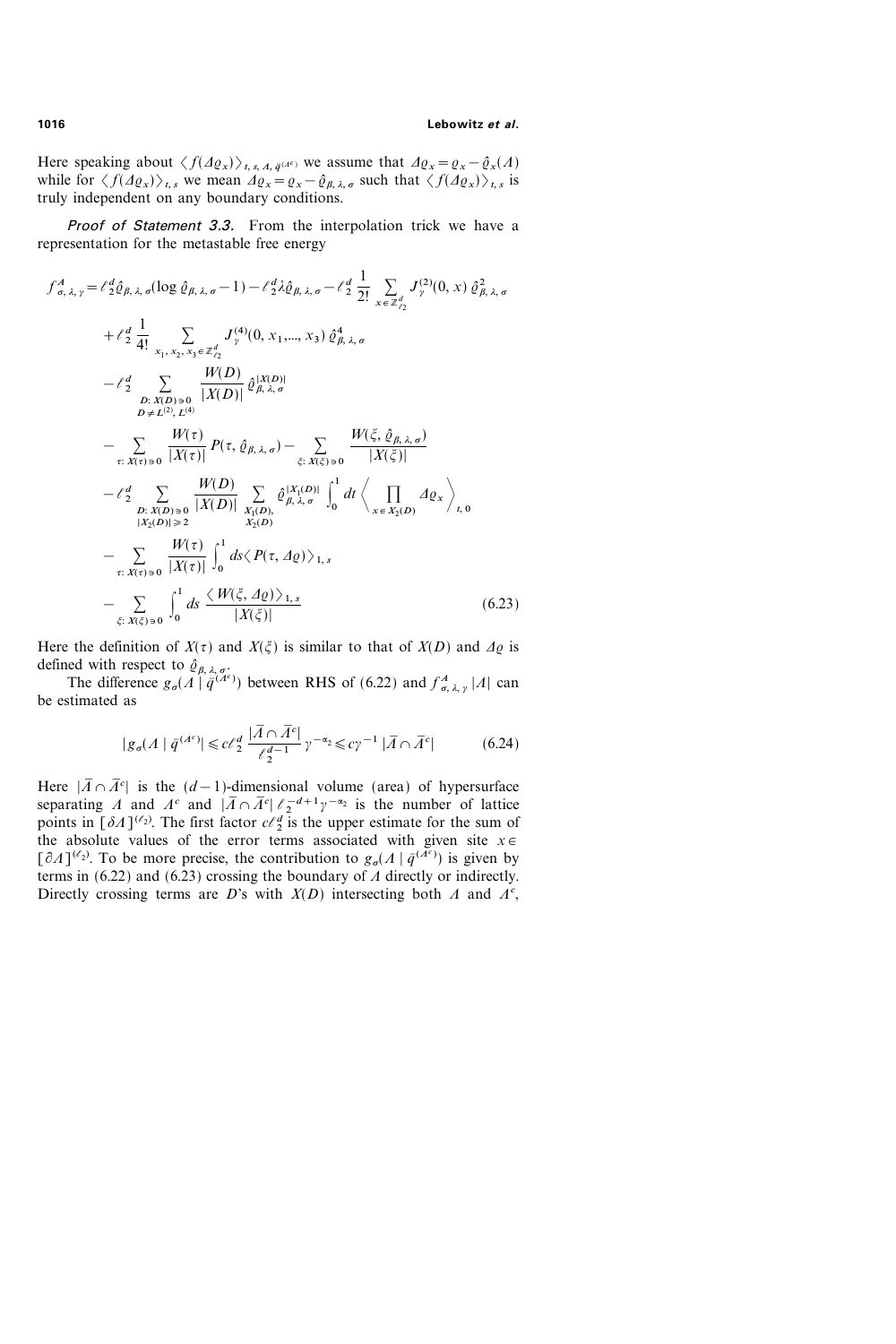#### Liquid–Vapor Phase Transitions 1017

 $\tau$ 's with  $X(\tau)$  intersecting both  $\Lambda$  and  $\Lambda^c$ ,  $\xi$ 's with  $X(\xi)$  intersecting both  $\Lambda$ and  $A<sup>c</sup>$  and links with endpoints in both A and  $A<sup>c</sup>$ . Indirectly intersection terms come from estimate (6.18) for the difference terms in the last three lines of (6.22). Graphically those terms can be represented by chains of r's joining something inside A, say some  $D \in A$ , with the sites outside A. It is important for us that geometrically any of the terms crossing the boundary passes through some site  $x \in \partial \Lambda$ . This site x may be: one of the endpoints of the link, contributing itself or as a part of D,  $\tau$  or  $\xi$ , or the endpoint of some  $r_{xy}$  or it may belong to the support of some contour which is a part of some polymer  $\xi$ . For all these involved weighted objects we always keep the property that the sum of the absolute values of the statistical weights of all objects passing through given point is less than absolute constant. Multiplying this constant by the factor  $\ell_2^d$ , which depending on the notations is present explicitly or implicitly in front of the sums just discussed, we reproduce (6.24). We need now some additional work to improve on (6.24).

The simplest observation is that using  $(5.43)$  and  $(5.37)$  one obtains that the sum over the objects containing  $\tau$  with  $L(\tau) > c_{(5,31)}$  or  $\xi$  as a constituting element is less than  $c\gamma^{4d}$ .

Another source of smallness are various expectations  $\langle \prod_x A \varrho_x \rangle$  in the corresponding terms. In particular we check that given x and for any  $k\geq 1$ 

$$
\langle | \Delta \varrho_x |^k \rangle \leq c(\ell_2^d)^{-k(5/12)} \tag{6.25}
$$

where the expectation means any one of those contributing to (6.22) and (6.23). The power  $-\frac{5}{12}$  is taken for the definiteness only and it can be replaced by  $-\frac{1}{2}+\varepsilon$ . We prove (6.25) adapting to our situation relatively abstract Lemma 8.1 in the spirit of [R2]. The correspondence between current notations and those of Section 8 is given by the following list of analogous objects:  $\phi_x$  and  $\phi_x$ ,  $\kappa$  and  $\ell_2^d$ ,  $a$  and  $2\zeta$ ,  $M$  and  $2\zeta\ell_2^d$ ,  $R$  and  $c_{(5,31)}\gamma^{-1}$ ,  $J_{xy}$  and  $\hat{\varrho} \tilde{I}^{(2)}(x, y | \hat{\varrho})$  and so on. The bound (6.25) is an easy consequence of Lemma 8.1 (which deals the finite range interactions) as the infinite radius part,  $s \sum_{i=2,3} \Delta H_{\gamma,\lambda}^{(i)}(Q^{(\ell_2)} | \bar{q}^{(\Lambda^c)})$ , of (6.15) is so small that it can not increase the expectation of  $|\Delta \varrho_{x}|$  more than in  $1+c\gamma^{4d}$  times. Note also that in (6.22) and (6.23) we have terms  $\langle | \Delta \varrho_{x} |^{k} \rangle$  only with  $k \ge 2$ .

In a similar way applying estimate (8.12) to  $\langle \prod_{x \in X_2(D)} \Delta \varrho_x \rangle_{t, 0, A, \bar{q}^{(A^c)}}$  $-\langle \prod_{x \in X, (D)} \Delta \varrho_x \rangle_{t, 0}$  we obtain improved (6.20). Indeed, the RHS of (6.18) is nothing but the upper bound for the Vasserstein distance and a square root of this estimate produces an exponential bound just with twice smaller exponent than in  $(6.20)$ .

These improvements reduce by the same factor,  $(\ell_2^d)^{-2(5/12)}$ , the estimates of the cross boundary terms coming from lines 2 and 5 in (6.22) and line 7 in (6.23).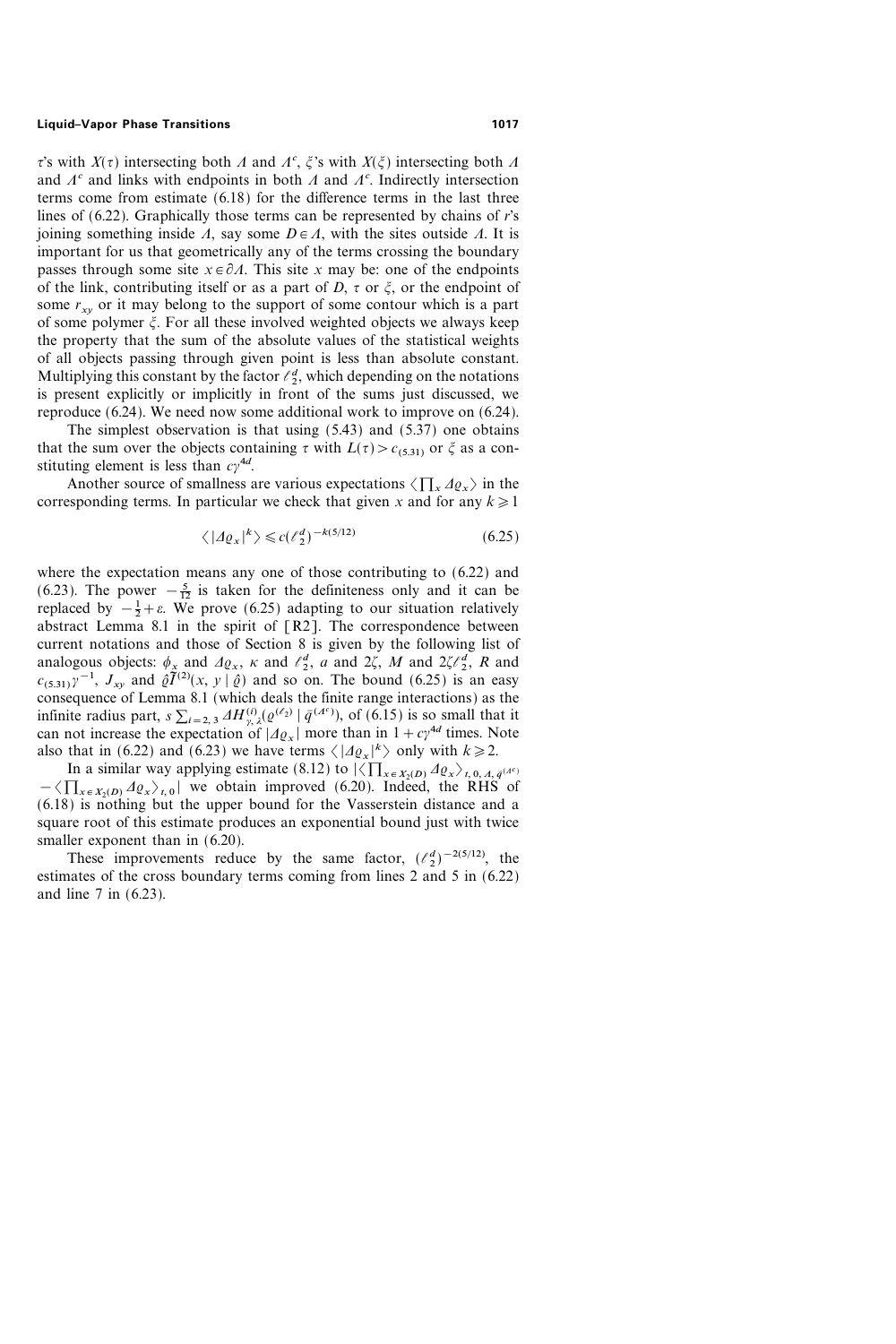As an immediate consequence of these improvements we can see that the contribution,  $e(\lambda)$ , to the difference  $\ell_2^{-d}(f^A_{+, \lambda, \gamma} - f^A_{-, \lambda, \gamma})$  coming from the non energy terms (lines 7, 8, 9 in (6.23)) is a continuous function of  $\lambda$  and  $|e(\lambda)| \leq c(\ell_2^d)^{-2(5/12)}$ . The energy parts (lines 1–6 in (6.23)) of  $\ell_2^{-d} f^A_{+, \lambda, \gamma}$  and  $\ell_2^{-d} f^A_{-, \lambda, \gamma}$  coincide with each other at  $\lambda = \hat{\lambda}(\beta, \gamma)$  and they contain explicitly terms which are linear in  $\lambda$ . Hence shiftig  $\hat{\lambda}(\beta, \gamma)$  by at most  $c(\ell_2^d)^{-2(5/12)}$  one can find the solution,  $\lambda = \lambda(\beta, \gamma)$  of (3.42) which proves Statement 3.3.  $\blacksquare$ 

A useful consequence of our improvements is the estimate

$$
|g_{\sigma}(A \mid \bar{q}^{(A^c)}) + (\tilde{H}_{\gamma,\lambda}(\hat{\varrho}_{\beta,\lambda,\gamma}(A) \mid \hat{\varrho}_{\beta,\lambda,\gamma}(A^c)) - \frac{1}{2} \tilde{U}_{\gamma}(\hat{\varrho}_{\beta,\lambda,\gamma}(A^c) \mid \hat{\varrho}_{\beta,\lambda,\gamma}(A^c)) - \tilde{H}_{\gamma,\lambda}(\hat{\varrho}(A) \mid \bar{q}^{(A^c)}))| \leq c\gamma^{-1}(\ell_2^d)^{-2(5/12)} |\bar{A} \cap \bar{A}^c| \leq \gamma^{1/2} |\bar{A} \cap \bar{A}^c| \qquad (6.26)
$$

where  $\tilde{U}_{\gamma}(\hat{\varrho}_{\beta,\lambda,\gamma}(A) | \hat{\varrho}_{\beta,\lambda,\gamma}(A^c))$  is defined as in (2.11) but in terms of the Hamiltonian  $\tilde{H}(\cdot)$ . (We remind that  $|A \cap A^c|$  is the  $(d-1)$ -dimensional volume of the hypersurface separating closed domains  $\Lambda$  and  $\Lambda^c$ .) Observe that  $\tilde{H}_{\gamma,\lambda}(\hat{\varrho}_{\beta,\lambda,\gamma}(A) | \hat{\varrho}_{\beta,\lambda,\gamma}(A^c)) - \tilde{H}_{\gamma,\lambda}(\hat{\varrho}(A) | \bar{q}^{(A^c)})$  is rather small while the compensating term  $-\frac{1}{2}\tilde{U}_{\gamma}(\hat{\varrho}_{\beta,\lambda,\gamma}(A) | \hat{\varrho}_{\beta,\lambda,\gamma}(A^c))$  is of order  $c\gamma^{-1} |A \cap A^c|$ .

**Proof of Statement 3.5.** To check estimate (3.45) consider  $Int^{\neq}(T)$  $=\bigcup_{m:\,\sigma_m(\Gamma)\neq \sigma(\Gamma)} \text{Int}_m(\Gamma)$  and introduce a strip  $S(\Gamma)=\partial^{(\ell_3/2)} \text{Int}^{\neq}(\Gamma)$  $\tilde{\delta}^{\neq}(T)$ , where  $\tilde{\delta}^{\neq}(T)$  is defined similarly to  $\tilde{\delta}^{\neq}(T)$  (see (4.57) and below). First we rewrite the numerator of (3.39) as

$$
\int_{\mathcal{Q}(\text{Supp}(T)\backslash S(\Gamma))} dq \, \mathbb{1}_{\eta(q) = \eta^{\Gamma}} e^{-\beta H_{\gamma,\lambda}(q + \bar{q}^{(\delta^=(\Gamma))})} Z_{\gamma,\beta,\lambda}^{\mathcal{A}}(\text{Int}^{\neq}(\Gamma) \cup S(\Gamma) \mid q^{(\tilde{\delta}^{\neq}(\Gamma))})
$$
\n(6.27)

Observe that for any q contributing to (6.27) the restriction of q to  $\tilde{\delta}^{\neq}(\Gamma)$ belongs to the ground state ensemble of the phase  $-\sigma(T)$ . Given such  $q^{(\tilde{\delta}^{\neq}(r))}$  denote by  $\hat{\varrho}(\text{Int}^{\neq}(r) \cup S(r))=\hat{\varrho}^{q^{(\tilde{\delta}^{\neq}(r))}}$  the minimizer of (6.2). Then using representation (6.22) and definition (6.23) one can see that

$$
Z_{\gamma,\beta,\lambda}^{A}(\text{Int}^{\neq}(\Gamma) \cup S(\Gamma) | q^{(\delta^{*}(\Gamma))})
$$
  
\n
$$
= Z_{\gamma,\beta,\lambda}^{A}(S(\Gamma) | q^{(\delta^{*}(\Gamma))}, \hat{\varrho}^{q^{(\delta^{*}(\Gamma))}}(\text{Int}^{\neq}(\Gamma))) \exp(\ell_{2}^{-d}f_{-\sigma(\Gamma),\lambda,\gamma}^{A} |\text{Int}^{\neq}(\Gamma)|
$$
  
\n
$$
- \frac{1}{2}U(\hat{\varrho}^{q^{(\delta^{*}(\Gamma))}}(\text{Int}^{\neq}(\Gamma)) | \hat{\varrho}^{q^{(\delta^{*}(\Gamma))}}(\hat{\sigma} \text{Int}^{\neq}(\Gamma)))
$$
  
\n
$$
- (\tilde{H}_{\gamma,\lambda}(\hat{\varrho}^{q^{(\delta^{*}(\Gamma))}}(\text{Int}^{\neq}(\Gamma)) | \hat{\varrho}^{q^{(\delta^{*}(\Gamma))}}(\hat{\sigma} \text{Int}^{\neq}(\Gamma)))
$$
  
\n
$$
- \tilde{H}_{\gamma,\lambda}(\hat{\varrho}_{\beta,\lambda,\sigma}(\text{Int}^{\neq}(\Gamma)) | \hat{\varrho}_{\beta,\lambda,\sigma}(\hat{\sigma} \text{Int}^{\neq}(\Gamma))))
$$
  
\n
$$
+ \tilde{g}_{-\sigma(\Gamma)}(\text{Int}^{\neq}(\Gamma) | \hat{\varrho}^{q^{(\delta^{*}(\Gamma))}}(\hat{\sigma} \text{Int}^{\neq}(\Gamma))))
$$
  
\n(6.28)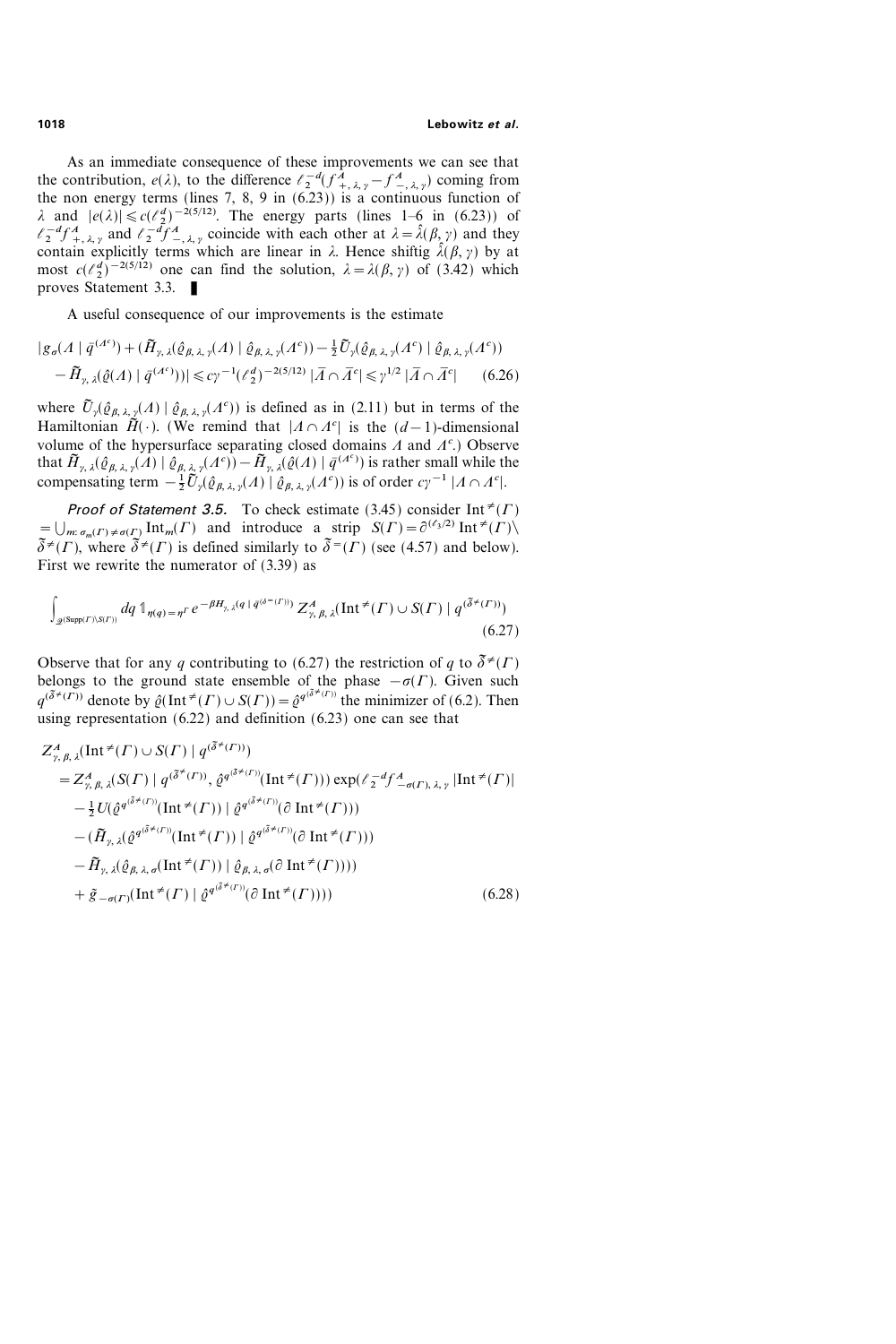#### Liquid–Vapor Phase Transitions 1019 (1999) 1019

The term  $\tilde{g}_{-\sigma(T)}(\text{Int}^{\neq}(T) | \hat{\varrho}^{q^{(\tilde{\delta}^{\neq}(T))}}(\partial \text{Int}^{\neq}(T)))$  is the sum over "polymer" type" terms cross the boundary of Int $\neq$ ( $\Gamma$ ) and it can be estimated (see  $(6.26)$ ) by

$$
|\tilde{g}_{-\sigma(\Gamma)}(\text{Int}^{\neq}(\Gamma) \mid \hat{\varrho}^{q^{(\tilde{\delta}^{\neq}(\Gamma))}}(\partial \text{ Int}^{\neq}(\Gamma)))| \leq c\gamma^{1/2} \left| \overline{\text{Int}^{\neq}(\Gamma)} \cap \overline{\text{Int}^{\neq}(\Gamma)^{c}} \right|
$$
\n(6.29)

On the other hand the strip  $S(\Gamma)$  is so wide that in the  $\gamma^{-1}$  neighborhood of  $Int^{\neq}(T) \cap Int^{\neq}(T)^c$  the difference  $|\hat{\varrho}^{q^{(\delta^{\neq}(T))}} - \hat{\varrho}_{\beta,\lambda,\sigma}|$  is exponentially small as follows from a straightforward analogue of (4.36). Thus

$$
Z_{\gamma,\beta,\lambda}^A(\text{Int}^{\neq}(\Gamma) \cup S(\Gamma) | q^{(\tilde{\delta}^{\neq}(\Gamma))})
$$
  
= 
$$
Z_{\gamma,\beta,\lambda}^A(S(\Gamma) | q^{(\tilde{\delta}^{\neq}(\Gamma))}, \hat{\varrho}_{\beta,\lambda,\sigma}(\text{Int}^{\neq}(\Gamma))) \exp(\ell_2^{-d}f_{-\sigma(\Gamma),\lambda,\gamma}^A |\text{Int}^{\neq}(\Gamma)|
$$
  

$$
-\frac{1}{2}U(\hat{\varrho}_{\beta,\lambda,\sigma}(\text{Int}^{\neq}(\Gamma)) | \hat{\varrho}_{\beta,\lambda,\sigma}(\partial \text{Int}^{\neq}(\Gamma))) + \bar{g}_{-\sigma(\Gamma)}(\text{Int}^{\neq}(\Gamma)))
$$
  
(6.30)

where

$$
|\bar{g}_{-\sigma(\Gamma)}(\text{Int}^{\neq}(\Gamma))| \leq c\gamma^{1/2} |\overline{\text{Int}^{\neq}(\Gamma)} \cap \overline{\text{Int}^{\neq}(\Gamma)^c}| \tag{6.31}
$$

Here  $\bar{g}_{-\sigma(T)}(\text{Int}^{\neq}(T))$  collects the contribution of  $\tilde{g}_{-\sigma(T)}(\text{Int}^{\neq}(T))$  $\hat{\varrho}^{q^{(\tilde{\delta}^{\neq}(r))}(\partial \text{Int}^{\neq}(r)))}$  together with corrections due to replacement of  $U(\hat{\varrho}^{q^{(\tilde{\delta}^{*}(T))}(\text{Int}^{\neq}(T)) \mid \hat{\varrho}^{q^{(\tilde{\delta}^{*}(T))}(\partial \text{Int}^{\neq}(T)))}$  by  $U(\hat{\varrho}_{\beta,\lambda,\sigma}(\text{Int}^{\neq}(T)) \mid \hat{\varrho}_{\beta,\lambda,\sigma})$  $(\partial \text{Int}^{\neq}(T)))$  and the estimate of  $\tilde{H}_{\gamma,\lambda}(\hat{\varrho}^{q^{(\delta^{\neq}(r))}}(\text{Int}^{\neq}(T)) | \tilde{\varrho}^{q^{(\delta^{\neq}(r))}})$  $(\partial \text{Int}^{\neq}(T))) - \tilde{H}_{\gamma, \lambda}(\hat{Q}_{\beta, \lambda, \sigma} \text{Int}^{\neq}(T)) | \hat{Q}_{\beta, \lambda, \sigma}(\partial \text{Int}^{\neq}(T))).$ 

Using  $(6.10)$  we obtain from  $(6.30)$  our last estimate

$$
Z_{\gamma,\beta,\lambda}^A(\text{Int}^{\neq}(\Gamma) \cup S(\Gamma) | q^{\delta^{\neq}(\Gamma))})
$$
  
=  $Z_{\gamma,\beta,\lambda}^A(S(\Gamma) | q^{(\delta^{\neq}(\Gamma))}, \varrho_{\beta,\lambda,\sigma}(\text{Int}^{\neq}(\Gamma))) \exp(\ell_2^{-d}f_{-\sigma(\Gamma),\lambda,\gamma}^A |\text{Int}^{\neq}(\Gamma)|$   

$$
-\frac{1}{2}U(\varrho_{\beta,\lambda,\sigma}(\text{Int}^{\neq}(\Gamma)) | \varrho_{\beta,\lambda,\sigma}(\partial \text{Int}^{\neq}(\Gamma))) + \bar{g}_{-\sigma(\Gamma)}(\text{Int}^{\neq}(\Gamma)) + \varDelta
$$
(6.32)

where  $|\Delta| \leq c \gamma^{1/4} |S(\Gamma)|$ .

A similar estimate is true for the denominator of (3.39) which after integration over  $q^{(\delta \neq (r))}$  implies (3.45).

### 7. APPENDIX. POLYMER EXPANSION THEOREM

Consider a finite or countable set  $\Theta$  the elements of which are called (abstract) diagrams and denoted  $\theta$ ,  $\theta'$ , etc. Fix some reflexive and symmetric relation on  $\Theta \times \Theta$ . A pair  $\theta$ ,  $\theta' \in \Theta \times \Theta$  is called incompatible ( $\theta \not\sim \theta'$ )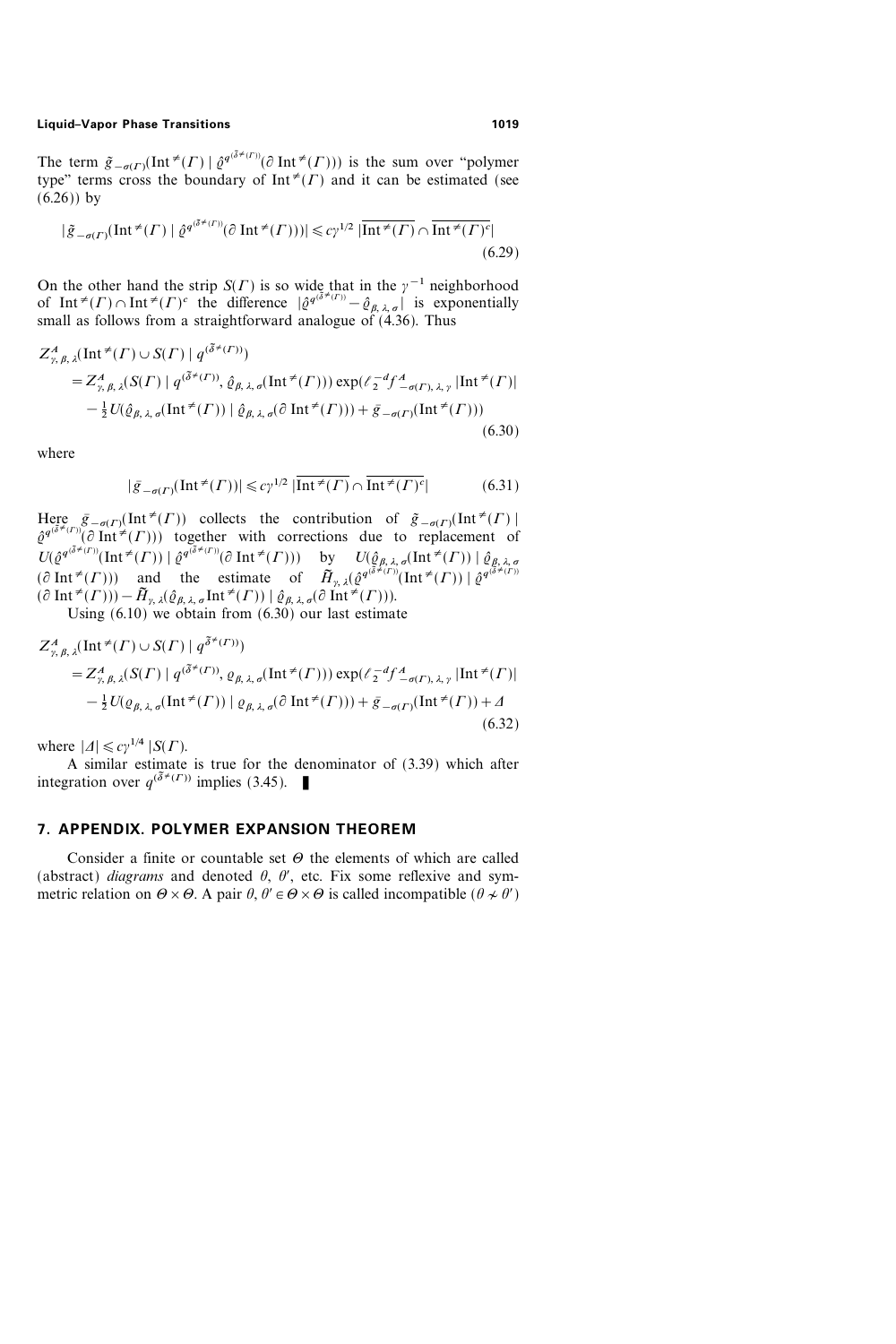if it satisfies given relation and compatible  $(\theta \sim \theta')$  in the opposite case. A collection  $\{\theta_i\}$  is called a *compatible collection of diagrams* if any two its elements are compatible. Every diagram  $\theta$  is assigned a complex-valued statistical weight denoted by  $w(\theta)$ , and for any finite  $\Lambda \subseteq \Theta$  an (abstract) partition function is defined as

$$
Z(\Lambda) = \sum_{\{\theta_j\} \subseteq \Lambda} \prod_j w(\theta_j) \tag{7.1}
$$

where the sum is extended to all compatible collections of diagrams  $\theta_i \in A$ . The empty collection is compatible by definition, and it is included in  $Z(\Lambda)$ with statistical weight 1.

A polymer  $\pi = [\theta_i^{e_i}]$  is an (unordered) finite collection of different diagrams  $\theta_i \in \Theta$  taken with positive integer multiplicities  $\varepsilon_i$ , such that for every pair  $\theta'$ ,  $\theta'' \in \pi$  there exists a sequence  $\theta' = \theta_{i_1}, \theta_{i_2}, ..., \theta_{i_s} = \theta'' \in \pi$  with  $\theta_{i_j} \nsim \theta_{i_{j+1}}, j=1, 2,..., s-1$ . The notation  $\pi \subseteq A$  means that  $\theta_i \in A$  for every  $\theta_i \in \pi$ .

With every polymer  $\pi$  we associate an (abstract) graph  $G(\pi)$  which consists of  $\sum_i \varepsilon_i$  vertices labeled by the diagrams from  $\pi$  and edges joining every two vertices labeled by incompatible diagrams. It follows from the definition of  $G(\pi)$  that it is connected and we denote by  $r(\pi)$  the quantity

$$
r(\pi) = \prod_{i} (\varepsilon_{i}!)^{-1} \sum_{G' \subset G(\pi)} (-1)^{|G'|} \tag{7.2}
$$

where the sum is taken over all connected subgraphs G' of  $G(\pi)$  containing all of  $\sum_i \varepsilon_i$  vertices and  $|G'|$  denotes the number of edges in G'. For any  $\theta \in \pi$  we denote by  $\varepsilon(\theta, \pi)$  the multiplicity of  $\theta$  in the polymer  $\pi$ .

The polymer expansion theorem below is a modification of results of [Se] and [KP] proven in [MSu]. See also [D3] for similar results.

**Theorem 7.1.** Suppose that there exists a function  $a(\theta)$ :  $\Theta \mapsto \mathbb{R}^+$ such that for any diagram  $\theta$ 

$$
\sum_{\theta': \theta' \neq \theta} |w(\theta')| \, e^{a(\theta)} \leq a(\theta) \tag{7.3}
$$

Then for any finite  $\Lambda$ ,

$$
\log Z(A) = \sum_{\pi \subseteq A} w(\pi) \tag{7.4}
$$

where the statistical weight of a polymer  $\pi = [\theta_i^{e_i}]$  equals

$$
w(\pi) = r(\pi) \prod_{i} w(\theta_i)^{e_i}
$$
 (7.5)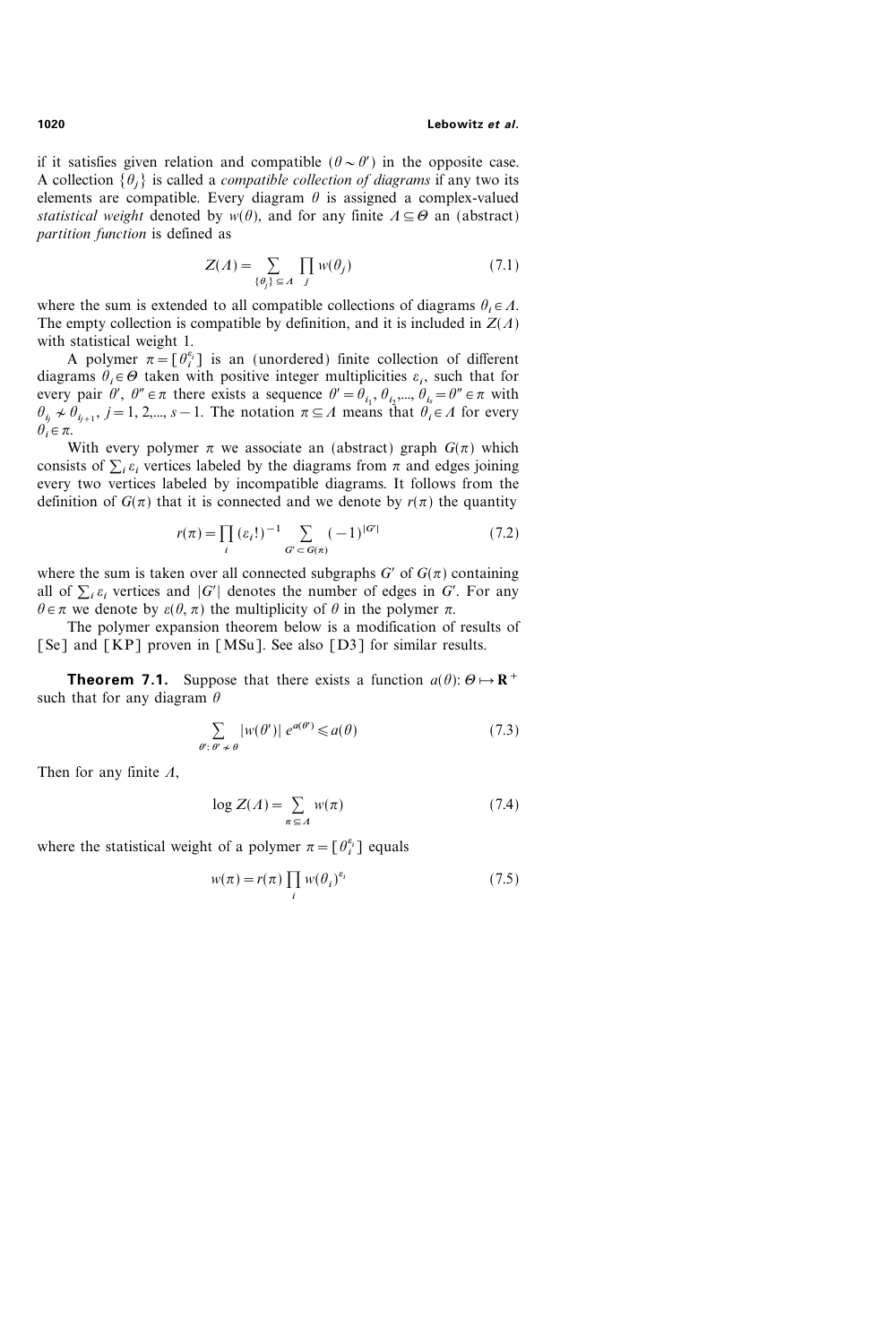#### Liquid–Vapor Phase Transitions 1021 1021

Moreover, the series (7.4) for  $log Z(\Lambda)$  is absolutely convergent in view of the estimate

$$
\sum_{\pi: \pi \ni \theta} \varepsilon(\theta, \pi) |w(\pi)| \le |w(\theta)| e^{a(\theta)} \tag{7.6}
$$

which is true for any diagram  $\theta$ .

**Corollary 7.2.** For any function  $b(\theta)$ :  $\Theta \mapsto \mathbb{R}^+$  consider modified statistical weights of diagrams

$$
\tilde{w}(\theta) = w(\theta) e^{b(\theta)} \tag{7.7}
$$

and suppose that still

$$
\sum_{\theta':\theta'\neq\theta} |\tilde{w}(\theta')| \, e^{a(\theta)} \leq a(\theta) \tag{7.8}
$$

Then for any family,  $\Pi$ , of polymers such that any  $\pi \in \Pi$  contains given diagram  $\theta$ 

$$
\sum_{\pi \in \Pi} \varepsilon(\theta, \pi) |w(\pi)| \le |\tilde{w}(\theta)| e^{a(\theta)} \left[ \min_{\pi \in \Pi} \left( \prod_{\theta' \in \pi} e^{b(\theta')} \right) \right]^{-1} \tag{7.9}
$$

## 8. APPENDIX. A TECHNICAL LEMMA

Consider a spin model on the lattice  $\mathbb{Z}^d$  given by the formal Hamiltonian

$$
H(\phi) = \sum_{x} \phi_x^2 + \frac{1}{2} \sum_{x \neq y} J_{xy} \phi_x \phi_y + \sum_{A \in \mathscr{A}} K_A \phi_A \tag{8.1}
$$

Here the spin variable  $\phi_x$  takes M discrete values, including 0, from the bounded interval  $[-a, a]$ . The last sum runs over some family  $\mathscr A$  of set  $A = \{x_1, ..., x_{|A|} \in \mathbb{Z}^d\}$  containing |A| not necessarily different sites x and  $\phi_A = \prod_{x \in A} \phi_x$ . The interaction,  $J_{xy}$  and  $K_A$ , is of finite range  $R < \infty$ , i.e.,  $J_{xy}=0$  if dist $(x, y) \ge R$  and  $K_A=0$  if diam $(A) \ge R$ . Suppose that

$$
\sum_{y \neq x} |J_{xy}| = 1 - \alpha, \qquad 0 < \alpha < 1 \tag{8.2}
$$

and

$$
\sum_{A \ni x} a^{|A|} |K_A| \ll \alpha \tag{8.3}
$$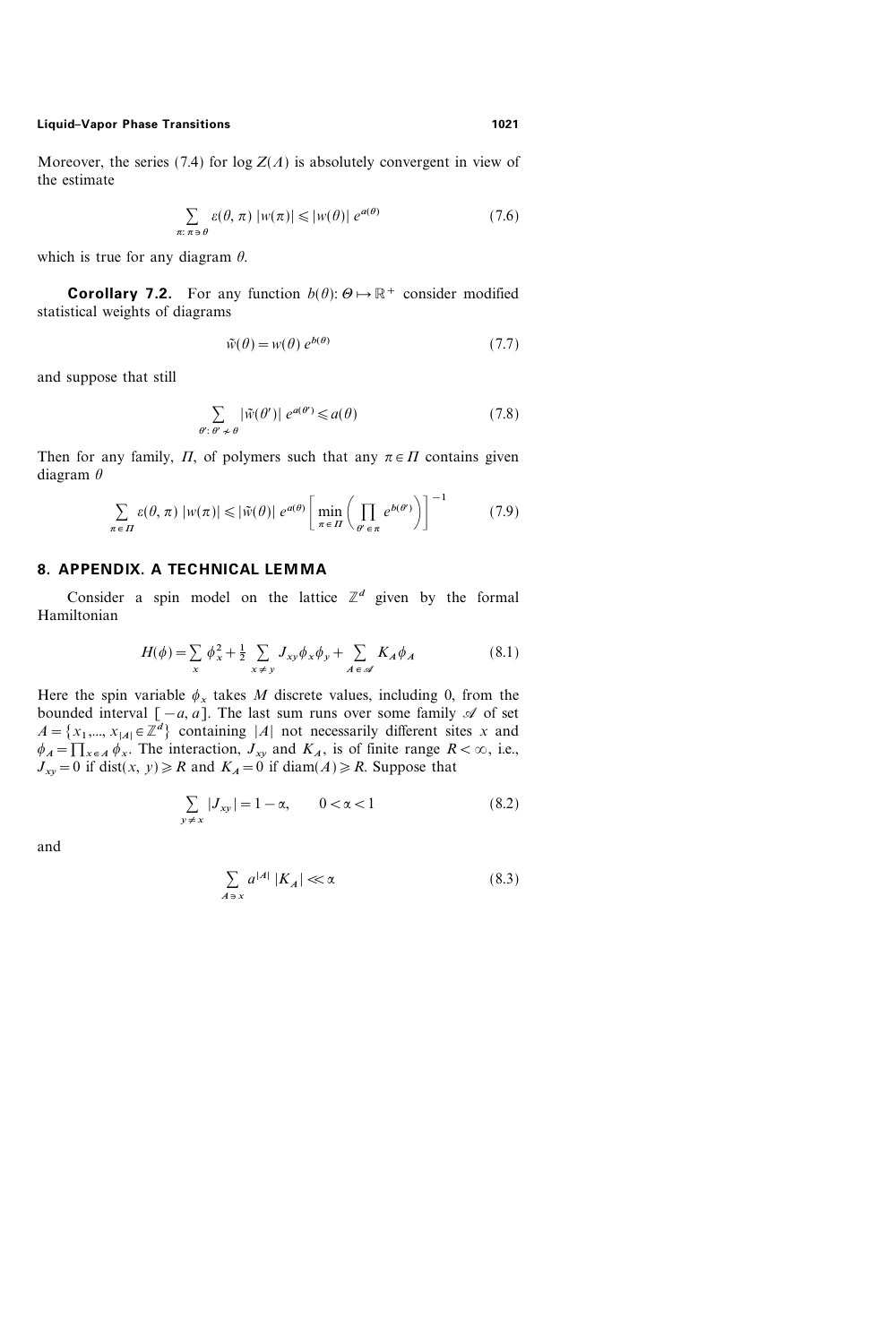and denote by  $\mu(\phi(A))$  the corresponding Gibbs distribution in the finite domain  $\Lambda \subset \mathbb{Z}^d$  with zero (= empty) boundary condition in  $\Lambda^c$ .

**Lemma 8.1.** For any  $c > 1$  and sufficiently large inverse temperature

$$
\kappa > \frac{M+R}{c} \tag{8.4}
$$

one has

$$
\mu(|\phi_x| \ge \kappa^{-5/12}) \le e^{-c\kappa^{1/6}}, \qquad \forall x \in \Lambda \tag{8.5}
$$

**Proof.** for an arbitrary configuration  $\phi(A)$  define spots  $S(\phi(A))$  as R-connected components of site  $x \in A$  with  $|\phi_x| \ge \kappa^{-5/12}$ . Taking  $x \in S$  set

$$
h(x, \phi(A)) = \sum_{y \neq x} J_{xy} \phi_x \phi_y \mathbb{1}_{|\phi_x| \geq |\phi_y|} + \sum_{A \in \mathscr{A} : A \ni x} K_A \phi_A \mathbb{1}_{|\phi_x| \geq \max_{y \neq x} |\phi_y|}
$$
(8.6)

Then

$$
H(\phi(S) | \phi(\Lambda \backslash S)) = \sum_{x \in S} h(x, \phi(\Lambda))
$$
 (8.7)

and

$$
h(x, \phi(A)) \ge \frac{\alpha}{2} \phi_x^2 \tag{8.8}
$$

Here in (8.7)–(8.8) we used (8.2), (8.3) and the fact that  $|\phi_x| \ge |\phi_y|$  for any  $x \in S$  and  $y \in \partial^{(R)}S$ .

Now the probability that  $\phi(A)$  contains a spot S with the fixed value of  $\phi(S)$  can be estimated as

$$
\mu(\phi(S)) = \frac{\sum_{\phi(A\setminus S)} \exp(-\kappa H(\phi(S) \mid \phi(A\setminus S)) - \kappa H(\phi(A\setminus S)))}{\sum_{\phi(A)} \exp(-\kappa H(\phi(A)))}
$$
  

$$
\leq \exp\left(-\kappa \frac{\alpha}{2} \sum_{x \in S} \phi_x^2\right) \frac{\sum_{\phi(A\setminus S)} \exp(-\kappa H(\phi(A\setminus S)))}{\sum_{\phi(A): \phi(S) = 0} \exp(-\kappa H(\phi(A)))}
$$
  

$$
\leq \exp\left(-\frac{\alpha}{2} \kappa^{1/6} |S|\right) \frac{\sum_{\phi(A\setminus S)} \exp(-\kappa H(\phi(A\setminus S)))}{\sum_{\phi(A): \phi(S) = 0} \exp(-\kappa H(\phi(A)))}
$$
  

$$
= \exp\left(-\frac{\alpha}{2} \kappa^{1/6} |S|\right) \tag{8.9}
$$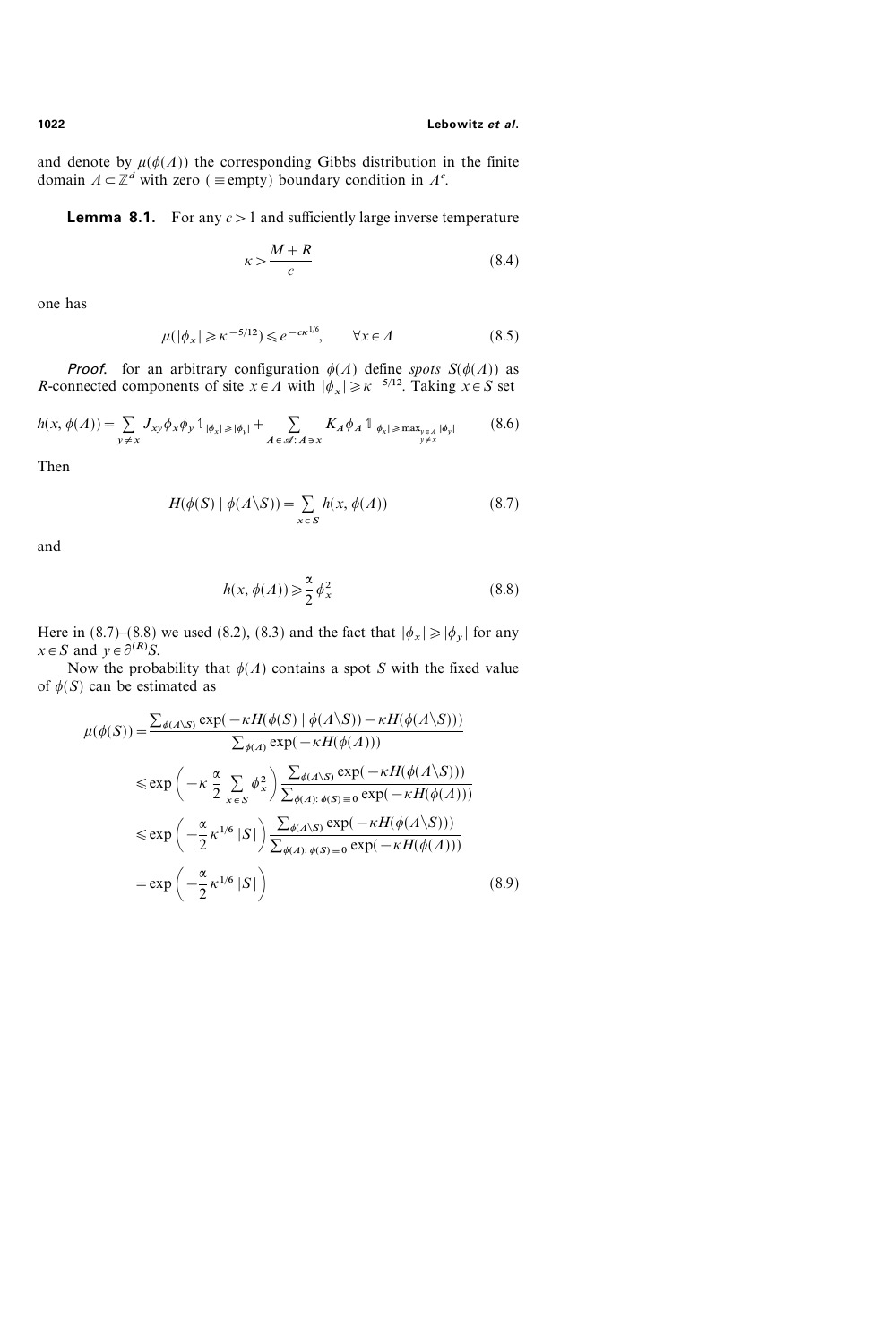#### Liquid–Vapor Phase Transitions 1023

Hence the probability of the spot S

$$
\mu(S) = \sum_{\phi(S)} \mu(\phi(S)) \le (c_{(8.4)}\kappa)^{|S|} \exp\left(-\frac{\alpha}{2}\kappa^{1/6}|S|\right)
$$
  

$$
\le \exp\left(-\frac{\alpha}{4}\kappa^{1/6}|S|\right) \tag{8.10}
$$

where the last inequality is true for  $\kappa$  large enough.

Finally for any  $x \in A$ 

$$
\mu(|\phi_x| \ge \kappa^{-5/12}) = \sum_{S \ni x} \mu(S)
$$
  
\n
$$
\le \sum_{|S|=1}^{\infty} (c_{(8.4)} \kappa)^{|S|} \exp\left(-\frac{\alpha}{4} \kappa^{1/6} |S|\right)
$$
  
\n
$$
\le \sum_{|S|=1}^{\infty} \exp\left(-\frac{\alpha}{8} \kappa^{1/6} |S|\right)
$$
  
\n
$$
\le e^{-c\kappa^{1/6}}
$$
\n(8.11)

where again  $\kappa$  is large enough.  $\blacksquare$ 

Let now  $\mu^{(0)}(\phi_x, \phi_y)$  and  $\mu^{(1)}(\phi_x, \phi_y)$  be a distribution at sites  $x, y \in A$ of conditional Gibbs measures in  $\Lambda$  with two arbitrary boundary conditions  $\bar{\phi}^{(0)}(A^c)$  and  $\bar{\phi}^{(1)}(A^c)$  respectively. The Vasserstein distance  $R(\mu^{(0)}, \mu^{(1)})$ between  $\mu^{(0)}$  and  $\mu^{(1)}$  is given by some coupling  $\mu(\phi_x^{(0)}, \phi_y^{(0)}; \phi_x^{(1)}, \phi_y^{(1)})$ . Denote by  $\langle \cdot \rangle^{(0)}, \langle \cdot \rangle^{(1)}$  and  $\langle \cdot \rangle$  the expectation with respect to  $\mu^{(0)}, \mu^{(1)}$  and  $\mu$ and suppose that  $2a < 1$ . Then

$$
|\langle \phi_x, \phi_y \rangle^{(0)} - \langle \phi_x, \phi_y \rangle^{(1)}|
$$
  
=  $\langle (\phi_x^{(0)} - \phi_x^{(1)}) \phi_y^{(0)} + (\phi_y^{(0)} - \phi_y^{(1)}) \phi_x^{(1)} \rangle$   
 $\leq \langle (\phi_x^{(0)} - \phi_x^{(1)})^2 \rangle^{1/2} \langle (\phi_y^{(0)})^2 \rangle^{1/2} + \langle (\phi_y^{(0)} - \phi_y^{(1)})^2 \rangle^{1/2} \langle (\phi_x^{(1)})^2 \rangle^{1/2} $\leq \langle |\phi_x^{(0)} - \phi_x^{(1)}| \rangle^{1/2} \langle (\phi_y^{(0)})^2 \rangle^{1/2} + \langle |\phi_y^{(0)} - \phi_y^{(1)}| \rangle^{1/2} \langle (\phi_x^{(1)})^2 \rangle^{1/2} $\leq \max((\langle \phi_x^2 \rangle^{(0)})^{1/2}, (\langle \phi_y^2 \rangle^{(1)})^{1/2})$   
 $\times \max(R(\mu^{(0)}(\phi_x), \mu^{(1)}(\phi_x)))^{1/2}, R(\mu^{(0)}(\phi_y), \mu^{(1)}(\phi_y))^{1/2})$  (8.12)$$ 

Similarly one can estimate via the Vasserstein distance and the second moment the difference  $|\langle \prod_{x \in X} \phi_x \rangle^{(0)} - \langle \prod_{x \in X} \phi_x \rangle^{(1)}|$  for any  $X \subset \Lambda$ .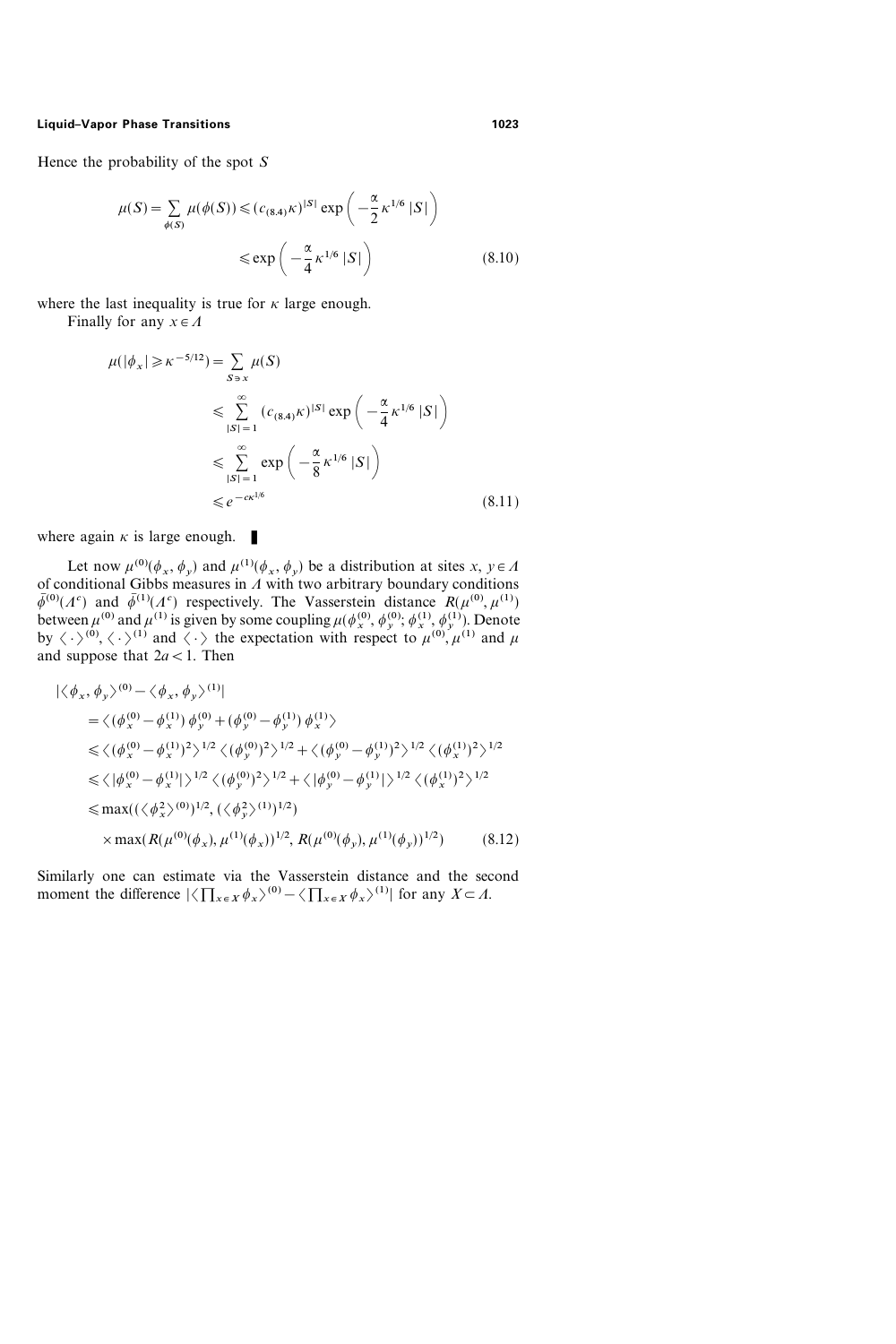## ACKNOWLEDGMENTS

The work of J.L.L. and A.M. was supported by NSF Grant DMR 95- 23266 and AFOSR Grant 4-26435.

## **REFERENCES**

- [Bax] R. J. Baxter, *Exactly Solved Models in Statistical Mechanics* (Academic Press, London/New York, 1982).
- [BKL] J. Bricmont, K. Kuroda, and J. L. Lebowitz, First order phase transitions in lattice and continuous systems: Extension of Pirogov–Sinai theory, Comm. Math. Phys. 101:501-538 (1985).
- [BP] T. Bodineau and E. Presutti, Phase diagram of Ising systems with additional long range forces, *Comm. Math. Phys.* 189:287-298, (1996).
- [BZ] A. Bovier and M. Zahradnik, The low temperature phase of Kac-Ising models, J. Stat. Phys., to appear.
- [CCK] J. T. Chayes, L. Chayes, and R. Kotecky, The analysis of the Widom-Rowlinson model by stochastic geometric methods, *Comm. Math. Phys.* 172:551-569 (1995).
- [COPP] M. Cassandro, E. Olivieri, A. Pellegrinotti, and E. Presutti, Existence and uniqueness of DLR measures for unbounded spin systems, Z. Wahr. verv. Geb. 41:313-334 (1978).
- [CP] M. Cassandro and E. Presutti, Phase transitions in Ising systems with long but finite range interactions, *Markov Processes and Related Fields*  $2:241-262$  (1996).
- [D1] R. L. Dobrushin, Existence of phase transition in two- and three-dimensional Ising models, Th. Prob. Appl. 10:193-313 (1965).
- [D2] R. L. Dobrushin, Prescribing a system of random variables by conditional distributions, Th. Prob. Appl. 15:456-458 (1970).
- [D3] R. L. Dobrushin, Estimates of semi-invariants for the Ising model at low temperatures, topics in statistical and theoretical physics, Amer. Math. Soc. Transl. (2) 177:5981 (1996).
- [DS] E. I. Dinaburg and Ya. G. Sinai, Contour models with interaction and their applications, Sel. Math. Sov. 7:291-315 (1988).
- [DZ] R. L. Dobrushin and M. Zahradnik, Phase diagrams for continuous spin models. Extension of Pirogov-Sinai theory, in Mathematical Problems of Statistical Mechanics and Dynamics, R. L. Dobrushin, ed. (Kluwer Academic Publishers, Dordrecht, Boston, 1986), pp. 1–123.
- [F] M. V. Fedoryuk, Asymptotic: Integrals and Series (Nauka, Moscow, 1987).
- [FF] B. U. Felderhof and M. E. Fisher, Phase transitions in one-dimensional clusterinteraction fluids. IA. Thermodynamics, IB. Critical behavior, II. Simple logarithmic model, Annals of Phys. 58:176-216, 217-267, 268-280 (1970).
- [GH] H.-O. Georgii and Haggstrom, Phase transitions in continuum Potts models, Comm. Math. Phys. 181:507-528 (1996).
- [G] R. B. Griffiths, Peierls' proof of spontaneous magnetization in a two-dimensional Ising ferromagnet, *Phys. Rev. A*  $136:437-439$  (1964).
- [J] K. Johansson, On separation of phases in one-dimensional gases, Comm. Math. Phys. 169:521-561 (1995).
- [vK] N. G. van Kampen, Condensation of a classical gas with long-range attraction, Phys. Rev. A 135:362 (1964).